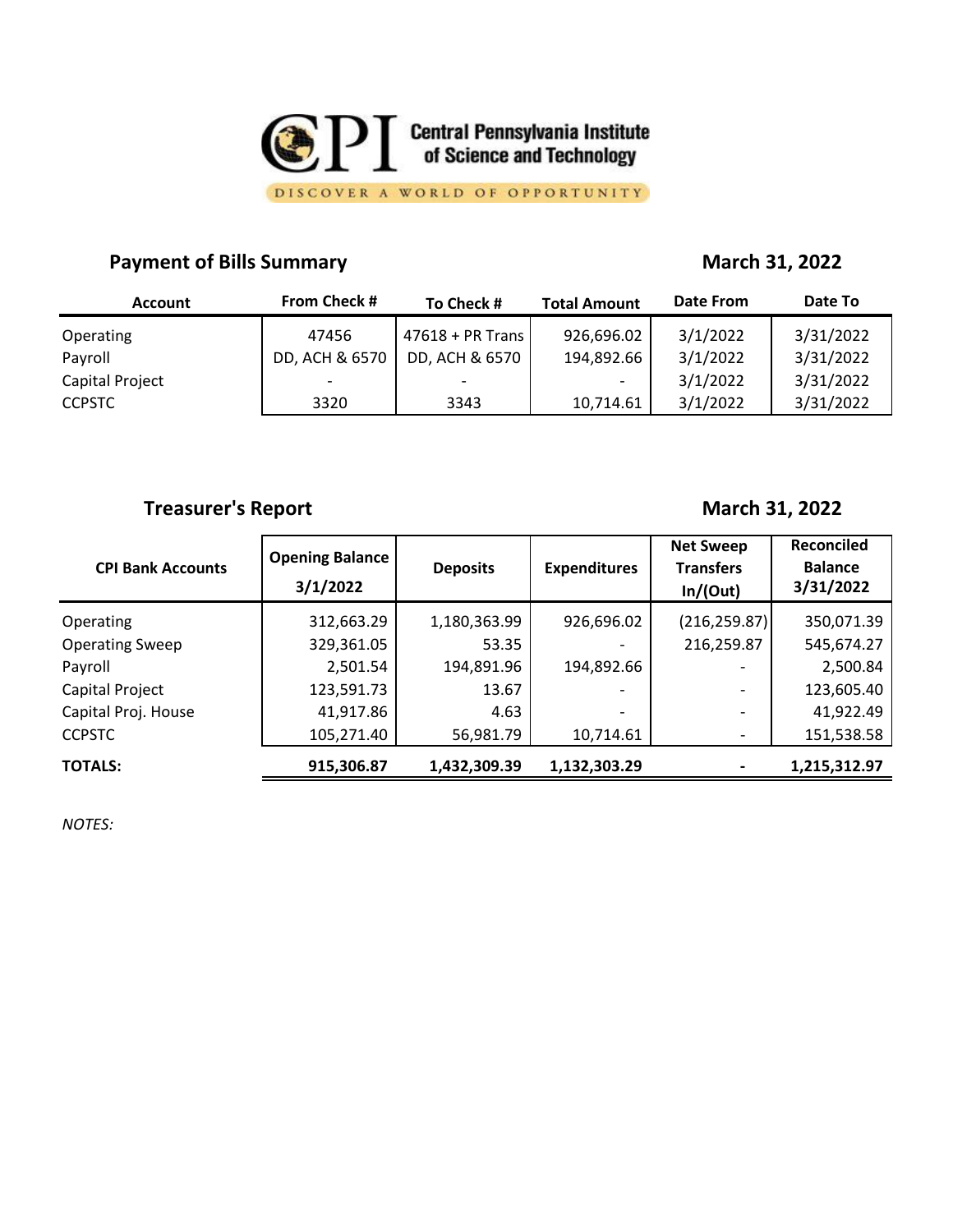**Bank Account:** GF - GENERAL FUND **Payment Dates:** 04/01/2022 - 04/30/2022

**Payment Categories:** Regular Checks, Non-negotiable Disbursements, Direct Deposits, Manual Checks, Procurement Cards, Credit Cards **Sort: Payment Number** 

| Payment#   | <b>Trans Date Trans#</b>                | PO #/Proc Ctrl# Invoice # |                           | <b>Account Code</b>                                | <b>ASN</b>             | <b>Amount</b> |
|------------|-----------------------------------------|---------------------------|---------------------------|----------------------------------------------------|------------------------|---------------|
| 0000047619 | 03/27/2022 LE2603500065                 | 2200000899                | 30108                     | 10-1610-610-000-40-880-000-000-0000                | 16610880               | 850.00        |
|            | ALLEGHENY-ALLEGHENY EDUCATIONAL SYSTEMS |                           | Order ID O-1              | <b>Payment Date: 04/01/2022</b>                    | <b>Payment</b><br>Amt: | 850.00        |
| 0000047620 | 03/30/2022 LE2603500019                 | 2200000972                | 11TT-RXQC-<br><b>FFRW</b> | 10-1370-752-000-30-370-000-000-0000                | 13752370               | 1,492.40      |
| 0000047620 | 03/27/2022 LE2603500026                 | 2200000946                | 1VJJ-P97G-X6C1            | 10-1610-610-000-40-880-000-000-0000                | 16610880               | 273.68        |
| 0000047620 | 03/25/2022 LE2603500036                 | 2200000982                | 1W63-QVHH-<br>GWC7        | 10-2360-610-000-30-236-000-000-0000                | 13610236               | 237.19        |
| 0000047620 | 03/27/2022 LE2603500027                 | 2200000943                | 1DMJ-44YH-<br>PHYP        | 10-1342-610-000-30-342-000-000-0000                | 13610342               | 197.95        |
| 0000047620 | 03/27/2022 LE2603500024                 | 2200000952                | 17JN-F3LJ-LYFC            | 10-2360-610-000-30-236-000-000-0000                | 13610236               | 194.46        |
| 0000047620 | 03/29/2022 LE2603500020                 | 2200000992                | 1CM3-MQ4N-<br><b>NCCR</b> | 10-1330-610-000-30-335-000-000-0000                | 13610335               | 185.83        |
| 0000047620 | 03/25/2022 LE2603500038                 | 2200000977                | 1TVX-CFJ9-<br>4MW4        | 10-1610-610-000-40-892-000-000-0000                | 16610892               | 121.95        |
| 0000047620 | 03/25/2022 LE2603500031                 | 2200000970                | 1RJG-7PWV-<br><b>GJTK</b> | 10-1380-610-000-30-850-000-000-0000                | 13610850               | 90.53         |
| 0000047620 | 03/25/2022 LE2603500033                 | 2200000930                | 1LWN-FWH9-<br>G977        | 10-2360-610-000-30-236-000-000-0000                | 13610236               | 69.98         |
| 0000047620 | 03/23/2022 AP2604500005                 |                           | 1JYW-364J-69CX            | 10-1610-610-000-40-850-000-000-0000                | 16610850               | 62.05         |
| 0000047620 | 03/25/2022 LE2603500032                 | 2200000970                | 1RJG-7PWV-<br><b>GJTK</b> | 10-1610-610-000-40-850-000-000-0000                | 16610850               | 60.35         |
| 0000047620 | 03/27/2022 LE2603500023                 | 2200000933                | 193F-3W1R-<br><b>RPGQ</b> | 10-2360-610-000-30-236-000-000-0000                | 13610236               | 33.97         |
| 0000047620 | 03/25/2022 LE2603500029                 | 2200000966                | 13XJ-H7LL-FF3W            | 10-2360-610-000-30-236-000-000-0000                | 13610236               | 32.44         |
| 0000047620 | 03/25/2022 LE2603500030                 | 2200000968                |                           | 11CJ-7QVP-G6NJ 10-2360-610-000-30-236-000-000-0000 | 13610236               | 31.98         |
| 0000047620 | 03/25/2022 LE2603500037                 | 2200000980                |                           | 1NT3-KQX3-37NK 10-2360-610-000-40-236-000-000-0000 | 16610236               | 29.97         |
| 0000047620 | 03/27/2022 LE2603500025                 | 2200000938                |                           | 1VJJ-P97G-4CRL 10-2360-610-000-30-236-000-000-0000 | 13610236               | 28.98         |

\* - Non-Negotiable Disbursement + - Procurement Card Non-Negotiable # - Payable within Payment P - Prenote D - Direct Deposit C - Credit Card

05/06/2022 09:59:03 AM CENTRAL PA INSTITUTE OF SCIENCE & TECH Page 1 of 48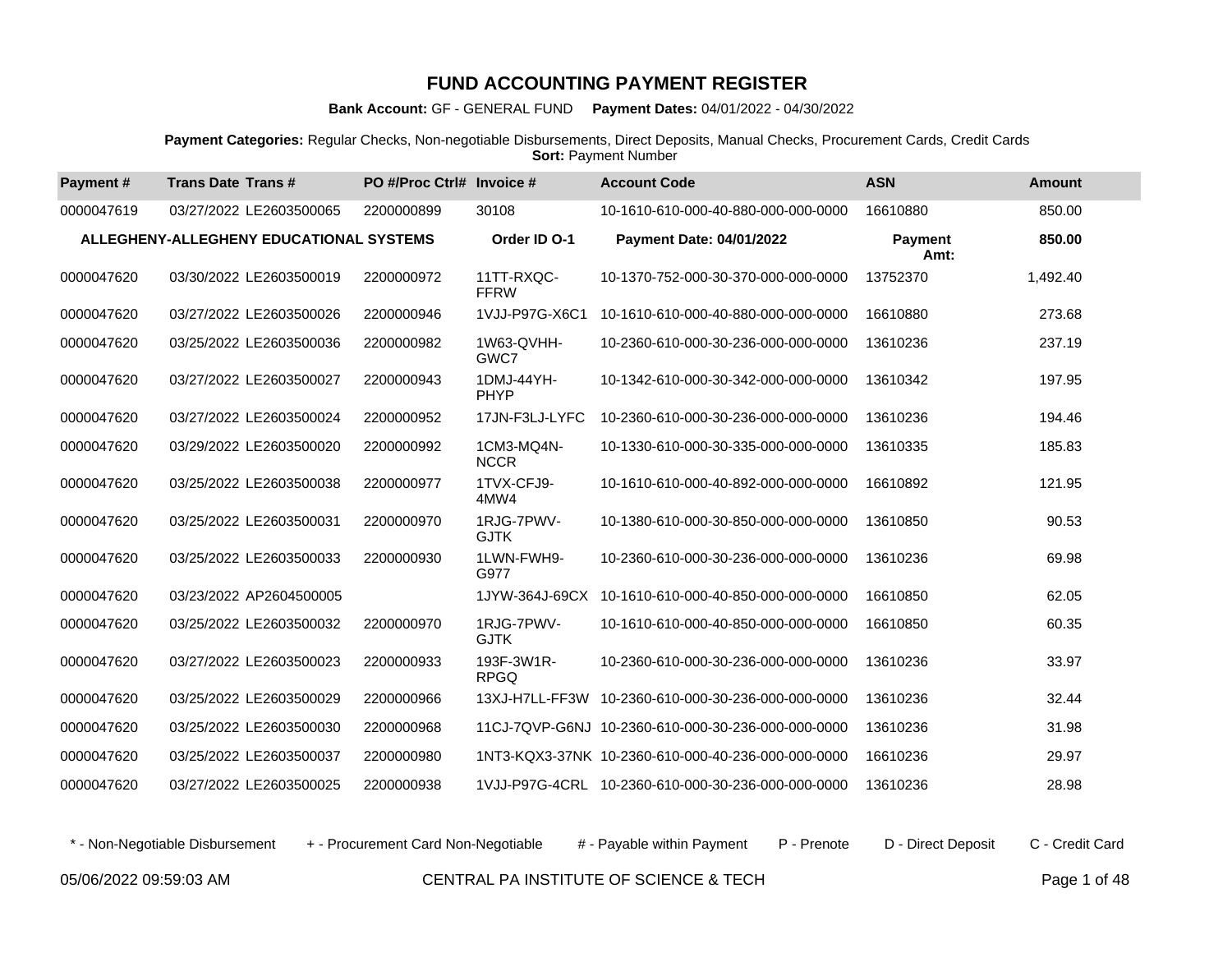**Bank Account:** GF - GENERAL FUND **Payment Dates:** 04/01/2022 - 04/30/2022

**Payment Categories:** Regular Checks, Non-negotiable Disbursements, Direct Deposits, Manual Checks, Procurement Cards, Credit Cards **Sort: Payment Number** 

| Payment#      | <b>Trans Date Trans#</b>          | PO #/Proc Ctrl# Invoice #           |                           | <b>Account Code</b>                                | <b>ASN</b>             | <b>Amount</b>   |
|---------------|-----------------------------------|-------------------------------------|---------------------------|----------------------------------------------------|------------------------|-----------------|
| 0000047620    | 03/25/2022 LE2603500028           | 2200000931                          | 1QDW-CYMY-<br><b>M46P</b> | 10-2360-610-000-30-236-000-000-0000                | 13610236               | 26.67           |
| 0000047620    | 03/25/2022 LE2603500034           | 2200000974                          | 1DRQ-HJXT-<br>7KNG        | 10-1380-610-000-30-850-000-000-0000                | 13610850               | 21.59           |
| 0000047620    | 03/27/2022 LE2603500021           | 2200000949                          |                           | 13H1-PLVC-3FDC 10-1330-610-000-30-330-000-000-0000 | 13610330               | 20.94           |
| 0000047620    | 03/27/2022 LE2603500022           | 2200000949                          |                           | 13H1-PLVC-3FDC 10-1610-610-000-40-330-000-000-0000 | 16610330               | 20.94           |
| 0000047620    | 03/25/2022 LE2603500035           | 2200000974                          | 1DRQ-HJXT-<br>7KNG        | 10-1610-610-000-40-850-000-000-0000                | 16610850               | 14.39           |
| 0000047620    | 03/25/2022 LE2603500039           | 2200000986                          | 1GKW-LQ4W-<br>H9G3        | 10-1330-610-000-30-330-000-000-0000                | 13610330               | 11.49           |
| 0000047620    | 03/25/2022 LE2603500040           | 2200000986                          | 1GKW-LQ4W-<br>H9G3        | 10-1610-610-000-40-330-000-000-0000                | 16610330               | 11.49           |
| Amazon-Amazon |                                   |                                     | <b>Remit ID R-1</b>       | <b>Payment Date: 04/01/2022</b>                    | <b>Payment</b><br>Amt: | 3,271.22        |
| 0000047621    | 03/27/2022 AP2604500087           |                                     |                           | 10-1610-610-000-40-875-000-000-0000                | 16610875               | 115.00          |
| 0000047621    | 03/27/2022 AP2604500088           |                                     |                           | 10-1610-610-000-40-875-000-000-0000                | 16610875               | 115.00          |
| 0000047621    | 03/27/2022 AP2604500089           |                                     |                           | 10-1610-610-000-40-875-000-000-0000                | 16610875               | 115.00          |
|               | BARRETTJO-JOHN A. BARRETT D.C.    |                                     | Order ID O-1              | <b>Payment Date: 04/01/2022</b>                    | <b>Payment</b><br>Amt: | 345.00          |
| 0000047622    | 03/08/2022 LE2603500061           | 2200000765                          | P90980                    | 10-1380-610-000-30-845-000-000-0000                | 13610845               | 156.93          |
| 0000047622    | 03/08/2022 LE2603500062           | 2200000765                          | P90980                    | 10-1610-610-000-40-845-000-000-0000                | 16610845               | 156.92          |
| 0000047622    | 03/30/2022 LE2603500009           | 2200000765                          | P91049                    | 10-1380-610-000-30-845-000-000-0000                | 13610845               | 78.64           |
| 0000047622    | 03/30/2022 LE2603500008           | 2200000765                          | P91049                    | 10-1610-610-000-40-845-000-000-0000                | 16610845               | 78.64           |
| 0000047622    | 03/29/2022 LE2603500064           | 2200000712                          | P90981                    | 10-1610-610-000-40-845-000-000-0000                | 16610845               | 26.90           |
| 0000047622    | 03/29/2022 LE2603500063           | 2200000712                          | P90981                    | 10-1380-610-000-30-845-000-000-0000                | 13610845               | 26.89           |
|               | <b>BESTLINE-BEST LINE LEASING</b> |                                     | Order ID O-1              | <b>Payment Date: 04/01/2022</b>                    | <b>Payment</b><br>Amt: | 524.92          |
|               | * - Non-Negotiable Disbursement   | + - Procurement Card Non-Negotiable |                           | # - Payable within Payment<br>P - Prenote          | D - Direct Deposit     | C - Credit Card |

05/06/2022 09:59:03 AM CENTRAL PA INSTITUTE OF SCIENCE & TECH Page 2 of 48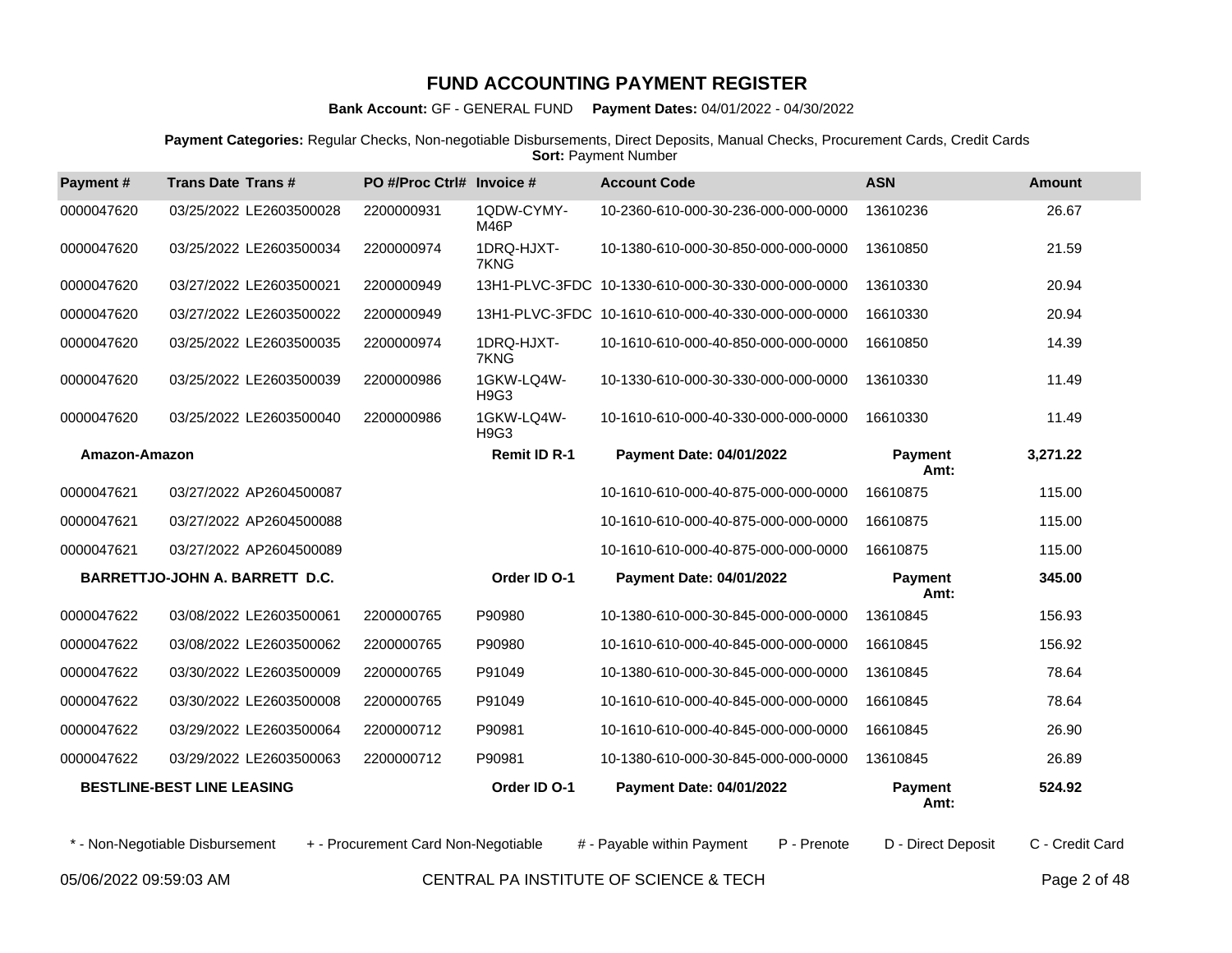**Bank Account:** GF - GENERAL FUND **Payment Dates:** 04/01/2022 - 04/30/2022

**Payment Categories:** Regular Checks, Non-negotiable Disbursements, Direct Deposits, Manual Checks, Procurement Cards, Credit Cards **Sort: Payment Number** 

| Payment#   | <b>Trans Date Trans#</b>                     | PO #/Proc Ctrl# Invoice # |                     | <b>Account Code</b>                 | <b>ASN</b>             | <b>Amount</b> |
|------------|----------------------------------------------|---------------------------|---------------------|-------------------------------------|------------------------|---------------|
| 0000047623 | 04/01/2022 AP2604500002                      |                           | 2983                | 10-2840-329-000-30-280-000-000-0000 | 13320280               | 7,500.00      |
|            | <b>BLACKHF-Black Hoof Technology LLC</b>     |                           | Order ID O-1        | <b>Payment Date: 04/01/2022</b>     | <b>Payment</b><br>Amt: | 7,500.00      |
| 0000047624 | 03/23/2022 LE2603500060                      | 2200000940                | 1075736-00          | 10-1610-610-000-40-830-000-000-0000 | 16610830               | 1,214.15      |
| 0000047624 | 03/27/2022 LE2603500059                      | 2200000795                | 1070573-03          | 10-1610-610-000-40-830-000-000-0000 | 16610830               | 433.50        |
| 0000047624 | 03/23/2022 LE2603500005                      | 2200000795                | 1070573-02          | 10-1610-610-000-40-830-000-000-0000 | 16610830               | 29.80         |
|            | <b>BURMAX-BURMAX CO. INC.</b>                |                           | Order ID O-1        | <b>Payment Date: 04/01/2022</b>     | <b>Payment</b><br>Amt: | 1,677.45      |
| 0000047625 | 03/25/2022 AP2604500038                      |                           | 4114448147          | 10-2620-415-000-30-260-000-000-0000 | 13415260               | 247.65        |
| 0000047625 | 03/27/2022 AP2604500037                      |                           | 4113771471          | 10-2620-415-000-30-260-000-000-0000 | 13415260               | 247.65        |
|            | <b>CINTAS-CINTAS CORPORATION LOC. 536</b>    |                           | <b>Remit ID R-1</b> | <b>Payment Date: 04/01/2022</b>     | <b>Payment</b><br>Amt: | 495.30        |
| 0000047626 | 03/23/2022 LE2603500058                      | 2200000913                | INPP4759722         | 10-1380-610-000-30-845-000-000-0000 | 13610845               | 115.99        |
| 0000047626 | 03/23/2022 LE2603500057                      | 2200000913                | INPP4759722         | 10-1610-610-000-40-845-000-000-0000 | 16610845               | 115.97        |
| 0000047626 | 03/27/2022 LE2603500056                      | 2200000963                | INPP4766879         | 10-1610-610-000-40-835-000-000-0000 | 16610835               | 42.19         |
|            | <b>CLEVELAND-CLEVELAND BROTHERS</b>          |                           | <b>Remit ID R-1</b> | <b>Payment Date: 04/01/2022</b>     | Payment<br>Amt:        | 274.15        |
| 0000047627 | 03/31/2022 AP2604400001                      |                           |                     | 10-0462-213-000-00-000-000-000-0000 | 462213                 | 128.96        |
|            | <b>CMREGENT-CM REGENT LLC</b>                |                           | Order ID O-1        | Payment Date: 04/01/2022            | Payment<br>Amt:        | 128.96        |
| 0000047628 | 04/01/2022 AP2604500001                      |                           |                     | 10-0462-214-000-00-000-000-000-0000 | 462214                 | 76.58         |
|            | <b>CMREGENT2-CM Regent LLC</b>               |                           | Order ID O-1        | <b>Payment Date: 04/01/2022</b>     | Payment<br>Amt:        | 76.58         |
| 0000047629 | 04/01/2022 AP2604500036                      |                           | 1807971             | 10-5110-911-000-00-000-000-000-0000 | 5110911                | 2,065.09      |
|            | CNHINDUST-CNH INDUSTRIAL CAPITAL AMERICA LLC |                           | <b>Remit ID R-1</b> | <b>Payment Date: 04/01/2022</b>     | <b>Payment</b><br>Amt: | 2,065.09      |

\* - Non-Negotiable Disbursement + - Procurement Card Non-Negotiable # - Payable within Payment P - Prenote D - Direct Deposit C - Credit Card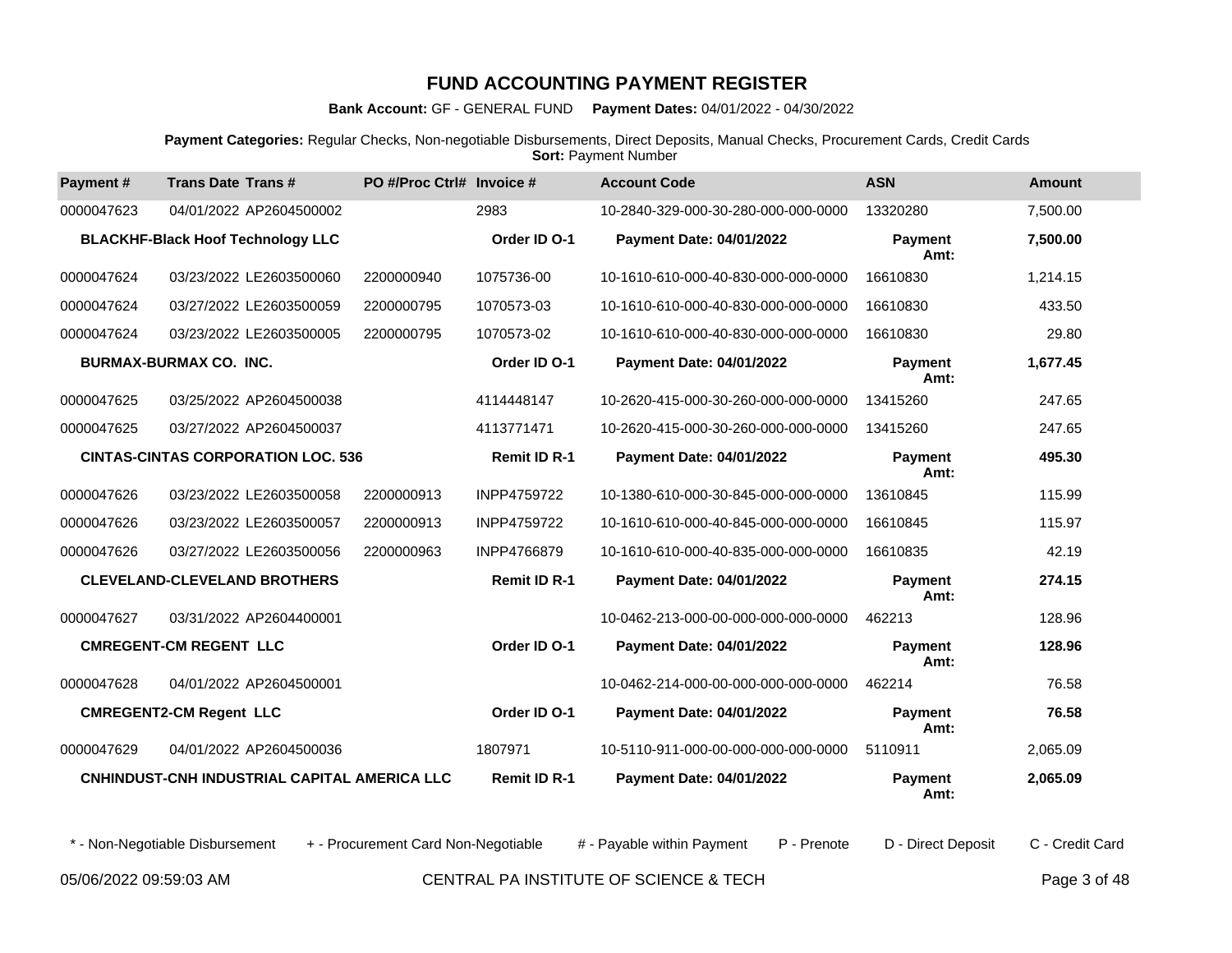**Bank Account:** GF - GENERAL FUND **Payment Dates:** 04/01/2022 - 04/30/2022

**Payment Categories:** Regular Checks, Non-negotiable Disbursements, Direct Deposits, Manual Checks, Procurement Cards, Credit Cards **Sort: Payment Number** 

| Payment#                      | <b>Trans Date Trans#</b>                      | PO #/Proc Ctrl# Invoice # |                | <b>Account Code</b>                 | <b>ASN</b>             | <b>Amount</b> |
|-------------------------------|-----------------------------------------------|---------------------------|----------------|-------------------------------------|------------------------|---------------|
| 0000047630                    | 03/30/2022 AP2604500086                       |                           |                | 10-2360-580-000-30-236-000-000-0000 | 13580236               | 10.25         |
|                               | <b>COOKSHARO-SHARON COOK</b>                  |                           | Order ID O-1   | <b>Payment Date: 04/01/2022</b>     | <b>Payment</b><br>Amt: | 10.25         |
| 0000047631                    | 03/27/2022 AP2604500004                       |                           | 20086143031922 | 10-2360-610-000-30-236-000-000-0000 | 13610236               | 44.68         |
| 0000047631                    | 03/27/2022 AP2604500003                       |                           | 20086143031922 | 10-2360-610-000-40-236-000-000-0000 | 16610236               | 44.68         |
|                               | <b>CRYSTASP-Crystal Springs</b>               |                           | Order ID O-1   | Payment Date: 04/01/2022            | <b>Payment</b><br>Amt: | 89.36         |
| 0000047632                    | 03/27/2022 LE2603500007                       | 2200000934                | 216037         | 10-1342-610-000-30-342-000-000-0000 | 13610342               | 1,028.01      |
| 0000047632                    | 03/27/2022 LE2603500006                       | 2200000960                | 223722         | 10-1342-610-000-30-342-000-000-0000 | 13610342               | 771.57        |
| 0000047632                    | 03/23/2022 LE2603500055                       | 2200000965                | 225325         | 10-1342-610-000-30-342-000-000-0000 | 13610342               | 569.18        |
| 0000047632                    | 03/27/2022 LE2603500054                       | 2200000960                | 223723         | 10-1342-610-000-30-342-000-000-0000 | 13610342               | 91.20         |
| 0000047632                    | 03/27/2022 LE2603500053                       | 2200000934                | 216038         | 10-1342-610-000-30-342-000-000-0000 | 13610342               | 37.47         |
| <b>CURTZE-C.A. Curtze Co.</b> |                                               |                           | Order ID O-1   | Payment Date: 04/01/2022            | <b>Payment</b><br>Amt: | 2,497.43      |
| 0000047633                    | 03/27/2022 LE2603500052                       | 2200000907                | 526499         | 10-2620-610-000-30-260-000-000-0000 | 13610260               | 4,823.44      |
|                               | <b>CWP-CLEARFIELD WHOLESALE PAPER COMPANY</b> |                           | Order ID O-1   | Payment Date: 04/01/2022            | <b>Payment</b><br>Amt: | 4,823.44      |
| 0000047634                    | 03/27/2022 LE2603500046                       | 2200000948                | 136-378142     | 10-1380-610-000-30-815-000-000-0000 | 13610815               | 373.48        |
| 0000047634                    | 03/27/2022 LE2603500047                       | 2200000948                | 136-378142     | 10-1610-610-000-40-815-000-000-0000 | 16610815               | 93.37         |
| 0000047634                    | 03/27/2022 LE2603500048                       | 2200000971                | 136-378472     | 10-1380-610-000-30-815-000-000-0000 | 13610815               | 61.85         |
| 0000047634                    | 03/23/2022 LE2603500050                       | 2200000976                | 136-378569     | 10-1380-610-000-30-815-000-000-0000 | 13610815               | 25.39         |
| 0000047634                    | 03/27/2022 LE2603500049                       | 2200000971                | 136-378472     | 10-1610-610-000-40-815-000-000-0000 | 16610815               | 15.46         |
| 0000047634                    | 03/30/2022 LE2603500042                       | 2200001005                | 136-378955     | 10-1380-610-000-30-815-000-000-0000 | 13610815               | 9.22          |
| 0000047634                    | 03/29/2022 LE2603500044                       | 2200000997                | 136-378835     | 10-1380-610-000-30-815-000-000-0000 | 13610815               | 7.84          |

\* - Non-Negotiable Disbursement + - Procurement Card Non-Negotiable # - Payable within Payment P - Prenote D - Direct Deposit C - Credit Card

05/06/2022 09:59:03 AM CENTRAL PA INSTITUTE OF SCIENCE & TECH Page 4 of 48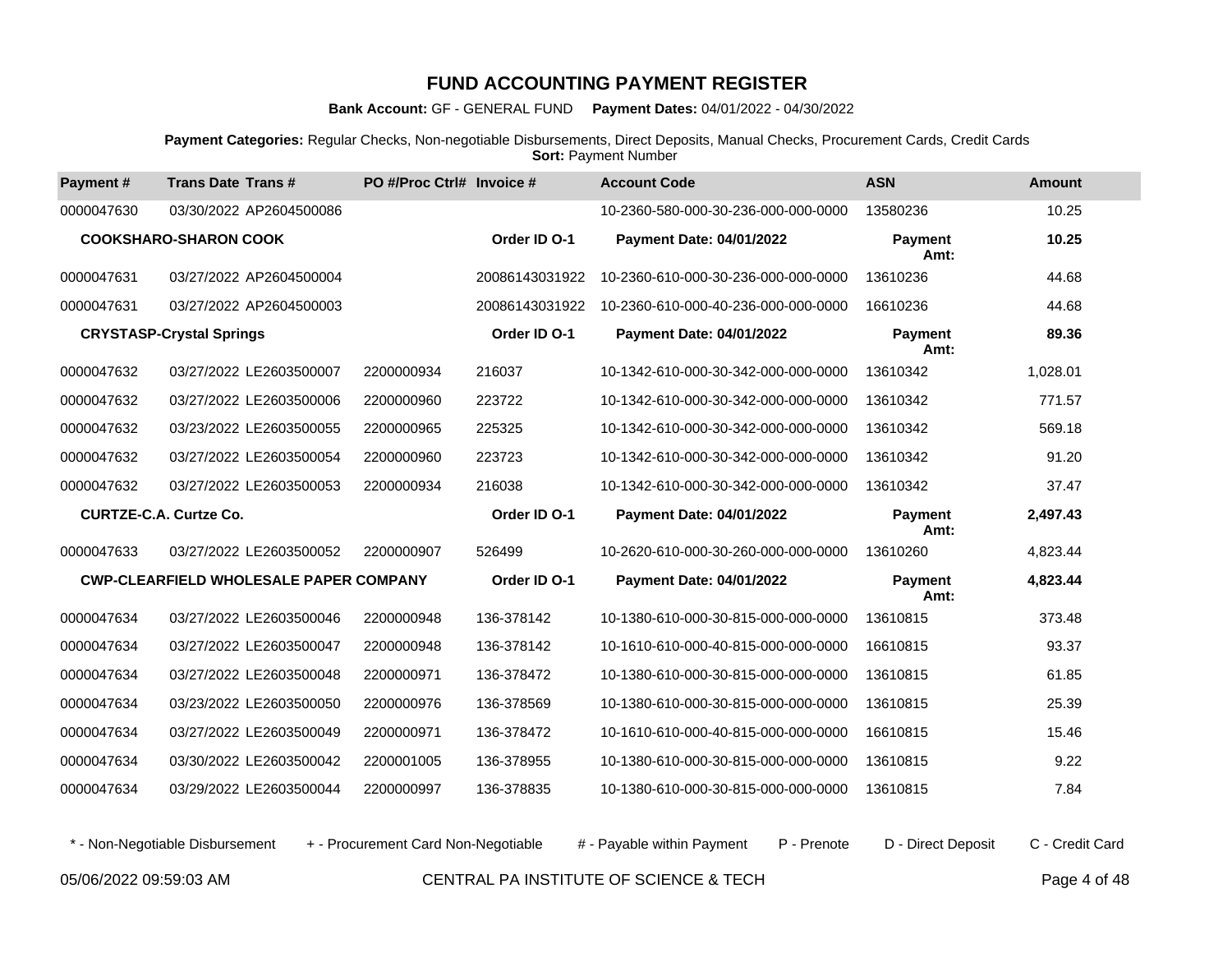**Bank Account:** GF - GENERAL FUND **Payment Dates:** 04/01/2022 - 04/30/2022

**Payment Categories:** Regular Checks, Non-negotiable Disbursements, Direct Deposits, Manual Checks, Procurement Cards, Credit Cards **Sort: Payment Number** 

| Payment#   | <b>Trans Date Trans#</b>            | PO #/Proc Ctrl# Invoice # |                     | <b>Account Code</b>                 | <b>ASN</b>             | <b>Amount</b> |
|------------|-------------------------------------|---------------------------|---------------------|-------------------------------------|------------------------|---------------|
| 0000047634 | 03/23/2022 LE2603500051             | 2200000976                | 136-378569          | 10-1610-610-000-40-815-000-000-0000 | 16610815               | 6.35          |
| 0000047634 | 03/30/2022 LE2603500043             | 2200001005                | 136-378955          | 10-1610-610-000-40-815-000-000-0000 | 16610815               | 2.30          |
| 0000047634 | 03/29/2022 LE2603500045             | 2200000997                | 136-378835          | 10-1610-610-000-40-815-000-000-0000 | 16610815               | 1.96          |
| 0000047634 | 03/31/2022 AP2604500034             |                           | 136-377241          | 10-1380-610-000-30-815-000-000-0000 | 13610815               | (48.00)       |
|            | <b>FISHERSBT-FISHERS AUTO PARTS</b> |                           | <b>Remit ID R-1</b> | <b>Payment Date: 04/01/2022</b>     | <b>Payment</b><br>Amt: | 549.22        |
| 0000047635 | 03/30/2022 AP2604500023             |                           |                     | 10-1310-610-000-30-310-000-000-0000 | 13610310               | 431.54        |
| 0000047635 | 03/30/2022 AP2604500018             |                           |                     | 10-2360-549-000-40-236-000-000-0000 | 16545236               | 359.05        |
| 0000047635 | 03/30/2022 AP2604500019             |                           |                     | 10-2360-540-000-30-236-000-000-0000 | 13540236               | 359.04        |
| 0000047635 | 03/30/2022 AP2604500020             |                           |                     | 10-2836-580-000-30-260-000-000-0000 | 1358026028<br>36       | 263.07        |
| 0000047635 | 03/30/2022 AP2604500014             |                           |                     | 10-2360-610-000-40-236-000-000-0000 | 16610236               | 260.00        |
| 0000047635 | 03/30/2022 AP2604500024             |                           |                     | 10-2620-610-000-30-260-000-000-0000 | 13610260               | 243.39        |
| 0000047635 | 03/30/2022 AP2604500029             |                           |                     | 10-1610-540-000-40-236-000-000-0000 | 16540236               | 202.31        |
| 0000047635 | 03/30/2022 AP2604500012             |                           |                     | 10-2360-580-000-40-236-000-000-0000 | 16580236               | 200.37        |
| 0000047635 | 03/30/2022 AP2604500026             |                           |                     | 10-6943-000-000-40-892-000-000-0000 | 16943892               | 165.00        |
| 0000047635 | 03/30/2022 AP2604500022             |                           |                     | 10-1310-610-000-30-310-000-000-0000 | 13610310               | 105.47        |
| 0000047635 | 03/30/2022 AP2604500030             |                           |                     | 10-1610-540-000-40-236-000-000-0000 | 16540236               | 76.94         |
| 0000047635 | 03/30/2022 AP2604500032             |                           |                     | 10-2360-580-000-40-236-000-000-0000 | 16580236               | 69.11         |
| 0000047635 | 03/30/2022 AP2604500025             |                           |                     | 10-1610-610-000-40-342-000-000-0000 | 16610342               | 66.57         |
| 0000047635 | 03/30/2022 AP2604500033             |                           |                     | 10-6943-000-000-40-870-000-000-0000 | 16943870               | 50.00         |
| 0000047635 | 03/30/2022 AP2604500028             |                           |                     | 10-1610-540-000-40-236-000-000-0000 | 16540236               | 40.55         |
| 0000047635 | 03/30/2022 AP2604500021             |                           |                     | 10-1380-640-000-30-825-000-000-0000 | 13640825               | 39.95         |

\* - Non-Negotiable Disbursement + - Procurement Card Non-Negotiable # - Payable within Payment P - Prenote D - Direct Deposit C - Credit Card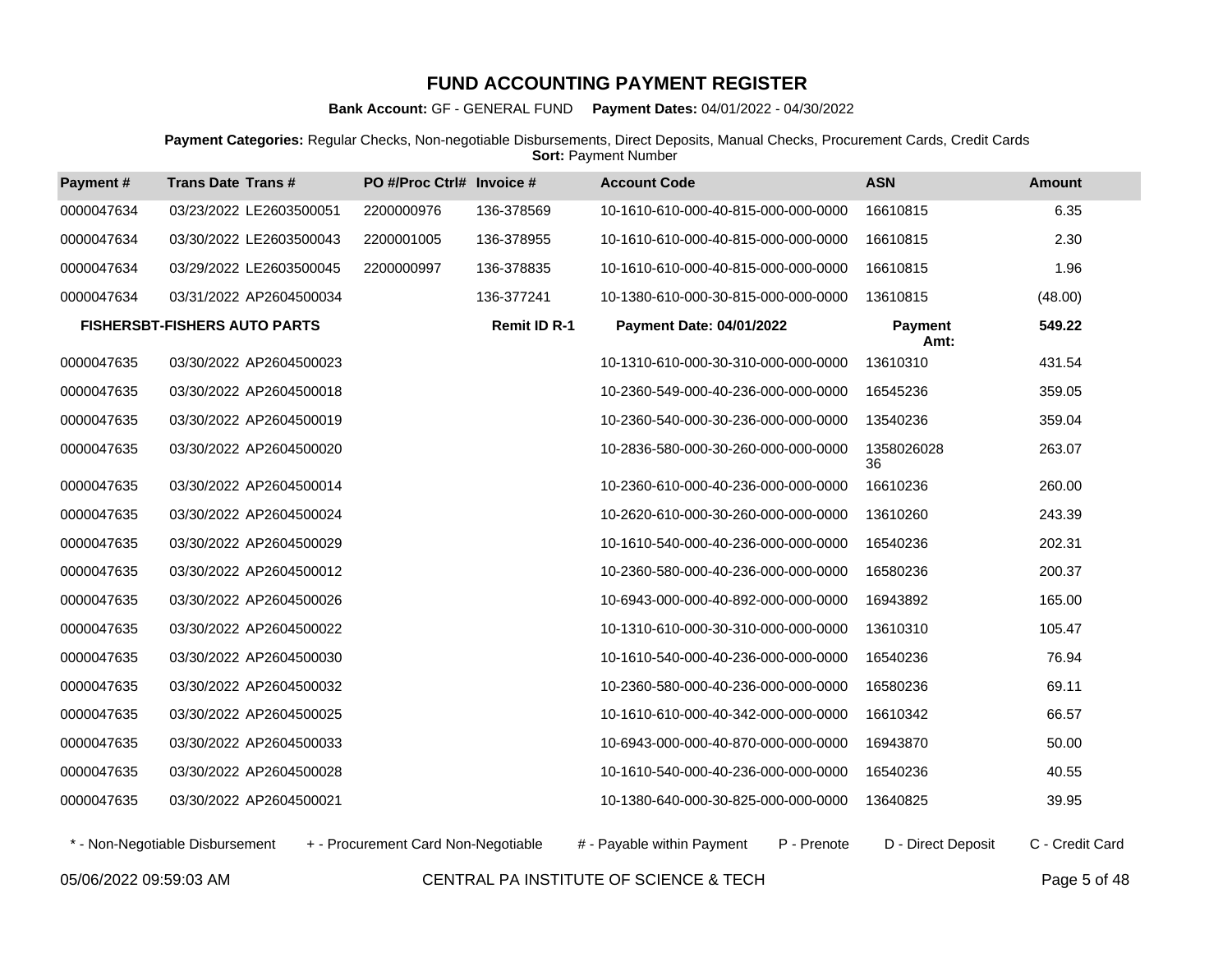**Bank Account:** GF - GENERAL FUND **Payment Dates:** 04/01/2022 - 04/30/2022

**Payment Categories:** Regular Checks, Non-negotiable Disbursements, Direct Deposits, Manual Checks, Procurement Cards, Credit Cards **Sort: Payment Number** 

| Payment#   | <b>Trans Date Trans#</b>                    | PO #/Proc Ctrl# Invoice #           |                     | <b>Account Code</b>                       | <b>ASN</b>             | <b>Amount</b>   |
|------------|---------------------------------------------|-------------------------------------|---------------------|-------------------------------------------|------------------------|-----------------|
| 0000047635 | 03/30/2022 AP2604500013                     |                                     |                     | 10-2360-610-000-40-236-000-000-0000       | 16610236               | 31.78           |
| 0000047635 | 03/30/2022 AP2604500027                     |                                     |                     | 10-1610-540-000-40-236-000-000-0000       | 16540236               | 26.53           |
| 0000047635 | 03/30/2022 AP2604500016                     |                                     |                     | 10-2360-610-000-30-236-000-000-0000       | 13610236               | 19.50           |
| 0000047635 | 03/30/2022 AP2604500015                     |                                     |                     | 10-2360-610-000-30-236-000-000-0000       | 13610236               | 12.72           |
| 0000047635 | 03/30/2022 AP2604500031                     |                                     |                     | 10-6943-000-000-40-875-000-000-0000       | 16943875               | 12.00           |
| 0000047635 | 03/30/2022 AP2604500017                     |                                     |                     | 10-2360-610-000-30-236-000-000-0000       | 13610236               | (22.49)         |
|            | <b>FNBCOMCC-FNB COMMERCIAL CREDIT CARD</b>  |                                     | Order ID O-1        | <b>Payment Date: 04/01/2022</b>           | <b>Payment</b><br>Amt: | 3,012.40        |
| 0000047636 | 04/01/2022 AP2604500084                     |                                     |                     | 10-1610-549-000-40-236-000-000-0000       | 16549236               | 92.43           |
| 0000047636 | 04/01/2022 AP2604500085                     |                                     |                     | 10-2360-549-000-30-236-000-000-0000       | 13549236               | 92.42           |
|            | <b>GAZETTE-The Centre County Gazette</b>    |                                     | Order ID O-1        | <b>Payment Date: 04/01/2022</b>           | <b>Payment</b><br>Amt: | 184.85          |
| 0000047637 | 03/31/2022 AP2604500011                     |                                     | 193730              | 10-2620-610-000-30-260-000-000-0000       | 13610260               | 199.00          |
|            | <b>GETWIRELE-GETWIRELESS.NET</b>            |                                     | Order ID O-1        | <b>Payment Date: 04/01/2022</b>           | <b>Payment</b><br>Amt: | 199.00          |
| 0000047638 | 04/01/2022 AP2604500007                     |                                     | 3816                | 10-2360-610-000-30-236-000-000-0000       | 13610236               | 148.50          |
| 0000047638 | 04/01/2022 AP2604500006                     |                                     | 3816                | 10-2360-610-000-40-236-000-000-0000       | 16610236               | 148.50          |
|            | Guard911-Guard 911, LLC                     |                                     | Order ID O-1        | <b>Payment Date: 04/01/2022</b>           | <b>Payment</b><br>Amt: | 297.00          |
| 0000047639 | 03/31/2022 AP2604500010                     |                                     |                     | 10-1380-610-000-30-825-000-000-0000       | 13610825               | 259.00          |
|            | <b>HOMEDEPOT-Home Depot Credit Services</b> |                                     | <b>Remit ID R-1</b> | <b>Payment Date: 04/01/2022</b>           | <b>Payment</b><br>Amt: | 259.00          |
| 0000047640 | 03/25/2022 AP2604500009                     |                                     |                     | 10-1610-610-000-40-333-000-000-0000       | 16610333               | 152.16          |
|            | <b>HWAGNER-Heidi Wagner</b>                 |                                     | Order ID O-1        | <b>Payment Date: 04/01/2022</b>           | Payment<br>Amt:        | 152.16          |
| 0000047641 | 03/31/2022 LE2603500041                     | 2200000989                          | 56783               | 10-1610-610-000-40-875-000-000-0000       | 16610875               | 47.98           |
|            | * - Non-Negotiable Disbursement             | + - Procurement Card Non-Negotiable |                     | # - Payable within Payment<br>P - Prenote | D - Direct Deposit     | C - Credit Card |
|            |                                             |                                     |                     |                                           |                        |                 |

05/06/2022 09:59:03 AM CENTRAL PA INSTITUTE OF SCIENCE & TECH Page 6 of 48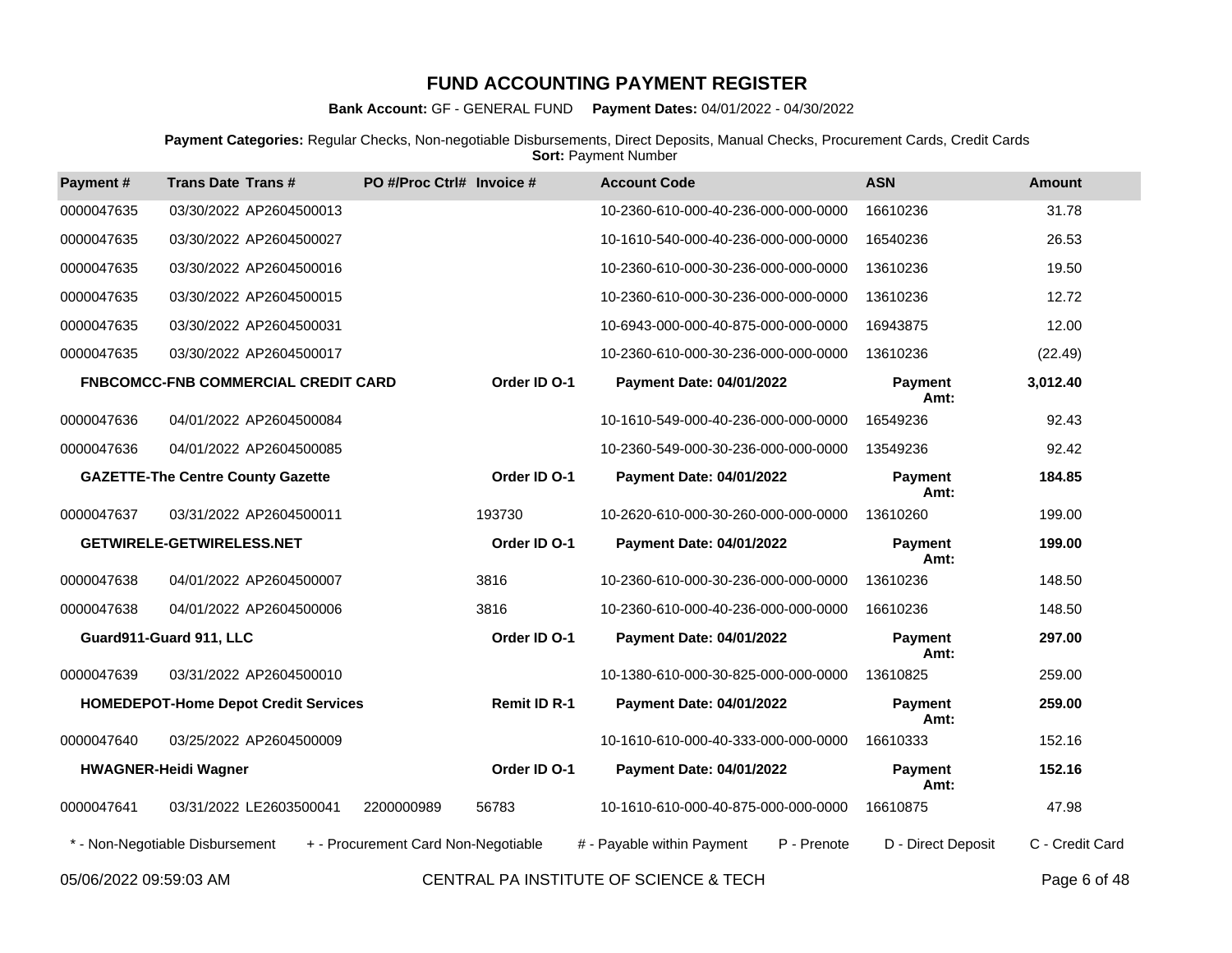**Bank Account:** GF - GENERAL FUND **Payment Dates:** 04/01/2022 - 04/30/2022

**Payment Categories:** Regular Checks, Non-negotiable Disbursements, Direct Deposits, Manual Checks, Procurement Cards, Credit Cards **Sort: Payment Number** 

| Payment#               | <b>Trans Date Trans#</b>                       | PO #/Proc Ctrl# Invoice #           |                     | <b>Account Code</b>                       | <b>ASN</b>             | <b>Amount</b>   |
|------------------------|------------------------------------------------|-------------------------------------|---------------------|-------------------------------------------|------------------------|-----------------|
|                        | JJKELLER-J.J. KELLER & ASSOCIATES INC.         |                                     | <b>Remit ID R-1</b> | <b>Payment Date: 04/01/2022</b>           | Payment<br>Amt:        | 47.98           |
| 0000047642             | 03/23/2022 AP2604500081                        |                                     | 662964              | 10-1380-610-000-30-845-000-000-0000       | 13610845               | 435.95          |
| 0000047642             | 03/23/2022 AP2604500079                        |                                     | 662964              | 10-2620-610-000-30-260-000-000-0000       | 13610260               | 435.95          |
| 0000047642             | 03/23/2022 AP2604500083                        |                                     | 662964              | 10-1380-610-000-30-835-000-000-0000       | 13610835               | 435.95          |
| 0000047642             | 03/23/2022 AP2604500080                        |                                     | 662964              | 10-1610-610-000-40-845-000-000-0000       | 16610845               | 435.95          |
| 0000047642             | 03/23/2022 AP2604500082                        |                                     | 662964              | 10-1610-610-000-40-835-000-000-0000       | 16610835               | 435.95          |
|                        | JJPOWELL-J.J. POWELL INC                       |                                     | Order ID O-1        | <b>Payment Date: 04/01/2022</b>           | Payment<br>Amt:        | 2,179.75        |
| 0000047643             | 03/30/2022 LE2603500099                        | 2200000961                          | 2949-17902-1        | 10-1610-610-600-40-995-000-000-0000       | 16610995               | 11,900.00       |
| 0000047643             | 03/30/2022 LE2603500098                        | 2200000962                          | 2949-17900-1        | 10-1610-610-000-40-890-000-000-0000       | 16610890               | 5,400.00        |
| 0000047643             | 03/30/2022 LE2603500100                        | 2200000961                          | 2949-17902-1        | 10-1610-610-000-40-890-000-000-0000       | 16610890               | 800.00          |
|                        | <b>KAPLAN-KAPLAN Higher Education Corp-NIT</b> |                                     | Order ID O-1        | Payment Date: 04/01/2022                  | <b>Payment</b><br>Amt: | 18,100.00       |
| 0000047644             | 03/23/2022 LE2603500096                        | 2200000909                          | 59823               | 10-2360-610-000-30-236-000-000-0000       | 13610236               | 133.40          |
| 0000047644             | 03/23/2022 LE2603500097                        | 2200000909                          | 59823               | 10-2360-610-000-40-236-000-000-0000       | 16610236               | 133.39          |
|                        | <b>KBOFFSET-KB Offset Printing</b>             |                                     | Order ID O-1        | <b>Payment Date: 04/01/2022</b>           | <b>Payment</b><br>Amt: | 266.79          |
| 0000047645             | 03/30/2022 LE2603500072                        | 2200000825                          | WPB80638            | 10-1380-610-000-30-810-000-000-0000       | 13610810               | 870.90          |
| 0000047645             | 03/30/2022 LE2603500073                        | 2200000825                          | WPB80638            | 10-1610-610-000-40-810-000-000-0000       | 16610810               | 468.94          |
|                        | <b>KEYSTO-Keystone Automotive</b>              |                                     | <b>Remit ID R-1</b> | Payment Date: 04/01/2022                  | <b>Payment</b><br>Amt: | 1,339.84        |
| 0000047646             | 03/23/2022 LE2603500095                        | 2200000733                          | 3581976             | 10-2620-610-000-30-260-000-000-0000       | 13610260               | 4,696.58        |
|                        | L/BWATERS-L/B WATER SERVICE INC.               |                                     | Order ID O-1        | <b>Payment Date: 04/01/2022</b>           | <b>Payment</b><br>Amt: | 4,696.58        |
| 0000047647             | 03/31/2022 AP2604500073                        |                                     | 69583016            | 10-1610-610-000-40-870-000-000-0000       | 16610870               | 86.07           |
|                        | * - Non-Negotiable Disbursement                | + - Procurement Card Non-Negotiable |                     | P - Prenote<br># - Payable within Payment | D - Direct Deposit     | C - Credit Card |
| 05/06/2022 09:59:03 AM |                                                |                                     |                     | CENTRAL PA INSTITUTE OF SCIENCE & TECH    |                        | Page 7 of 48    |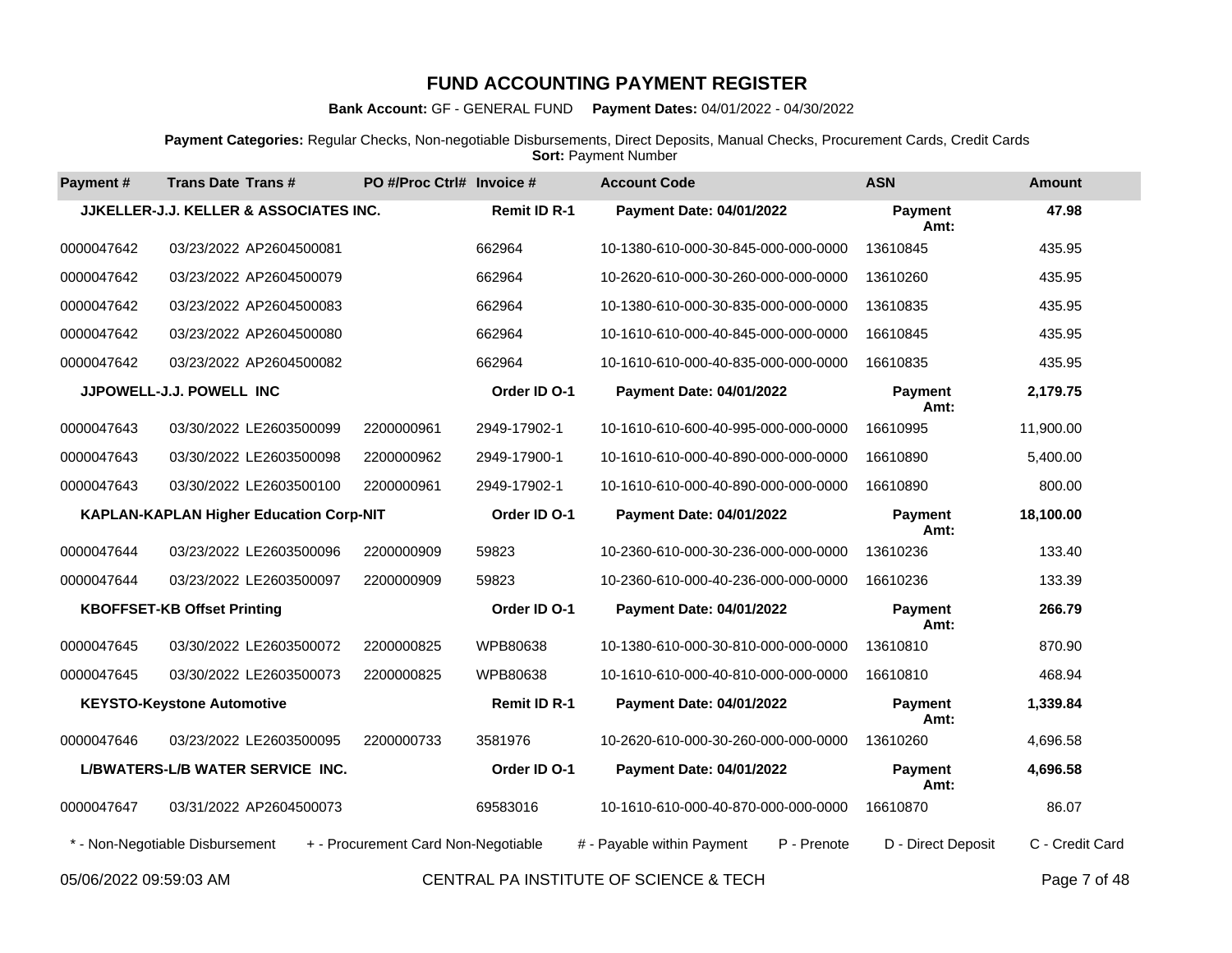**Bank Account:** GF - GENERAL FUND **Payment Dates:** 04/01/2022 - 04/30/2022

**Payment Categories:** Regular Checks, Non-negotiable Disbursements, Direct Deposits, Manual Checks, Procurement Cards, Credit Cards **Sort: Payment Number** 

| Payment#   | <b>Trans Date Trans#</b>            | PO #/Proc Ctrl# Invoice # |                     | <b>Account Code</b>                 | <b>ASN</b>             | <b>Amount</b> |
|------------|-------------------------------------|---------------------------|---------------------|-------------------------------------|------------------------|---------------|
| 0000047647 | 03/31/2022 AP2604500074             |                           | 69583016            | 10-1380-610-000-30-870-000-000-0000 | 13610870               | 85.07         |
|            | LINDEGAE-Linde Gas & Equipment Inc. |                           | <b>Remit ID R-1</b> | <b>Payment Date: 04/01/2022</b>     | Payment<br>Amt:        | 171.14        |
| 0000047648 | 03/30/2022 LE2603500092             | 2200000981                | 732244              | 10-1610-610-000-40-835-000-000-0000 | 16610835               | 95.89         |
| 0000047648 | 03/25/2022 LE2603500093             | 2200000951                | 731404              | 10-1380-610-000-30-845-000-000-0000 | 13610845               | 81.09         |
| 0000047648 | 03/25/2022 LE2603500094             | 2200000951                | 731404              | 10-1610-610-000-40-845-000-000-0000 | 16610845               | 81.08         |
|            | <b>NAPASTC1-Nittany Supply Inc</b>  |                           | <b>Remit ID R-3</b> | Payment Date: 04/01/2022            | <b>Payment</b><br>Amt: | 258.06        |
| 0000047649 | 03/31/2022 LE2603500017             | 2200000973                | 1303793410          | 10-1370-752-000-30-370-000-000-0000 | 13752370               | 2,473.85      |
| 0000047649 | 04/01/2022 LE2603500091             | 2200000973                | 1303793376          | 10-1370-752-000-30-370-000-000-0000 | 13752370               | 124.97        |
| 0000047649 | 03/25/2022 LE2603500010             | 2200000973                | 1303801919          | 10-1370-752-000-30-370-000-000-0000 | 13752370               | 109.99        |
| 0000047649 | 03/30/2022 LE2603500011             | 2200000973                | 1303799884          | 10-1370-752-000-30-370-000-000-0000 | 13752370               | 109.99        |
| 0000047649 | 03/31/2022 LE2603500012             | 2200000973                | 1303793376          | 10-1370-752-000-30-370-000-000-0000 | 13752370               | 54.99         |
|            | <b>NEWEGG-NEW EGG BUSINESS</b>      |                           | <b>Remit ID R-1</b> | <b>Payment Date: 04/01/2022</b>     | <b>Payment</b><br>Amt: | 2,873.79      |
| 0000047650 | 04/01/2022 AP2604500076             |                           |                     | 10-2620-411-000-30-260-000-000-0000 | 13411260               | 750.00        |
|            | NEWMANHIL-NEWMAN HILL INC.          |                           | Order ID O-1        | Payment Date: 04/01/2022            | <b>Payment</b><br>Amt: | 750.00        |
| 0000047651 | 03/27/2022 AP2604500063             |                           |                     | 10-2360-540-000-30-236-000-000-0000 | 13540236               | 974.45        |
| 0000047651 | 03/27/2022 AP2604500062             |                           |                     | 10-2360-540-000-30-236-000-000-0000 | 13540236               | 687.23        |
| 0000047651 | 03/27/2022 AP2604500061             |                           |                     | 10-2360-549-000-40-236-000-000-0000 | 16545236               | 687.23        |
| 0000047651 | 03/27/2022 AP2604500051             |                           |                     | 10-1380-610-000-30-810-000-000-0000 | 13610810               | 587.69        |
| 0000047651 | 03/27/2022 AP2604500043             |                           |                     | 10-2360-610-000-30-236-000-000-0000 | 13610236               | 564.00        |
| 0000047651 | 03/27/2022 AP2604500042             |                           |                     | 10-2360-610-000-30-236-000-000-0000 | 13610236               | 421.92        |

\* - Non-Negotiable Disbursement + - Procurement Card Non-Negotiable # - Payable within Payment P - Prenote D - Direct Deposit C - Credit Card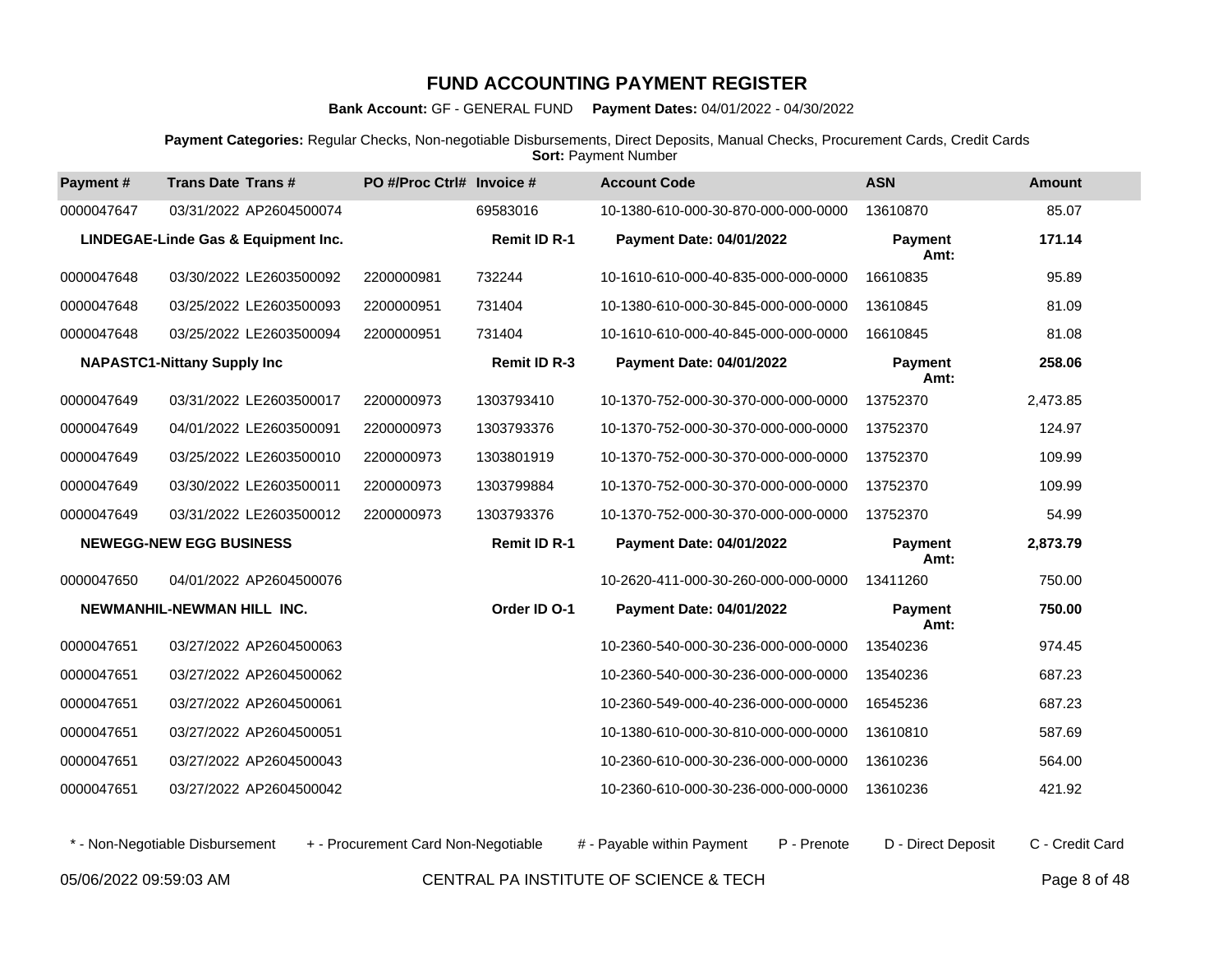**Bank Account:** GF - GENERAL FUND **Payment Dates:** 04/01/2022 - 04/30/2022

**Payment Categories:** Regular Checks, Non-negotiable Disbursements, Direct Deposits, Manual Checks, Procurement Cards, Credit Cards **Sort: Payment Number** 

| Payment #              | <b>Trans Date Trans#</b>             | PO #/Proc Ctrl# Invoice #           |                     | <b>Account Code</b>                    |             | <b>ASN</b>             | <b>Amount</b>   |
|------------------------|--------------------------------------|-------------------------------------|---------------------|----------------------------------------|-------------|------------------------|-----------------|
| 0000047651             | 03/27/2022 AP2604500056              |                                     |                     | 10-2360-549-000-40-236-000-000-0000    |             | 16545236               | 211.91          |
| 0000047651             | 03/27/2022 AP2604500057              |                                     |                     | 10-2360-540-000-30-236-000-000-0000    |             | 13540236               | 211.90          |
| 0000047651             | 03/27/2022 AP2604500052              |                                     |                     | 10-2360-810-000-30-236-000-000-0000    |             | 13810236               | 160.00          |
| 0000047651             | 03/27/2022 AP2604500048              |                                     |                     | 10-1380-610-000-30-815-000-000-0000    |             | 13610815               | 156.85          |
| 0000047651             | 03/27/2022 AP2604500044              |                                     |                     | 10-2360-610-000-30-236-000-000-0000    |             | 13610236               | 127.00          |
| 0000047651             | 03/27/2022 AP2604500058              |                                     |                     | 10-2360-540-000-30-236-000-000-0000    |             | 13540236               | 118.97          |
| 0000047651             | 03/27/2022 AP2604500046              |                                     |                     | 10-1380-610-000-30-810-000-000-0000    |             | 13610810               | 107.43          |
| 0000047651             | 03/27/2022 AP2604500054              |                                     |                     | 10-2360-549-000-40-236-000-000-0000    |             | 16545236               | 100.56          |
| 0000047651             | 03/27/2022 AP2604500055              |                                     |                     | 10-2360-540-000-30-236-000-000-0000    |             | 13540236               | 100.56          |
| 0000047651             | 03/27/2022 AP2604500047              |                                     |                     | 10-2360-540-000-30-236-000-000-0000    |             | 13540236               | 100.24          |
| 0000047651             | 03/27/2022 AP2604500041              |                                     |                     | 10-1310-610-000-30-310-000-000-0000    |             | 13610310               | 97.52           |
| 0000047651             | 03/27/2022 AP2604500050              |                                     |                     | 10-2360-540-000-30-236-000-000-0000    |             | 13540236               | 54.41           |
| 0000047651             | 03/27/2022 AP2604500059              |                                     |                     | 10-2360-540-000-30-236-000-000-0000    |             | 13540236               | 42.02           |
| 0000047651             | 03/27/2022 AP2604500060              |                                     |                     | 10-2360-540-000-30-236-000-000-0000    |             | 13540236               | 28.62           |
| 0000047651             | 03/27/2022 AP2604500049              |                                     |                     | 10-2360-540-000-30-236-000-000-0000    |             | 13540236               | 24.74           |
| 0000047651             | 03/27/2022 AP2604500053              |                                     |                     | 10-1310-610-000-30-310-000-000-0000    |             | 13610310               | 24.45           |
| 0000047651             | 03/27/2022 AP2604500045              |                                     |                     | 10-2360-549-000-40-236-000-000-0000    |             | 16545236               | 13.84           |
|                        | <b>NORTHWBA-Northwest Bank</b>       |                                     | <b>Remit ID R-1</b> | Payment Date: 04/01/2022               |             | <b>Payment</b><br>Amt: | 5,603.54        |
| 0000047652             | 04/01/2022 LE2603500090              | 2200000985                          | 16N7319699          | 10-1342-610-000-30-342-000-000-0000    |             | 13610342               | 772.80          |
|                        | <b>NRA-National Restaurant Assoc</b> |                                     | Remit ID R-1        | Payment Date: 04/01/2022               |             | Payment<br>Amt:        | 772.80          |
| 0000047653             | 03/27/2022 LE2603500087              | 2200000955                          | S028959410.001      | 10-2620-610-000-30-260-000-000-0000    |             | 13610260               | 78.69           |
|                        | * - Non-Negotiable Disbursement      | + - Procurement Card Non-Negotiable |                     | # - Payable within Payment             | P - Prenote | D - Direct Deposit     | C - Credit Card |
| 05/06/2022 09:59:03 AM |                                      |                                     |                     | CENTRAL PA INSTITUTE OF SCIENCE & TECH |             |                        | Page 9 of 48    |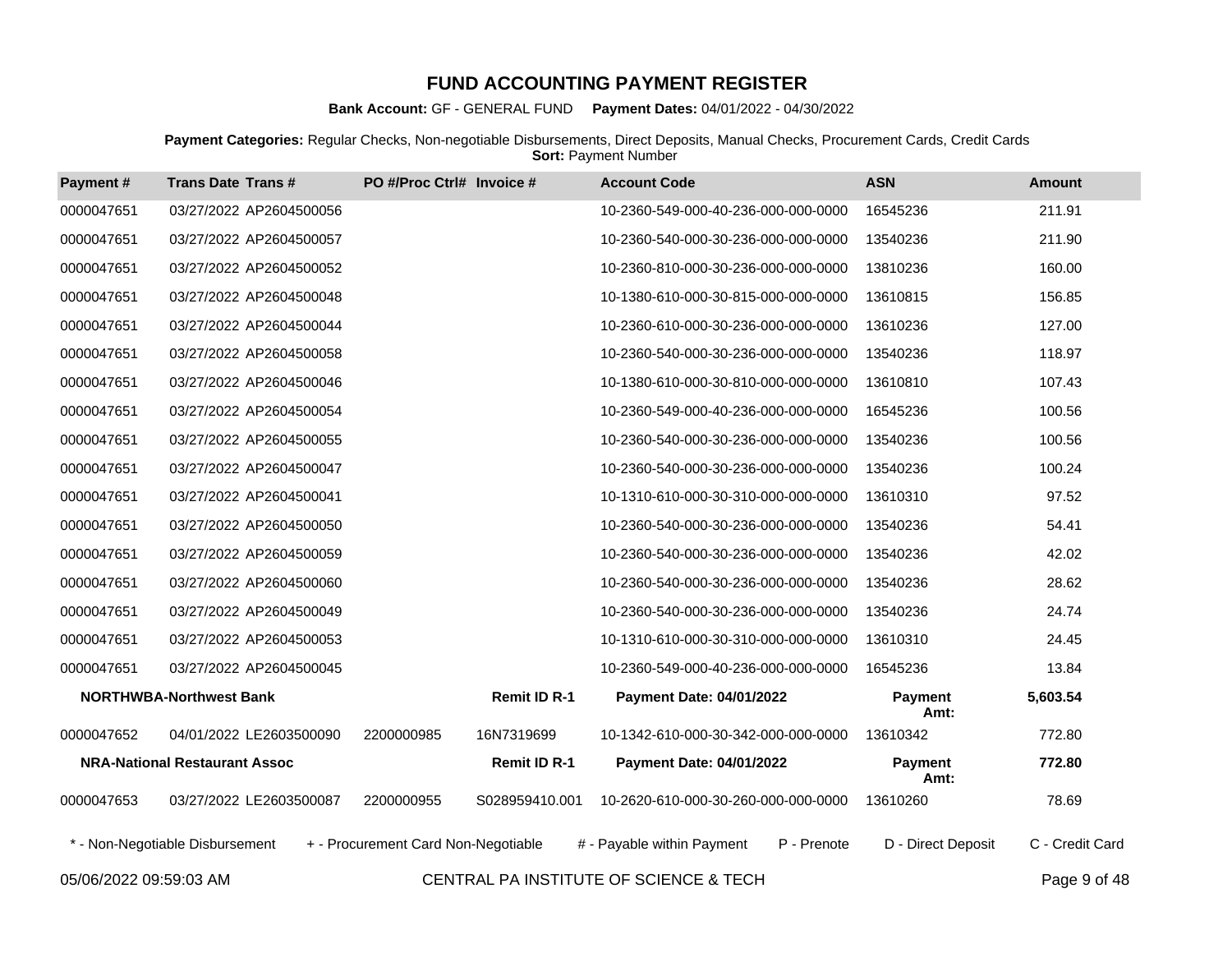**Bank Account:** GF - GENERAL FUND **Payment Dates:** 04/01/2022 - 04/30/2022

**Payment Categories:** Regular Checks, Non-negotiable Disbursements, Direct Deposits, Manual Checks, Procurement Cards, Credit Cards **Sort: Payment Number** 

| Payment#    | <b>Trans Date Trans#</b>         | PO #/Proc Ctrl# Invoice # |                | <b>Account Code</b>                 | <b>ASN</b>             | <b>Amount</b> |
|-------------|----------------------------------|---------------------------|----------------|-------------------------------------|------------------------|---------------|
| 0000047653  | 03/25/2022 LE2603500088          | 2200000958                | s028965081-001 | 10-1380-610-000-30-850-000-000-0000 | 13610850               | 16.85         |
| 0000047653  | 03/25/2022 LE2603500089          | 2200000958                | s028965081-001 | 10-1610-610-000-40-850-000-000-0000 | 16610850               | 11.25         |
|             | <b>PENSTAN-PENSTAN SUPPLY</b>    |                           | Order ID O-1   | Payment Date: 04/01/2022            | Payment<br>Amt:        | 106.79        |
| 0000047654  | 03/29/2022 AP2604500075          |                           |                | 10-6943-000-000-40-890-000-000-0000 | 16943890               | 1,666.00      |
| PHEAA-PHEAA |                                  |                           | Order ID O-2   | Payment Date: 04/01/2022            | Payment<br>Amt:        | 1,666.00      |
| 0000047655  | 03/31/2022 LE2603500066          | 2200001010                | INV-000934     | 10-1342-610-000-30-345-000-000-0000 | 13610345               | 1.616.15      |
|             | <b>POWERHOS-Power House Subs</b> |                           | Order ID O-1   | <b>Payment Date: 04/01/2022</b>     | <b>Payment</b><br>Amt: | 1,616.15      |
| 0000047656  | 03/23/2022 LE2603500086          | 2200000915                | 158980609      | 10-2360-610-000-30-236-000-000-0000 | 13610236               | 163.96        |
| 0000047656  | 03/31/2022 LE2603500085          | 2200000916                | 23844395       | 10-2360-610-000-40-236-000-000-0000 | 16610236               | 85.39         |
| 0000047656  | 03/31/2022 LE2603500082          | 2200000916                | 23844395       | 10-1610-610-000-40-892-000-000-0000 | 16610892               | 61.97         |
| 0000047656  | 03/31/2022 LE2603500083          | 2200000916                | 23844395       | 10-1330-610-000-30-335-000-000-0000 | 13610335               | 61.97         |
| 0000047656  | 03/27/2022 LE2603500004          | 2200000916                | 23650299       | 10-2360-610-000-40-236-000-000-0000 | 16610236               | 40.07         |
| 0000047656  | 03/27/2022 LE2603500002          | 2200000916                | 23650299       | 10-1330-610-000-30-335-000-000-0000 | 13610335               | 29.09         |
| 0000047656  | 03/27/2022 LE2603500001          | 2200000916                | 23650299       | 10-1610-610-000-40-892-000-000-0000 | 16610892               | 29.09         |
| 0000047656  | 03/27/2022 LE2603500013          | 2200000916                | 23640506       | 10-2360-610-000-40-236-000-000-0000 | 16610236               | 23.31         |
| 0000047656  | 03/27/2022 LE2603500015          | 2200000916                | 23640506       | 10-1330-610-000-30-335-000-000-0000 | 13610335               | 16.93         |
| 0000047656  | 03/27/2022 LE2603500016          | 2200000916                | 23640506       | 10-1610-610-000-40-892-000-000-0000 | 16610892               | 16.93         |
| 0000047656  | 03/31/2022 LE2603500084          | 2200000916                | 23844395       | 10-6999-000-000-00-000-000-000-FOT1 | 10699FOT               | 6.65          |
| 0000047656  | 03/27/2022 LE2603500003          | 2200000916                | 23650299       | 10-6999-000-000-00-000-000-000-FOT1 | 10699FOT               | 3.12          |
| 0000047656  | 03/27/2022 LE2603500014          | 2200000916                | 23640506       | 10-6999-000-000-00-000-000-000-FOT1 | 10699FOT               | 1.82          |

\* - Non-Negotiable Disbursement + - Procurement Card Non-Negotiable # - Payable within Payment P - Prenote D - Direct Deposit C - Credit Card

05/06/2022 09:59:03 AM CENTRAL PA INSTITUTE OF SCIENCE & TECH Page 10 of 48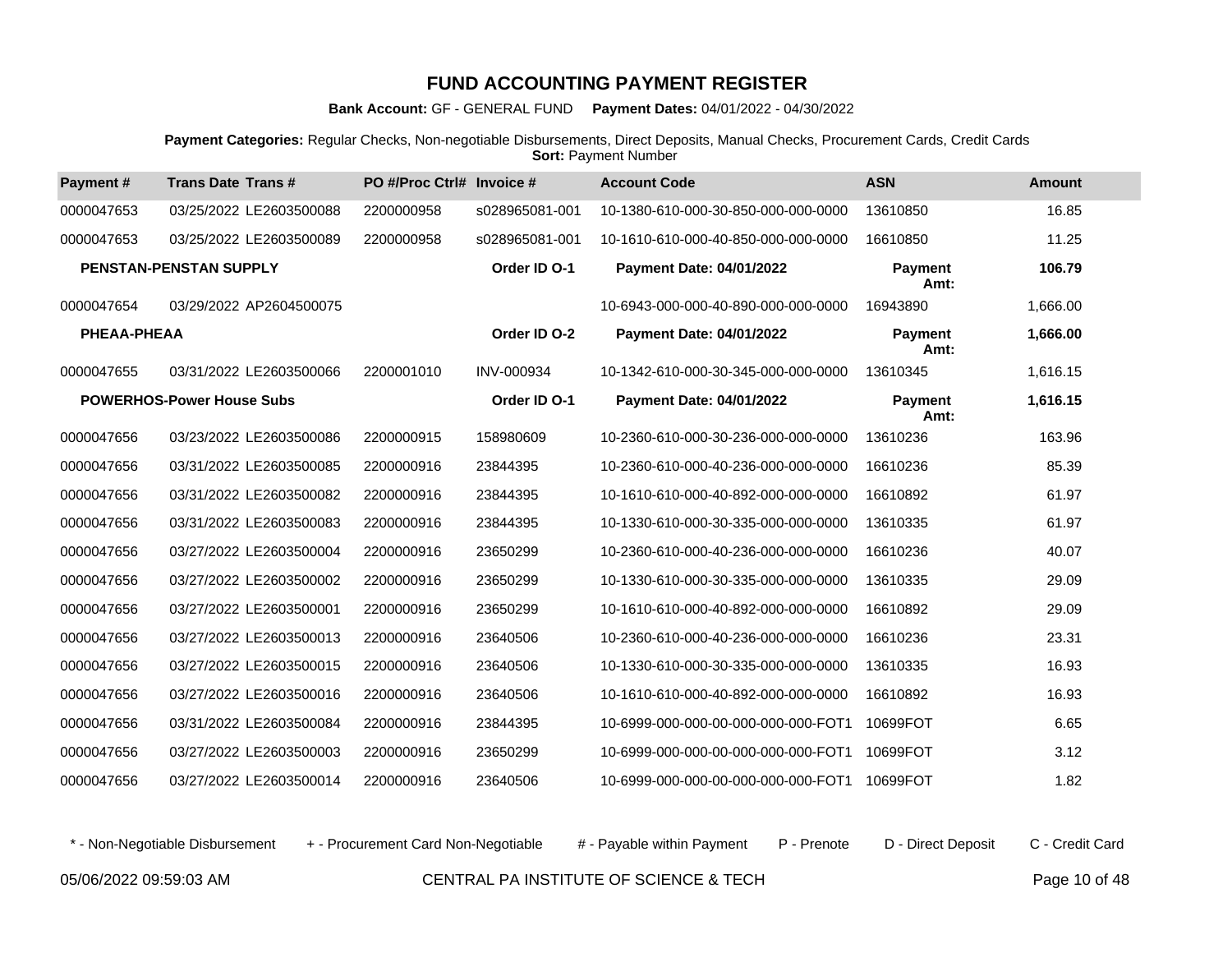**Bank Account:** GF - GENERAL FUND **Payment Dates:** 04/01/2022 - 04/30/2022

**Payment Categories:** Regular Checks, Non-negotiable Disbursements, Direct Deposits, Manual Checks, Procurement Cards, Credit Cards **Sort: Payment Number** 

| Payment#                 | <b>Trans Date Trans#</b>                             | PO #/Proc Ctrl# Invoice # |              | <b>Account Code</b>                 | <b>ASN</b>             | <b>Amount</b> |
|--------------------------|------------------------------------------------------|---------------------------|--------------|-------------------------------------|------------------------|---------------|
| <b>QUILL-QUILL CORP.</b> |                                                      |                           | Order ID O-1 | <b>Payment Date: 04/01/2022</b>     | <b>Payment</b><br>Amt: | 540.30        |
| 0000047657               | 03/30/2022 LE2603500067                              | 2200000912                | MARCH-04     | 10-2360-610-000-30-236-000-000-0000 | 13610236               | 574.50        |
|                          | <b>R&amp;S Corl-R&amp;S Corl Transportation</b>      |                           | Order ID O-1 | <b>Payment Date: 04/01/2022</b>     | <b>Payment</b><br>Amt: | 574.50        |
| 0000047658               | 03/27/2022 LE2603500076                              | 2200000911                | 67768400     | 10-1380-610-000-30-850-000-000-0000 | 13610850               | 61.42         |
| 0000047658               | 03/23/2022 LE2603500078                              | 2200000953                | 84042700     | 10-1380-610-000-30-850-000-000-0000 | 13610850               | 57.02         |
| 0000047658               | 03/27/2022 LE2603500077                              | 2200000911                | 67768400     | 10-1610-610-000-40-850-000-000-0000 | 16610850               | 40.94         |
| 0000047658               | 03/23/2022 LE2603500079                              | 2200000953                | 84042700     | 10-1610-610-000-40-850-000-000-0000 | 16610850               | 38.01         |
| 0000047658               | 03/23/2022 LE2603500080                              | 2200000959                | 85168000     | 10-1380-610-000-30-850-000-000-0000 | 13610850               | 26.88         |
| 0000047658               | 03/23/2022 LE2603500081                              | 2200000959                | 85168000     | 10-1610-610-000-40-850-000-000-0000 | 16610850               | 17.92         |
|                          | <b>R.E.MICHE-R.E. MICHEL COMPANY INC.</b>            |                           | Order ID O-1 | <b>Payment Date: 04/01/2022</b>     | <b>Payment</b><br>Amt: | 242.19        |
| 0000047659               | 03/31/2022 LE2603500075                              | 2200000979                | 86664        | 10-1610-610-000-40-875-000-000-0000 | 16610875               | 98.02         |
|                          | <b>S&amp;R REPAI-S&amp;R REPAIRS TOWING AND REC.</b> |                           | Order ID O-1 | <b>Payment Date: 04/01/2022</b>     | <b>Payment</b><br>Amt: | 98.02         |
| 0000047660               | 03/29/2022 AP2604500072                              |                           |              | 10-1380-610-000-30-815-000-000-0000 | 13610815               | 58.50         |
| <b>SIPEM-MIKE SIPE</b>   |                                                      |                           | Order ID O-1 | <b>Payment Date: 04/01/2022</b>     | <b>Payment</b><br>Amt: | 58.50         |
| 0000047661               | 03/31/2022 LE2603500074                              | 2200001013                | INV330564    | 10-2220-650-000-40-000-000-000-0000 | 166502220              | 2,493.53      |
|                          | <b>TOPPBUSIN-TOPP Business Solutions</b>             |                           | Order ID O-1 | <b>Payment Date: 04/01/2022</b>     | <b>Payment</b><br>Amt: | 2,493.53      |
| 0000047662               | 03/31/2022 AP2604500071                              |                           |              | 10-2360-530-000-30-236-000-000-0000 | 13530236               | 110.51        |
| 0000047662               | 03/31/2022 AP2604500069                              |                           |              | 10-1610-530-000-40-875-000-000-0000 | 16530875               | 36.84         |
| 0000047662               | 03/31/2022 AP2604500070                              |                           |              | 10-2360-530-000-40-236-000-000-0000 | 16530236               | 36.83         |

\* - Non-Negotiable Disbursement + - Procurement Card Non-Negotiable # - Payable within Payment P - Prenote D - Direct Deposit C - Credit Card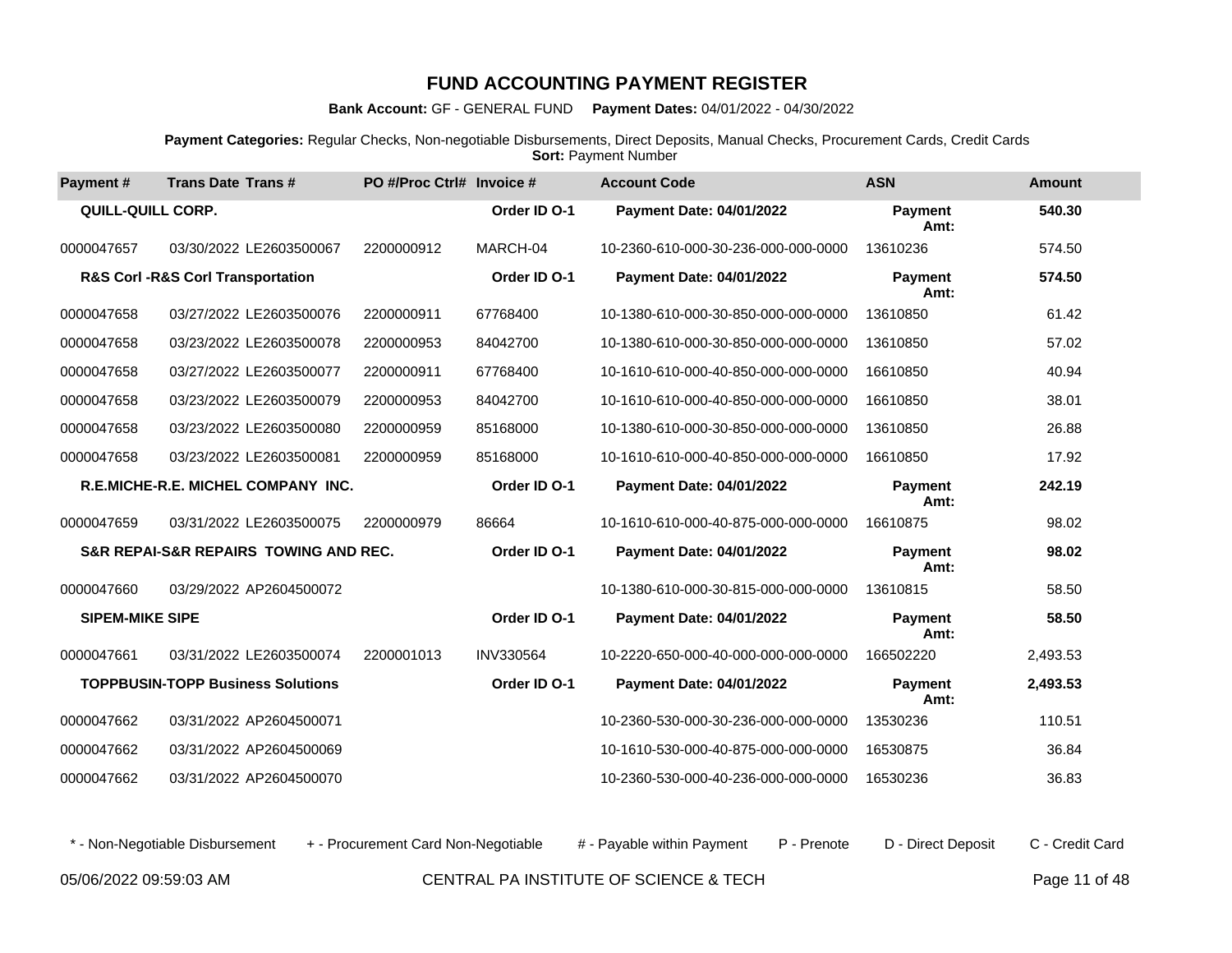**Bank Account:** GF - GENERAL FUND **Payment Dates:** 04/01/2022 - 04/30/2022

**Payment Categories:** Regular Checks, Non-negotiable Disbursements, Direct Deposits, Manual Checks, Procurement Cards, Credit Cards **Sort: Payment Number** 

| Payment #                  | <b>Trans Date Trans#</b>                     | PO #/Proc Ctrl# Invoice #           |                     | <b>Account Code</b>                    |             | <b>ASN</b>             | <b>Amount</b>   |
|----------------------------|----------------------------------------------|-------------------------------------|---------------------|----------------------------------------|-------------|------------------------|-----------------|
|                            | <b>VERIZONWI-VERIZON WIRELESS</b>            |                                     | <b>Remit ID R-3</b> | <b>Payment Date: 04/01/2022</b>        |             | <b>Payment</b><br>Amt: | 184.18          |
| 0000047663                 | 03/23/2022 AP2604500068                      |                                     | 5019393836          | 10-1610-610-000-40-845-000-000-0000    |             | 16610845               | 1,355.96        |
|                            | <b>WELLSFAVE-Wells Fargo Vendor Fin Serv</b> |                                     | Order ID O-1        | Payment Date: 04/01/2022               |             | <b>Payment</b><br>Amt: | 1,355.96        |
| 0000047664                 | 03/08/2022 AP2599300109                      |                                     |                     | 10-2620-530-000-30-260-000-000-0000    |             | 13530260               | 7.34            |
|                            | <b>WINDSTREA-WINDSTREAM ACCOUNTS PAYABLE</b> |                                     | Order ID O-1        | Payment Date: 04/01/2022               |             | <b>Payment</b><br>Amt: | 7.34            |
| 0000047665                 | 03/31/2022 AP2604500008                      |                                     |                     | 10-6943-000-000-42-880-000-000-0000    |             | 1694388042             | 294.71          |
| <b>ZZZZZ-Caleb Shade</b>   |                                              |                                     |                     | Payment Date: 04/01/2022               |             | <b>Payment</b><br>Amt: | 294.71          |
| 0000047666                 | 03/27/2022 AP2604500067                      |                                     |                     | 10-6943-000-000-40-875-000-000-0000    |             | 16943875               | 374.00          |
| <b>ZZZZZ-Keisy Cordon</b>  |                                              |                                     |                     | Payment Date: 04/01/2022               |             | Payment<br>Amt:        | 374.00          |
| 0000047667                 | 03/31/2022 AP2604500066                      |                                     |                     | 10-6943-000-000-42-880-000-000-0000    |             | 1694388042             | 1,347.71        |
| <b>ZZZZZ-Todd Gantt</b>    |                                              |                                     |                     | Payment Date: 04/01/2022               |             | <b>Payment</b><br>Amt: | 1,347.71        |
| 0000047668                 | 03/31/2022 AP2604500065                      |                                     |                     | 10-6943-000-000-42-835-000-000-0000    |             | 1694383542             | 708.00          |
| <b>ZZZZZ-Seth Hamilton</b> |                                              |                                     |                     | Payment Date: 04/01/2022               |             | <b>Payment</b><br>Amt: | 708.00          |
| 0000047669                 | 04/01/2022 AP2604500064                      |                                     |                     | 10-6943-000-000-42-835-000-000-0000    |             | 1694383542             | 705.00          |
| <b>ZZZZZ-Samuel Stahl</b>  |                                              |                                     |                     | Payment Date: 04/01/2022               |             | <b>Payment</b><br>Amt: | 705.00          |
| 0000047670                 | 04/06/2022 LE2608300003                      | 2200000772                          | 5093813283          | 10-2440-610-991-30-240-000-000-0038    |             | 1361024000<br>38       | 92.07           |
| 0000047670                 | 04/06/2022 AP2608200012                      |                                     | 5100961064          | 10-2440-610-991-30-240-000-000-0038    |             | 1361024000<br>38       | 29.24           |
|                            | <b>CINTAS-CINTAS CORPORATION LOC. 536</b>    |                                     | <b>Remit ID R-1</b> | <b>Payment Date: 04/08/2022</b>        |             | Payment<br>Amt:        | 121.31          |
|                            | * - Non-Negotiable Disbursement              | + - Procurement Card Non-Negotiable |                     | # - Payable within Payment             | P - Prenote | D - Direct Deposit     | C - Credit Card |
| 05/06/2022 09:59:03 AM     |                                              |                                     |                     | CENTRAL PA INSTITUTE OF SCIENCE & TECH |             |                        | Page 12 of 48   |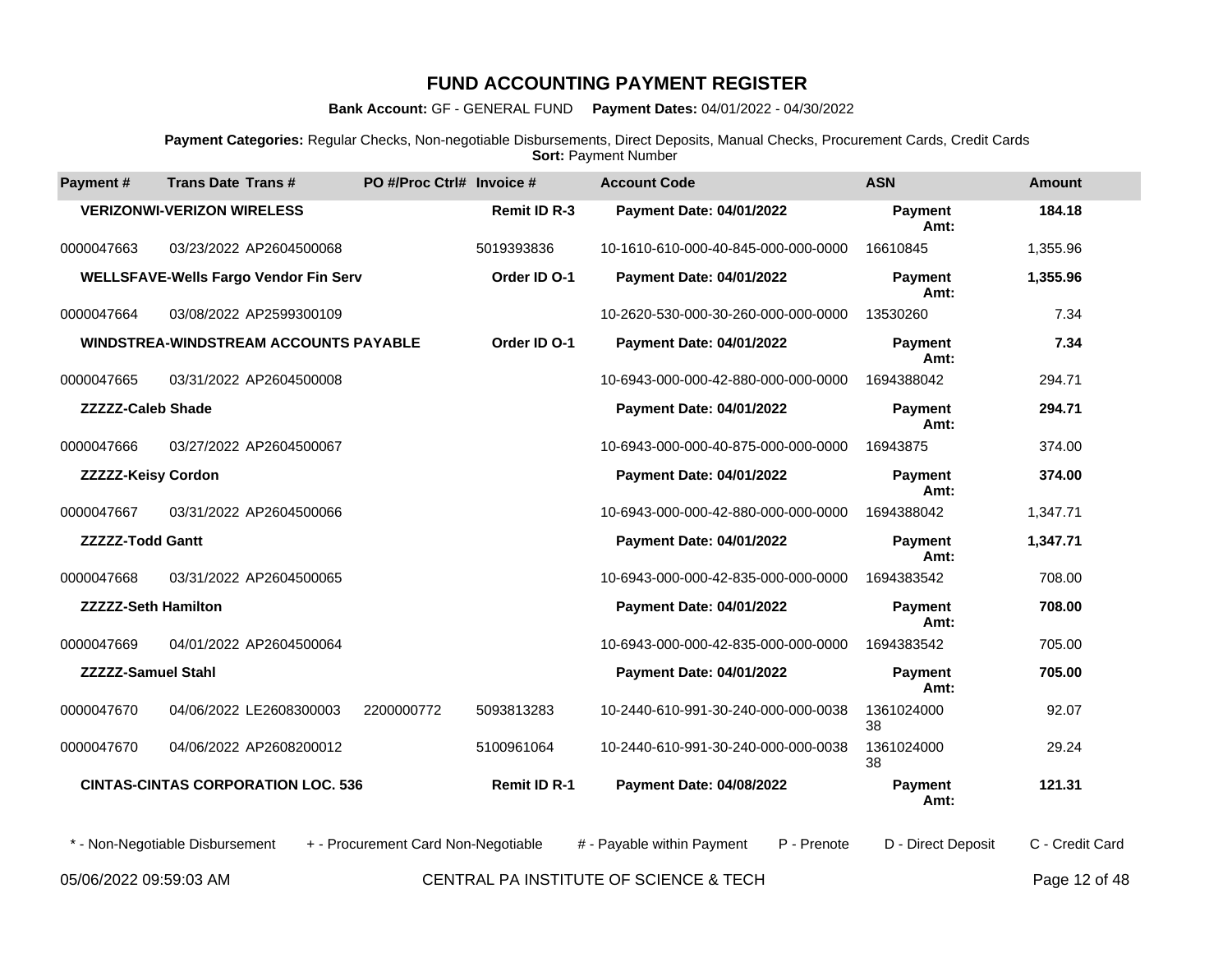**Bank Account:** GF - GENERAL FUND **Payment Dates:** 04/01/2022 - 04/30/2022

**Payment Categories:** Regular Checks, Non-negotiable Disbursements, Direct Deposits, Manual Checks, Procurement Cards, Credit Cards **Sort: Payment Number** 

| Payment#                | <b>Trans Date Trans#</b>                    | PO #/Proc Ctrl# Invoice # |                     | <b>Account Code</b>                       | <b>ASN</b>             | <b>Amount</b> |
|-------------------------|---------------------------------------------|---------------------------|---------------------|-------------------------------------------|------------------------|---------------|
| 0000047671              | 04/07/2022 AP2608200011                     |                           | 1075                | 10-2310-330-000-30-230-000-000-0000       | 13330230               | 972.50        |
|                         | <b>ETTERLAW-Etter Law Firm LLC</b>          |                           | Order ID O-1        | <b>Payment Date: 04/08/2022</b>           | Payment<br>Amt:        | 972.50        |
| 0000047672              | 04/07/2022 LE2608300002                     | 2200000886                | 68855               | 10-1610-752-000-42-820-000-000-0000       | 1675282042             | 3,160.00      |
|                         | <b>MANSELL-MANSELL TOOLS</b>                |                           | Order ID O-1        | <b>Payment Date: 04/08/2022</b>           | Payment<br>Amt:        | 3,160.00      |
| 0000047673              | 04/07/2022 AP2608200008                     |                           |                     | 10-2620-622-000-30-260-000-000-0000       | 13622260               | 7,472.28      |
| 0000047673              | 04/07/2022 AP2608200009                     |                           |                     | 10-2620-622-000-30-260-000-000-0000       | 13622260               | 3,609.80      |
|                         | <b>WESTPENN-West Penn Power</b>             |                           | Order ID O-1        | <b>Payment Date: 04/08/2022</b>           | Payment<br>Amt:        | 11,082.08     |
| 0000047674              | 04/07/2022 AP2608200005                     |                           |                     | 10-1610-610-000-40-875-000-000-0000       | 16610875               | 1,806.48      |
| 0000047674              | 04/07/2022 AP2608200004                     |                           |                     | 10-2515-610-000-30-250-000-000-0000       | 13610250               | 120.52        |
| 0000047674              | 04/07/2022 AP2608200003                     |                           |                     | 10-2360-610-000-40-236-000-000-0000       | 16610236               | 39.64         |
| 0000047674              | 04/07/2022 AP2608200002                     |                           |                     | 10-1380-610-000-30-870-000-000-0000       | 13610870               | 24.56         |
| <b>WEXBANK-WEX BANK</b> |                                             |                           | <b>Remit ID R-1</b> | <b>Payment Date: 04/08/2022</b>           | <b>Payment</b><br>Amt: | 1,991.20      |
| 0000047675              | 04/07/2022 AP2608200001                     |                           | 10044               | 10-2220-430-000-30-222-000-000-0000       | 13430222               | 200.00        |
|                         | XPERTCO-X-Pert Communications, Inc.         |                           | Order ID O-1        | <b>Payment Date: 04/08/2022</b>           | <b>Payment</b><br>Amt: | 200.00        |
| 0000047676              | 04/14/2022 AP2612900005                     |                           |                     | 10-0462-AFL-PAY-00-000-000-000-0000 AFLAC |                        | 118.79        |
| 0000047676              | 04/14/2022 AP2612900006                     |                           |                     | 10-0462-AFL-PAY-00-000-000-000-0000 AFLAC |                        | 118.79        |
| <b>AFLAC-AFLAC</b>      |                                             |                           | Order ID O-1        | Payment Date: 04/14/2022                  | <b>Payment</b><br>Amt: | 237.58        |
| 0000047677              | 04/13/2022 LE2612800004                     | 2200000405                | 100034641           | 10-1610-610-000-40-830-000-000-0000       | 16610830               | 4,958.30      |
|                         | <b>AGSBEA-AGS Beauty by AGS Corporation</b> |                           | <b>Remit ID R-1</b> | Payment Date: 04/14/2022                  | <b>Payment</b><br>Amt: | 4,958.30      |

\* - Non-Negotiable Disbursement + - Procurement Card Non-Negotiable # - Payable within Payment P - Prenote D - Direct Deposit C - Credit Card

05/06/2022 09:59:03 AM CENTRAL PA INSTITUTE OF SCIENCE & TECH Page 13 of 48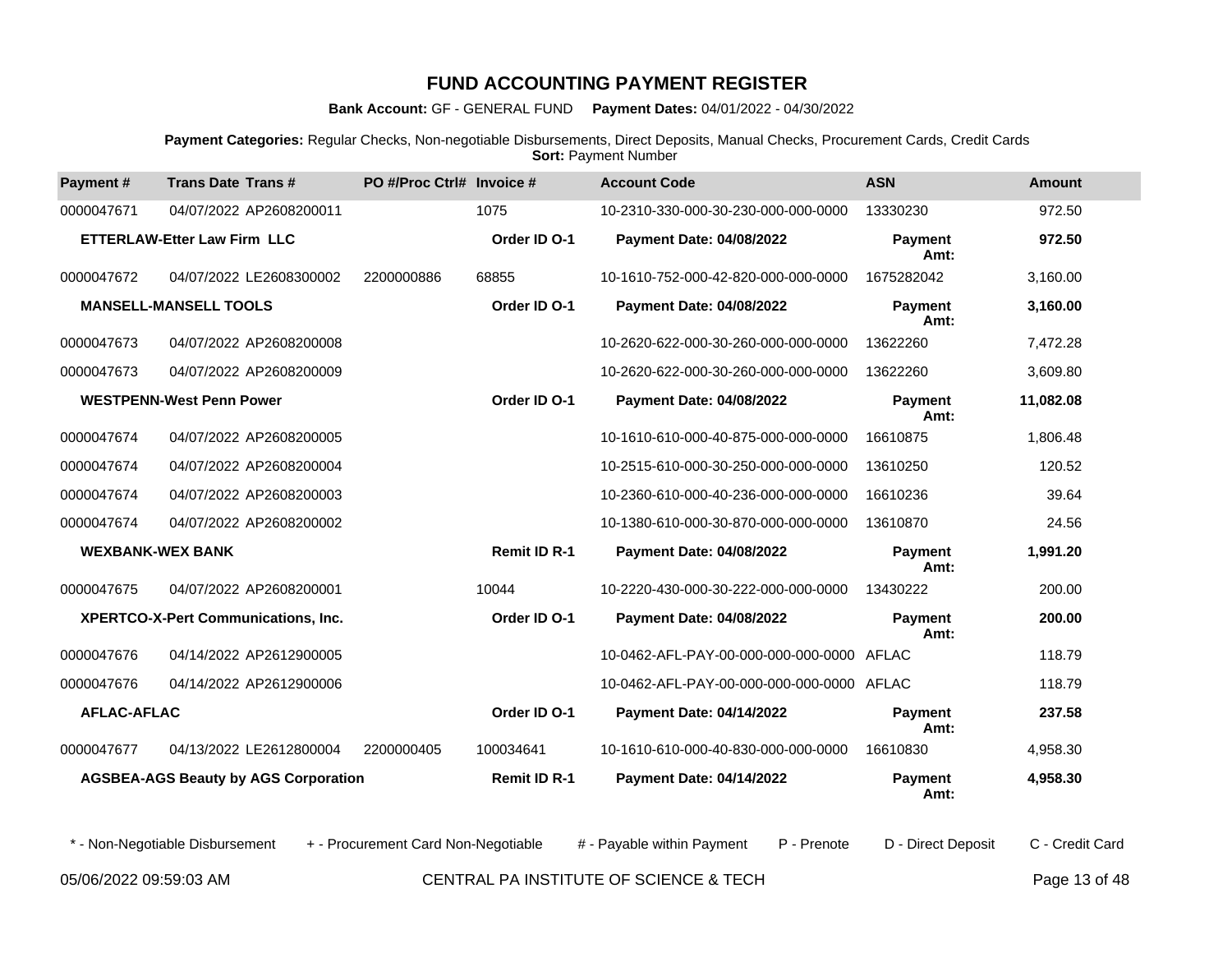**Bank Account:** GF - GENERAL FUND **Payment Dates:** 04/01/2022 - 04/30/2022

**Payment Categories:** Regular Checks, Non-negotiable Disbursements, Direct Deposits, Manual Checks, Procurement Cards, Credit Cards **Sort: Payment Number** 

| Payment#   | <b>Trans Date Trans#</b> | PO #/Proc Ctrl# Invoice # |                                | <b>Account Code</b>                                 | <b>ASN</b> | <b>Amount</b> |
|------------|--------------------------|---------------------------|--------------------------------|-----------------------------------------------------|------------|---------------|
| 0000047678 | 04/12/2022 LE2612800015  | 2200001042                |                                | 1XDQ-9JKH-7DJX 10-1610-610-000-40-885-000-000-0000  | 16610885   | 939.99        |
| 0000047678 | 04/12/2022 LE2612800027  | 2200001046                | 1WFY-F6RP-<br>KHK <sub>6</sub> | 10-1380-610-000-30-865-000-000-0000                 | 13610865   | 589.54        |
| 0000047678 | 04/07/2022 LE2607300006  | 2200001014                |                                | 1H7V-F7Q4-W47V 10-2360-610-000-40-236-000-000-0000  | 16610236   | 569.48        |
| 0000047678 | 04/07/2022 LE2607300007  | 2200001014                |                                | 1H7V-F7Q4-W47V 10-2360-610-000-30-236-000-000-0000  | 13610236   | 438.22        |
| 0000047678 | 04/07/2022 LE2607300008  | 2200001014                |                                | 1H7V-F7Q4-W47V 10-2360-610-000-40-236-000-000-0000  | 16610236   | 438.22        |
| 0000047678 | 04/12/2022 LE2612800014  | 2200001012                |                                | 16FX-PF63-1TDX 10-2620-610-000-30-260-000-000-0000  | 13610260   | 127.79        |
| 0000047678 | 04/12/2022 LE2612800029  | 2200001051                |                                | 1VYC-GY6J-1HY7 10-1380-610-000-30-845-000-000-0000  | 13610845   | 117.72        |
| 0000047678 | 04/12/2022 LE2612800028  | 2200001051                |                                | 1VYC-GY6J-1HY7 10-1610-610-000-40-845-000-000-0000  | 16610845   | 117.72        |
| 0000047678 | 04/06/2022 LE2612800017  | 2200001024                | 1HQ7-6TKM-<br>GD <sub>37</sub> | 10-1610-610-000-40-890-000-000-0000                 | 16610890   | 63.04         |
| 0000047678 | 04/12/2022 LE2612800016  | 2200001035                |                                | 1H9X-YYDD-1F7T 10-2220-650-000-40-000-000-000-0000  | 166502220  | 59.99         |
| 0000047678 | 04/07/2022 LE2607300011  | 2200001014                |                                | 1H7V-F7Q4-W47V 10-2360-610-000-40-236-000-000-0000  | 16610236   | 53.15         |
| 0000047678 | 04/07/2022 LE2607300010  | 2200001014                |                                | 1H7V-F7Q4-W47V 10-2360-610-000-30-236-000-000-0000  | 13610236   | 53.15         |
| 0000047678 | 04/12/2022 LE2612800008  | 2200001016                | 1YQR-KWWJ-<br>4HQN             | 10-1610-610-000-40-875-000-000-0000                 | 16610875   | 50.30         |
| 0000047678 | 04/06/2022 LE2612800019  | 2200001004                | 1VM7-NF1K-94TL                 | 10-1380-610-000-30-850-000-000-0000                 | 13610850   | 44.99         |
| 0000047678 | 04/12/2022 LE2612800011  | 2200001007                | 1GGM-GDL3-<br>NP7T             | 10-1610-610-000-40-875-000-000-0000                 | 16610875   | 41.61         |
| 0000047678 | 04/07/2022 LE2607300009  | 2200001014                |                                | 1H7V-F7Q4-W47V 10-2360-610-000-30-236-000-000-0000  | 13610236   | 38.31         |
| 0000047678 | 04/06/2022 LE2612800018  | 2200000999                | 1G3C-NQN1-<br>9WHW             | 10-2220-610-000-30-222-000-000-0000                 | 13610222   | 36.98         |
| 0000047678 | 04/12/2022 LE2612800012  | 2200001007                | 1GGM-GDL3-<br>NP7T             | 10-2360-610-000-40-236-000-000-0000                 | 16610236   | 33.90         |
| 0000047678 | 04/06/2022 LE2612800020  | 2200001004                |                                | 1VM7-NF1K-94TL  10-1610-610-000-40-850-000-000-0000 | 16610850   | 29.99         |

\* - Non-Negotiable Disbursement + - Procurement Card Non-Negotiable # - Payable within Payment P - Prenote D - Direct Deposit C - Credit Card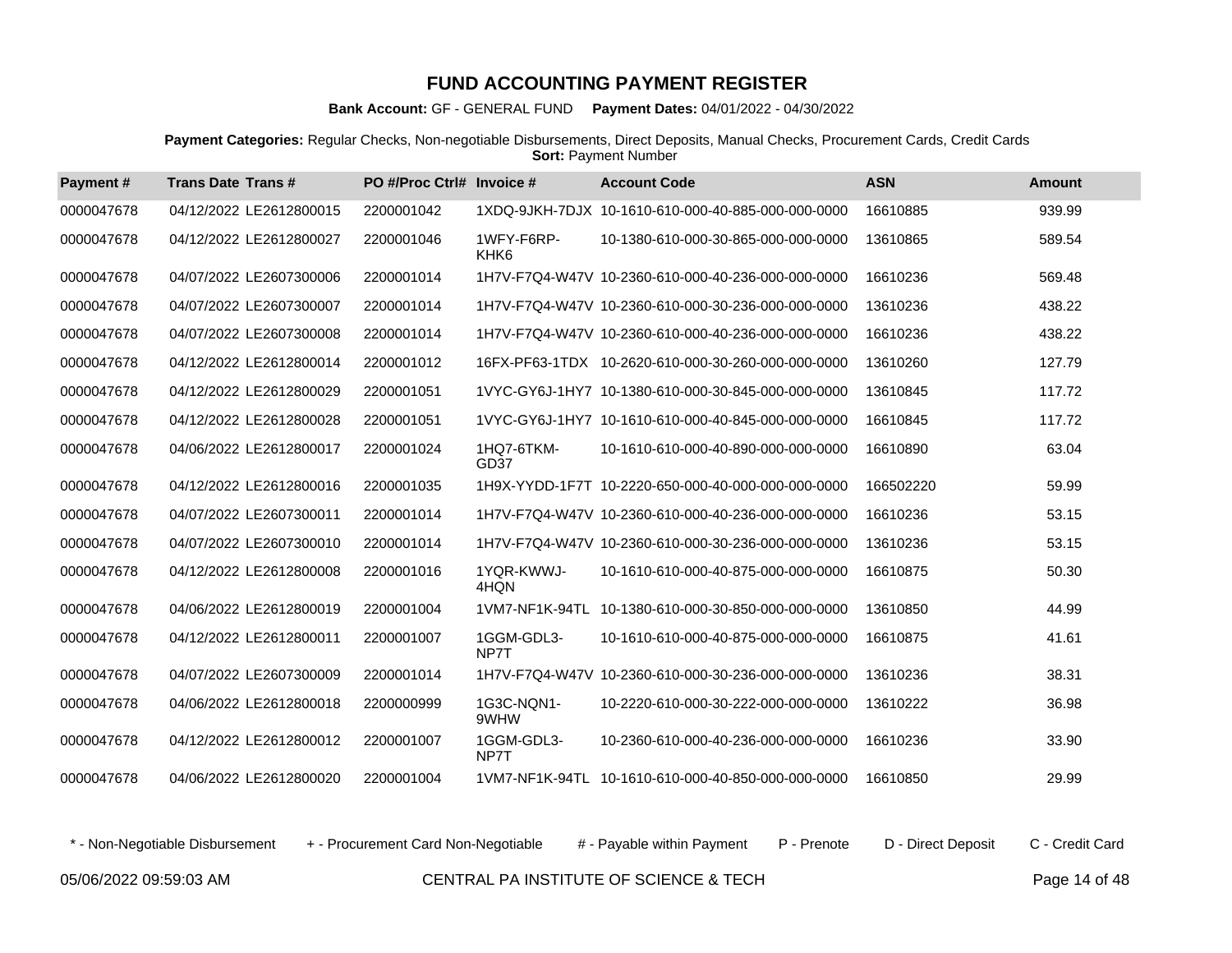**Bank Account:** GF - GENERAL FUND **Payment Dates:** 04/01/2022 - 04/30/2022

**Payment Categories:** Regular Checks, Non-negotiable Disbursements, Direct Deposits, Manual Checks, Procurement Cards, Credit Cards **Sort: Payment Number** 

| Payment#      | <b>Trans Date Trans#</b>                     | PO #/Proc Ctrl# Invoice #           |                     | <b>Account Code</b>                       | <b>ASN</b>             | Amount          |
|---------------|----------------------------------------------|-------------------------------------|---------------------|-------------------------------------------|------------------------|-----------------|
| 0000047678    | 04/12/2022 LE2612800009                      | 2200001016                          | 1YQR-KWWJ-<br>4HQN  | 10-1610-610-000-40-875-000-000-0000       | 16610875               | 28.07           |
| 0000047678    | 04/12/2022 LE2612800026                      | 2200001014                          | 1WFY-JKXH-<br>NT7G  | 10-2360-610-000-40-236-000-000-0000       | 16610236               | 25.06           |
| 0000047678    | 04/12/2022 LE2612800007                      | 2200001016                          | 1YQR-KWWJ-<br>4HQN  | 10-1610-610-000-40-875-000-000-0000       | 16610875               | 19.39           |
| 0000047678    | 04/12/2022 LE2612800024                      | 2200001014                          | 1WFY-JKXH-<br>NT7G  | 10-2360-610-000-40-236-000-000-0000       | 16610236               | 19.28           |
| 0000047678    | 04/12/2022 LE2612800025                      | 2200001014                          | 1WFY-JKXH-<br>NT7G  | 10-2360-610-000-30-236-000-000-0000       | 13610236               | 19.28           |
| 0000047678    | 04/12/2022 LE2612800005                      | 2200001032                          | 1XP6-63JC-T771      | 10-1380-610-000-30-850-000-000-0000       | 13610850               | 17.99           |
| 0000047678    | 04/12/2022 LE2612800006                      | 2200001032                          | 1XP6-63JC-T771      | 10-1610-610-000-40-850-000-000-0000       | 16610850               | 12.00           |
| 0000047678    | 04/12/2022 LE2612800013                      | 2200001007                          | 1GGM-GDL3-<br>NP7T  | 10-1610-610-000-40-875-000-000-0000       | 16610875               | 6.99            |
| 0000047678    | 04/12/2022 LE2612800010                      | 2200001007                          | 1GGM-GDL3-<br>NP7T  | 10-2360-610-000-40-236-000-000-0000       | 16610236               | 4.62            |
| 0000047678    | 04/12/2022 LE2612800021                      | 2200001014                          | 1WFY-JKXH-<br>NT7G  | 10-2360-610-000-40-236-000-000-0000       | 16610236               | 2.34            |
| 0000047678    | 04/12/2022 LE2612800022                      | 2200001014                          | 1WFY-JKXH-<br>NT7G  | 10-2360-610-000-30-236-000-000-0000       | 13610236               | 2.34            |
| 0000047678    | 04/12/2022 LE2612800023                      | 2200001014                          | 1WFY-JKXH-<br>NT7G  | 10-2360-610-000-30-236-000-000-0000       | 13610236               | 1.69            |
| Amazon-Amazon |                                              |                                     | <b>Remit ID R-1</b> | <b>Payment Date: 04/14/2022</b>           | <b>Payment</b><br>Amt: | 4,003.14        |
| 0000047679    | 04/05/2022 LE2612800033                      | 2200000987                          | 95352               | 10-1380-610-000-30-845-000-000-0000       | 13610845               | 28.29           |
|               | <b>ASAPHYD-ASAP HYDRAULICS STATE COLLEGE</b> |                                     | Order ID O-1        | <b>Payment Date: 04/14/2022</b>           | <b>Payment</b><br>Amt: | 28.29           |
| 0000047680    | 04/06/2022 AP2612700074                      |                                     |                     | 10-1610-610-000-40-875-000-000-0000       | 16610875               | 115.00          |
| 0000047680    | 04/06/2022 AP2612700075                      |                                     |                     | 10-1610-610-000-40-875-000-000-0000       | 16610875               | 115.00          |
| 0000047680    | 04/06/2022 AP2612700076                      |                                     |                     | 10-1610-610-000-40-875-000-000-0000       | 16610875               | 115.00          |
|               | * - Non-Negotiable Disbursement              | + - Procurement Card Non-Negotiable |                     | # - Payable within Payment<br>P - Prenote | D - Direct Deposit     | C - Credit Card |

05/06/2022 09:59:03 AM CENTRAL PA INSTITUTE OF SCIENCE & TECH Page 15 of 48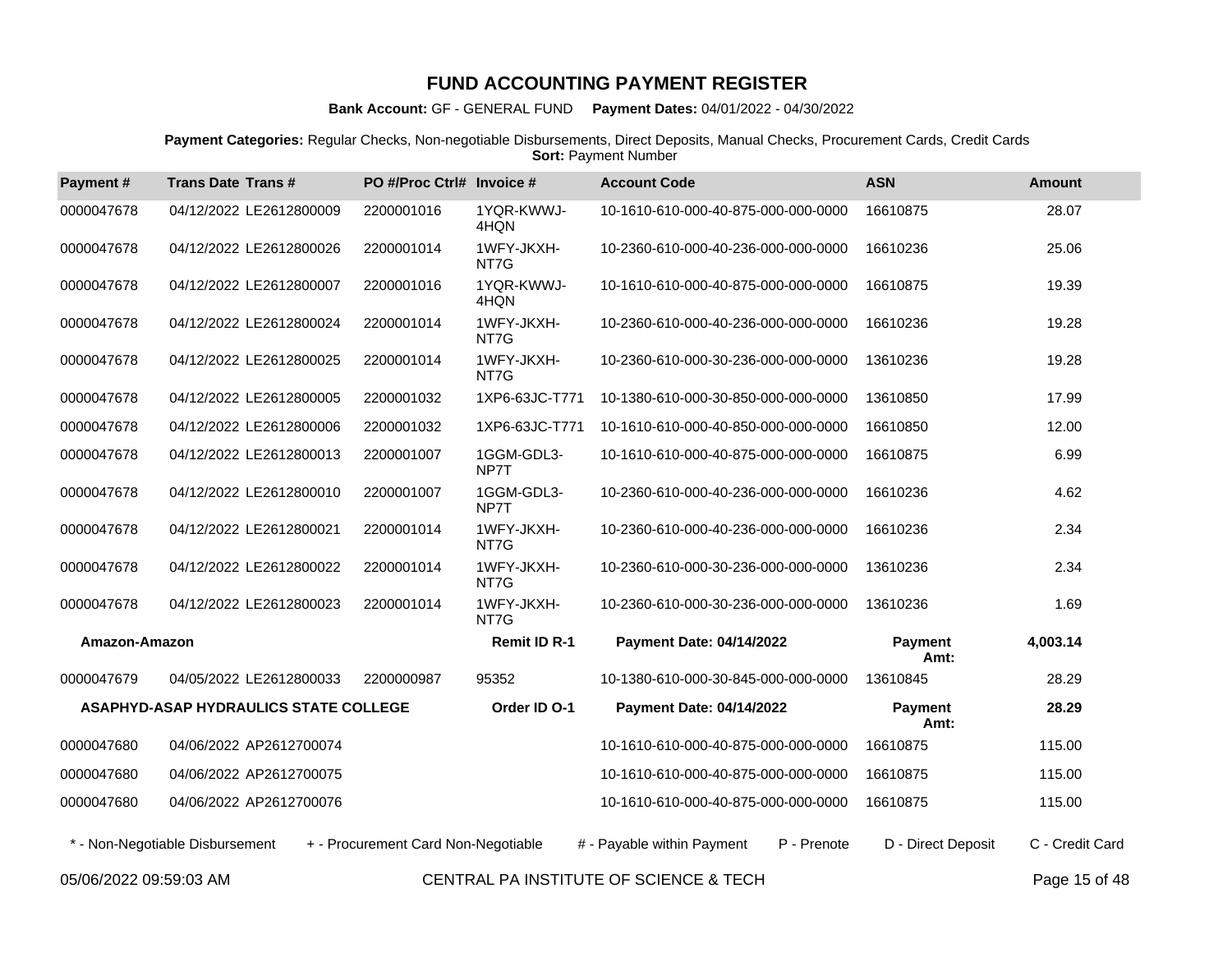**Bank Account:** GF - GENERAL FUND **Payment Dates:** 04/01/2022 - 04/30/2022

**Payment Categories:** Regular Checks, Non-negotiable Disbursements, Direct Deposits, Manual Checks, Procurement Cards, Credit Cards **Sort: Payment Number** 

| Payment#   | <b>Trans Date Trans#</b>                     | PO #/Proc Ctrl# Invoice #           |                     | <b>Account Code</b>                       | <b>ASN</b>             | <b>Amount</b>   |
|------------|----------------------------------------------|-------------------------------------|---------------------|-------------------------------------------|------------------------|-----------------|
|            | BARRETTJO-JOHN A. BARRETT D.C.               |                                     | Order ID O-1        | <b>Payment Date: 04/14/2022</b>           | <b>Payment</b><br>Amt: | 345.00          |
| 0000047681 | 04/12/2022 LE2612800034                      | 2200000954                          | 2877                | 10-1380-610-000-30-810-000-000-0000       | 13610810               | 799.53          |
| 0000047681 | 04/12/2022 LE2612800035                      | 2200000954                          | 2877                | 10-1610-610-000-40-810-000-000-0000       | 16610810               | 430.51          |
| 0000047681 | 04/06/2022 LE2612800036                      | 2200001030                          | 1255972             | 10-1380-610-000-30-810-000-000-0000       | 13610810               | 46.89           |
| 0000047681 | 04/06/2022 LE2612800037                      | 2200001030                          | 1255972             | 10-1610-610-000-40-810-000-000-0000       | 16610810               | 25.25           |
|            | <b>CARS2-CAPITAL AUTO REFINISHING</b>        |                                     | Order ID O-1        | Payment Date: 04/14/2022                  | <b>Payment</b><br>Amt: | 1,302.18        |
| 0000047682 | 04/06/2022 AP2612700012                      |                                     |                     | 10-2620-411-000-30-260-000-000-0000       | 13411260               | 35.25           |
|            | <b>CCRRA-Centre County Recycling &amp;</b>   |                                     | Order ID O-1        | Payment Date: 04/14/2022                  | <b>Payment</b><br>Amt: | 35.25           |
| 0000047683 | 04/12/2022 AP2612700011                      |                                     | 411511802           | 10-2620-415-000-30-260-000-000-0000       | 13415260               | 247.65          |
|            | <b>CINTAS-CINTAS CORPORATION LOC. 536</b>    |                                     | <b>Remit ID R-1</b> | Payment Date: 04/14/2022                  | Payment<br>Amt:        | 247.65          |
| 0000047684 | 04/14/2022 AP2613000001                      |                                     |                     | 10-0462-213-000-00-000-000-000-0000       | 462213                 | 511.88          |
|            | <b>CMREGENT-CM REGENT LLC</b>                |                                     | Order ID O-1        | Payment Date: 04/14/2022                  | <b>Payment</b><br>Amt: | 511.88          |
| 0000047685 | 04/14/2022 AP2613200001                      |                                     |                     | 10-0462-214-000-00-000-000-000-0000       | 462214                 | 862.67          |
|            | <b>CMREGENT2-CM Regent LLC</b>               |                                     | Order ID O-1        | <b>Payment Date: 04/14/2022</b>           | <b>Payment</b><br>Amt: | 862.67          |
| 0000047686 | 04/14/2022 AP2613200004                      |                                     | 1860296             | 10-1610-610-000-40-845-000-000-0000       | 16610845               | 1,677.09        |
|            | CNHINDUST-CNH INDUSTRIAL CAPITAL AMERICA LLC |                                     | <b>Remit ID R-1</b> | Payment Date: 04/14/2022                  | <b>Payment</b><br>Amt: | 1,677.09        |
| 0000047687 | 04/12/2022 AP2612700010                      |                                     | 143429342           | 10-2620-530-000-30-260-000-000-0000       | 13530260               | 670.03          |
| 0000047687 | 04/12/2022 AP2612700009                      |                                     | 143494051           | 10-2620-530-000-30-260-000-000-0000       | 13530260               | 637.22          |
|            | <b>COMCASTB-COMCAST BUSINESS</b>             |                                     | <b>Remit ID R-1</b> | Payment Date: 04/14/2022                  | <b>Payment</b><br>Amt: | 1,307.25        |
|            | * - Non-Negotiable Disbursement              | + - Procurement Card Non-Negotiable |                     | # - Payable within Payment<br>P - Prenote | D - Direct Deposit     | C - Credit Card |

05/06/2022 09:59:03 AM CENTRAL PA INSTITUTE OF SCIENCE & TECH Page 16 of 48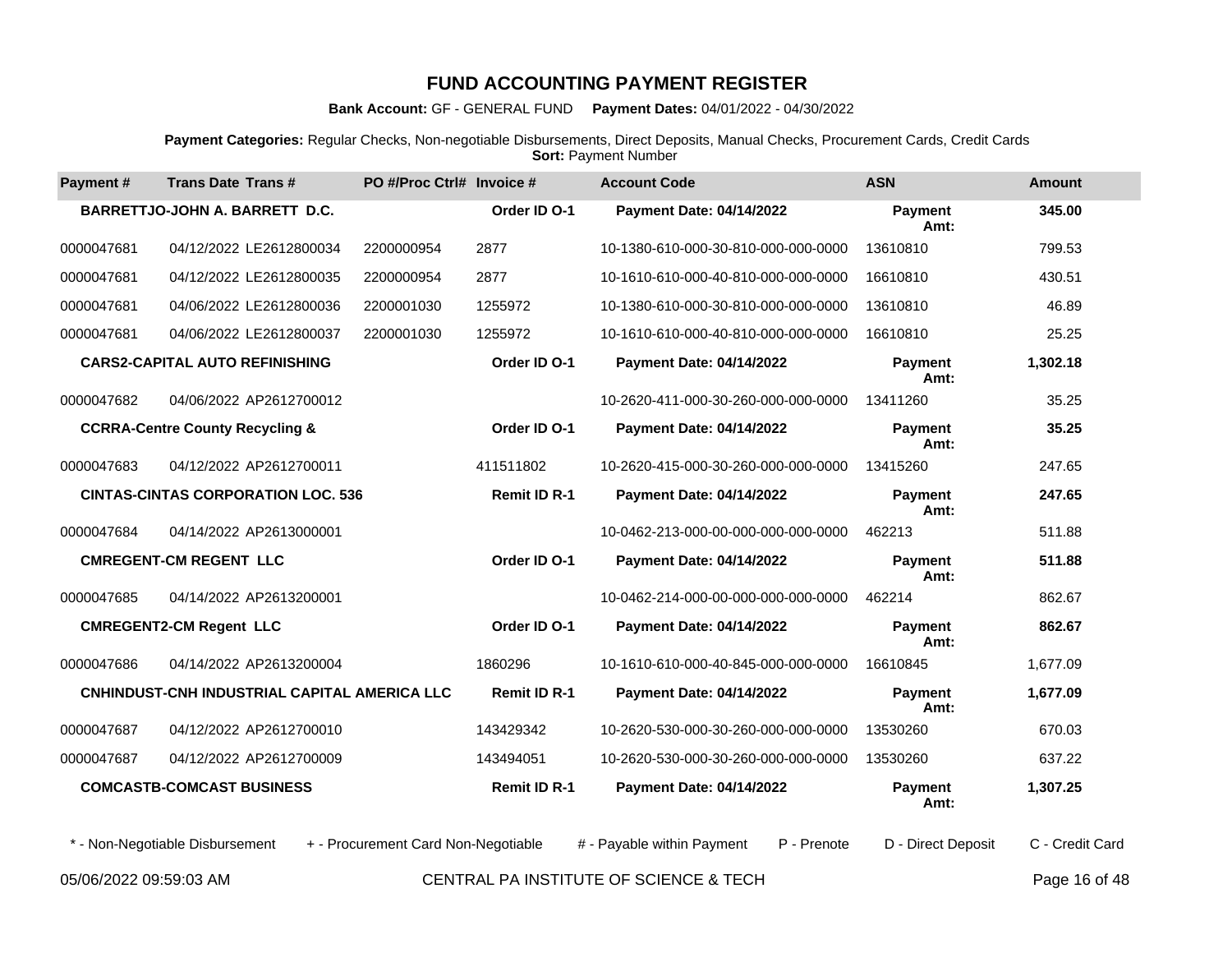**Bank Account:** GF - GENERAL FUND **Payment Dates:** 04/01/2022 - 04/30/2022

**Payment Categories:** Regular Checks, Non-negotiable Disbursements, Direct Deposits, Manual Checks, Procurement Cards, Credit Cards **Sort: Payment Number** 

| Payment#   | <b>Trans Date Trans#</b>         | PO #/Proc Ctrl# Invoice # |                     | <b>Account Code</b>                 | <b>ASN</b>             | <b>Amount</b> |
|------------|----------------------------------|---------------------------|---------------------|-------------------------------------|------------------------|---------------|
| 0000047688 | 04/14/2022 AP2613200003          |                           |                     | 10-2620-530-000-30-260-000-000-0000 | 13530260               | 1,195.70      |
|            | <b>COMCASTB-COMCAST BUSINESS</b> |                           | <b>Remit ID R-2</b> | <b>Payment Date: 04/14/2022</b>     | <b>Payment</b><br>Amt: | 1,195.70      |
| 0000047689 | 04/14/2022 AP2612900002          |                           |                     | 10-0462-CPI-PAY-00-000-000-000-0000 | <b>CPIF</b>            | 51.32         |
| 0000047689 | 04/14/2022 AP2612900001          |                           |                     | 10-0462-CPI-PAY-00-000-000-000-0000 | <b>CPIF</b>            | 41.32         |
|            | <b>CPIFOUNDA-CPI Foundation</b>  |                           | Order ID O-1        | <b>Payment Date: 04/14/2022</b>     | Payment<br>Amt:        | 92.64         |
| 0000047690 | 04/08/2022 AP2612700013          |                           |                     | 10-2836-580-000-30-250-000-000-0000 | 1358025028<br>36       | 238.07        |
|            | <b>CRAIGLI-Craig Livergood</b>   |                           | Order ID O-1        | <b>Payment Date: 04/14/2022</b>     | Payment<br>Amt:        | 238.07        |
| 0000047691 | 04/13/2022 LE2612800001          | 2200001022                | 250940              | 10-1342-610-000-30-342-000-000-0000 | 13610342               | 1,399.09      |
| 0000047691 | 04/05/2022 LE2607300001          | 2200000991                | 238098              | 10-1342-610-000-30-342-000-000-0000 | 13610342               | 1,093.60      |
| 0000047691 | 04/06/2022 LE2607300003          | 2200000969                | 228719              | 10-1342-610-000-30-342-000-000-0000 | 13610342               | 468.87        |
| 0000047691 | 04/13/2022 LE2612800030          | 2200001022                | 250941              | 10-1342-610-000-30-342-000-000-0000 | 13610342               | 324.03        |
| 0000047691 | 04/05/2022 LE2607300002          | 2200000991                | 238099              | 10-1342-610-000-30-342-000-000-0000 | 13610342               | 261.85        |
| 0000047691 | 04/05/2022 AP2612700004          | 2200000934                | 239833              | 10-1342-610-000-30-342-000-000-0000 | 13610342               | 179.01        |
| 0000047691 | 04/06/2022 LE2612800031          | 2200000969                | 228720              | 10-1342-610-000-30-342-000-000-0000 | 13610342               | 136.83        |
| 0000047691 | 04/05/2022 AP2612700003          |                           | 230135              | 10-1342-610-000-30-342-000-000-0000 | 13610342               | 84.21         |
| 0000047691 | 04/13/2022 AP2612700008          |                           |                     | 10-1342-610-000-30-342-000-000-0000 | 13610342               | 81.72         |
| 0000047691 | 04/05/2022 LE2612800032          | 2200000991                | 234683              | 10-1342-610-000-30-342-000-000-0000 | 13610342               | 29.84         |
| 0000047691 | 04/13/2022 AP2612700006          |                           | 256913              | 10-1342-610-000-30-342-000-000-0000 | 13610342               | 26.36         |
| 0000047691 | 04/13/2022 AP2612700007          |                           | 254531              | 10-1342-610-000-30-342-000-000-0000 | 13610342               | 23.78         |
| 0000047691 | 04/13/2022 AP2612700005          |                           | 258096              | 10-1342-610-000-30-342-000-000-0000 | 13610342               | 21.45         |

\* - Non-Negotiable Disbursement + - Procurement Card Non-Negotiable # - Payable within Payment P - Prenote D - Direct Deposit C - Credit Card

05/06/2022 09:59:03 AM CENTRAL PA INSTITUTE OF SCIENCE & TECH Page 17 of 48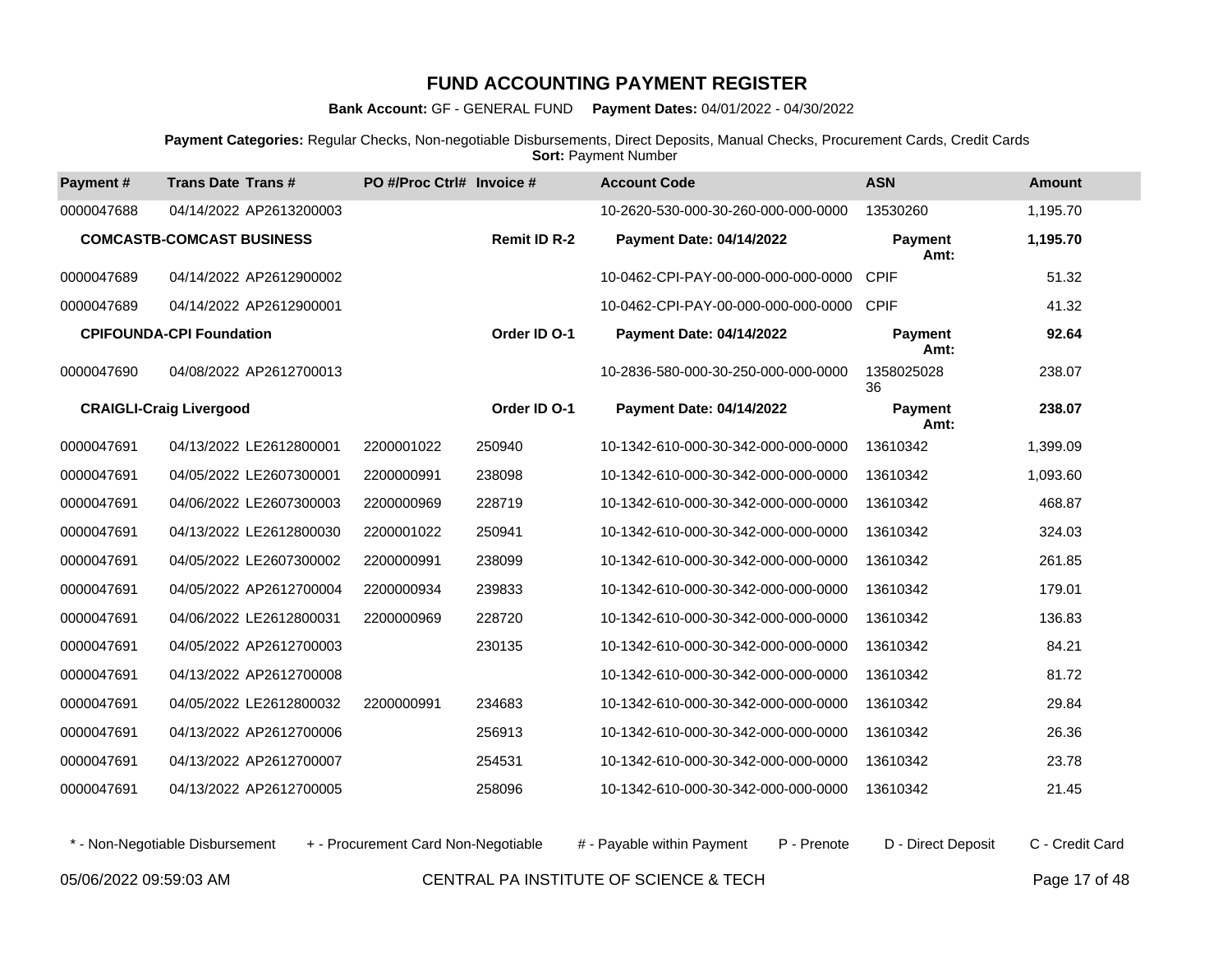**Bank Account:** GF - GENERAL FUND **Payment Dates:** 04/01/2022 - 04/30/2022

**Payment Categories:** Regular Checks, Non-negotiable Disbursements, Direct Deposits, Manual Checks, Procurement Cards, Credit Cards **Sort: Payment Number** 

| Payment#   | <b>Trans Date Trans#</b>               | PO #/Proc Ctrl# Invoice #           |              | <b>Account Code</b>                       | <b>ASN</b>             | <b>Amount</b>   |
|------------|----------------------------------------|-------------------------------------|--------------|-------------------------------------------|------------------------|-----------------|
|            | <b>CURTZE-C.A. Curtze Co.</b>          |                                     | Order ID O-1 | <b>Payment Date: 04/14/2022</b>           | <b>Payment</b><br>Amt: | 4,130.64        |
| 0000047692 | 04/07/2022 LE2612800039                | 2200001033                          | 1001         | 10-1380-513-000-30-872-000-000-0000       | 13513872               | 250.00          |
|            | <b>DDTR-D&amp;D Transportation Inc</b> |                                     | Order ID O-1 | Payment Date: 04/14/2022                  | <b>Payment</b><br>Amt: | 250.00          |
| 0000047693 | 04/13/2022 AP2612700059                |                                     | 75996466     | 10-1610-610-000-40-890-000-000-0000       | 16610890               | 257.77          |
| 0000047693 | 04/13/2022 AP2612700033                |                                     | 75996466     | 10-1380-610-000-30-840-000-000-0000       | 13610840               | 242.93          |
| 0000047693 | 04/13/2022 AP2612700054                |                                     | 75996466     | 10-2515-610-000-30-250-000-000-0000       | 13610250               | 153.70          |
| 0000047693 | 04/13/2022 AP2612700053                |                                     | 75996466     | 10-2360-610-000-42-236-000-000-0000       | 1661023642             | 102.11          |
| 0000047693 | 04/13/2022 AP2612700051                |                                     | 75996466     | 10-2360-610-000-40-236-000-000-0000       | 16610236               | 94.77           |
| 0000047693 | 04/13/2022 AP2612700032                |                                     | 75996466     | 10-1610-610-000-40-835-000-000-0000       | 16610835               | 61.80           |
| 0000047693 | 04/13/2022 AP2612700031                |                                     | 75996466     | 10-1380-610-000-30-835-000-000-0000       | 13610835               | 61.80           |
| 0000047693 | 04/13/2022 AP2612700048                |                                     | 75996466     | 10-2290-610-000-30-229-000-000-0000       | 13610229               | 57.11           |
| 0000047693 | 04/13/2022 AP2612700058                |                                     | 75996466     | 10-1610-610-000-40-880-000-000-0000       | 16610880               | 52.73           |
| 0000047693 | 04/13/2022 AP2612700021                |                                     | 75996466     | 10-1610-610-000-40-335-000-000-0000       | 16610335               | 48.11           |
| 0000047693 | 04/13/2022 AP2612700050                |                                     | 75996466     | 10-2360-610-000-30-236-000-000-0000       | 13610236               | 46.82           |
| 0000047693 | 04/13/2022 AP2612700025                |                                     | 75996466     | 10-1380-610-000-30-810-000-000-0000       | 13610810               | 44.34           |
| 0000047693 | 04/13/2022 AP2612700052                |                                     | 75996466     | 10-2380-610-000-30-238-000-000-0000       | 13610238               | 41.11           |
| 0000047693 | 04/13/2022 AP2612700024                |                                     | 75996466     | 10-1370-610-000-30-370-000-000-0000       | 13610370               | 40.85           |
| 0000047693 | 04/13/2022 AP2612700056                |                                     | 75996466     | 10-2840-610-000-30-280-000-000-0000       | 13610280               | 37.43           |
| 0000047693 | 04/13/2022 AP2612700055                |                                     | 75996466     | 10-2515-610-000-40-250-000-000-0000       | 16610250               | 32.85           |
| 0000047693 | 04/13/2022 AP2612700035                |                                     | 75996466     | 10-1610-610-000-40-845-000-000-0000       | 16610845               | 27.43           |
| 0000047693 | 04/13/2022 AP2612700034                |                                     | 75996466     | 10-1380-610-000-30-845-000-000-0000       | 13610845               | 27.43           |
|            | * - Non-Negotiable Disbursement        | + - Procurement Card Non-Negotiable |              | # - Payable within Payment<br>P - Prenote | D - Direct Deposit     | C - Credit Card |

05/06/2022 09:59:03 AM CENTRAL PA INSTITUTE OF SCIENCE & TECH Page 18 of 48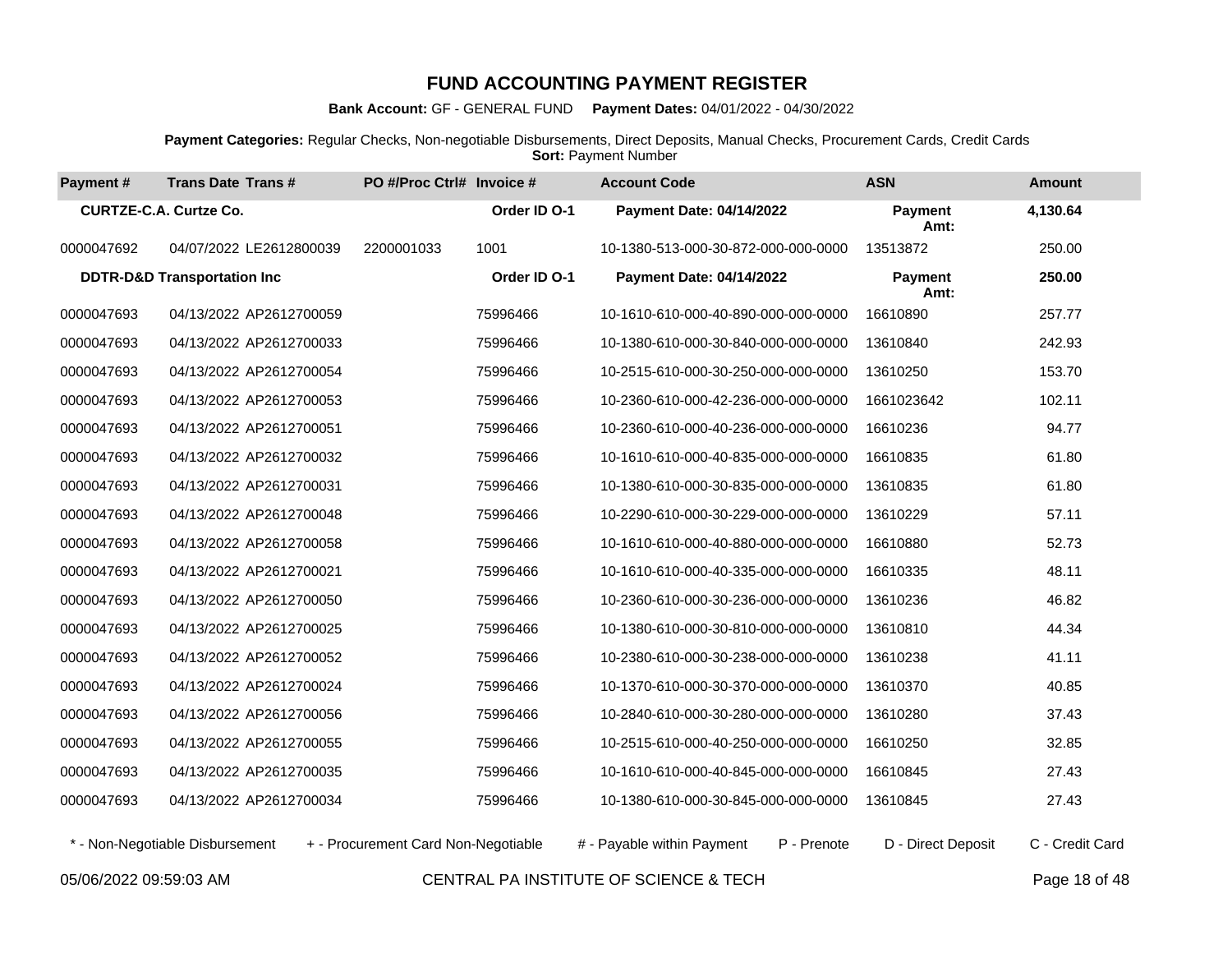**Bank Account:** GF - GENERAL FUND **Payment Dates:** 04/01/2022 - 04/30/2022

**Payment Categories:** Regular Checks, Non-negotiable Disbursements, Direct Deposits, Manual Checks, Procurement Cards, Credit Cards **Sort: Payment Number** 

| Payment #  | <b>Trans Date Trans#</b>        | PO #/Proc Ctrl# Invoice #           | <b>Account Code</b>                       | <b>ASN</b>         | <b>Amount</b>   |
|------------|---------------------------------|-------------------------------------|-------------------------------------------|--------------------|-----------------|
| 0000047693 | 04/13/2022 AP2612700046         | 75996466                            | 10-1390-610-000-30-390-000-000-0000       | 13610390           | 26.62           |
| 0000047693 | 04/13/2022 AP2612700018         | 75996466                            | 10-1330-610-000-30-330-000-000-0000       | 13610330           | 26.55           |
| 0000047693 | 04/13/2022 AP2612700040         | 75996466                            | 10-1380-610-000-30-865-000-000-0000       | 13610865           | 25.00           |
| 0000047693 | 04/13/2022 AP2612700020         | 75996466                            | 10-1330-610-000-30-335-000-000-0000       | 13610335           | 24.00           |
| 0000047693 | 04/13/2022 AP2612700057         | 75996466                            | 10-1610-610-000-40-875-000-000-0000       | 16610875           | 23.35           |
| 0000047693 | 04/13/2022 AP2612700042         | 75996466                            | 10-1610-610-000-40-870-000-000-0000       | 16610870           | 22.69           |
| 0000047693 | 04/13/2022 AP2612700060         | 75996466                            | 10-1610-610-000-40-892-000-000-0000       | 16610892           | 22.00           |
| 0000047693 | 04/13/2022 AP2612700027         | 75996466                            | 10-1380-610-000-30-815-000-000-0000       | 13610815           | 20.33           |
| 0000047693 | 04/13/2022 AP2612700041         | 75996466                            | 10-1380-610-000-30-870-000-000-0000       | 13610870           | 15.12           |
| 0000047693 | 04/13/2022 AP2612700047         | 75996466                            | 10-2290-610-000-40-229-000-000-0000       | 16610229           | 14.49           |
| 0000047693 | 04/13/2022 AP2612700019         | 75996466                            | 10-1610-610-000-40-330-000-000-0000       | 16610330           | 14.30           |
| 0000047693 | 04/13/2022 AP2612700049         | 75996466                            | 10-2290-610-000-40-229-000-000-0000       | 16610229           | 14.00           |
| 0000047693 | 04/13/2022 AP2612700045         | 75996466                            | 10-1380-610-600-30-995-000-000-0000       | 13610995           | 14.00           |
| 0000047693 | 04/13/2022 AP2612700023         | 75996466                            | 10-1342-610-000-30-345-000-000-0000       | 13610345           | 14.00           |
| 0000047693 | 04/13/2022 AP2612700043         | 75996466                            | 10-1380-610-000-30-872-000-000-0000       | 13610872           | 13.56           |
| 0000047693 | 04/13/2022 AP2612700044         | 75996466                            | 10-1610-610-000-40-872-000-000-0000       | 16610872           | 13.56           |
| 0000047693 | 04/13/2022 AP2612700026         | 75996466                            | 10-1610-610-000-40-810-000-000-0000       | 16610810           | 11.09           |
| 0000047693 | 04/13/2022 AP2612700039         | 75996466                            | 10-1610-610-000-40-860-000-000-0000       | 16610860           | 11.00           |
| 0000047693 | 04/13/2022 AP2612700038         | 75996466                            | 10-1380-610-000-30-860-000-000-0000       | 13610860           | 11.00           |
| 0000047693 | 04/13/2022 AP2612700016         | 75996466                            | 10-1310-610-000-30-310-000-000-0000       | 13610310           | 9.00            |
| 0000047693 | 04/13/2022 AP2612700029         | 75996466                            | 10-1380-610-000-30-830-000-000-0000       | 13610830           | 8.40            |
| 0000047693 | 04/13/2022 AP2612700037         | 75996466                            | 10-1610-610-000-40-850-000-000-0000       | 16610850           | 7.15            |
|            | * - Non-Negotiable Disbursement | + - Procurement Card Non-Negotiable | P - Prenote<br># - Payable within Payment | D - Direct Deposit | C - Credit Card |

05/06/2022 09:59:03 AM CENTRAL PA INSTITUTE OF SCIENCE & TECH Page 19 of 48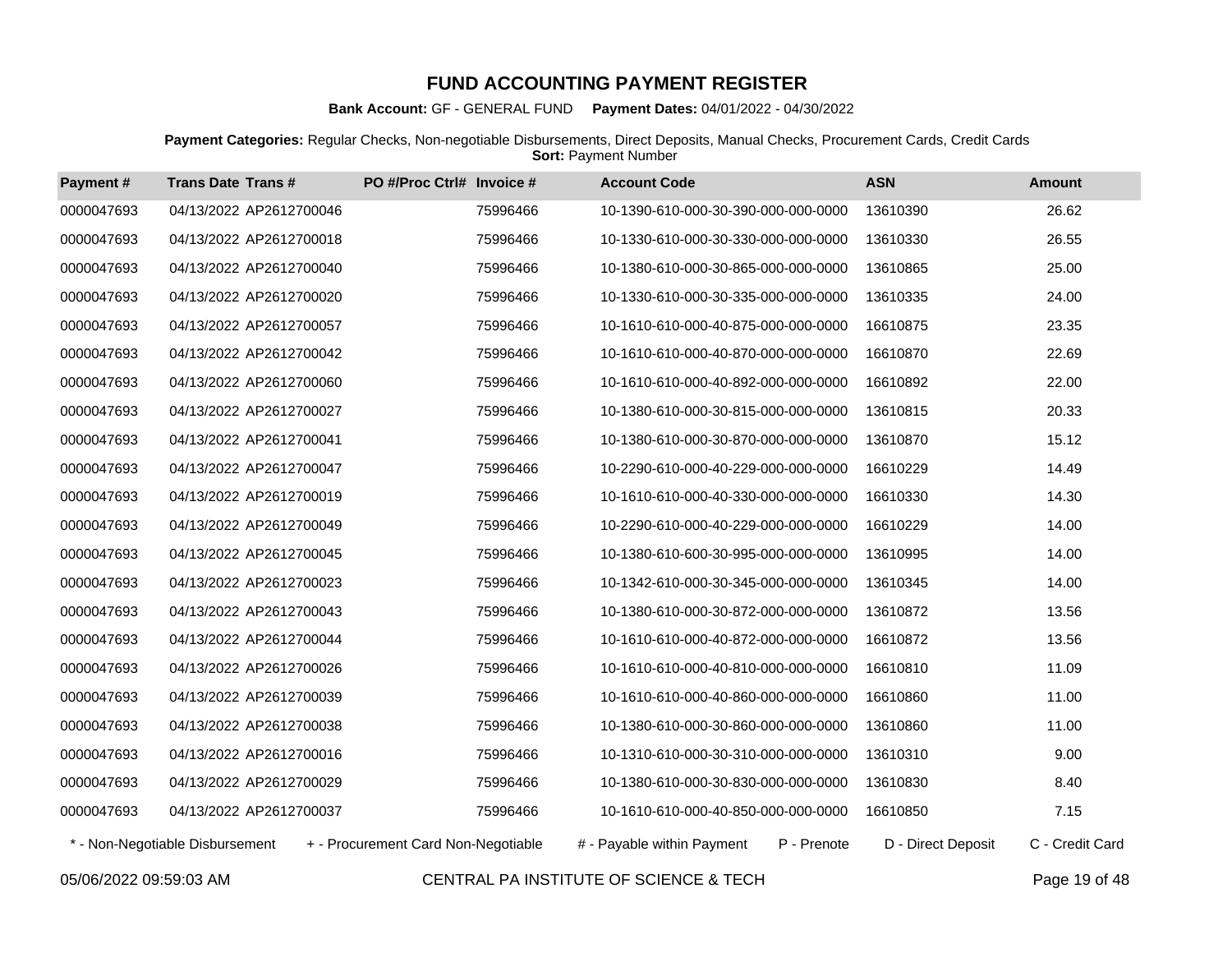**Bank Account:** GF - GENERAL FUND **Payment Dates:** 04/01/2022 - 04/30/2022

**Payment Categories:** Regular Checks, Non-negotiable Disbursements, Direct Deposits, Manual Checks, Procurement Cards, Credit Cards **Sort: Payment Number** 

| Payment#   | <b>Trans Date Trans#</b>                      | PO #/Proc Ctrl# Invoice #           |                     | <b>Account Code</b>                        | <b>ASN</b>             | <b>Amount</b>    |
|------------|-----------------------------------------------|-------------------------------------|---------------------|--------------------------------------------|------------------------|------------------|
| 0000047693 | 04/13/2022 AP2612700028                       |                                     | 75996466            | 10-1610-610-000-40-815-000-000-0000        | 16610815               | 6.78             |
| 0000047693 | 04/13/2022 AP2612700022                       |                                     | 75996466            | 10-1342-610-000-30-342-000-000-0000        | 13610342               | 6.73             |
| 0000047693 | 04/13/2022 AP2612700036                       |                                     | 75996466            | 10-1380-610-000-30-850-000-000-0000        | 13610850               | 5.85             |
| 0000047693 | 04/13/2022 AP2612700030                       |                                     | 75996466            | 10-1610-610-000-40-830-000-000-0000        | 16610830               | 3.60             |
| 0000047693 | 04/13/2022 AP2612700017                       |                                     | 75996466            | 10-1610-610-000-40-310-000-000-0000        | 16610310               | 1.00             |
|            | DELAGE-DE LAGE LANDEN FINANCIAL SERVICES INC. |                                     | Order ID O-1        | Payment Date: 04/14/2022                   | <b>Payment</b><br>Amt: | 1,816.26         |
| 0000047694 | 04/12/2022 LE2612800043                       | 2200001072                          | 136-379726          | 10-1380-610-000-30-815-000-000-0000        | 13610815               | 238.01           |
| 0000047694 | 04/12/2022 LE2612800044                       | 2200001072                          | 136-379726          | 10-1610-610-000-40-815-000-000-0000        | 16610815               | 26.45            |
|            | <b>FISHERSBT-FISHERS AUTO PARTS</b>           |                                     | <b>Remit ID R-1</b> | <b>Payment Date: 04/14/2022</b>            | <b>Payment</b><br>Amt: | 264.46           |
| 0000047695 | 04/08/2022 LE2612800049                       | 2200001008                          | 72648266            | 10-1610-610-000-40-890-000-000-0000        | 16610890               | 820.00           |
| 0000047695 | 04/08/2022 LE2612800048                       | 2200001008                          | 72648266            | 10-2360-610-000-40-236-000-000-0000        | 16610236               | 820.00           |
| 0000047695 | 04/08/2022 LE2612800047                       | 2200001008                          | 72648266            | 10-2360-610-000-30-236-000-000-0000        | 13610236               | 820.00           |
|            | <b>GOVCONN-GovConnection Inc</b>              |                                     | <b>Remit ID R-1</b> | Payment Date: 04/14/2022                   | <b>Payment</b><br>Amt: | 2,460.00         |
| 0000047696 | 04/05/2022 LE2612800042                       | 2200000988                          | 9258741157          | 10-1610-610-000-42-820-000-000-0000        | 1661082042             | 229.69           |
|            | <b>GRAINGER-GRAINGER INDUSTRIAL SUPPLY</b>    |                                     | Order ID O-1        | Payment Date: 04/14/2022                   | <b>Payment</b><br>Amt: | 229.69           |
| 0000047697 | 04/13/2022 LE2612800040                       | 2200001020                          | 18938096            | 10-1330-610-000-30-330-000-000-0000        | 13610330               | 692.04           |
| 0000047697 | 04/13/2022 LE2612800041                       | 2200001020                          | 18938096            | 10-1610-610-000-40-330-000-000-0000        | 16610330               | 692.03           |
|            | HENRYSCHE-HENRY SCHEIN INC.                   |                                     | Order ID O-1        | Payment Date: 04/14/2022                   | <b>Payment</b><br>Amt: | 1,384.07         |
| 0000047698 | 04/07/2022 LE2612800038                       | 2200001040                          | 494898              | 10-1610-549-000-40-236-000-000-0000        | 16549236               | 1,200.00         |
|            | <b>HigherEd-Higher Ed Jobs</b>                |                                     | <b>Remit ID R-1</b> | <b>Payment Date: 04/14/2022</b>            | <b>Payment</b><br>Amt: | 1,200.00         |
|            | * - Non-Negotiable Disbursement               | + - Procurement Card Non-Negotiable |                     | P - Prenote<br># - Payable within Payment  | D - Direct Deposit     | C - Credit Card  |
|            |                                               |                                     |                     | OF UTD ALL DALIMOTITUTE OF OCIEMOE A TEQUE |                        | $D = 0.00000000$ |

05/06/2022 09:59:03 AM CENTRAL PA INSTITUTE OF SCIENCE & TECH Page 20 of 48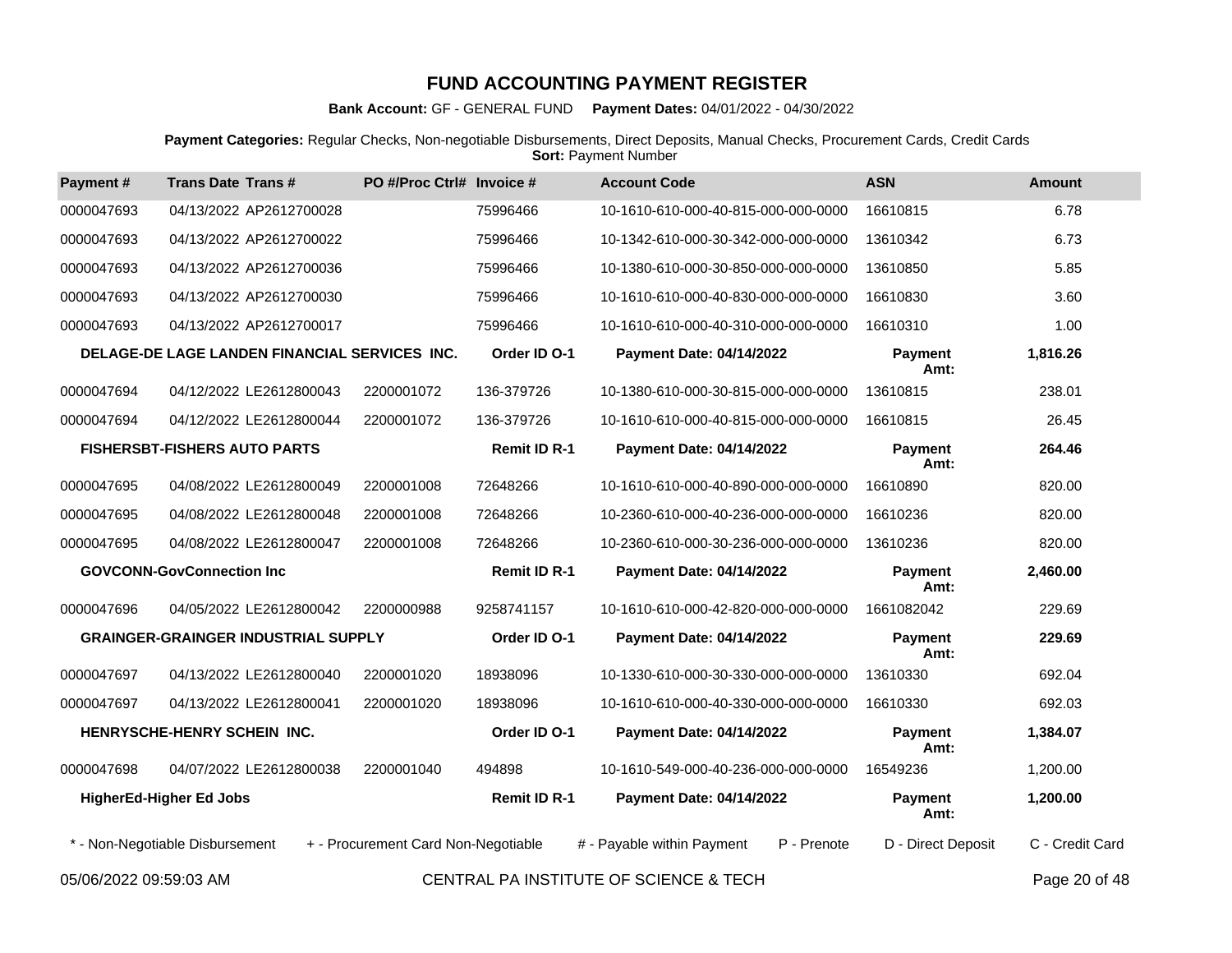**Bank Account:** GF - GENERAL FUND **Payment Dates:** 04/01/2022 - 04/30/2022

**Payment Categories:** Regular Checks, Non-negotiable Disbursements, Direct Deposits, Manual Checks, Procurement Cards, Credit Cards **Sort: Payment Number** 

| Payment#          | <b>Trans Date Trans#</b>                     | PO #/Proc Ctrl# Invoice #           |                     | <b>Account Code</b>                       | <b>ASN</b>             | <b>Amount</b>   |
|-------------------|----------------------------------------------|-------------------------------------|---------------------|-------------------------------------------|------------------------|-----------------|
| 0000047699        | 04/06/2022 AP2612700073                      |                                     | 29570538            | 10-2620-411-000-30-260-000-000-0000       | 13411260               | 56.98           |
| 0000047699        | 04/13/2022 AP2612700071                      | 2200000608                          | 29481817            | 10-1610-610-000-40-825-000-000-0000       | 16610825               | 27.25           |
| 0000047699        | 04/13/2022 AP2612700072                      | 2200000608                          | 29481817            | 10-1380-610-000-30-825-000-000-0000       | 13610825               | 27.25           |
|                   | <b>HITECOMPA-HITE COMPANY</b>                |                                     | <b>Remit ID R-1</b> | <b>Payment Date: 04/14/2022</b>           | Payment<br>Amt:        | 111.48          |
| 0000047700        | 04/13/2022 AP2612700002                      |                                     |                     | 10-1380-610-000-30-810-000-000-0000       | 13610810               | 79.00           |
|                   | <b>HUMMELBRI-Brian Hummel</b>                |                                     | Order ID O-1        | <b>Payment Date: 04/14/2022</b>           | Payment<br>Amt:        | 79.00           |
| 0000047701        | 04/13/2022 AP2612700068                      |                                     | 760944              | 10-2620-610-000-30-260-000-000-0000       | 13610260               | 1,015.42        |
| 0000047701        | 04/13/2022 AP2612700070                      |                                     | 760944              | 10-1380-610-000-30-845-000-000-0000       | 13610845               | 1,015.41        |
| 0000047701        | 04/13/2022 AP2612700069                      |                                     | 760944              | 10-1610-610-000-40-845-000-000-0000       | 16610845               | 1,015.41        |
|                   | JJPOWELL-J.J. POWELL INC                     |                                     | Order ID O-1        | <b>Payment Date: 04/14/2022</b>           | <b>Payment</b><br>Amt: | 3,046.24        |
| 0000047702        | 04/13/2022 AP2612700064                      |                                     | 1951                | 10-2360-530-000-40-236-000-000-0000       | 16530236               | 149.00          |
| 0000047702        | 04/13/2022 AP2612700066                      |                                     | 1952                | 10-2360-530-000-40-236-000-000-0000       | 16530236               | 148.75          |
| 0000047702        | 04/13/2022 AP2612700067                      |                                     | 1952                | 10-2360-530-000-30-236-000-000-0000       | 13530236               | 148.75          |
| 0000047702        | 04/13/2022 AP2612700065                      |                                     | 1951                | 10-2360-530-000-30-236-000-000-0000       | 13530236               | 148.50          |
| LAZERPRO-Lazerpro |                                              |                                     | Order ID O-1        | <b>Payment Date: 04/14/2022</b>           | <b>Payment</b><br>Amt: | 595.00          |
| 0000047703        | 04/08/2022 LE2612800076                      | 2200000939                          | 911032653           | 10-1380-610-000-30-870-000-000-0000       | 13610870               | 63.00           |
| 0000047703        | 04/08/2022 LE2612800075                      | 2200000939                          | 911032653           | 10-1610-610-000-40-870-000-000-0000       | 16610870               | 27.00           |
|                   | <b>LINCOLEL-The Lincoln Electric Company</b> |                                     | Order ID O-1        | Payment Date: 04/14/2022                  | Payment<br>Amt:        | 90.00           |
| 0000047704        | 04/14/2022 AP2612900003                      |                                     |                     | 10-0462-DUE-PAY-00-000-000-000-0000 UNION |                        | 375.00          |
| 0000047704        | 04/14/2022 AP2612900004                      |                                     |                     | 10-0462-DUE-PAY-00-000-000-000-0000 UNION |                        | 375.00          |
|                   | * - Non-Negotiable Disbursement              | + - Procurement Card Non-Negotiable |                     | # - Payable within Payment<br>P - Prenote | D - Direct Deposit     | C - Credit Card |

05/06/2022 09:59:03 AM CENTRAL PA INSTITUTE OF SCIENCE & TECH Page 21 of 48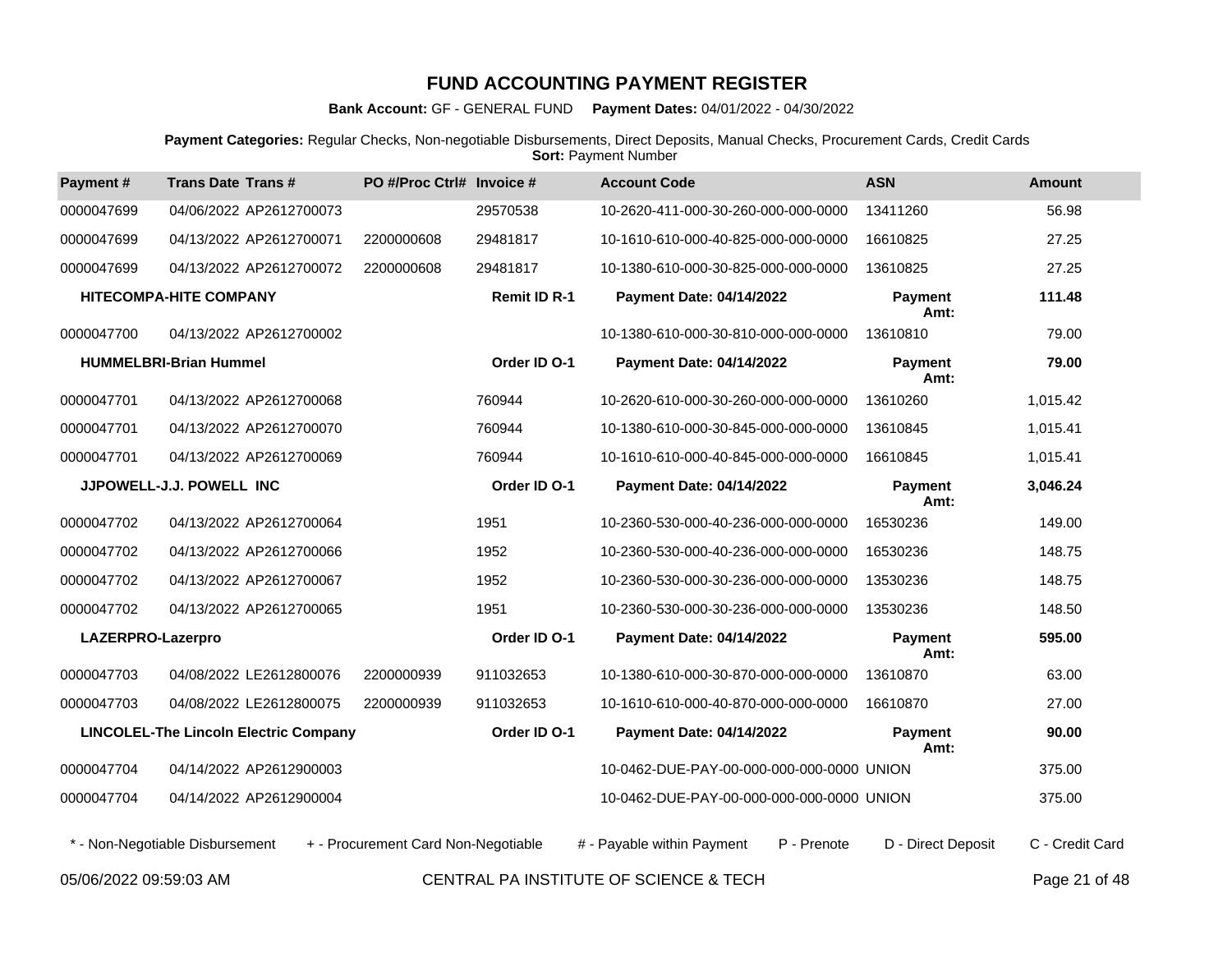**Bank Account:** GF - GENERAL FUND **Payment Dates:** 04/01/2022 - 04/30/2022

**Payment Categories:** Regular Checks, Non-negotiable Disbursements, Direct Deposits, Manual Checks, Procurement Cards, Credit Cards **Sort: Payment Number** 

| Payment#            | <b>Trans Date Trans#</b>                   | PO #/Proc Ctrl# Invoice # |                     | <b>Account Code</b>                 | <b>ASN</b>             | <b>Amount</b> |
|---------------------|--------------------------------------------|---------------------------|---------------------|-------------------------------------|------------------------|---------------|
|                     | LOCAL0336-LOCAL 03361                      |                           | Order ID O-1        | <b>Payment Date: 04/14/2022</b>     | <b>Payment</b><br>Amt: | 750.00        |
| 0000047705          | 04/12/2022 AP2612700063                    |                           |                     | 10-2620-415-000-30-260-000-000-0000 | 13415260               | 1,009.17      |
| 0000047705          | 04/12/2022 LE2612800045                    | 2200000975                |                     | 10-1380-610-000-30-825-000-000-0000 | 13610825               | 950.41        |
| 0000047705          | 04/12/2022 LE2612800046                    | 2200000975                |                     | 10-1610-610-000-40-825-000-000-0000 | 16610825               | 237.60        |
| 0000047705          | 04/12/2022 AP2612700062                    |                           |                     | 10-1310-610-000-30-310-000-000-0000 | 13610310               | 96.96         |
|                     | <b>LOWESHOM-LOWES BUSINESS ACCOUNT</b>     |                           | <b>Remit ID R-1</b> | <b>Payment Date: 04/14/2022</b>     | <b>Payment</b><br>Amt: | 2,294.14      |
| 0000047706          | 04/12/2022 AP2612700078                    |                           | 37375               | 10-2220-610-000-30-222-000-000-0000 | 13610222               | 2,900.00      |
| 0000047706          | 04/12/2022 AP2612700077                    |                           | 37476               | 10-2220-610-000-30-222-000-000-0000 | 13610222               | 1,199.00      |
| <b>LVTEC-LVTECH</b> |                                            |                           | <b>Remit ID R-1</b> | <b>Payment Date: 04/14/2022</b>     | <b>Payment</b><br>Amt: | 4,099.00      |
| 0000047707          | 04/13/2022 LE2612800057                    | 2200000947                | 228030              | 10-2620-432-000-30-260-000-000-0000 | 13432260               | 928.00        |
|                     | <b>MCCLURE-MCCLURE MECHANICAL SERVICES</b> |                           | Order ID O-1        | <b>Payment Date: 04/14/2022</b>     | <b>Payment</b><br>Amt: | 928.00        |
| 0000047708          | 04/07/2022 LE2612800056                    | 2200001023                | 733526              | 10-1610-610-000-40-875-000-000-0000 | 16610875               | 6.00          |
|                     | <b>NAPASTC1-Nittany Supply Inc</b>         |                           | <b>Remit ID R-3</b> | <b>Payment Date: 04/14/2022</b>     | <b>Pavment</b><br>Amt: | 6.00          |
| 0000047709          | 04/13/2022 LE2612800002                    | 2200001082                | 605436              | 10-1380-610-000-30-850-000-000-0000 | 13610850               | 234.00        |
| 0000047709          | 04/13/2022 LE2612800003                    | 2200001082                | 605436              | 10-1610-610-000-40-850-000-000-0000 | 16610850               | 156.00        |
| 0000047709          | 04/13/2022 LE2612800055                    | 2200001082                | 605918              | 10-1380-610-000-30-850-000-000-0000 | 13610850               | 18.00         |
| 0000047709          | 04/13/2022 LE2612800054                    | 2200001082                | 605918              | 10-1610-610-000-40-850-000-000-0000 | 16610850               | 12.00         |
| <b>NATE-NATE</b>    |                                            |                           | Order ID O-1        | <b>Payment Date: 04/14/2022</b>     | <b>Payment</b><br>Amt: | 420.00        |
| 0000047710          | 04/14/2022 AP2613100001                    |                           |                     | 10-0462-212-000-00-000-000-000-0000 | 0462212                | 2,940.00      |

\* - Non-Negotiable Disbursement + - Procurement Card Non-Negotiable # - Payable within Payment P - Prenote D - Direct Deposit C - Credit Card

05/06/2022 09:59:03 AM CENTRAL PA INSTITUTE OF SCIENCE & TECH Page 22 of 48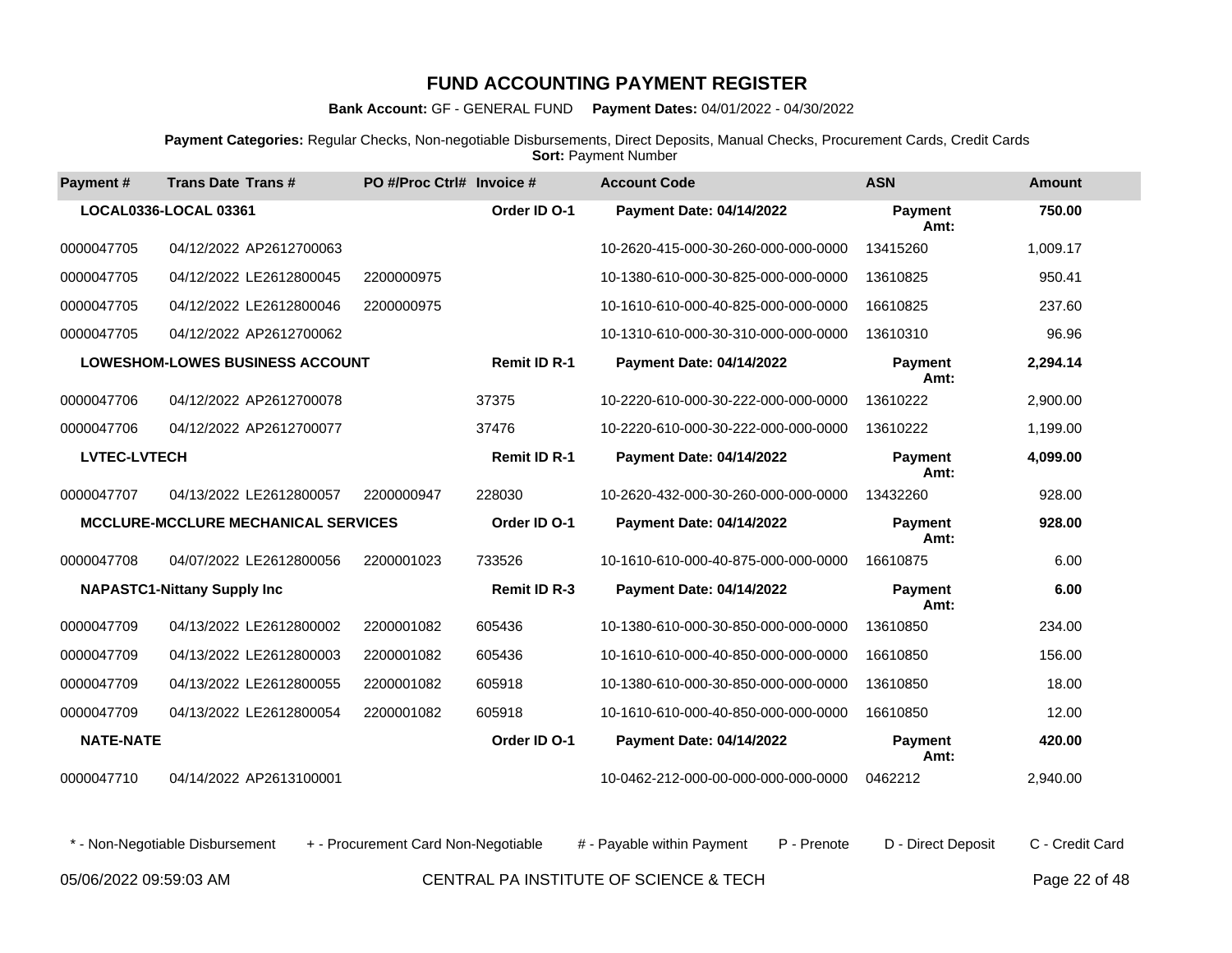**Bank Account:** GF - GENERAL FUND **Payment Dates:** 04/01/2022 - 04/30/2022

**Payment Categories:** Regular Checks, Non-negotiable Disbursements, Direct Deposits, Manual Checks, Procurement Cards, Credit Cards **Sort: Payment Number** 

| Payment#   | <b>Trans Date Trans#</b>                   | PO #/Proc Ctrl# Invoice # |                     | <b>Account Code</b>                 | <b>ASN</b>      | <b>Amount</b> |
|------------|--------------------------------------------|---------------------------|---------------------|-------------------------------------|-----------------|---------------|
|            | <b>PAFEDERAT-PA FEDERATION OF TEACHERS</b> |                           | Order ID O-1        | <b>Payment Date: 04/14/2022</b>     | Payment<br>Amt: | 2,940.00      |
| 0000047711 | 04/13/2022 LE2612800053                    | 2200001088                |                     | 10-1610-329-000-40-890-000-000-0000 | 16320890        | 300.00        |
| 0000047711 | 04/13/2022 LE2612800052                    | 2200001089                |                     | 10-1610-810-000-40-890-000-000-0000 | 16810890        | 125.00        |
|            | PAPNA-PA-PNA C/O Timothy Campbell PhD, RN  |                           | <b>Remit ID R-1</b> | <b>Payment Date: 04/14/2022</b>     | Payment<br>Amt: | 425.00        |
| 0000047712 | 04/12/2022 AP2612700081                    |                           |                     | 10-1610-610-000-40-875-000-000-0000 | 16610875        | 22.00         |
| 0000047712 | 04/12/2022 AP2612700082                    |                           |                     | 10-1610-610-000-40-875-000-000-0000 | 16610875        | 22.00         |
| 0000047712 | 04/12/2022 AP2612700080                    |                           |                     | 10-1610-610-000-40-875-000-000-0000 | 16610875        | 22.00         |
| 0000047712 | 04/12/2022 AP2612700083                    |                           |                     | 10-1610-610-000-40-875-000-000-0000 | 16610875        | 22.00         |
| 0000047712 | 04/12/2022 AP2612700084                    |                           |                     | 10-1610-610-000-40-875-000-000-0000 | 16610875        | 22.00         |
| 0000047712 | 04/12/2022 AP2612700085                    |                           |                     | 10-1610-610-000-40-875-000-000-0000 | 16610875        | 22.00         |
|            | <b>PASTATEPO-PA STATE POLICE</b>           |                           | Order ID O-1        | <b>Payment Date: 04/14/2022</b>     | Payment<br>Amt: | 132.00        |
| 0000047713 | 04/13/2022 LE2612800071                    | 2200001019                | 3018803835          | 10-1610-610-000-40-330-000-000-0000 | 16610330        | 458.34        |
| 0000047713 | 04/13/2022 LE2612800070                    | 2200001019                | 3018803835          | 10-1330-610-000-30-330-000-000-0000 | 13610330        | 458.33        |
| 0000047713 | 04/06/2022 LE2612800051                    | 2200001017                | 3018735977          | 10-1610-610-000-40-330-000-000-0000 | 16610330        | 93.38         |
| 0000047713 | 04/06/2022 LE2612800050                    | 2200001017                | 3018735977          | 10-1330-610-000-30-330-000-000-0000 | 13610330        | 93.38         |
|            | <b>PDENTAL-Patterson Dental</b>            |                           | <b>Remit ID R-1</b> | <b>Payment Date: 04/14/2022</b>     | Payment<br>Amt: | 1,103.43      |
| 0000047714 | 04/06/2022 LE2612800069                    | 2200001011                | S029044518.001      | 10-1380-610-000-30-850-000-000-0000 | 13610850        | 114.13        |
| 0000047714 | 04/06/2022 LE2612800068                    | 2200001011                | S029044518.001      | 10-1610-610-000-40-850-000-000-0000 | 16610850        | 76.09         |
| 0000047714 | 04/07/2022 LE2607300004                    | 2200001011                | S029044518.002      | 10-1380-610-000-30-850-000-000-0000 | 13610850        | 18.84         |
| 0000047714 | 04/07/2022 LE2607300005                    | 2200001011                | S029044518.002      | 10-1610-610-000-40-850-000-000-0000 | 16610850        | 12.56         |

\* - Non-Negotiable Disbursement + - Procurement Card Non-Negotiable # - Payable within Payment P - Prenote D - Direct Deposit C - Credit Card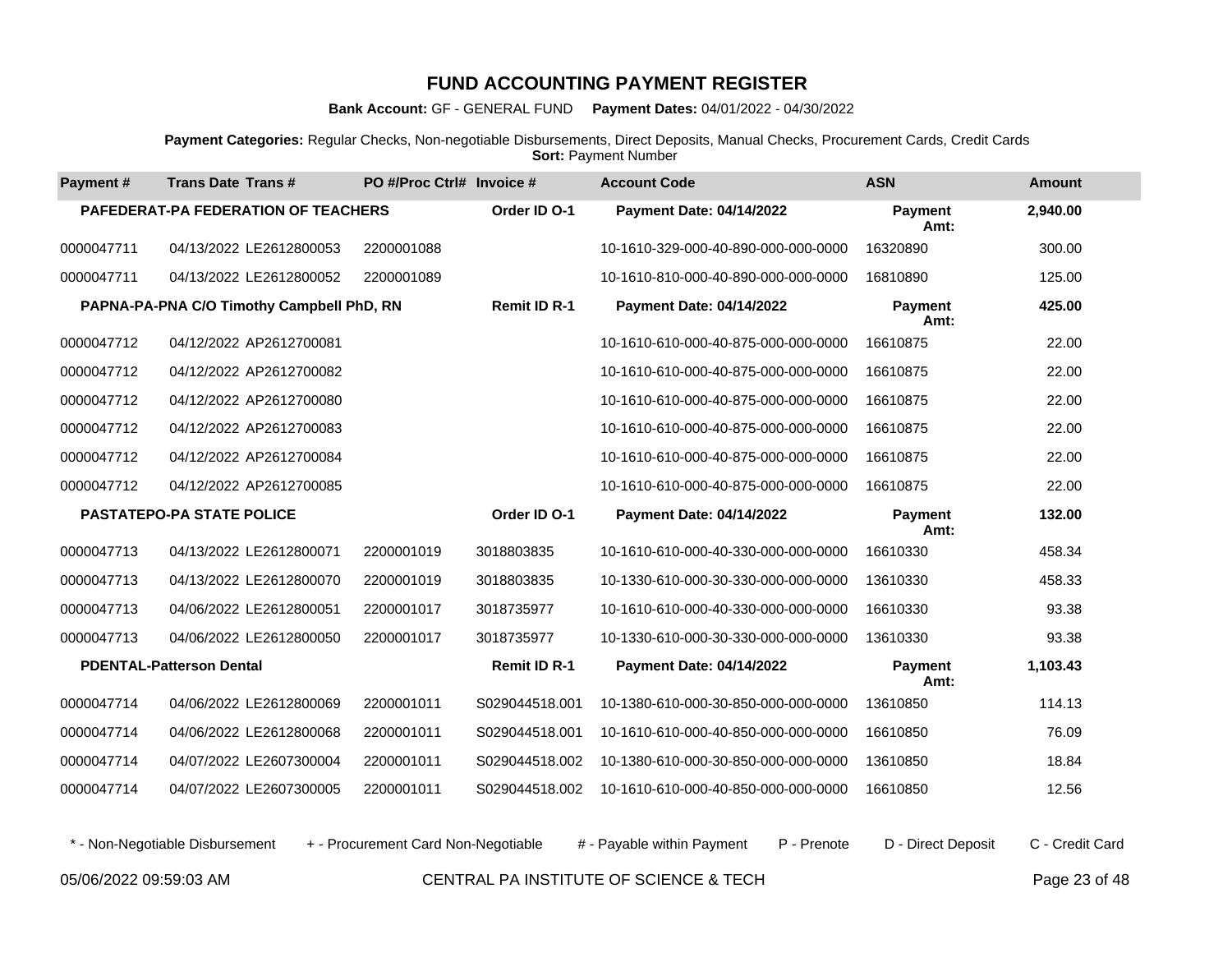**Bank Account:** GF - GENERAL FUND **Payment Dates:** 04/01/2022 - 04/30/2022

**Payment Categories:** Regular Checks, Non-negotiable Disbursements, Direct Deposits, Manual Checks, Procurement Cards, Credit Cards **Sort: Payment Number** 

| Payment#   | <b>Trans Date Trans#</b>                  | PO #/Proc Ctrl# Invoice # |                     | <b>Account Code</b>                 | <b>ASN</b>             | <b>Amount</b> |
|------------|-------------------------------------------|---------------------------|---------------------|-------------------------------------|------------------------|---------------|
|            | PENSTAN-PENSTAN SUPPLY                    |                           | Order ID O-1        | <b>Payment Date: 04/14/2022</b>     | <b>Payment</b><br>Amt: | 221.62        |
| 0000047715 | 04/13/2022 LE2612800062                   | 2200001009                | 15228000            | 10-1380-610-000-30-850-000-000-0000 | 13610850               | 214.70        |
| 0000047715 | 04/12/2022 LE2612800066                   | 2200001066                | 33339300            | 10-1380-610-000-30-850-000-000-0000 | 13610850               | 198.90        |
| 0000047715 | 04/13/2022 LE2612800063                   | 2200001009                | 15228000            | 10-1610-610-000-40-850-000-000-0000 | 16610850               | 143.13        |
| 0000047715 | 04/12/2022 LE2612800067                   | 2200001066                | 33339300            | 10-1610-610-000-40-850-000-000-0000 | 16610850               | 132.60        |
| 0000047715 | 04/13/2022 LE2612800064                   | 2200001037                | 26801200            | 10-1380-610-000-30-850-000-000-0000 | 13610850               | 35.20         |
| 0000047715 | 04/13/2022 LE2612800065                   | 2200001037                | 26801200            | 10-1610-610-000-40-850-000-000-0000 | 16610850               | 23.46         |
| 0000047715 | 04/13/2022 AP2612700088                   |                           | 15497700            | 10-1610-610-000-40-850-000-000-0000 | 16610850               | 20.30         |
|            | <b>R.E.MICHE-R.E. MICHEL COMPANY INC.</b> |                           | Order ID O-1        | <b>Payment Date: 04/14/2022</b>     | <b>Payment</b><br>Amt: | 768.29        |
| 0000047716 | 04/05/2022 LE2612800059                   | 2200000926                | 351548              | 10-1380-610-000-30-870-000-000-0000 | 13610870               | 334.62        |
| 0000047716 | 04/13/2022 AP2612700086                   |                           | N48139              | 10-1610-610-000-40-870-000-000-0000 | 16610870               | 269.55        |
| 0000047716 | 04/05/2022 LE2612800058                   | 2200000926                | 351548              | 10-1610-610-000-40-870-000-000-0000 | 16610870               | 143.41        |
| 0000047716 | 04/05/2022 LE2612800060                   | 2200000994                | 363308              | 10-1380-610-000-30-810-000-000-0000 | 13610810               | 111.60        |
| 0000047716 | 04/13/2022 AP2612700087                   |                           | N48138              | 10-1380-610-000-30-835-000-000-0000 | 13610835               | 70.65         |
| 0000047716 | 04/05/2022 LE2612800061                   | 2200000994                | 363308              | 10-1610-610-000-40-810-000-000-0000 | 16610810               | 60.08         |
|            | ROBERTOXY-Roberts Oxygen Company INC.     |                           | Order ID O-1        | <b>Payment Date: 04/14/2022</b>     | Payment<br>Amt:        | 989.91        |
| 0000047717 | 04/06/2022 AP2612700089                   |                           | 1271458             | 10-1610-610-000-42-820-000-000-0000 | 1661082042             | 5,280.86      |
|            | <b>SNYDERBR-Snyder Brothers Inc.</b>      |                           | <b>Remit ID R-1</b> | Payment Date: 04/14/2022            | <b>Payment</b><br>Amt: | 5,280.86      |
| 0000047718 | 04/13/2022 AP2612700090                   |                           | 22811               | 10-2360-610-000-40-236-000-000-0000 | 16610236               | 74.93         |
| 0000047718 | 04/13/2022 AP2612700091                   |                           | 22811               | 10-2360-610-000-30-236-000-000-0000 | 13610236               | 74.92         |

\* - Non-Negotiable Disbursement + - Procurement Card Non-Negotiable # - Payable within Payment P - Prenote D - Direct Deposit C - Credit Card

05/06/2022 09:59:03 AM CENTRAL PA INSTITUTE OF SCIENCE & TECH Page 24 of 48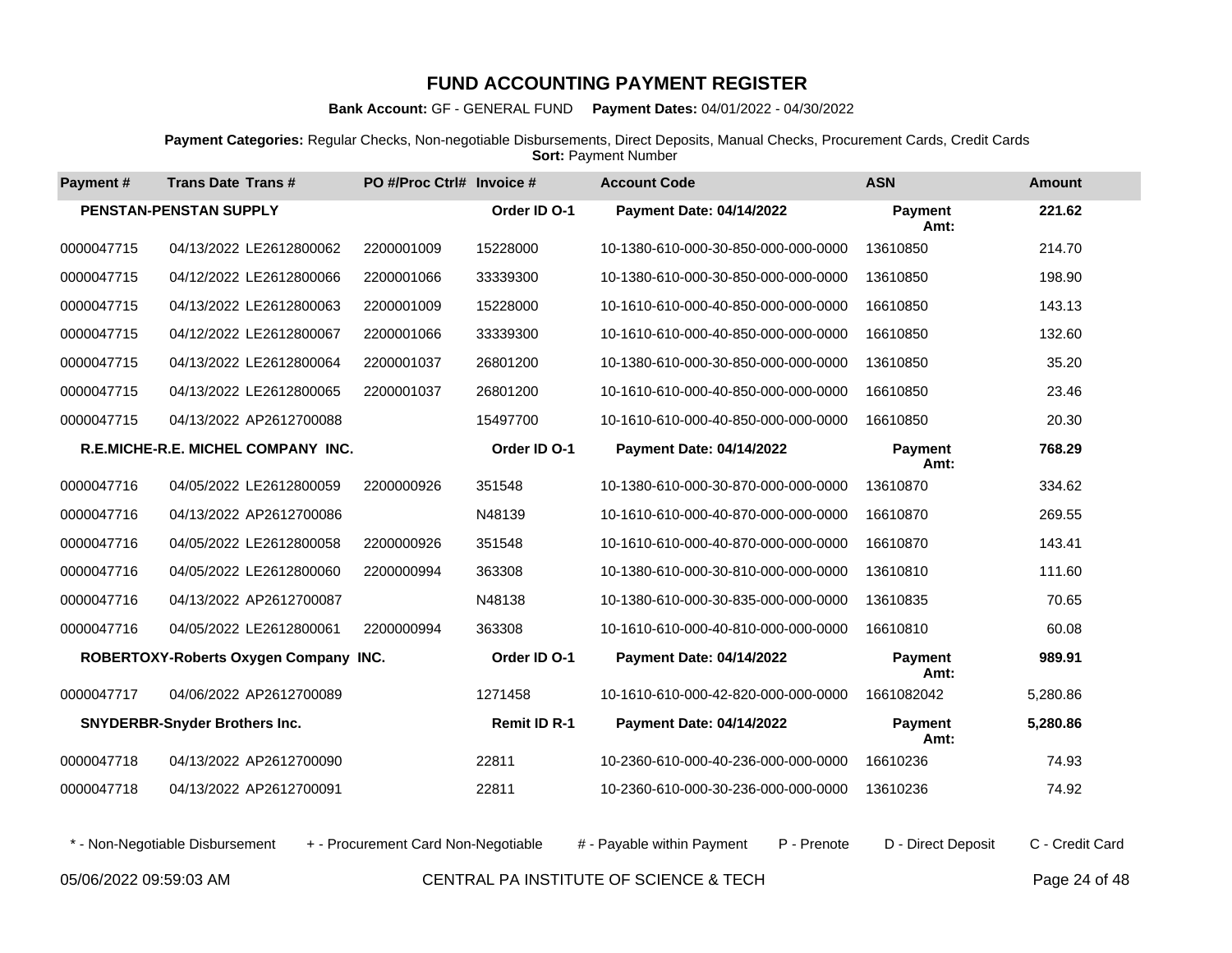**Bank Account:** GF - GENERAL FUND **Payment Dates:** 04/01/2022 - 04/30/2022

**Payment Categories:** Regular Checks, Non-negotiable Disbursements, Direct Deposits, Manual Checks, Procurement Cards, Credit Cards **Sort: Payment Number** 

| Payment#             | <b>Trans Date Trans#</b>                  | PO #/Proc Ctrl# Invoice #           |                  | <b>Account Code</b>                       | <b>ASN</b>             | <b>Amount</b>   |
|----------------------|-------------------------------------------|-------------------------------------|------------------|-------------------------------------------|------------------------|-----------------|
|                      | TELEME-Telemedicine Management, Inc.d/b/a |                                     | Order ID O-1     | <b>Payment Date: 04/14/2022</b>           | Payment<br>Amt:        | 149.85          |
| 0000047719           | 04/14/2022 AP2612700001                   |                                     |                  | 10-0462-211-000-00-000-000-000-0000       | 462211                 | 98,068.69       |
| <b>TIUCIT-TIUCIT</b> |                                           |                                     | Order ID O-1     | <b>Payment Date: 04/14/2022</b>           | <b>Payment</b><br>Amt: | 98,068.69       |
| 0000047720           | 04/06/2022 AP2612700140                   |                                     | INV331055        | 10-1610-610-000-40-890-000-000-0000       | 16610890               | 589.52          |
| 0000047720           | 04/06/2022 AP2612700131                   |                                     | INV331055        | 10-2360-610-000-30-236-000-000-0000       | 13610236               | 527.73          |
| 0000047720           | 04/06/2022 AP2612700113                   |                                     | INV331055        | 10-1380-610-000-30-840-000-000-0000       | 13610840               | 346.99          |
| 0000047720           | 04/06/2022 AP2612700135                   |                                     | INV331055        | 10-2515-610-000-30-250-000-000-0000       | 13610250               | 133.66          |
| 0000047720           | 04/06/2022 AP2612700129                   |                                     | INV331055        | 10-2290-610-000-30-229-000-000-0000       | 13610229               | 131.83          |
| 0000047720           | 04/06/2022 AP2612700133                   |                                     | INV331055        | 10-2380-610-000-30-238-000-000-0000       | 13610238               | 115.64          |
| 0000047720           | 04/06/2022 AP2612700139                   |                                     | INV331055        | 10-1610-610-000-40-880-000-000-0000       | 16610880               | 109.35          |
| 0000047720           | 04/06/2022 AP2612700141                   |                                     | INV331055        | 10-1610-610-000-40-892-000-000-0000       | 16610892               | 99.27           |
| 0000047720           | 04/06/2022 AP2612700132                   |                                     | INV331055        | 10-2360-610-000-40-236-000-000-0000       | 16610236               | 94.47           |
| 0000047720           | 04/06/2022 AP2612700138                   |                                     | INV331055        | 10-1610-610-000-40-875-000-000-0000       | 16610875               | 60.34           |
| 0000047720           | 04/06/2022 AP2612700123                   |                                     | INV331055        | 10-2360-610-000-30-236-000-000-0000       | 13610236               | 56.60           |
| 0000047720           | 04/06/2022 AP2612700124                   |                                     | INV331055        | 10-2360-610-000-40-236-000-000-0000       | 16610236               | 48.79           |
| 0000047720           | 04/06/2022 AP2612700115                   |                                     | INV331055        | 10-1610-610-000-40-845-000-000-0000       | 16610845               | 46.48           |
| 0000047720           | 04/06/2022 AP2612700126                   |                                     | INV331055        | 10-1610-610-600-40-995-000-000-0000       | 16610995               | 45.25           |
| 0000047720           | 04/06/2022 AP2612700130                   |                                     | INV331055        | 10-2360-610-000-40-236-000-000-0000       | 16610236               | 45.23           |
| 0000047720           | 04/06/2022 AP2612700119                   |                                     | <b>INV331055</b> | 10-1610-610-000-40-860-000-000-0000       | 16610860               | 44.90           |
| 0000047720           | 04/06/2022 AP2612700118                   |                                     | INV331055        | 10-1380-610-000-30-860-000-000-0000       | 13610860               | 44.90           |
| 0000047720           | 04/06/2022 AP2612700111                   |                                     | INV331055        | 10-1380-610-000-30-835-000-000-0000       | 13610835               | 40.00           |
|                      | * - Non-Negotiable Disbursement           | + - Procurement Card Non-Negotiable |                  | P - Prenote<br># - Payable within Payment | D - Direct Deposit     | C - Credit Card |

05/06/2022 09:59:03 AM CENTRAL PA INSTITUTE OF SCIENCE & TECH Page 25 of 48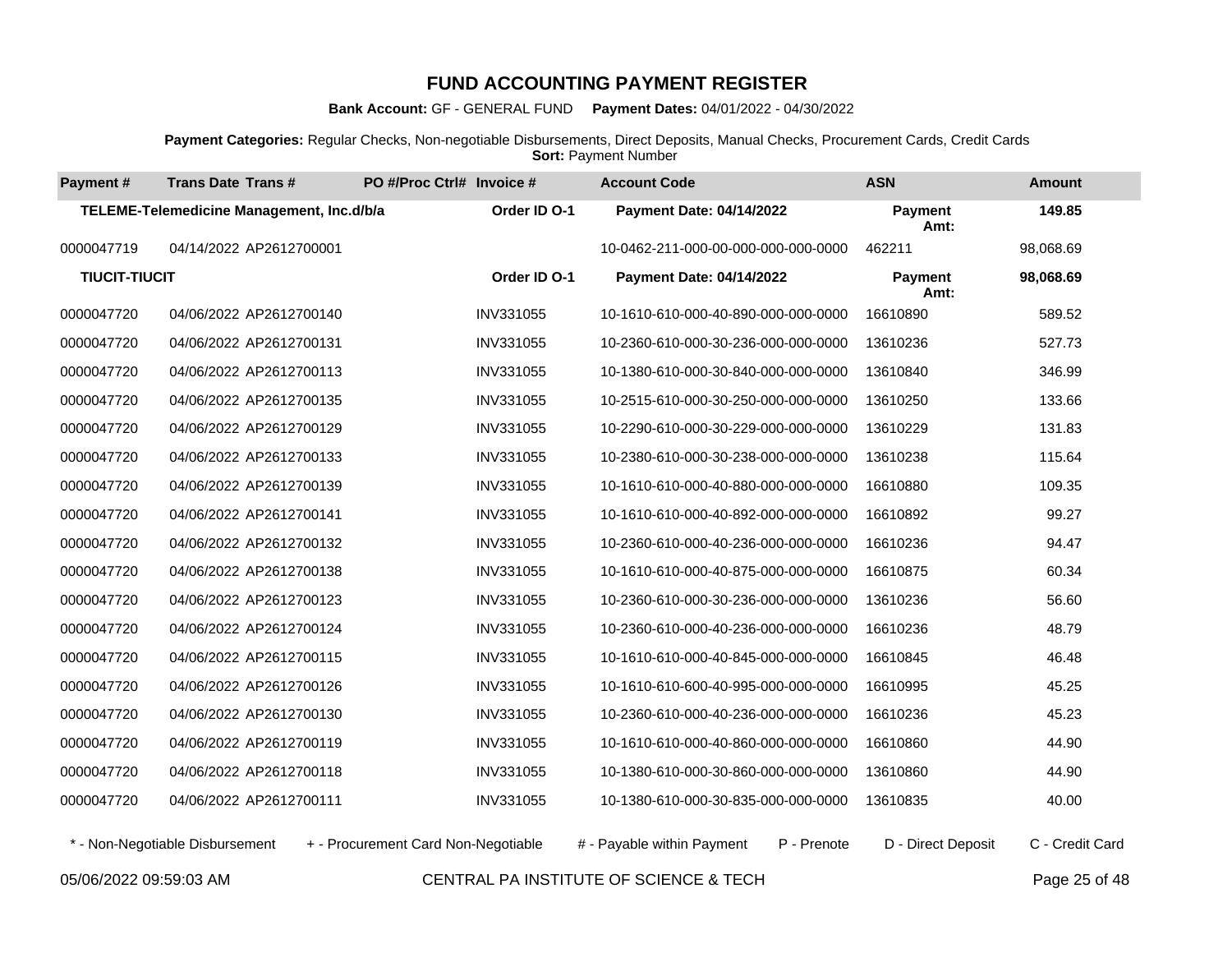**Bank Account:** GF - GENERAL FUND **Payment Dates:** 04/01/2022 - 04/30/2022

**Payment Categories:** Regular Checks, Non-negotiable Disbursements, Direct Deposits, Manual Checks, Procurement Cards, Credit Cards **Sort: Payment Number** 

| Payment#   | <b>Trans Date Trans#</b>        | PO #/Proc Ctrl# Invoice #           |                  | <b>Account Code</b>                 |             | <b>ASN</b>         | <b>Amount</b>   |
|------------|---------------------------------|-------------------------------------|------------------|-------------------------------------|-------------|--------------------|-----------------|
| 0000047720 | 04/06/2022 AP2612700125         |                                     | INV331055        | 10-1380-610-600-30-995-000-000-0000 |             | 13610995           | 38.17           |
| 0000047720 | 04/06/2022 AP2612700112         |                                     | INV331055        | 10-1610-610-000-40-835-000-000-0000 |             | 16610835           | 34.88           |
| 0000047720 | 04/06/2022 AP2612700114         |                                     | <b>INV331055</b> | 10-1380-610-000-30-845-000-000-0000 |             | 13610845           | 34.26           |
| 0000047720 | 04/06/2022 AP2612700128         |                                     | INV331055        | 10-2290-610-000-40-229-000-000-0000 |             | 16610229           | 34.21           |
| 0000047720 | 04/06/2022 AP2612700117         |                                     | INV331055        | 10-1610-610-000-40-850-000-000-0000 |             | 16610850           | 30.84           |
| 0000047720 | 04/06/2022 AP2612700110         |                                     | INV331055        | 10-1610-610-000-40-830-000-000-0000 |             | 16610830           | 30.83           |
| 0000047720 | 04/06/2022 AP2612700102         |                                     | INV331055        | 10-1370-610-000-30-370-000-000-0000 |             | 13610370           | 28.94           |
| 0000047720 | 04/06/2022 AP2612700099         |                                     | INV331055        | 10-1610-610-000-40-335-000-000-0000 |             | 16610335           | 26.69           |
| 0000047720 | 04/06/2022 AP2612700120         |                                     | INV331055        | 10-1380-610-000-30-865-000-000-0000 |             | 13610865           | 26.11           |
| 0000047720 | 04/06/2022 AP2612700116         |                                     | <b>INV331055</b> | 10-1380-610-000-30-850-000-000-0000 |             | 13610850           | 25.24           |
| 0000047720 | 04/06/2022 AP2612700109         |                                     | INV331055        | 10-1380-610-000-30-830-000-000-0000 |             | 13610830           | 24.76           |
| 0000047720 | 04/06/2022 AP2612700097         |                                     | INV331055        | 10-1610-610-000-40-330-000-000-0000 |             | 16610330           | 23.12           |
| 0000047720 | 04/06/2022 AP2612700101         |                                     | INV331055        | 10-1342-610-000-30-345-000-000-0000 |             | 13610345           | 22.69           |
| 0000047720 | 04/06/2022 AP2612700096         |                                     | INV331055        | 10-1330-610-000-30-330-000-000-0000 |             | 13610330           | 20.99           |
| 0000047720 | 04/06/2022 AP2612700137         |                                     | INV331055        | 10-2840-610-000-30-280-000-000-0000 |             | 13610280           | 20.65           |
| 0000047720 | 04/06/2022 AP2612700136         |                                     | INV331055        | 10-2515-610-000-40-250-000-000-0000 |             | 16610250           | 18.56           |
| 0000047720 | 04/06/2022 AP2612700103         |                                     | INV331055        | 10-1380-610-000-30-810-000-000-0000 |             | 13610810           | 17.79           |
| 0000047720 | 04/06/2022 AP2612700121         |                                     | <b>INV331055</b> | 10-1380-610-000-30-870-000-000-0000 |             | 13610870           | 17.43           |
| 0000047720 | 04/06/2022 AP2612700094         |                                     | INV331055        | 10-1310-610-000-30-310-000-000-0000 |             | 13610310           | 16.63           |
| 0000047720 | 04/06/2022 AP2612700098         |                                     | INV331055        | 10-1330-610-000-30-335-000-000-0000 |             | 13610335           | 16.38           |
| 0000047720 | 04/06/2022 AP2612700127         |                                     | INV331055        | 10-1390-610-000-30-390-000-000-0000 |             | 13610390           | 16.30           |
| 0000047720 | 04/06/2022 AP2612700106         |                                     | INV331055        | 10-1610-610-000-40-815-000-000-0000 |             | 16610815           | 16.08           |
|            | * - Non-Negotiable Disbursement | + - Procurement Card Non-Negotiable |                  | # - Payable within Payment          | P - Prenote | D - Direct Deposit | C - Credit Card |

05/06/2022 09:59:03 AM CENTRAL PA INSTITUTE OF SCIENCE & TECH Page 26 of 48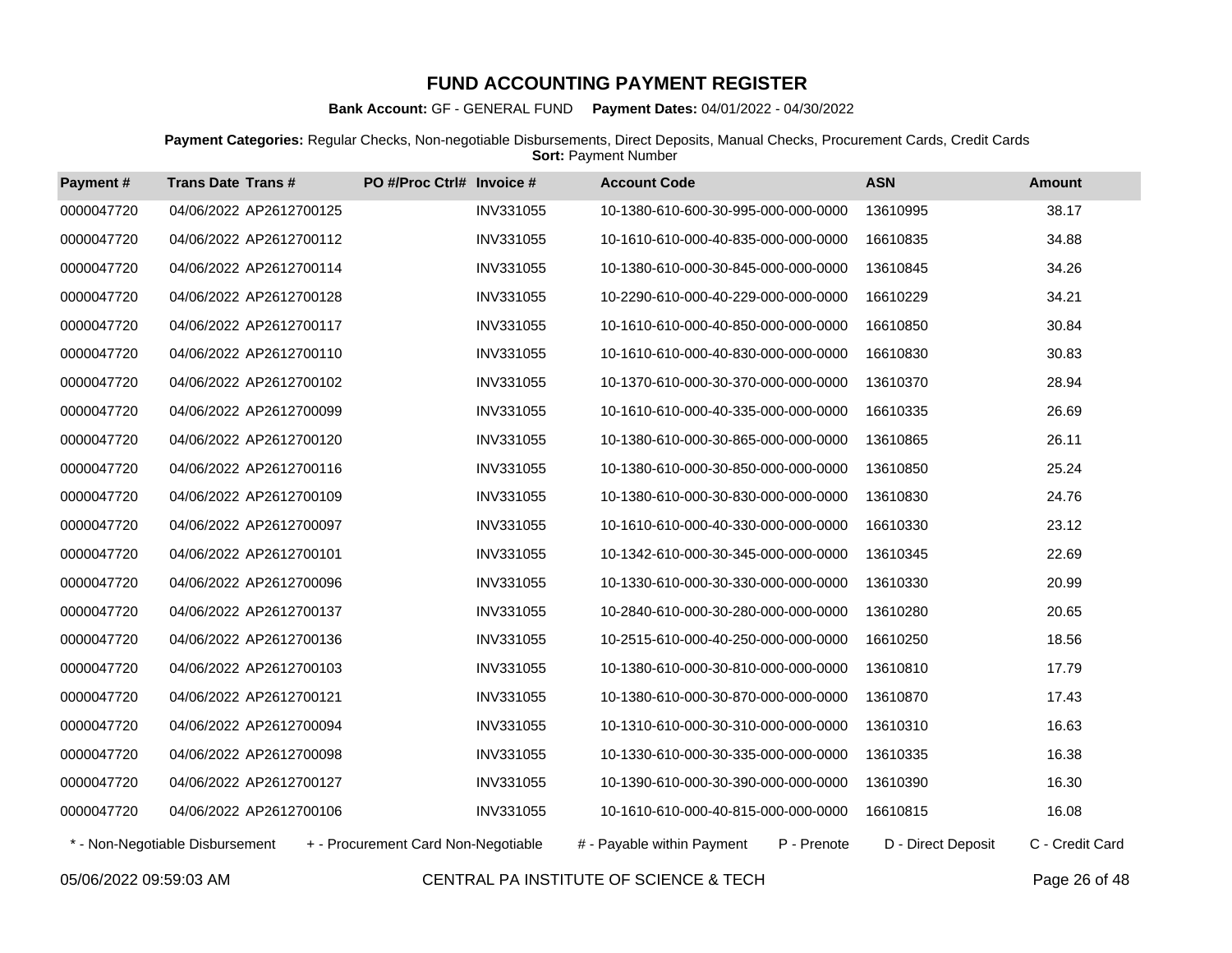**Bank Account:** GF - GENERAL FUND **Payment Dates:** 04/01/2022 - 04/30/2022

**Payment Categories:** Regular Checks, Non-negotiable Disbursements, Direct Deposits, Manual Checks, Procurement Cards, Credit Cards **Sort: Payment Number** 

| Payment#                      | <b>Trans Date Trans#</b>                     | PO #/Proc Ctrl# Invoice #           |                     | <b>Account Code</b>                       | <b>ASN</b>             | <b>Amount</b>   |
|-------------------------------|----------------------------------------------|-------------------------------------|---------------------|-------------------------------------------|------------------------|-----------------|
| 0000047720                    | 04/06/2022 AP2612700105                      |                                     | INV331055           | 10-1380-610-000-30-815-000-000-0000       | 13610815               | 14.60           |
| 0000047720                    | 04/06/2022 AP2612700107                      |                                     | <b>INV331055</b>    | 10-1380-610-000-30-825-000-000-0000       | 13610825               | 13.43           |
| 0000047720                    | 04/06/2022 AP2612700134                      |                                     | <b>INV331055</b>    | 10-2360-610-000-42-236-000-000-0000       | 1661023642             | 12.46           |
| 0000047720                    | 04/06/2022 AP2612700100                      |                                     | <b>INV331055</b>    | 10-1342-610-000-30-342-000-000-0000       | 13610342               | 9.34            |
| 0000047720                    | 04/06/2022 AP2612700122                      |                                     | INV331055           | 10-1610-610-000-40-870-000-000-0000       | 16610870               | 8.31            |
| 0000047720                    | 04/06/2022 AP2612700104                      |                                     | INV331055           | 10-1610-610-000-40-810-000-000-0000       | 16610810               | 5.05            |
| 0000047720                    | 04/06/2022 AP2612700108                      |                                     | <b>INV331055</b>    | 10-1610-610-000-40-825-000-000-0000       | 16610825               | 4.59            |
| 0000047720                    | 04/06/2022 AP2612700095                      |                                     | INV331055           | 10-1610-610-000-40-310-000-000-0000       | 16610310               | 3.66            |
|                               | <b>TOPPBUSIN-TOPP Business Solutions</b>     |                                     | Order ID O-1        | Payment Date: 04/14/2022                  | Payment<br>Amt:        | 3,193.94        |
| 0000047721                    | 04/05/2022 LE2612800077                      | 2200001000                          | 374610              | 10-2620-610-000-30-260-000-000-0000       | 13610260               | 154.89          |
|                               | TRIANGLE-TRIANGLE BUILDING SUPPLIES          |                                     | Order ID O-1        | <b>Payment Date: 04/14/2022</b>           | <b>Payment</b><br>Amt: | 154.89          |
| 0000047722                    | 04/06/2022 LE2612800073                      | 2200000983                          | 856-40354005        | 10-2620-610-000-30-260-000-000-0000       | 13610260               | 587.97          |
| 0000047722                    | 04/05/2022 LE2612800074                      | 2200000978                          | 856-40350430        | 10-2620-610-000-30-260-000-000-0000       | 13610260               | 547.10          |
| <b>VERITIV-Veritiv Office</b> |                                              |                                     | <b>Remit ID R-1</b> | <b>Payment Date: 04/14/2022</b>           | <b>Payment</b><br>Amt: | 1,135.07        |
| 0000047723                    | 04/14/2022 AP2613200002                      |                                     |                     | 10-1610-610-000-40-333-000-000-0000       | 16610333               | 128.74          |
|                               | <b>VERIZONWI-VERIZON WIRELESS</b>            |                                     | <b>Remit ID R-3</b> | <b>Payment Date: 04/14/2022</b>           | <b>Payment</b><br>Amt: | 128.74          |
| 0000047724                    | 04/13/2022 AP2612700142                      |                                     |                     | 10-2620-530-000-30-260-000-000-0000       | 13530260               | 14.57           |
|                               | <b>WINDSTREA-WINDSTREAM ACCOUNTS PAYABLE</b> |                                     | Order ID O-1        | <b>Payment Date: 04/14/2022</b>           | <b>Payment</b><br>Amt: | 14.57           |
| 0000047725                    | 04/12/2022 AP2612700014                      |                                     |                     | 10-6943-000-000-40-890-000-000-0000       | 16943890               | 833.00          |
|                               | <b>ZZZZZ-Gabrielle Eberlin-Bottenfield</b>   |                                     |                     | Payment Date: 04/14/2022                  | Payment<br>Amt:        | 833.00          |
|                               | * - Non-Negotiable Disbursement              | + - Procurement Card Non-Negotiable |                     | # - Payable within Payment<br>P - Prenote | D - Direct Deposit     | C - Credit Card |
| 05/06/2022 09:59:03 AM        |                                              |                                     |                     | CENTRAL PA INSTITUTE OF SCIENCE & TECH    |                        | Page 27 of 48   |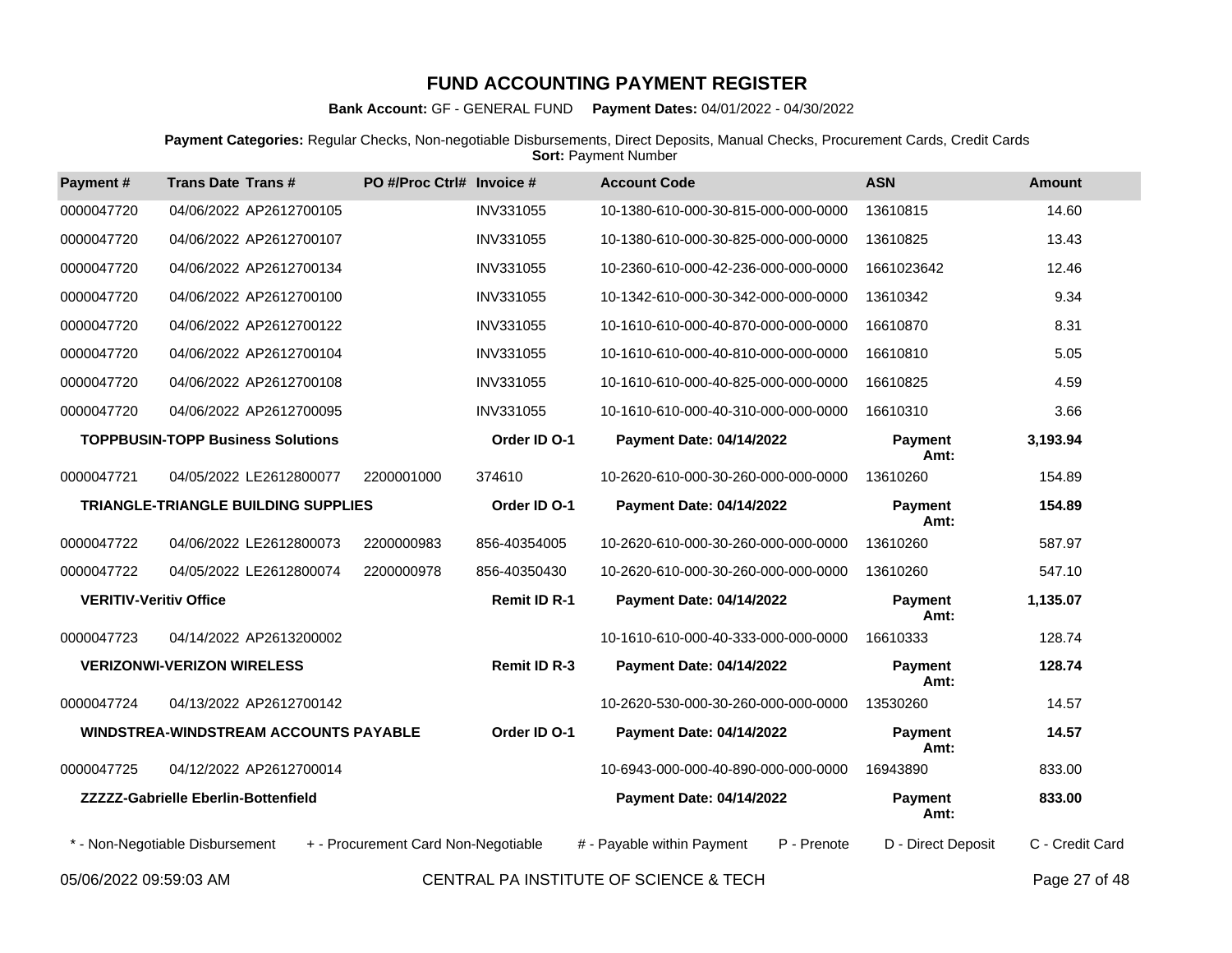**Bank Account:** GF - GENERAL FUND **Payment Dates:** 04/01/2022 - 04/30/2022

**Payment Categories:** Regular Checks, Non-negotiable Disbursements, Direct Deposits, Manual Checks, Procurement Cards, Credit Cards **Sort: Payment Number** 

| Payment#                  | <b>Trans Date Trans#</b>                                    | PO #/Proc Ctrl# Invoice #           |                     | <b>Account Code</b>                       | <b>ASN</b>             | <b>Amount</b>   |
|---------------------------|-------------------------------------------------------------|-------------------------------------|---------------------|-------------------------------------------|------------------------|-----------------|
| 0000047726                | 04/12/2022 AP2612700061                                     |                                     |                     | 10-6943-000-000-40-890-000-000-0000       | 16943890               | 833.00          |
| <b>ZZZZZ-Lisa Wandell</b> |                                                             |                                     |                     | Payment Date: 04/14/2022                  | <b>Payment</b><br>Amt: | 833.00          |
| 0000047727                | 04/12/2022 AP2612700079                                     |                                     |                     | 10-6943-000-000-40-890-000-000-0000       | 16943890               | 833.00          |
| <b>ZZZZZ-Michelle Fye</b> |                                                             |                                     |                     | <b>Payment Date: 04/14/2022</b>           | Payment<br>Amt:        | 833.00          |
| 0000047728                | 04/12/2022 AP2612700092                                     |                                     |                     | 10-6943-000-000-40-890-000-000-0000       | 16943890               | 1,221.00        |
|                           | ZZZZZ-Samantha Golembeski                                   |                                     |                     | Payment Date: 04/14/2022                  | Payment<br>Amt:        | 1,221.00        |
| 0000047729                | 04/20/2022 AP2615300008                                     |                                     | 5600                | 10-1342-610-000-30-342-000-000-0000       | 13610342               | 64.00           |
|                           | <b>BECKENT-Tim Beckenbaugh</b>                              |                                     | <b>Remit ID R-1</b> | <b>Payment Date: 04/21/2022</b>           | <b>Payment</b><br>Amt: | 64.00           |
| 0000047730                | 04/19/2022 AP2615300003                                     |                                     |                     | 10-1610-610-000-40-845-000-000-0000       | 16610845               | 1,191.87        |
|                           | <b>CATERPILL-Caterpillar Financial Services Corporation</b> |                                     | Order ID O-1        | Payment Date: 04/21/2022                  | Payment<br>Amt:        | 1,191.87        |
| 0000047731                | 04/19/2022 AP2615300005                                     |                                     | 6594                | 10-2620-424-000-30-260-000-000-0000       | 13424260               | 295.50          |
|                           | SPRBENWAL-SPRING BENNER WALKER JOINT AUT                    |                                     | Order ID O-1        | Payment Date: 04/21/2022                  | <b>Payment</b><br>Amt: | 295.50          |
| 0000047732                | 04/19/2022 AP2615300006                                     |                                     | 860-0               | 10-2620-424-000-30-260-000-000-0000       | 13424260               | 290.00          |
|                           | <b>SPRINGWAT-SPRING TOWNSHIP WATER AUTHORIT</b>             |                                     | Order ID O-1        | Payment Date: 04/21/2022                  | <b>Payment</b><br>Amt: | 290.00          |
| 0000047733                | 04/20/2022 AP2615300002                                     |                                     | 1970605             | 10-5110-830-000-30-000-000-000-0000       | 135110830              | 35,000.00       |
| 0000047733                | 04/20/2022 AP2615300001                                     |                                     | 1970604             | 10-5110-830-000-30-000-000-000-0000       | 135110830              | 19,200.00       |
| <b>USBANK-U.S. BANK</b>   |                                                             |                                     | <b>Remit ID R-2</b> | Payment Date: 04/21/2022                  | <b>Payment</b><br>Amt: | 54,200.00       |
| 0000047734                | 04/20/2022 LE2615400001                                     | 2200001027                          | INV-20210058        | 10-2620-610-000-30-260-000-000-0000       | 13610260               | 1,300.00        |
|                           | ZAMPELLI-ZAMPELLI ELECTRONICS                               |                                     | Remit ID R-1        | Payment Date: 04/21/2022                  | Payment<br>Amt:        | 1,300.00        |
|                           | * - Non-Negotiable Disbursement                             | + - Procurement Card Non-Negotiable |                     | # - Payable within Payment<br>P - Prenote | D - Direct Deposit     | C - Credit Card |
|                           |                                                             |                                     |                     |                                           |                        | -- - - -        |

05/06/2022 09:59:03 AM CENTRAL PA INSTITUTE OF SCIENCE & TECH Page 28 of 48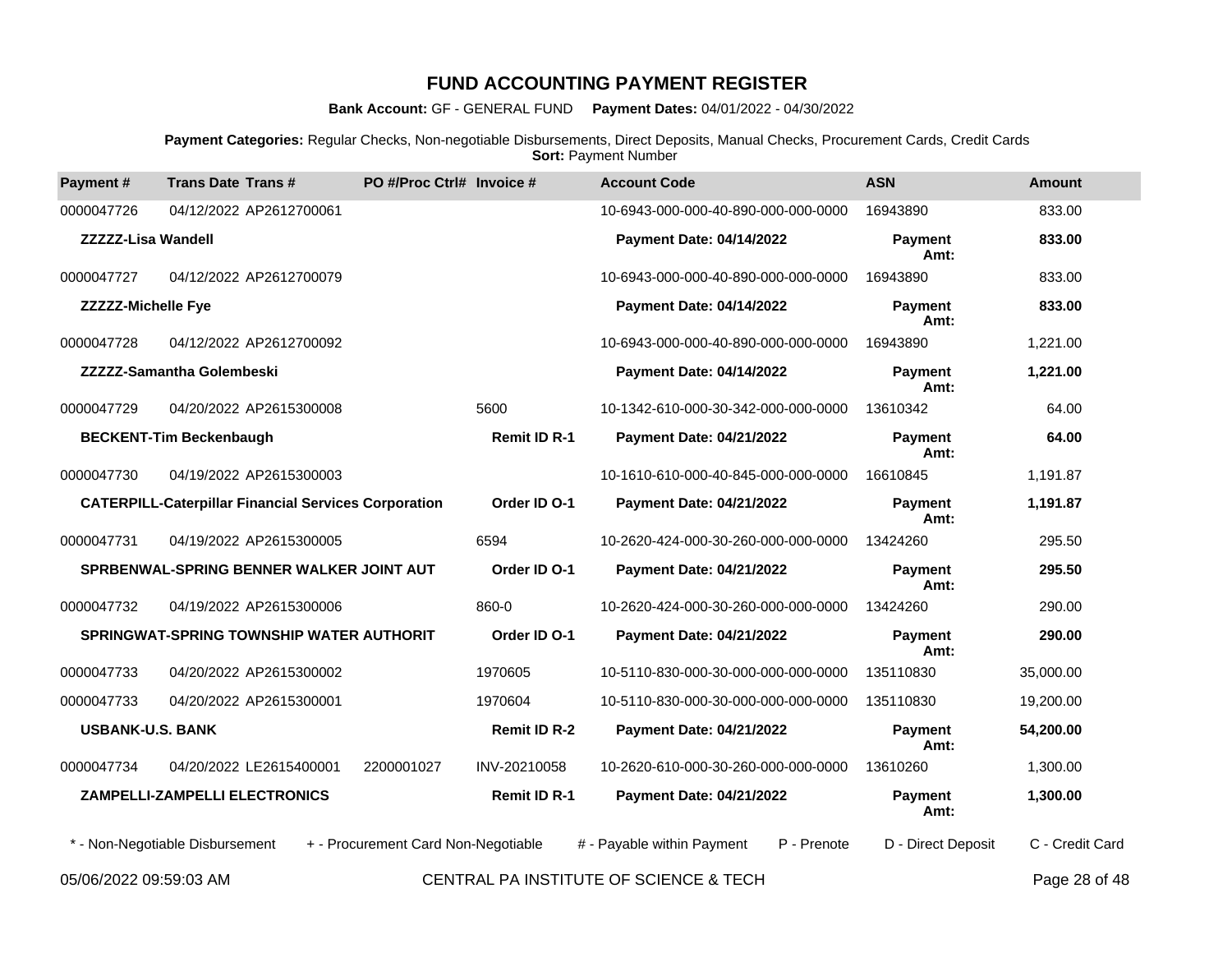**Bank Account:** GF - GENERAL FUND **Payment Dates:** 04/01/2022 - 04/30/2022

**Payment Categories:** Regular Checks, Non-negotiable Disbursements, Direct Deposits, Manual Checks, Procurement Cards, Credit Cards **Sort: Payment Number** 

| Payment#               | <b>Trans Date Trans#</b>                           | PO #/Proc Ctrl# Invoice # |                           | <b>Account Code</b>                                | <b>ASN</b>             | <b>Amount</b> |
|------------------------|----------------------------------------------------|---------------------------|---------------------------|----------------------------------------------------|------------------------|---------------|
| 0000047735             | 04/22/2022 AP2617700001                            |                           | 5019804482                | 10-1610-610-000-40-845-000-000-0000                | 16610845               | 1.564.07      |
|                        | <b>WELLSFARG-Wells Fargo Equipment Finance Inc</b> |                           | <b>Remit ID R-1</b>       | Payment Date: 04/22/2022                           | Payment<br>Amt:        | 1,564.07      |
| 0000047736             | 04/21/2022 LE2615100040                            | 2200001054                | 22696470                  | 10-1610-540-000-40-236-000-000-0000                | 16540236               | 332.76        |
| 4IMPRINT-4imprint Inc. |                                                    |                           | <b>Remit ID R-1</b>       | <b>Payment Date: 04/29/2022</b>                    | <b>Payment</b><br>Amt: | 332.76        |
| 0000047737             | 04/27/2022 LE2615100039                            | 2200001118                | 30385                     | 10-1610-610-000-40-880-000-000-0000                | 16610880               | 680.00        |
|                        | ALLEGHENY-ALLEGHENY EDUCATIONAL SYSTEMS            |                           | Order ID O-1              | Payment Date: 04/29/2022                           | <b>Payment</b><br>Amt: | 680.00        |
| 0000047738             | 04/21/2022 LE2615100038                            | 2200001068                | 46859                     | 10-1380-610-000-30-870-000-000-0000                | 13610870               | 586.64        |
| 0000047738             | 04/21/2022 LE2615100037                            | 2200001068                | 46859                     | 10-1610-610-000-40-870-000-000-0000                | 16610870               | 251.41        |
|                        | ALTOONPIP-ALTOONA PIPE & STEEL CO. INC.            |                           | Order ID O-1              | Payment Date: 04/29/2022                           | <b>Payment</b><br>Amt: | 838.05        |
| 0000047739             | 04/20/2022 LE2615100001                            | 2200001025                |                           | 1PV9-331Q-9JHW 10-1610-610-000-40-331-000-000-0000 | 16610331               | 2,914.62      |
| 0000047739             | 04/21/2022 LE2615100009                            | 2200001058                |                           | 1DY9-Q7JM-64LY 10-1610-610-000-40-331-000-000-0000 | 16610331               | 2,049.46      |
| 0000047739             | 04/20/2022 LE2615100012                            | 2200001025                |                           | 1XK1-PFYC-49PG 10-1610-610-000-40-331-000-000-0000 | 16610331               | 1,492.30      |
| 0000047739             | 04/20/2022 LE2615100014                            | 2200001087                | 1V3W-PLJC-<br>QC74        | 10-1610-610-000-40-885-000-000-0000                | 16610885               | 524.35        |
| 0000047739             | 04/21/2022 LE2615100008                            | 2200001052                | 1YKG-R74R-<br><b>JCCF</b> | 10-1610-610-000-42-880-000-000-0000                | 1661088042             | 222.11        |
| 0000047739             | 04/21/2022 LE2615100010                            | 2200001018                | 1HLV-NWMF-<br>771H        | 10-1330-610-000-30-330-000-000-0000                | 13610330               | 178.43        |
| 0000047739             | 04/21/2022 LE2615100011                            | 2200001018                | 1HLV-NWMF-<br>771H        | 10-1610-610-000-40-330-000-000-0000                | 16610330               | 178.43        |
| 0000047739             | 04/20/2022 LE2615100013                            | 2200001074                | 1YPX-RGTQ-<br><b>VFFT</b> | 10-2400-111-000-30-240-000-000-0000                | 13111240               | 159.10        |
| 0000047739             | 04/20/2022 LE2615100015                            | 2200001059                | 1VJC-WM4K-<br><b>XL79</b> | 10-1610-610-000-40-331-000-000-0000                | 16610331               | 44.50         |

\* - Non-Negotiable Disbursement + - Procurement Card Non-Negotiable # - Payable within Payment P - Prenote D - Direct Deposit C - Credit Card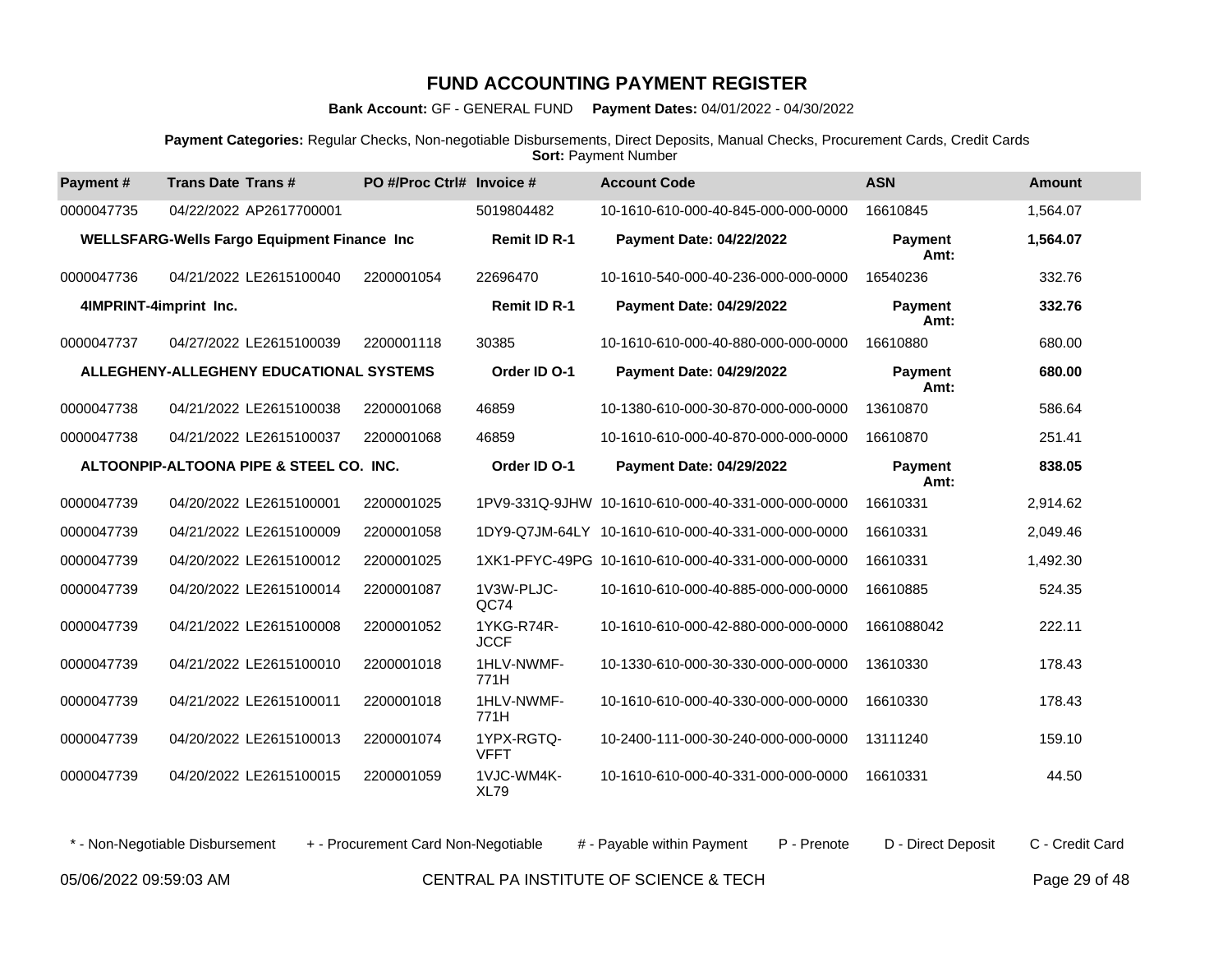**Bank Account:** GF - GENERAL FUND **Payment Dates:** 04/01/2022 - 04/30/2022

**Payment Categories:** Regular Checks, Non-negotiable Disbursements, Direct Deposits, Manual Checks, Procurement Cards, Credit Cards **Sort: Payment Number** 

| Payment#                  | <b>Trans Date Trans#</b>              | PO #/Proc Ctrl# Invoice #           |                           | <b>Account Code</b>                       | <b>ASN</b>             | <b>Amount</b>   |
|---------------------------|---------------------------------------|-------------------------------------|---------------------------|-------------------------------------------|------------------------|-----------------|
| 0000047739                | 04/20/2022 LE2615100022               | 2200001062                          | 1QPR-VFRQ-<br>Y9HW        | 10-1610-329-000-40-872-000-000-0000       | 16320872               | 28.01           |
| 0000047739                | 04/20/2022 LE2615100016               | 2200001034                          | 1TVM-HQ61-<br><b>CYVY</b> | 10-2360-610-000-40-236-000-000-0000       | 16610236               | 25.41           |
| 0000047739                | 04/20/2022 LE2615100019               | 2200001034                          | 1TVM-HQ61-<br><b>CYVY</b> | 10-2360-610-000-40-236-000-000-0000       | 16610236               | 16.75           |
| 0000047739                | 04/20/2022 LE2615100020               | 2200001034                          | 1TVM-HQ61-<br><b>CYVY</b> | 10-2360-610-000-40-236-000-000-0000       | 16610236               | 14.42           |
| 0000047739                | 04/20/2022 LE2615100017               | 2200001034                          | 1TVM-HQ61-<br><b>CYVY</b> | 10-2360-610-000-40-236-000-000-0000       | 16610236               | 13.37           |
| 0000047739                | 04/20/2022 LE2615100021               | 2200001034                          | 1TVM-HQ61-<br><b>CYVY</b> | 10-2360-610-000-40-236-000-000-0000       | 16610236               | 11.98           |
| 0000047739                | 04/20/2022 LE2615100018               | 2200001034                          | 1TVM-HQ61-<br><b>CYVY</b> | 10-2360-610-000-40-236-000-000-0000       | 16610236               | 9.25            |
| Amazon-Amazon             |                                       |                                     | <b>Remit ID R-1</b>       | <b>Payment Date: 04/29/2022</b>           | <b>Payment</b><br>Amt: | 7,882.49        |
| 0000047740                | 04/20/2022 LE2615100036               | 2200001070                          | 100850                    | 10-2620-610-000-30-260-000-000-0000       | 13610260               | 94.90           |
|                           | BATTERYOU-BATTERY OUTLET              |                                     | Order ID O-1              | <b>Payment Date: 04/29/2022</b>           | <b>Payment</b><br>Amt: | 94.90           |
| 0000047741                | 04/29/2022 AP2617900001               |                                     | 7167124                   | 10-0462-TXL-PAY-00-000-000-000-0000       | <b>CPIFWH</b>          | 70.50           |
| <b>BERKHE-HAB-DLT(ER)</b> |                                       |                                     | <b>Remit ID R-1</b>       | <b>Payment Date: 04/29/2022</b>           | <b>Payment</b><br>Amt: | 70.50           |
| 0000047742                | 04/19/2022 LE2615100035               | 2200000940                          | 1075736-01                | 10-1610-610-000-40-830-000-000-0000       | 16610830               | 91.56           |
| 0000047742                | 04/27/2022 AP2621000050               | 2200000795                          | 1070573-04                | 10-1610-610-000-40-830-000-000-0000       | 16610830               | 85.00           |
|                           | <b>BURMAX-BURMAX CO. INC.</b>         |                                     | Order ID O-1              | <b>Payment Date: 04/29/2022</b>           | <b>Payment</b><br>Amt: | 176.56          |
| 0000047743                | 04/20/2022 LE2615100033               | 2200001080                          | 1257784                   | 10-1380-610-000-30-810-000-000-0000       | 13610810               | 69.71           |
| 0000047743                | 04/20/2022 LE2615100034               | 2200001080                          | 1257784                   | 10-1610-610-000-40-810-000-000-0000       | 16610810               | 37.54           |
|                           | <b>CARS2-CAPITAL AUTO REFINISHING</b> |                                     | Order ID O-1              | <b>Payment Date: 04/29/2022</b>           | <b>Payment</b><br>Amt: | 107.25          |
|                           | * - Non-Negotiable Disbursement       | + - Procurement Card Non-Negotiable |                           | # - Payable within Payment<br>P - Prenote | D - Direct Deposit     | C - Credit Card |
|                           |                                       |                                     |                           |                                           |                        |                 |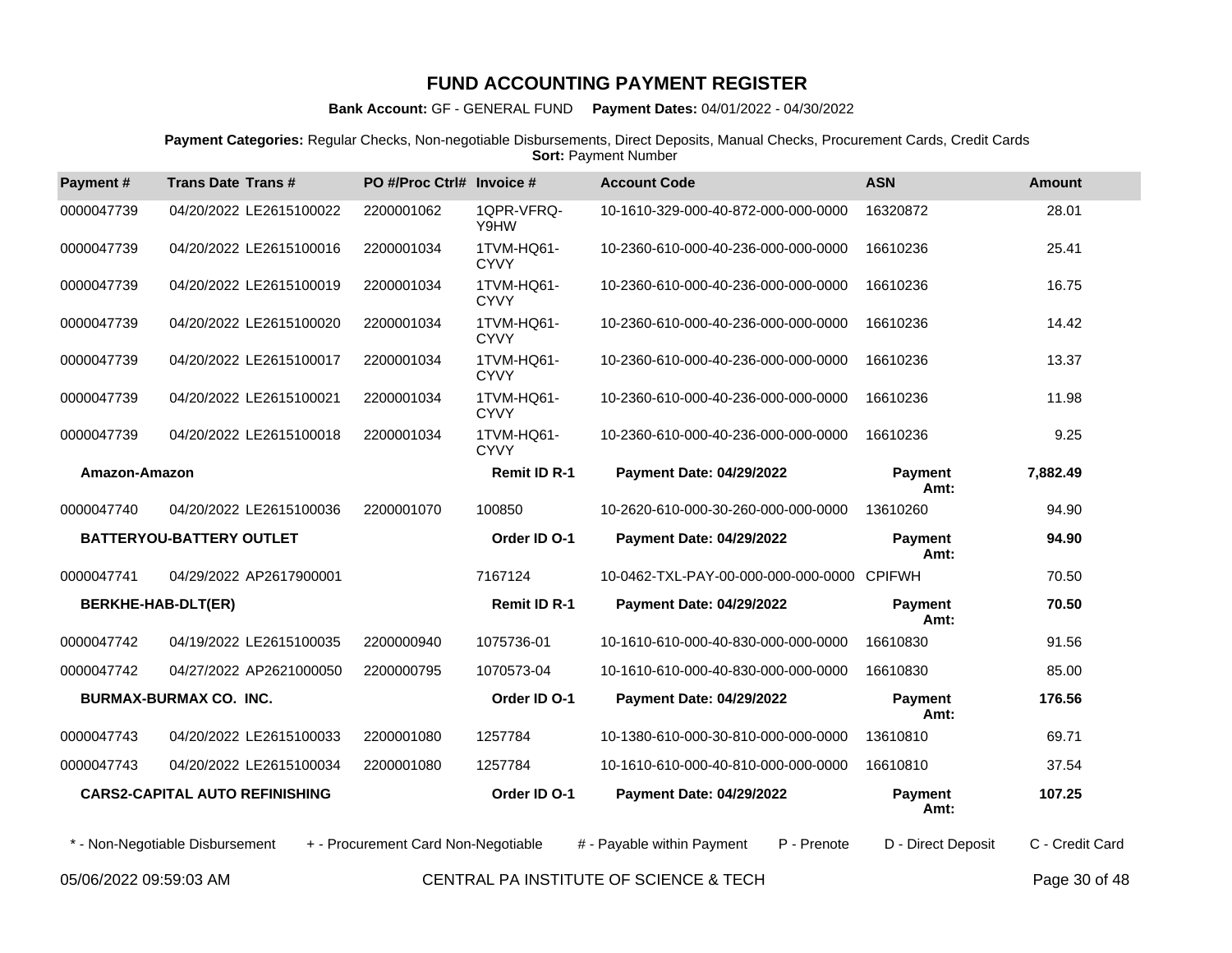**Bank Account:** GF - GENERAL FUND **Payment Dates:** 04/01/2022 - 04/30/2022

**Payment Categories:** Regular Checks, Non-negotiable Disbursements, Direct Deposits, Manual Checks, Procurement Cards, Credit Cards **Sort: Payment Number** 

| Payment#   | <b>Trans Date Trans#</b>                      | PO #/Proc Ctrl# Invoice # |                     | <b>Account Code</b>                 | <b>ASN</b>             | <b>Amount</b> |
|------------|-----------------------------------------------|---------------------------|---------------------|-------------------------------------|------------------------|---------------|
| 0000047744 | 04/20/2022 LE2615100080                       | 2200001106                |                     | 10-2360-330-000-42-236-000-000-0000 | 1633023642             | 400.00        |
|            | <b>CAVANA-Veronica Cavanaugh</b>              |                           | Order ID O-1        | Payment Date: 04/29/2022            | <b>Payment</b><br>Amt: | 400.00        |
| 0000047745 | 04/20/2022 AP2621000049                       |                           | 4115848011          | 10-2620-415-000-30-260-000-000-0000 | 13415260               | 247.65        |
| 0000047745 | 04/21/2022 AP2621000048                       |                           | 4117146225          | 10-2620-415-000-30-260-000-000-0000 | 13415260               | 187.77        |
| 0000047745 | 04/21/2022 AP2621000047                       |                           | 4116472073          | 10-2620-415-000-30-260-000-000-0000 | 13415260               | 187.77        |
| 0000047745 | 04/28/2022 LE2615100032                       | 2200001122                | 5104993171          | 10-2440-610-991-30-240-000-000-0038 | 1361024000<br>38       | 33.59         |
|            | <b>CINTAS-CINTAS CORPORATION LOC. 536</b>     |                           | <b>Remit ID R-1</b> | <b>Payment Date: 04/29/2022</b>     | <b>Payment</b><br>Amt: | 656.78        |
| 0000047746 | 04/29/2022 AP2621000046                       |                           | 1898496             | 10-5110-911-000-00-000-000-000-0000 | 5110911                | 2,065.09      |
|            | CNHINDUST-CNH INDUSTRIAL CAPITAL AMERICA LLC  |                           | <b>Remit ID R-1</b> | <b>Payment Date: 04/29/2022</b>     | Payment<br>Amt:        | 2,065.09      |
| 0000047747 | 04/27/2022 AP2621000044                       |                           |                     | 10-2620-621-000-30-260-000-000-0000 | 13621260               | 4,989.33      |
| 0000047747 | 04/27/2022 AP2621000043                       |                           |                     | 10-2620-621-000-30-260-000-000-0000 | 13621260               | 900.88        |
|            | <b>COLUMBIAG-COLUMBIA GAS OF PENNSYLVANIA</b> |                           | <b>Remit ID R-2</b> | <b>Payment Date: 04/29/2022</b>     | <b>Payment</b><br>Amt: | 5,890.21      |
| 0000047748 | 04/29/2022 AP2621000001                       |                           |                     | 10-6999-000-000-30-872-000-000-0000 | 13699872               | 600.00        |
|            | <b>CRAIGLI-Craig Livergood</b>                |                           | Order ID O-1        | <b>Payment Date: 04/29/2022</b>     | <b>Payment</b><br>Amt: | 600.00        |
| 0000047749 | 04/21/2022 AP2621000002                       |                           | 20086143041622      | 10-1610-610-000-42-820-000-000-0000 | 1661082042             | 54.78         |
| 0000047749 | 04/21/2022 AP2621000004                       |                           | 20086143041622      | 10-2360-610-000-30-236-000-000-0000 | 13610236               | 54.76         |
| 0000047749 | 04/21/2022 AP2621000003                       |                           | 20086143041622      | 10-2360-610-000-40-236-000-000-0000 | 16610236               | 54.76         |
|            | <b>CRYSTASP-Crystal Springs</b>               |                           | Order ID O-1        | <b>Payment Date: 04/29/2022</b>     | <b>Payment</b><br>Amt: | 164.30        |
| 0000047750 | 04/21/2022 LE2615100002                       | 2200001094                | 27.603              | 10-1342-610-000-30-342-000-000-0000 | 13610342               | 521.51        |

\* - Non-Negotiable Disbursement + - Procurement Card Non-Negotiable # - Payable within Payment P - Prenote D - Direct Deposit C - Credit Card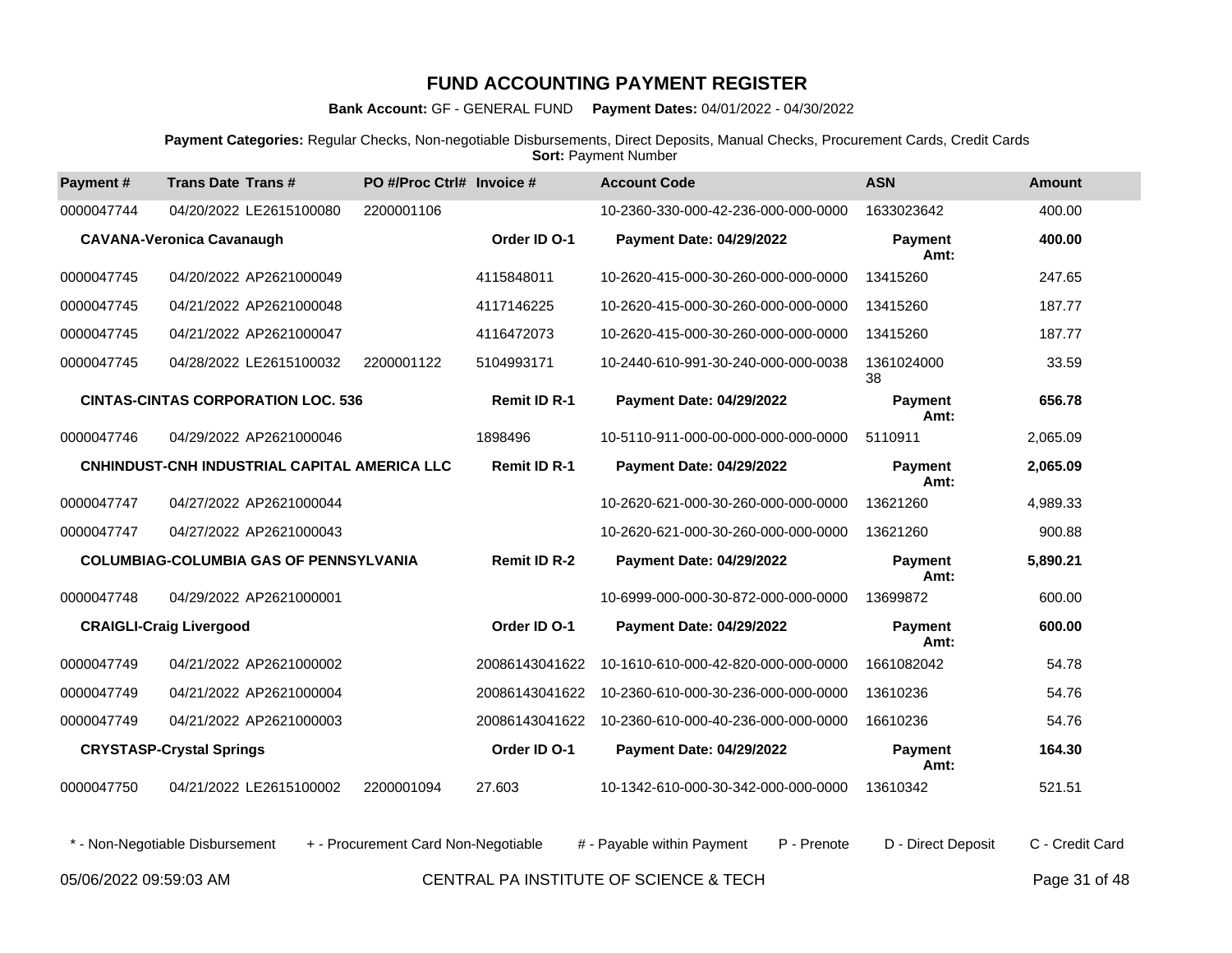**Bank Account:** GF - GENERAL FUND **Payment Dates:** 04/01/2022 - 04/30/2022

**Payment Categories:** Regular Checks, Non-negotiable Disbursements, Direct Deposits, Manual Checks, Procurement Cards, Credit Cards  **Sort:** Payment Number

| Payment#                      | <b>Trans Date Trans#</b>               | PO #/Proc Ctrl# Invoice #           |                     | <b>Account Code</b>                       | <b>ASN</b>             | <b>Amount</b>   |
|-------------------------------|----------------------------------------|-------------------------------------|---------------------|-------------------------------------------|------------------------|-----------------|
| 0000047750                    | 04/21/2022 LE2615100031                | 2200001094                          | 281557              | 10-1342-610-000-30-342-000-000-0000       | 13610342               | 100.00          |
| 0000047750                    | 04/21/2022 LE2615100003                | 2200001094                          | 273604              | 10-1342-610-000-30-342-000-000-0000       | 13610342               | 80.72           |
| <b>CURTZE-C.A. Curtze Co.</b> |                                        |                                     | Order ID O-1        | <b>Payment Date: 04/29/2022</b>           | Payment<br>Amt:        | 702.23          |
| 0000047751                    | 04/28/2022 LE2615100030                | 2200001131                          |                     | 10-1310-610-000-30-310-000-000-0000       | 13610310               | 250.00          |
|                               | DEPTOFAG-Commonwealth Of Pennsylvania  |                                     | <b>Remit ID R-1</b> | <b>Payment Date: 04/29/2022</b>           | Payment<br>Amt:        | 250.00          |
| 0000047752                    | 04/19/2022 AP2621000102                |                                     | 15235400            | 10-2620-330-000-30-260-000-000-0000       | 13330260               | 117.00          |
| <b>EHRLICH-J.C. Ehrlich</b>   |                                        |                                     | <b>Remit ID R-1</b> | <b>Payment Date: 04/29/2022</b>           | <b>Payment</b><br>Amt: | 117.00          |
| 0000047753                    | 04/27/2022 LE2615100026                | 2200001133                          | 136-380610          | 10-1380-610-000-30-815-000-000-0000       | 13610815               | 151.47          |
| 0000047753                    | 04/27/2022 LE2615100027                | 2200001133                          | 136-380610          | 10-1610-610-000-40-815-000-000-0000       | 16610815               | 37.87           |
| 0000047753                    | 04/20/2022 LE2615100028                | 2200001076                          | 136-379786          | 10-1380-610-000-30-815-000-000-0000       | 13610815               | 26.75           |
| 0000047753                    | 04/20/2022 LE2615100029                | 2200001076                          | 136-379786          | 10-1610-610-000-40-815-000-000-0000       | 16610815               | 6.69            |
|                               | <b>FISHERSBT-FISHERS AUTO PARTS</b>    |                                     | <b>Remit ID R-1</b> | <b>Payment Date: 04/29/2022</b>           | <b>Payment</b><br>Amt: | 222.78          |
| 0000047754                    | 04/21/2022 LE2615100023                | 2200001098                          | 12P121215           | 10-1610-610-000-40-875-000-000-0000       | 16610875               | 20.86           |
|                               | <b>FIVESTIN-FiveStar International</b> |                                     | <b>Remit ID R-1</b> | <b>Payment Date: 04/29/2022</b>           | <b>Payment</b><br>Amt: | 20.86           |
| 0000047755                    | 04/29/2022 AP2621000036                |                                     |                     | 10-2360-610-000-40-236-000-000-0000       | 16610236               | 352.56          |
| 0000047755                    | 04/29/2022 AP2621000032                |                                     |                     | 10-2360-610-000-30-236-000-000-0000       | 13610236               | 249.10          |
| 0000047755                    | 04/29/2022 AP2621000030                |                                     |                     | 10-2620-610-000-30-260-000-000-0000       | 13610260               | 223.37          |
| 0000047755                    | 04/29/2022 AP2621000022                |                                     |                     | 10-1380-610-000-30-865-000-000-0000       | 13610865               | 199.00          |
| 0000047755                    | 04/29/2022 AP2621000025                |                                     |                     | 10-1610-610-000-40-335-000-000-0000       | 16610335               | 83.76           |
| 0000047755                    | 04/29/2022 AP2621000035                |                                     |                     | 10-6943-000-000-40-835-000-000-0000       | 16943835               | 60.00           |
|                               | * - Non-Negotiable Disbursement        | + - Procurement Card Non-Negotiable |                     | # - Payable within Payment<br>P - Prenote | D - Direct Deposit     | C - Credit Card |

05/06/2022 09:59:03 AM CENTRAL PA INSTITUTE OF SCIENCE & TECH Page 32 of 48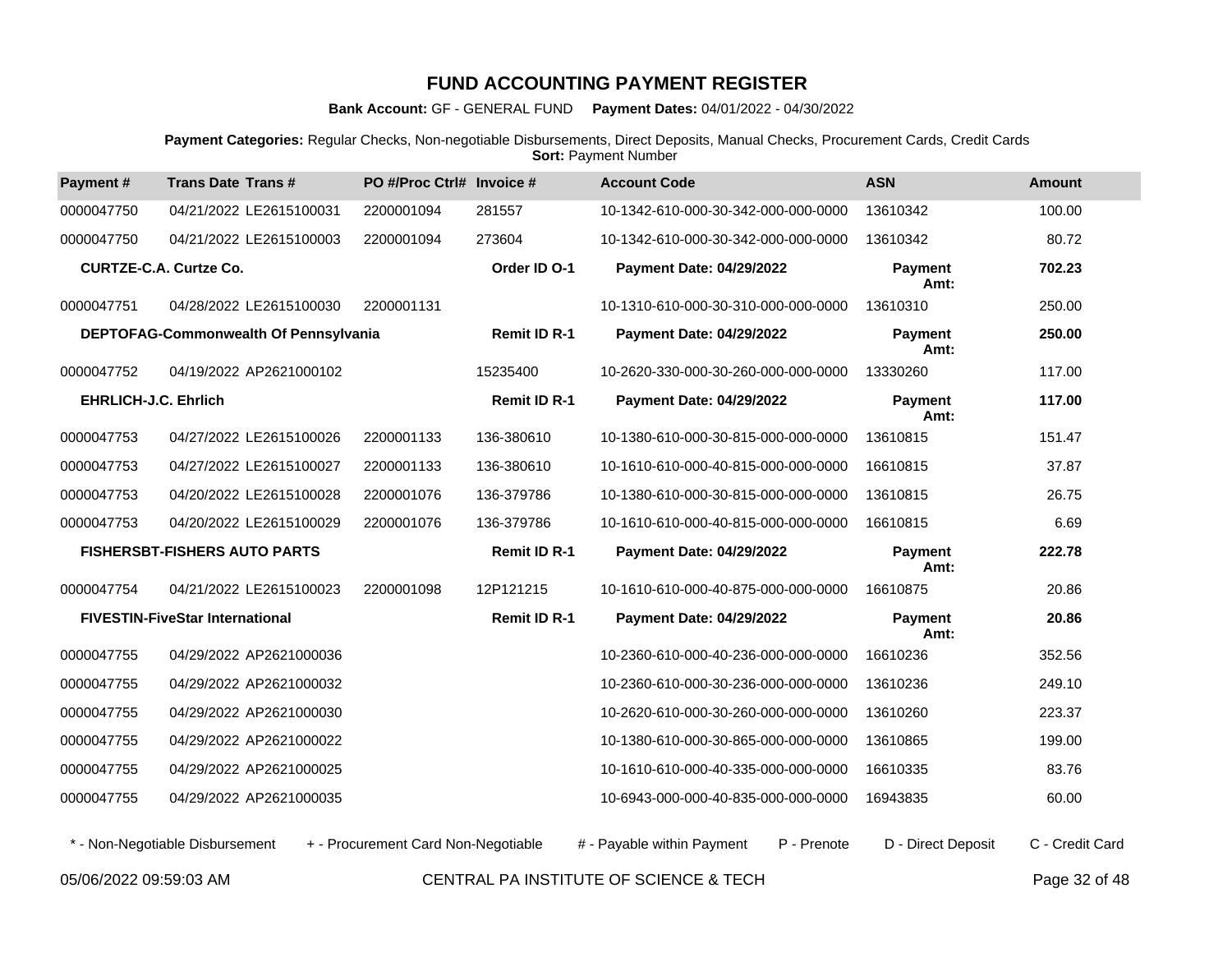**Bank Account:** GF - GENERAL FUND **Payment Dates:** 04/01/2022 - 04/30/2022

**Payment Categories:** Regular Checks, Non-negotiable Disbursements, Direct Deposits, Manual Checks, Procurement Cards, Credit Cards **Sort: Payment Number** 

| Payment#   | <b>Trans Date Trans#</b>                   | PO #/Proc Ctrl# Invoice # |                     | <b>Account Code</b>                 | <b>ASN</b>             | <b>Amount</b> |
|------------|--------------------------------------------|---------------------------|---------------------|-------------------------------------|------------------------|---------------|
| 0000047755 | 04/29/2022 AP2621000033                    |                           |                     | 10-2220-650-000-40-000-000-000-0000 | 166502220              | 59.50         |
| 0000047755 | 04/29/2022 AP2621000034                    |                           |                     | 10-2220-610-000-30-222-000-000-0000 | 13610222               | 59.50         |
| 0000047755 | 04/29/2022 AP2621000024                    |                           |                     | 10-2360-540-000-30-236-000-000-0000 | 13540236               | 58.70         |
| 0000047755 | 04/29/2022 AP2621000023                    |                           |                     | 10-1610-540-000-40-236-000-000-0000 | 16540236               | 58.70         |
| 0000047755 | 04/29/2022 AP2621000028                    |                           |                     | 10-2360-810-000-40-236-000-000-0000 | 16810236               | 43.41         |
| 0000047755 | 04/29/2022 AP2621000029                    |                           |                     | 10-2360-810-000-30-236-000-000-0000 | 13810236               | 43.40         |
| 0000047755 | 04/29/2022 AP2621000041                    |                           |                     | 10-2360-610-000-40-236-000-000-0000 | 16610236               | 31.78         |
| 0000047755 | 04/29/2022 AP2621000031                    |                           |                     | 10-2360-610-000-30-236-000-000-0000 | 13610236               | 26.44         |
| 0000047755 | 04/29/2022 AP2621000026                    |                           |                     | 10-2360-610-000-40-236-000-000-0000 | 16610236               | 23.58         |
| 0000047755 | 04/29/2022 AP2621000027                    |                           |                     | 10-2360-610-000-30-236-000-000-0000 | 13610236               | 23.58         |
| 0000047755 | 04/29/2022 AP2621000038                    |                           |                     | 10-2360-610-000-40-236-000-000-0000 | 16610236               | 18.50         |
| 0000047755 | 04/29/2022 AP2621000039                    |                           |                     | 10-2360-610-000-40-236-000-000-0000 | 16610236               | 16.65         |
| 0000047755 | 04/29/2022 AP2621000040                    |                           |                     | 10-2360-610-000-40-236-000-000-0000 | 16610236               | 8.95          |
| 0000047755 | 04/29/2022 AP2621000037                    |                           |                     | 10-2360-610-000-40-236-000-000-0000 | 16610236               | 8.70          |
|            | <b>FNBCOMCC-FNB COMMERCIAL CREDIT CARD</b> |                           | Order ID O-1        | <b>Payment Date: 04/29/2022</b>     | <b>Payment</b><br>Amt: | 1,649.18      |
| 0000047756 | 04/28/2022 AP2621000016                    |                           | GW0000001679        | 10-2620-530-000-30-260-000-000-0000 | 13530260               | 199.00        |
|            | <b>GETWIRELE-GETWIRELESS.NET</b>           |                           | Order ID O-1        | Payment Date: 04/29/2022            | <b>Payment</b><br>Amt: | 199.00        |
| 0000047757 | 04/27/2022 LE2615100024                    | 2200000274                | 72697258            | 10-1610-610-000-40-875-000-000-0000 | 16610875               | 189.00        |
|            | <b>GOVCONN-GovConnection Inc.</b>          |                           | <b>Remit ID R-1</b> | <b>Payment Date: 04/29/2022</b>     | <b>Payment</b><br>Amt: | 189.00        |
| 0000047758 | 04/28/2022 LE2615100054                    | 2200001124                | SO829646            | 10-2360-610-000-30-236-000-000-0000 | 13610236               | 3,481.57      |

\* - Non-Negotiable Disbursement + - Procurement Card Non-Negotiable # - Payable within Payment P - Prenote D - Direct Deposit C - Credit Card

05/06/2022 09:59:03 AM CENTRAL PA INSTITUTE OF SCIENCE & TECH Page 33 of 48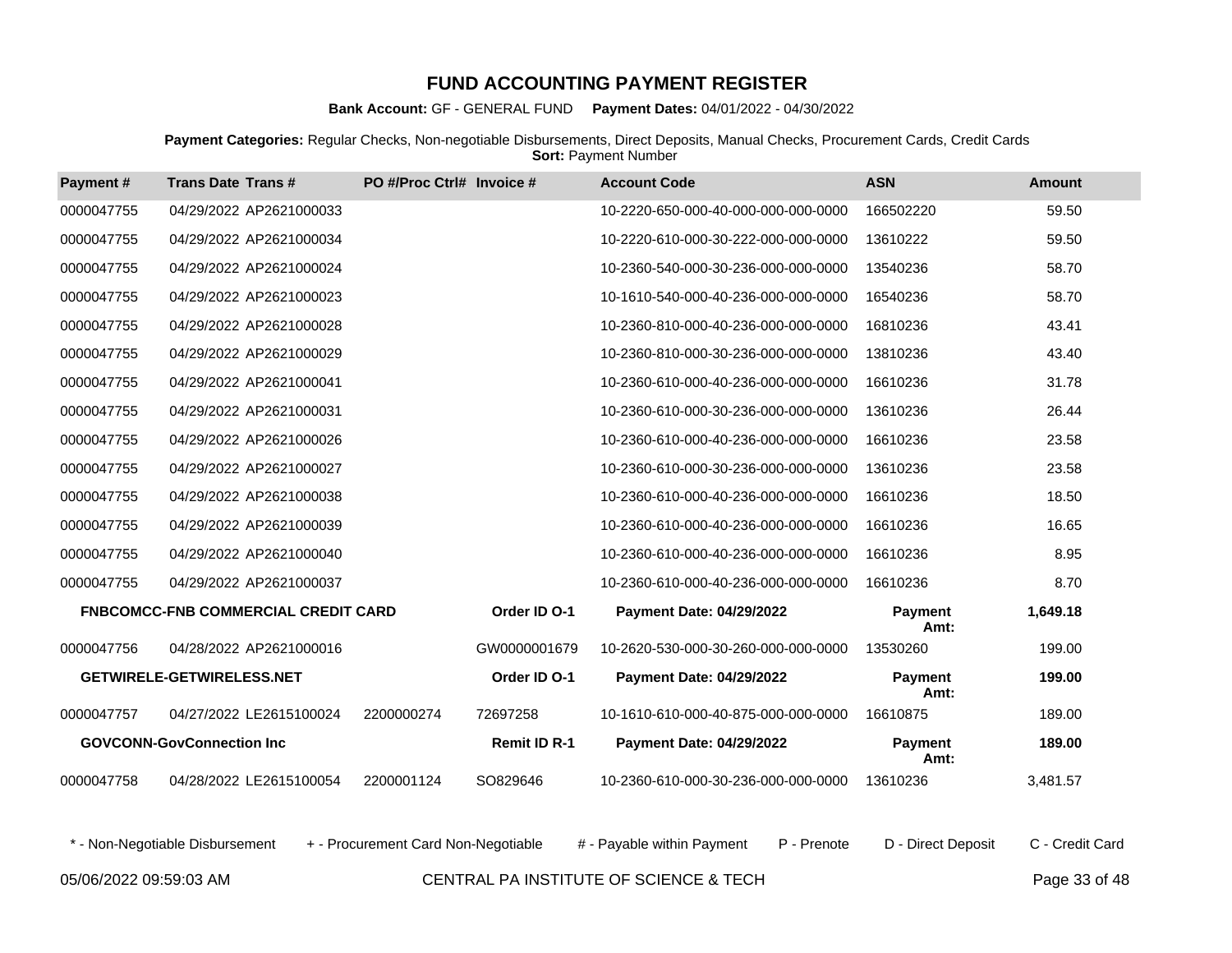**Bank Account:** GF - GENERAL FUND **Payment Dates:** 04/01/2022 - 04/30/2022

**Payment Categories:** Regular Checks, Non-negotiable Disbursements, Direct Deposits, Manual Checks, Procurement Cards, Credit Cards **Sort: Payment Number** 

| Payment#                    | <b>Trans Date Trans#</b>                | PO #/Proc Ctrl# Invoice #           |                     | <b>Account Code</b>                       | <b>ASN</b>             | Amount          |
|-----------------------------|-----------------------------------------|-------------------------------------|---------------------|-------------------------------------------|------------------------|-----------------|
|                             | <b>GRADUA-GraduationSource</b>          |                                     | Order ID O-1        | <b>Payment Date: 04/29/2022</b>           | <b>Payment</b><br>Amt: | 3,481.57        |
| 0000047759                  | 04/27/2022 AP2621000117                 |                                     | 3858                | 10-2320-525-000-00-000-000-000-0000       | 2320525                | 102.00          |
| 0000047759                  | 04/27/2022 AP2621000118                 |                                     | 3858                | 10-2511-525-000-30-250-000-000-0000       | 13525250               | 100.00          |
|                             | HARTMAN-THE HARTMAN AGENCY INC.         |                                     | Order ID O-1        | <b>Payment Date: 04/29/2022</b>           | <b>Payment</b><br>Amt: | 202.00          |
| 0000047760                  | 04/19/2022 LE2615100079                 | 2200001020                          | 18938096            | 10-1330-610-000-30-330-000-000-0000       | 13610330               | 574.59          |
| 0000047760                  | 04/19/2022 LE2615100078                 | 2200001020                          | 18938096            | 10-1610-610-000-40-330-000-000-0000       | 16610330               | 574.59          |
|                             | HENRYSCHE-HENRY SCHEIN INC.             |                                     | Order ID O-1        | Payment Date: 04/29/2022                  | <b>Payment</b><br>Amt: | 1,149.18        |
| 0000047761                  | 04/21/2022 AP2621000101                 | 2200000608                          | 29481817            | 10-1610-610-000-40-825-000-000-0000       | 16610825               | 54.50           |
|                             | <b>HITECOMPA-HITE COMPANY</b>           |                                     | <b>Remit ID R-1</b> | <b>Payment Date: 04/29/2022</b>           | <b>Payment</b><br>Amt: | 54.50           |
| 0000047762                  | 04/19/2022 AP2621000100                 |                                     | 17605               | 10-1380-610-000-30-815-000-000-0000       | 13610815               | 452.06          |
| 0000047762                  | 04/19/2022 AP2621000099                 |                                     | 17605               | 10-1610-610-000-40-815-000-000-0000       | 16610815               | 452.06          |
|                             | HUNTERPAR-HUNTER PARTS AND SERVICE      |                                     | Order ID O-1        | <b>Payment Date: 04/29/2022</b>           | <b>Payment</b><br>Amt: | 904.12          |
| 0000047763                  | 04/28/2022 AP2621000098                 |                                     |                     | 10-1610-610-000-40-330-000-000-0000       | 16610330               | 112.91          |
|                             | <b>HWAGNER-Heidi Wagner</b>             |                                     | Order ID O-1        | <b>Payment Date: 04/29/2022</b>           | <b>Payment</b><br>Amt: | 112.91          |
| 0000047764                  | 04/28/2022 LE2615100077                 | 2200001142                          |                     | 10-1610-330-000-40-890-000-000-0000       | 16330890               | 990.00          |
| <b>IRWINJANE-Jane Irwin</b> |                                         |                                     | Order ID O-1        | <b>Payment Date: 04/29/2022</b>           | <b>Payment</b><br>Amt: | 990.00          |
| 0000047765                  | 04/28/2022 AP2621000097                 |                                     |                     | 10-1610-610-000-40-875-000-000-0000       | 16610875               | 115.00          |
|                             | JONESBART-Jones & Bartlett Learning LLC |                                     | Order ID O-1        | <b>Payment Date: 04/29/2022</b>           | <b>Payment</b><br>Amt: | 115.00          |
| 0000047766                  | 04/20/2022 LE2615100055                 | 2200001057                          | 128                 | 10-1610-329-600-40-995-000-000-0000       | 16320995               | 630.00          |
|                             | * - Non-Negotiable Disbursement         | + - Procurement Card Non-Negotiable |                     | # - Payable within Payment<br>P - Prenote | D - Direct Deposit     | C - Credit Card |
| 05/06/2022 09:59:03 AM      |                                         |                                     |                     | CENTRAL PA INSTITUTE OF SCIENCE & TECH    |                        | Page 34 of 48   |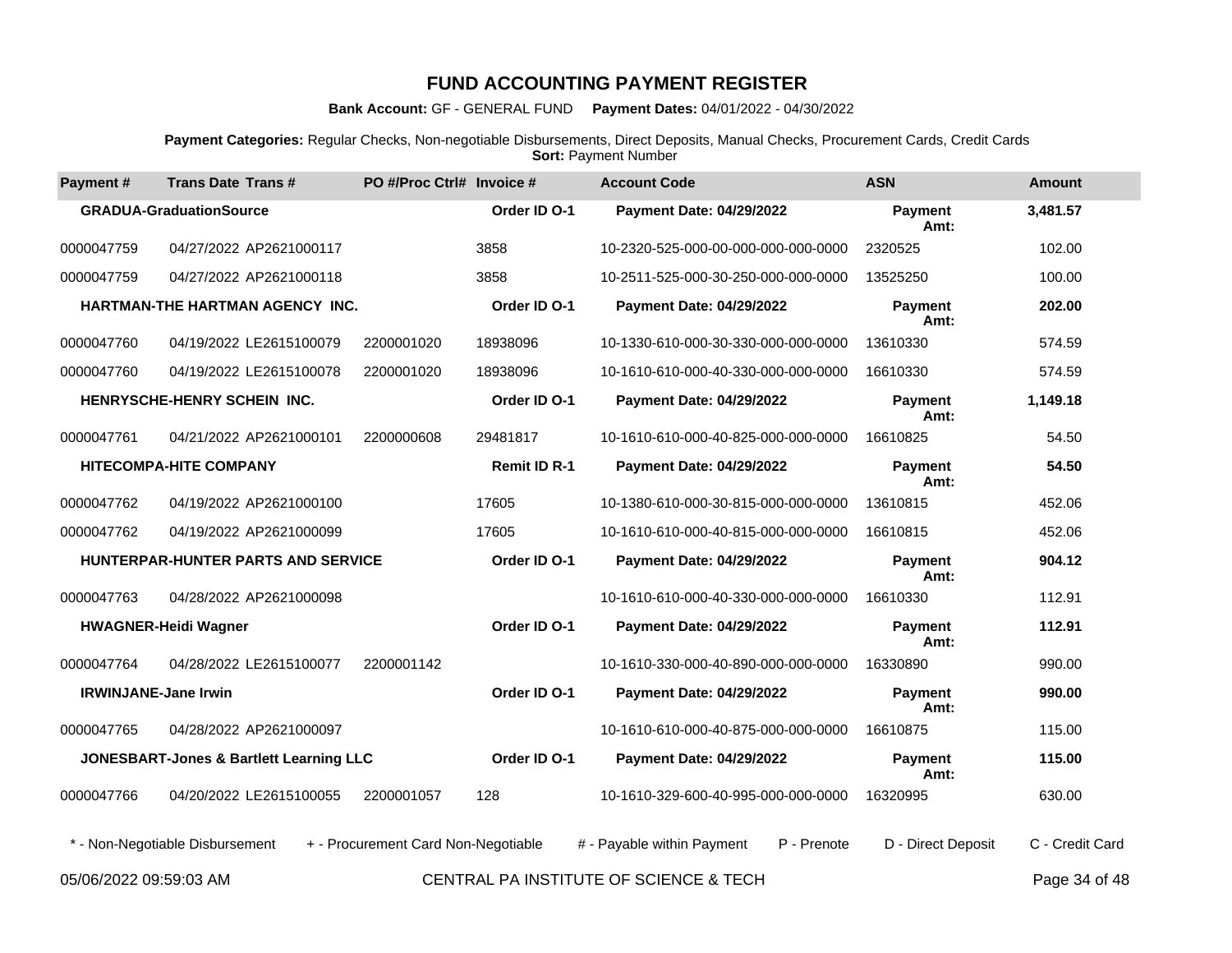**Bank Account:** GF - GENERAL FUND **Payment Dates:** 04/01/2022 - 04/30/2022

**Payment Categories:** Regular Checks, Non-negotiable Disbursements, Direct Deposits, Manual Checks, Procurement Cards, Credit Cards **Sort: Payment Number** 

| Payment#   | <b>Trans Date Trans#</b>                   | PO #/Proc Ctrl# Invoice # |                     | <b>Account Code</b>                        | <b>ASN</b>             | <b>Amount</b> |
|------------|--------------------------------------------|---------------------------|---------------------|--------------------------------------------|------------------------|---------------|
|            | JTI-J & T Irwin Consulting, LLC            |                           | <b>Remit ID R-2</b> | <b>Payment Date: 04/29/2022</b>            | <b>Payment</b><br>Amt: | 630.00        |
| 0000047767 | 04/29/2022 AP2617900002                    |                           | 197288              | 10-0462-TXL-PAY-00-000-000-000-0000 CPIFWH |                        | 71.00         |
|            | <b>KEYSTOCOG-Keystone Collection Group</b> |                           | Order ID O-1        | Payment Date: 04/29/2022                   | <b>Payment</b><br>Amt: | 71.00         |
| 0000047768 | 04/20/2022 LE2615100076                    | 2200001061                | K440496             | 10-1610-610-000-40-331-000-000-0000        | 16610331               | 1,921.24      |
|            | KILGORE-Kilgore International Inc          |                           | Order ID O-1        | Payment Date: 04/29/2022                   | <b>Payment</b><br>Amt: | 1,921.24      |
| 0000047769 | 04/20/2022 LE2615100074                    | 2200001031                | 83461825            | 10-1380-610-000-30-825-000-000-0000        | 13610825               | 3,061.68      |
| 0000047769 | 04/20/2022 LE2615100075                    | 2200001031                | 83461825            | 10-1610-610-000-40-825-000-000-0000        | 16610825               | 765.42        |
|            | <b>LEZZER-LEZZER LUMBER</b>                |                           | Order ID O-1        | <b>Payment Date: 04/29/2022</b>            | Payment<br>Amt:        | 3,827.10      |
| 0000047770 | 04/19/2022 AP2621000095                    | 2200000700                | 001-015726-22       | 10-1380-610-000-30-830-000-000-0000        | 13610830               | 32.88         |
|            | <b>MARIANNA-MARIANNA INC.</b>              |                           | Order ID O-1        | <b>Payment Date: 04/29/2022</b>            | Payment<br>Amt:        | 32.88         |
| 0000047771 | 04/20/2022 LE2615100073                    | 2200001056                | 734206              | 10-1610-610-000-40-835-000-000-0000        | 16610835               | 12.58         |
|            | <b>NAPASTC1-Nittany Supply Inc</b>         |                           | <b>Remit ID R-3</b> | <b>Payment Date: 04/29/2022</b>            | <b>Payment</b><br>Amt: | 12.58         |
| 0000047772 | 04/20/2022 LE2615100094                    | 2200000973                | 1303793376          | 10-1370-752-000-30-370-000-000-0000        | 13752370               | 179.96        |
|            | <b>NEWEGG-NEW EGG BUSINESS</b>             |                           | <b>Remit ID R-1</b> | Payment Date: 04/29/2022                   | <b>Payment</b><br>Amt: | 179.96        |
| 0000047773 | 04/27/2022 AP2621000071                    |                           |                     | 10-2611-610-000-30-260-000-000-0000        | 13610261               | 316.60        |
| 0000047773 | 04/27/2022 AP2621000057                    |                           |                     | 10-2360-549-000-40-236-000-000-0000        | 16545236               | 242.75        |
| 0000047773 | 04/27/2022 AP2621000068                    |                           |                     | 10-2360-610-000-30-236-000-000-0000        | 13610236               | 155.99        |
| 0000047773 | 04/27/2022 AP2621000064                    |                           |                     | 10-2360-610-000-30-236-000-000-0000        | 13610236               | 144.57        |
| 0000047773 | 04/27/2022 AP2621000063                    |                           |                     | 10-2360-610-000-40-236-000-000-0000        | 16610236               | 144.57        |

\* - Non-Negotiable Disbursement + - Procurement Card Non-Negotiable # - Payable within Payment P - Prenote D - Direct Deposit C - Credit Card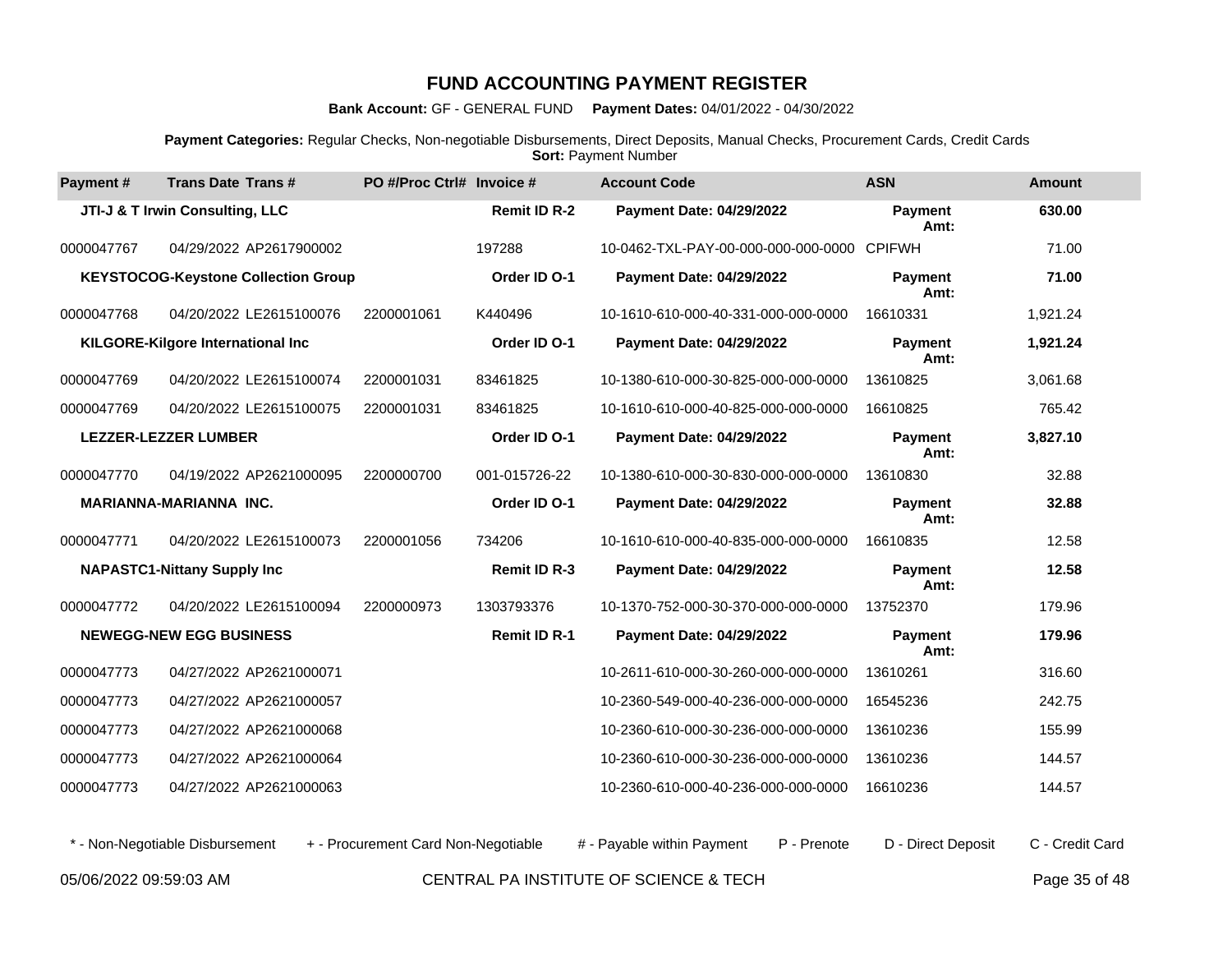**Bank Account:** GF - GENERAL FUND **Payment Dates:** 04/01/2022 - 04/30/2022

**Payment Categories:** Regular Checks, Non-negotiable Disbursements, Direct Deposits, Manual Checks, Procurement Cards, Credit Cards **Sort: Payment Number** 

| Payment#     | <b>Trans Date Trans#</b>        | PO #/Proc Ctrl# Invoice #           | <b>Account Code</b>                       | <b>ASN</b>             | <b>Amount</b>   |
|--------------|---------------------------------|-------------------------------------|-------------------------------------------|------------------------|-----------------|
| 0000047773   | 04/27/2022 AP2621000067         |                                     | 10-2360-610-000-30-236-000-000-0000       | 13610236               | 132.07          |
| 0000047773   | 04/27/2022 AP2621000066         |                                     | 10-2360-610-000-40-236-000-000-0000       | 16610236               | 132.06          |
| 0000047773   | 04/27/2022 AP2621000072         |                                     | 10-2360-540-000-30-236-000-000-0000       | 13540236               | 123.34          |
| 0000047773   | 04/27/2022 AP2621000065         |                                     | 10-2611-610-000-30-260-000-000-0000       | 13610261               | 111.07          |
| 0000047773   | 04/27/2022 AP2621000069         |                                     | 10-2360-540-000-30-236-000-000-0000       | 13540236               | 101.97          |
| 0000047773   | 04/27/2022 AP2621000052         |                                     | 10-1610-610-000-40-815-000-000-0000       | 16610815               | 71.47           |
| 0000047773   | 04/27/2022 AP2621000062         |                                     | 10-2360-610-000-30-236-000-000-0000       | 13610236               | 58.43           |
| 0000047773   | 04/27/2022 AP2621000054         |                                     | 10-2360-610-000-30-236-000-000-0000       | 13610236               | 51.45           |
| 0000047773   | 04/27/2022 AP2621000053         |                                     | 10-2360-610-000-40-236-000-000-0000       | 16610236               | 51.45           |
| 0000047773   | 04/27/2022 AP2621000059         |                                     | 10-2360-610-000-40-236-000-000-0000       | 16610236               | 50.88           |
| 0000047773   | 04/27/2022 AP2621000060         |                                     | 10-2360-610-000-30-236-000-000-0000       | 13610236               | 50.88           |
| 0000047773   | 04/27/2022 AP2621000055         |                                     | 10-2360-610-000-40-236-000-000-0000       | 16610236               | 49.24           |
| 0000047773   | 04/27/2022 AP2621000056         |                                     | 10-2360-610-000-30-236-000-000-0000       | 13610236               | 49.23           |
| 0000047773   | 04/27/2022 AP2621000061         |                                     | 10-2360-610-000-30-236-000-000-0000       | 13610236               | 41.96           |
| 0000047773   | 04/27/2022 AP2621000058         |                                     | 10-2360-540-000-30-236-000-000-0000       | 13540236               | 12.57           |
| 0000047773   | 04/27/2022 AP2621000070         |                                     | 10-2611-610-000-30-260-000-000-0000       | 13610261               | 10.00           |
| 0000047773   | 04/27/2022 AP2621000073         |                                     | 10-2360-610-000-30-236-000-000-0000       | 13610236               | (7.20)          |
|              | <b>NORTHWBA-Northwest Bank</b>  | <b>Remit ID R-1</b>                 | <b>Payment Date: 04/29/2022</b>           | <b>Payment</b><br>Amt: | 2,095.35        |
| 0000047774   | 04/27/2022 AP2621000093         |                                     | 10-1610-610-000-40-890-000-000-0000       | 16610890               | 125.00          |
| PAPNA2-PAPNA |                                 | <b>Remit ID R-1</b>                 | Payment Date: 04/29/2022                  | <b>Payment</b><br>Amt: | 125.00          |
| 0000047775   | 04/21/2022 LE2615100045         | i64202<br>2200001049                | 10-1310-752-100-30-310-000-000-0000       | 13752310100            | 4,580.32        |
|              | * - Non-Negotiable Disbursement | + - Procurement Card Non-Negotiable | P - Prenote<br># - Payable within Payment | D - Direct Deposit     | C - Credit Card |

05/06/2022 09:59:03 AM CENTRAL PA INSTITUTE OF SCIENCE & TECH Page 36 of 48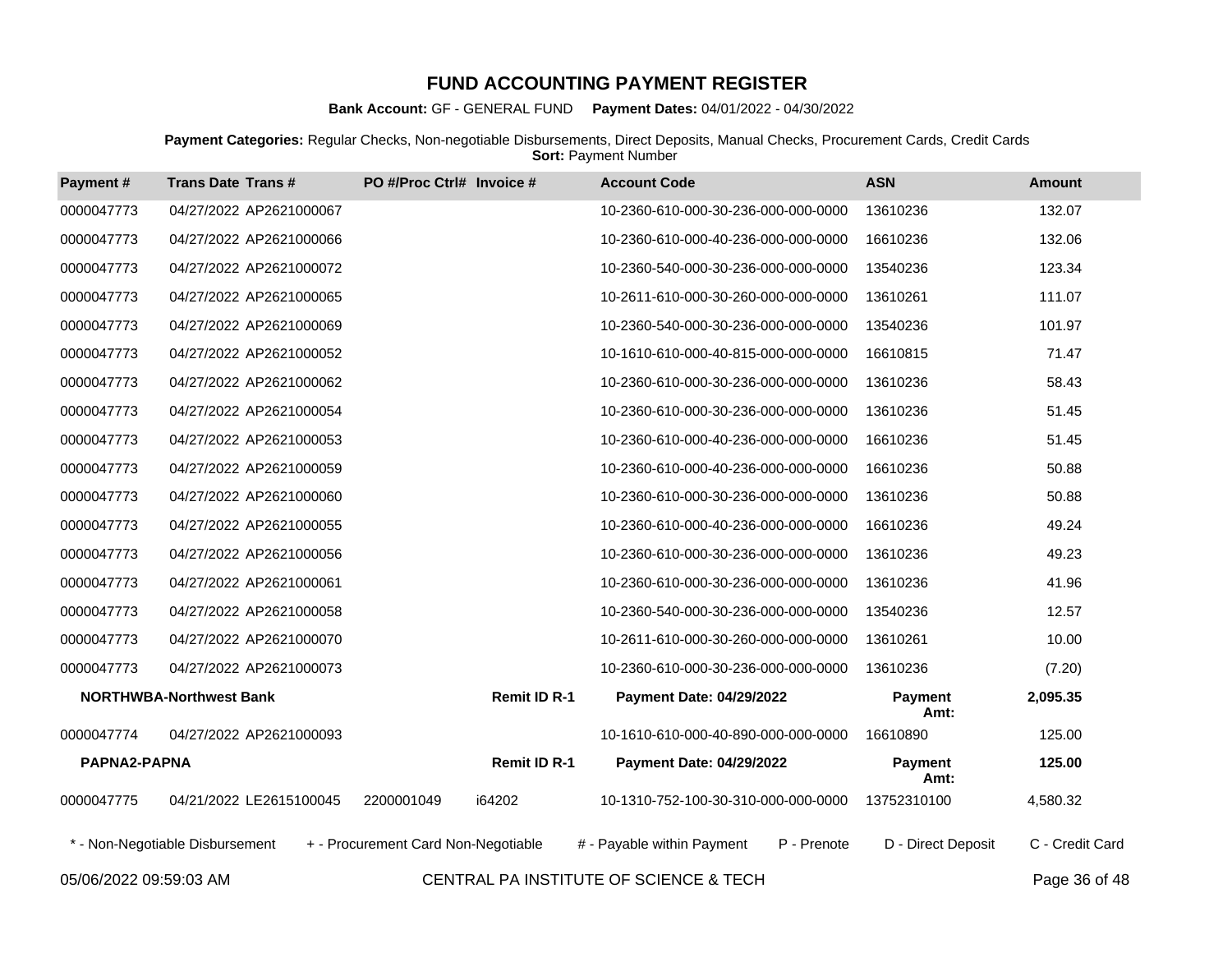**Bank Account:** GF - GENERAL FUND **Payment Dates:** 04/01/2022 - 04/30/2022

**Payment Categories:** Regular Checks, Non-negotiable Disbursements, Direct Deposits, Manual Checks, Procurement Cards, Credit Cards **Sort: Payment Number** 

| Payment#    | <b>Trans Date Trans#</b>            | PO #/Proc Ctrl# Invoice # |                     | <b>Account Code</b>                 | <b>ASN</b>             | <b>Amount</b> |
|-------------|-------------------------------------|---------------------------|---------------------|-------------------------------------|------------------------|---------------|
| 0000047775  | 04/21/2022 LE2615100046             | 2200001049                | i64202              | 10-1310-752-100-30-310-000-000-0000 | 13752310100            | 3,151.99      |
| 0000047775  | 04/21/2022 LE2615100041             | 2200001050                | i64203              | 10-1310-752-219-30-310-000-000-0000 | 13752310219            | 2,255.67      |
| 0000047775  | 04/21/2022 LE2615100047             | 2200001049                | i64202              | 10-1310-610-100-30-310-000-000-0000 | 13610310100            | 2,233.41      |
| 0000047775  | 04/21/2022 LE2615100044             | 2200001050                | i64203              | 10-1310-752-219-30-310-000-000-0000 | 13752310219            | 1.647.97      |
| 0000047775  | 04/21/2022 LE2615100043             | 2200001050                | i64203              | 10-1310-752-219-30-310-000-000-0000 | 13752310219            | 1,052.97      |
| 0000047775  | 04/21/2022 LE2615100049             | 2200001049                | i64202              | 10-1310-610-100-30-310-000-000-0000 | 13610310100            | 554.78        |
| 0000047775  | 04/21/2022 LE2615100048             | 2200001049                | i64202              | 10-1310-610-100-30-310-000-000-0000 | 13610310100            | 245.78        |
| 0000047775  | 04/21/2022 LE2615100042             | 2200001050                | i64203              | 10-1310-752-219-30-310-000-000-0000 | 13752310219            | 224.89        |
| 0000047775  | 04/21/2022 LE2615100050             | 2200001049                | i64202              | 10-1310-610-100-30-310-000-000-0000 | 13610310100            | 190.18        |
| 0000047775  | 04/21/2022 LE2615100051             | 2200001049                | i64202              | 10-1310-610-100-30-310-000-000-0000 | 13610310100            | 94.49         |
|             | <b>PAVETOI-Pave Tool Innovators</b> |                           | Order ID O-1        | <b>Payment Date: 04/29/2022</b>     | <b>Payment</b><br>Amt: | 16,232.45     |
| 0000047776  | 04/20/2022 AP2621000092             |                           | 7605251227          | 10-1610-610-000-40-333-000-000-0000 | 16610333               | 2,508.00      |
|             | <b>PDENTAL-Patterson Dental</b>     |                           | <b>Remit ID R-1</b> | <b>Payment Date: 04/29/2022</b>     | Payment<br>Amt:        | 2,508.00      |
| 0000047777  | 04/20/2022 LE2615100072             | 2200001038                | S029082725.001      | 10-2620-610-000-30-260-000-000-0000 | 13610260               | 411.87        |
| 0000047777  | 04/20/2022 LE2615100070             | 2200001073                | S029110496.001      | 10-1380-610-000-30-850-000-000-0000 | 13610850               | 50.40         |
| 0000047777  | 04/20/2022 LE2615100071             | 2200001073                | S029110496.001      | 10-1610-610-000-40-850-000-000-0000 | 16610850               | 33.60         |
|             | <b>PENSTAN-PENSTAN SUPPLY</b>       |                           | Order ID O-1        | <b>Payment Date: 04/29/2022</b>     | Payment<br>Amt:        | 495.87        |
| 0000047778  | 04/21/2022 AP2621000090             |                           |                     | 10-6943-000-000-40-890-000-000-0000 | 16943890               | 1,666.00      |
| 0000047778  | 04/21/2022 AP2621000091             |                           |                     | 10-6943-000-000-40-890-000-000-0000 | 16943890               | 1,666.00      |
| PHEAA-PHEAA |                                     |                           | Order ID O-2        | <b>Payment Date: 04/29/2022</b>     | <b>Payment</b><br>Amt: | 3,332.00      |

\* - Non-Negotiable Disbursement + - Procurement Card Non-Negotiable # - Payable within Payment P - Prenote D - Direct Deposit C - Credit Card

05/06/2022 09:59:03 AM CENTRAL PA INSTITUTE OF SCIENCE & TECH Page 37 of 48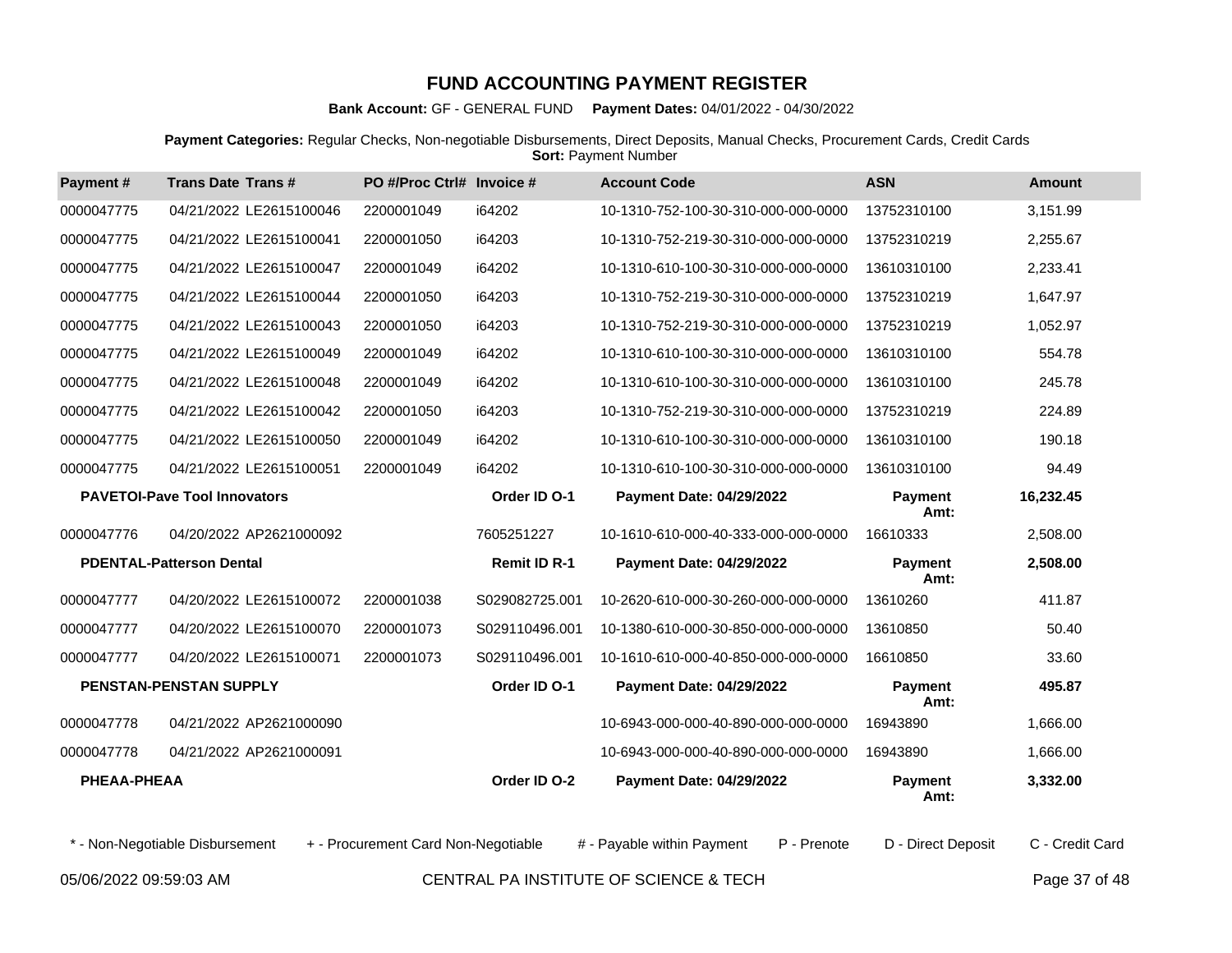**Bank Account:** GF - GENERAL FUND **Payment Dates:** 04/01/2022 - 04/30/2022

**Payment Categories:** Regular Checks, Non-negotiable Disbursements, Direct Deposits, Manual Checks, Procurement Cards, Credit Cards **Sort: Payment Number** 

| Payment#                                       | <b>Trans Date Trans#</b>                    | PO #/Proc Ctrl# Invoice #           |              | <b>Account Code</b>                       | <b>ASN</b>             | Amount                             |
|------------------------------------------------|---------------------------------------------|-------------------------------------|--------------|-------------------------------------------|------------------------|------------------------------------|
| 0000047779                                     | 04/20/2022 LE2615100069                     | 2200001069                          | 27928        | 10-2620-610-000-30-260-000-000-0000       | 13610260               | 429.21                             |
|                                                | <b>PORTS-PORTS SPORTS EMPORIUM</b>          |                                     | Order ID O-1 | Payment Date: 04/29/2022                  | <b>Payment</b><br>Amt: | 429.21                             |
| 0000047780                                     | 04/28/2022 LE2615100068                     | 2200001137                          |              | 10-2360-810-000-42-236-000-000-0000       | 1681023642             | 3,500.00                           |
|                                                | <b>PRIVATELI-PA Department of Education</b> |                                     | Order ID O-1 | Payment Date: 04/29/2022                  | <b>Payment</b><br>Amt: | 3,500.00                           |
| 0000047781                                     | 04/20/2022 LE2615100052                     | 2200001093                          | 4786         | 10-1380-610-000-30-845-000-000-0000       | 13610845               | 75.75                              |
| 0000047781                                     | 04/20/2022 LE2615100053                     | 2200001093                          | 4786         | 10-1610-610-000-40-845-000-000-0000       | 16610845               | 75.75                              |
|                                                | <b>QUALITHYL-Quality Hydraulics, LLC.</b>   |                                     | Order ID O-1 | <b>Payment Date: 04/29/2022</b>           | Payment<br>Amt:        | 151.50                             |
| 0000047782                                     | 04/21/2022 LE2615100063                     | 2200000967                          | 23886742     | 10-1610-610-000-40-890-000-000-0000       | 16610890               | 433.28                             |
| 0000047782                                     | 04/21/2022 LE2615100062                     | 2200000967                          | 23886742     | 10-2360-610-000-40-236-000-000-0000       | 16610236               | 433.26                             |
| 0000047782                                     | 04/21/2022 LE2615100061                     | 2200000967                          | 23886742     | 10-2360-610-000-30-236-000-000-0000       | 13610236               | 433.26                             |
| 0000047782                                     | 04/21/2022 LE2615100066                     | 2200001048                          | 24337252     | 10-2360-610-000-30-236-000-000-0000       | 13610236               | 399.94                             |
| 0000047782                                     | 04/21/2022 LE2615100064                     | 2200001048                          | 24337252     | 10-2360-610-000-40-236-000-000-0000       | 16610236               | 399.93                             |
| 0000047782                                     | 04/21/2022 LE2615100065                     | 2200001048                          | 24337252     | 10-1610-610-000-40-890-000-000-0000       | 16610890               | 399.93                             |
| 0000047782                                     | 04/21/2022 LE2615100067                     | 2200001078                          | 24496340     | 10-2360-610-000-40-236-000-000-0000       | 16610236               | 105.90                             |
| 0000047782                                     | 04/21/2022 AP2621000089                     | 2200001078                          | 24496340     | 10-2515-610-000-30-250-000-000-0000       | 13610250               | 58.99                              |
| QUILL-QUILL CORP.                              |                                             |                                     | Order ID O-1 | <b>Payment Date: 04/29/2022</b>           | <b>Payment</b><br>Amt: | 2,664.49                           |
| 0000047783                                     | 04/21/2022 LE2615100059                     | 2200001071                          | 33339200     | 10-1380-610-000-30-850-000-000-0000       | 13610850               | 145.80                             |
| 0000047783                                     | 04/21/2022 LE2615100060                     | 2200001071                          | 33339200     | 10-1610-610-000-40-850-000-000-0000       | 16610850               | 97.20                              |
|                                                | R.E.MICHE-R.E. MICHEL COMPANY INC.          |                                     | Order ID O-1 | Payment Date: 04/29/2022                  | Payment<br>Amt:        | 243.00                             |
| 0000047784                                     | 04/21/2022 LE2615100093                     | 2200001063                          | 390821       | 10-1380-610-000-30-870-000-000-0000       | 13610870               | 280.14                             |
|                                                | * - Non-Negotiable Disbursement             | + - Procurement Card Non-Negotiable |              | # - Payable within Payment<br>P - Prenote | D - Direct Deposit     | C - Credit Card                    |
| $0.5/0.0/0.000$ 0.0 $-0.00$ $\pm$ $0.00$ $\pm$ |                                             |                                     |              | $Q = \frac{1}{2}$                         |                        | $\sim$ $\sim$ $\sim$ $\sim$ $\sim$ |

05/06/2022 09:59:03 AM CENTRAL PA INSTITUTE OF SCIENCE & TECH Page 38 of 48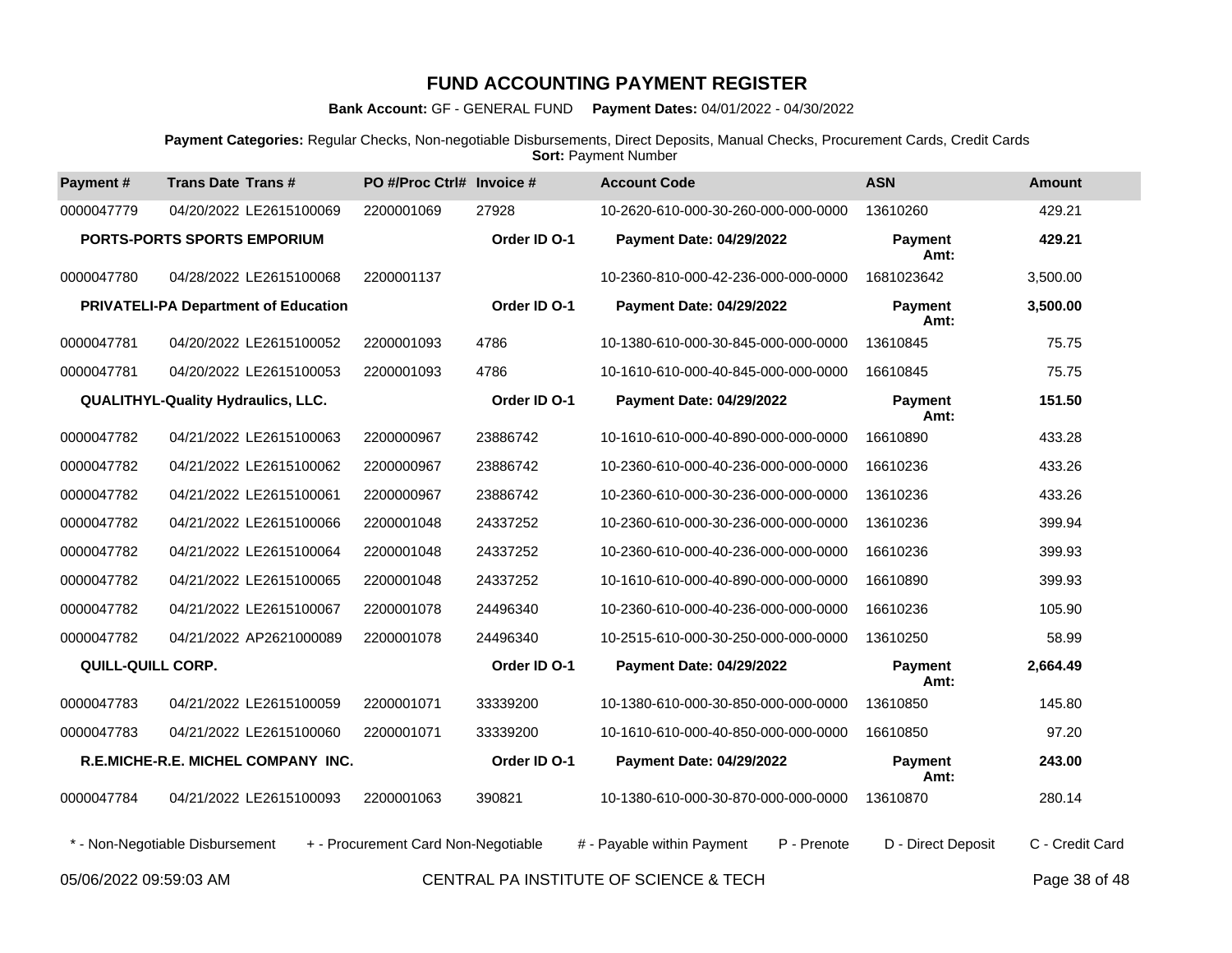**Bank Account:** GF - GENERAL FUND **Payment Dates:** 04/01/2022 - 04/30/2022

**Payment Categories:** Regular Checks, Non-negotiable Disbursements, Direct Deposits, Manual Checks, Procurement Cards, Credit Cards **Sort: Payment Number** 

| Payment#   | <b>Trans Date Trans#</b>                        | PO #/Proc Ctrl# Invoice #           |                     | <b>Account Code</b>                       | <b>ASN</b>             | <b>Amount</b>   |
|------------|-------------------------------------------------|-------------------------------------|---------------------|-------------------------------------------|------------------------|-----------------|
| 0000047784 | 04/21/2022 LE2615100092                         | 2200001063                          | 390821              | 10-1610-610-000-40-870-000-000-0000       | 16610870               | 120.05          |
|            | ROBERTOXY-Roberts Oxygen Company INC.           |                                     | Order ID O-1        | <b>Payment Date: 04/29/2022</b>           | <b>Payment</b><br>Amt: | 400.19          |
| 0000047785 | 04/27/2022 LE2615100091                         | 2200001003                          | S6413296.001        | 10-1610-610-000-42-880-000-000-0000       | 1661088042             | 665.47          |
|            | <b>SCHAYESCO-SCHAEDLER YESCO</b>                |                                     | Order ID O-1        | <b>Payment Date: 04/29/2022</b>           | Payment<br>Amt:        | 665.47          |
| 0000047786 | 04/20/2022 LE2615100084                         | 2200000891                          |                     | 10-1610-540-000-40-236-000-000-0000       | 16540236               | 6,000.00        |
| 0000047786 | 04/20/2022 LE2615100082                         | 2200000944                          |                     | 10-1610-540-000-40-236-000-000-0000       | 16540236               | 1,125.00        |
| 0000047786 | 04/20/2022 LE2615100083                         | 2200000944                          |                     | 10-2360-540-000-30-236-000-000-0000       | 13540236               | 375.00          |
|            | <b>SCHLESING-Schlesinger Communications Inc</b> |                                     | <b>Remit ID R-1</b> | <b>Payment Date: 04/29/2022</b>           | Payment<br>Amt:        | 7,500.00        |
| 0000047787 | 04/27/2022 LE2615100089                         | 2200000881                          | 0541015-IN          | 10-1380-752-000-30-865-000-000-0000       | 13752865               | 37.96           |
|            | SIRCHIE-SIRCHIE FINGER PRINT LABS               |                                     | Order ID O-1        | <b>Payment Date: 04/29/2022</b>           | <b>Payment</b><br>Amt: | 37.96           |
| 0000047788 | 04/28/2022 LE2615100088                         | 2200001028                          | 3824                | 10-2620-610-000-30-260-000-000-0000       | 13610260               | 1,630.00        |
|            | <b>SLOVIKOSK-Slovikosky Landscaping LLC</b>     |                                     | Order ID O-1        | <b>Payment Date: 04/29/2022</b>           | Payment<br>Amt:        | 1,630.00        |
| 0000047789 | 04/21/2022 AP2621000103                         |                                     | 1275232             | 10-1610-610-000-42-820-000-000-0000       | 1661082042             | 3,818.49        |
|            | <b>SNYDERBR-Snyder Brothers Inc.</b>            |                                     | <b>Remit ID R-1</b> | <b>Payment Date: 04/29/2022</b>           | <b>Payment</b><br>Amt: | 3,818.49        |
| 0000047790 | 04/28/2022 LE2615100087                         | 2200001119                          |                     | 10-1610-329-600-40-995-000-000-0000       | 16320995               | 1,138.04        |
|            | <b>STATNURSI-STAT Nursing Consultants</b>       |                                     | Order ID O-1        | <b>Payment Date: 04/29/2022</b>           | <b>Payment</b><br>Amt: | 1,138.04        |
| 0000047791 | 04/28/2022 LE2615100085                         | 2200001146                          | 376689              | 10-2620-610-000-30-260-000-000-0000       | 13610260               | 46.95           |
|            | <b>TRIANGLE-TRIANGLE BUILDING SUPPLIES</b>      |                                     | Order ID O-1        | <b>Payment Date: 04/29/2022</b>           | <b>Payment</b><br>Amt: | 46.95           |
| 0000047792 | 04/27/2022 AP2621000116                         |                                     |                     | 10-2360-530-000-30-236-000-000-0000       | 13530236               | 110.49          |
|            | * - Non-Negotiable Disbursement                 | + - Procurement Card Non-Negotiable |                     | # - Payable within Payment<br>P - Prenote | D - Direct Deposit     | C - Credit Card |

05/06/2022 09:59:03 AM CENTRAL PA INSTITUTE OF SCIENCE & TECH Page 39 of 48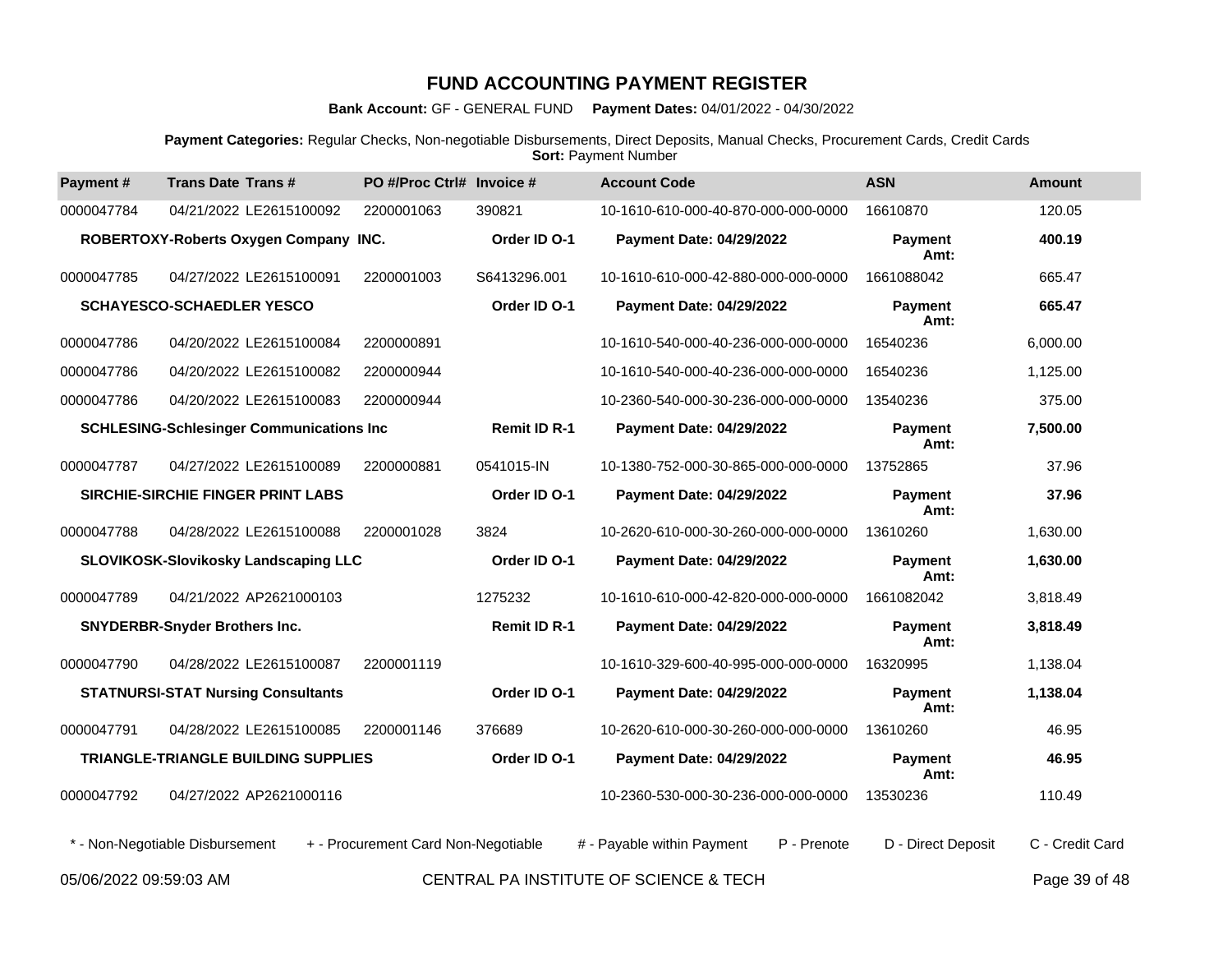**Bank Account:** GF - GENERAL FUND **Payment Dates:** 04/01/2022 - 04/30/2022

**Payment Categories:** Regular Checks, Non-negotiable Disbursements, Direct Deposits, Manual Checks, Procurement Cards, Credit Cards **Sort: Payment Number** 

| Payment#                      | <b>Trans Date Trans#</b>          | PO #/Proc Ctrl# Invoice #           | <b>Account Code</b>                       | <b>ASN</b>             | <b>Amount</b>   |
|-------------------------------|-----------------------------------|-------------------------------------|-------------------------------------------|------------------------|-----------------|
| 0000047792                    | 04/27/2022 AP2621000114           |                                     | 10-1610-530-000-40-875-000-000-0000       | 16530875               | 36.83           |
| 0000047792                    | 04/27/2022 AP2621000115           |                                     | 10-2360-530-000-40-236-000-000-0000       | 16530236               | 36.83           |
|                               | <b>VERIZONWI-VERIZON WIRELESS</b> | <b>Remit ID R-3</b>                 | <b>Payment Date: 04/29/2022</b>           | <b>Payment</b><br>Amt: | 184.15          |
| 0000047793                    | 04/21/2022 AP2621000015           |                                     | 10-6943-000-000-40-892-000-000-0000       | 16943892               | 70.00           |
| <b>ZZZZZ-Alicia Rhodes</b>    |                                   |                                     | <b>Payment Date: 04/29/2022</b>           | <b>Payment</b><br>Amt: | 70.00           |
| 0000047794                    | 04/28/2022 AP2621000014           |                                     | 10-6943-000-000-40-890-000-000-0000       | 16943890               | 303.00          |
| <b>ZZZZZ-Emma Aumiller</b>    |                                   |                                     | Payment Date: 04/29/2022                  | Payment<br>Amt:        | 303.00          |
| 0000047795                    | 04/28/2022 AP2621000013           |                                     | 10-6943-000-000-40-890-000-000-0000       | 16943890               | 833.00          |
| <b>ZZZZZ-Gentry Hoover</b>    |                                   |                                     | <b>Payment Date: 04/29/2022</b>           | <b>Payment</b><br>Amt: | 833.00          |
| 0000047796                    | 04/28/2022 AP2621000012           |                                     | 10-6943-000-000-40-890-000-000-0000       | 16943890               | 833.00          |
| <b>ZZZZZ-Darian Baney</b>     |                                   |                                     | <b>Payment Date: 04/29/2022</b>           | <b>Payment</b><br>Amt: | 833.00          |
| 0000047797                    | 04/28/2022 AP2621000011           |                                     | 10-6943-000-000-40-890-000-000-0000       | 16943890               | 1,666.00        |
|                               | <b>ZZZZZ-Chasity Benelisha</b>    |                                     | Payment Date: 04/29/2022                  | Payment<br>Amt:        | 1,666.00        |
| 0000047798                    | 04/28/2022 AP2621000010           |                                     | 10-6943-000-000-40-890-000-000-0000       | 16943890               | 1,666.00        |
| <b>ZZZZZ-Danielle Griffin</b> |                                   |                                     | <b>Payment Date: 04/29/2022</b>           | <b>Payment</b><br>Amt: | 1,666.00        |
| 0000047799                    | 04/28/2022 AP2621000009           |                                     | 10-6943-000-000-40-890-000-000-0000       | 16943890               | 1,666.00        |
| <b>ZZZZZ-Emily Heltman</b>    |                                   |                                     | <b>Payment Date: 04/29/2022</b>           | <b>Payment</b><br>Amt: | 1,666.00        |
| 0000047800                    | 04/28/2022 AP2621000008           |                                     | 10-6943-000-000-40-890-000-000-0000       | 16943890               | 17,751.00       |
| <b>ZZZZZ-Alexis Kauhl</b>     |                                   |                                     | <b>Payment Date: 04/29/2022</b>           | Payment<br>Amt:        | 17,751.00       |
|                               | * - Non-Negotiable Disbursement   | + - Procurement Card Non-Negotiable | # - Payable within Payment<br>P - Prenote | D - Direct Deposit     | C - Credit Card |
|                               |                                   |                                     |                                           |                        | .               |

05/06/2022 09:59:03 AM CENTRAL PA INSTITUTE OF SCIENCE & TECH Page 40 of 48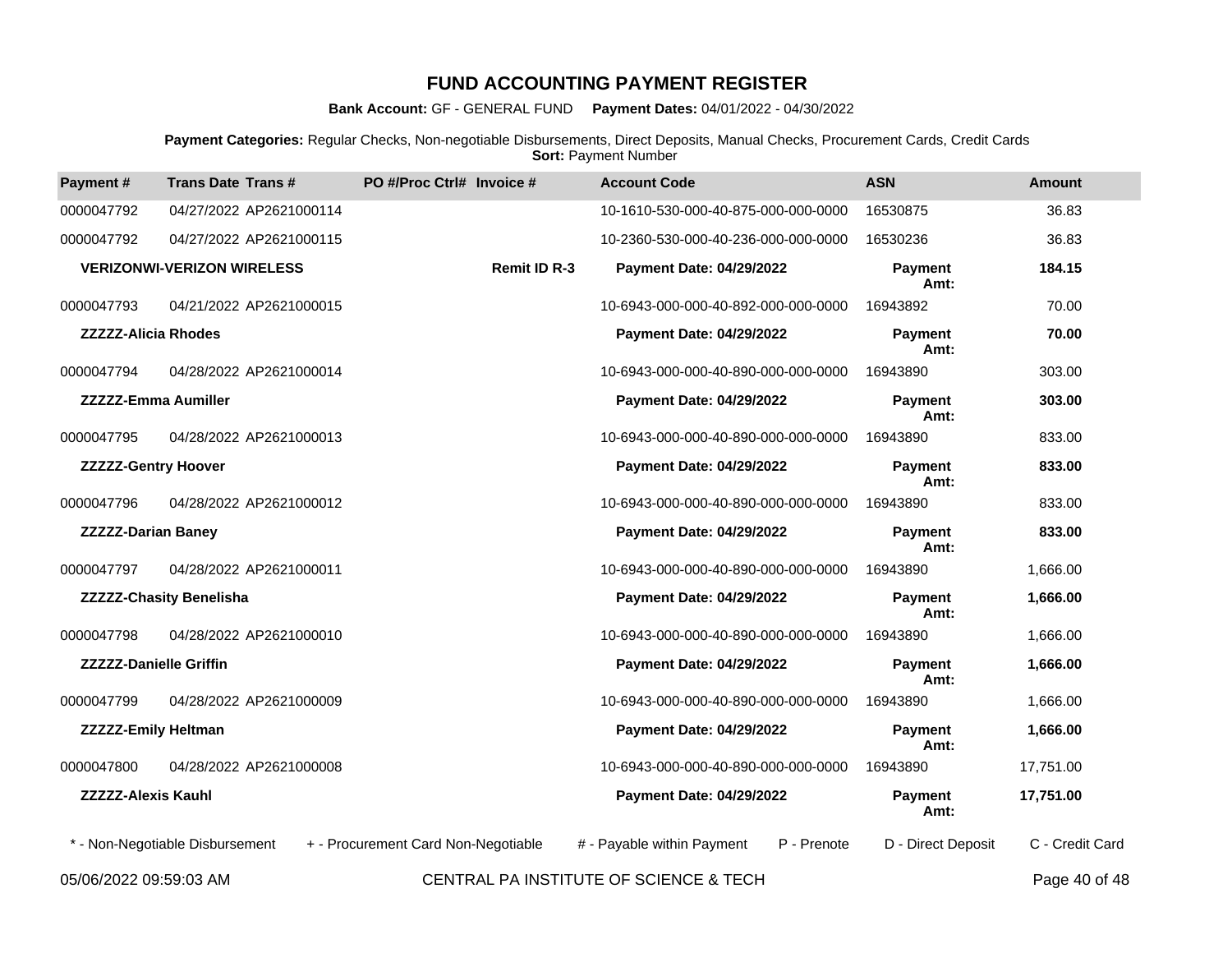**Bank Account:** GF - GENERAL FUND **Payment Dates:** 04/01/2022 - 04/30/2022

**Payment Categories:** Regular Checks, Non-negotiable Disbursements, Direct Deposits, Manual Checks, Procurement Cards, Credit Cards **Sort: Payment Number** 

| Payment#                    | <b>Trans Date Trans#</b>        | PO #/Proc Ctrl# Invoice #           | <b>Account Code</b>                       | <b>ASN</b>             | <b>Amount</b>   |
|-----------------------------|---------------------------------|-------------------------------------|-------------------------------------------|------------------------|-----------------|
| 0000047801                  | 04/28/2022 AP2621000007         |                                     | 10-6943-000-000-40-890-000-000-0000       | 16943890               | 1,666.00        |
|                             | <b>ZZZZZ-Ginevra Leedom</b>     |                                     | Payment Date: 04/29/2022                  | <b>Payment</b><br>Amt: | 1,666.00        |
| 0000047802                  | 04/28/2022 AP2621000006         |                                     | 10-6943-000-000-40-890-000-000-0000       | 16943890               | 1,666.00        |
| <b>ZZZZZ-Crystal Malek</b>  |                                 |                                     | Payment Date: 04/29/2022                  | <b>Payment</b><br>Amt: | 1,666.00        |
| 0000047803                  | 04/28/2022 AP2621000005         |                                     | 10-6943-000-000-40-890-000-000-0000       | 16943890               | 1,666.00        |
| <b>ZZZZZ-Alicia Mann</b>    |                                 |                                     | <b>Payment Date: 04/29/2022</b>           | <b>Payment</b><br>Amt: | 1,666.00        |
| 0000047804                  | 04/28/2022 AP2621000087         |                                     | 10-6943-000-000-42-820-000-000-0000       | 1694382042             | 681.72          |
| <b>ZZZZZ-Jarod Hoover</b>   |                                 |                                     | Payment Date: 04/29/2022                  | <b>Payment</b><br>Amt: | 681.72          |
| 0000047805                  | 04/28/2022 AP2621000086         |                                     | 10-6943-000-000-40-890-000-000-0000       | 16943890               | 5,004.00        |
| ZZZZZ-Kayla Carson          |                                 |                                     | Payment Date: 04/29/2022                  | <b>Payment</b><br>Amt: | 5,004.00        |
| 0000047806                  | 04/28/2022 AP2621000085         |                                     | 10-6943-000-000-40-890-000-000-0000       | 16943890               | 5,004.00        |
| <b>ZZZZZ-Megan L Confer</b> |                                 |                                     | <b>Payment Date: 04/29/2022</b>           | <b>Payment</b><br>Amt: | 5,004.00        |
| 0000047807                  | 04/28/2022 AP2621000084         |                                     | 10-6943-000-000-40-890-000-000-0000       | 16943890               | 91.00           |
| <b>ZZZZZ-Kinza Schooley</b> |                                 |                                     | <b>Payment Date: 04/29/2022</b>           | <b>Payment</b><br>Amt: | 91.00           |
| 0000047808                  | 04/28/2022 AP2621000083         |                                     | 10-6943-000-000-40-890-000-000-0000       | 16943890               | 574.66          |
| <b>ZZZZZ-Kristy Sellers</b> |                                 |                                     | Payment Date: 04/29/2022                  | <b>Pavment</b><br>Amt: | 574.66          |
| 0000047809                  | 04/28/2022 AP2621000082         |                                     | 10-6943-000-000-40-890-000-000-0000       | 16943890               | 7.00            |
| <b>ZZZZZ-Page Laurel</b>    |                                 |                                     | Payment Date: 04/29/2022                  | <b>Payment</b><br>Amt: | 7.00            |
| 0000047810                  | 04/28/2022 AP2621000081         |                                     | 10-6943-000-000-40-890-000-000-0000       | 16943890               | 833.00          |
|                             | * - Non-Negotiable Disbursement | + - Procurement Card Non-Negotiable | # - Payable within Payment<br>P - Prenote | D - Direct Deposit     | C - Credit Card |
|                             |                                 |                                     |                                           |                        |                 |

05/06/2022 09:59:03 AM CENTRAL PA INSTITUTE OF SCIENCE & TECH Page 41 of 48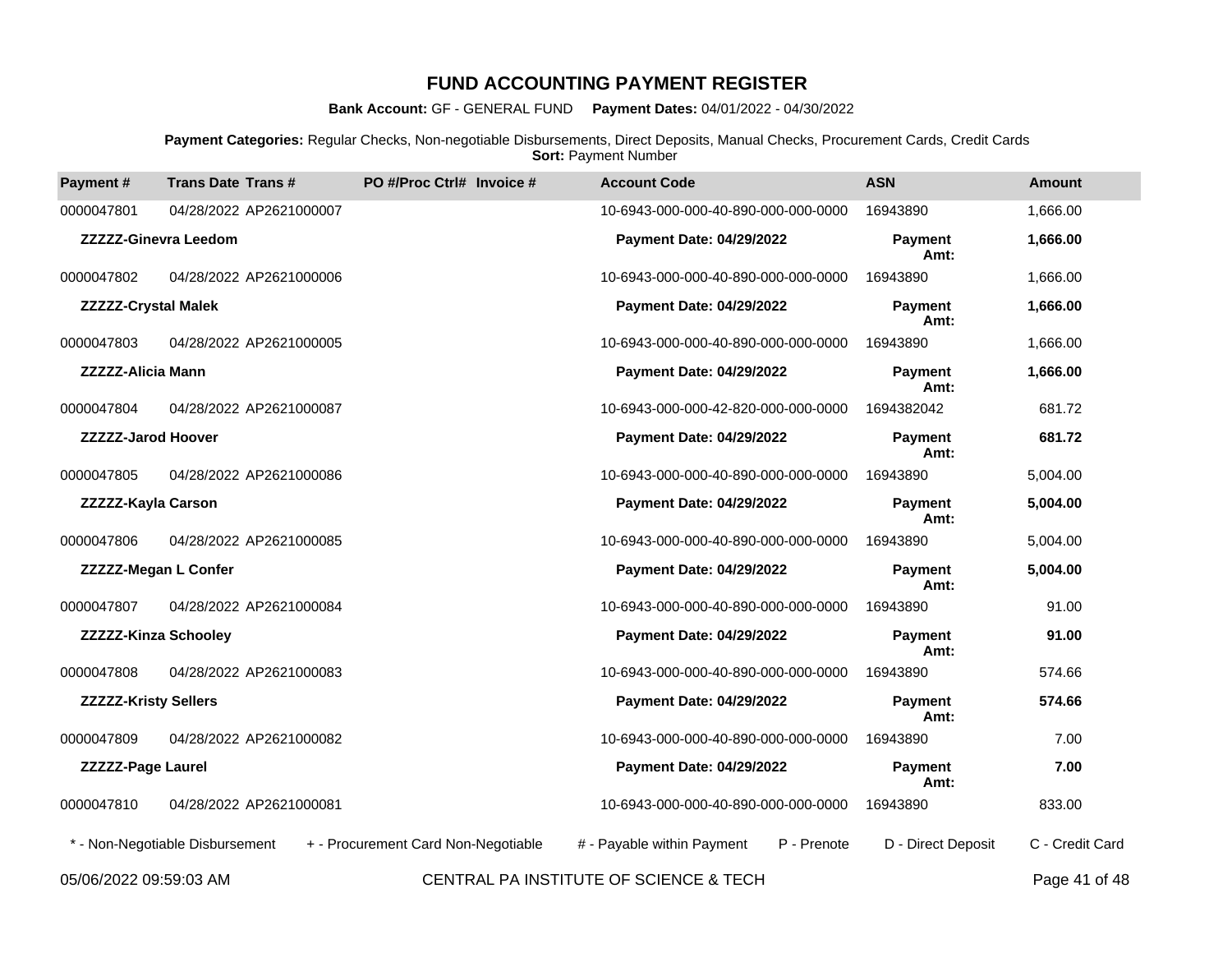**Bank Account:** GF - GENERAL FUND **Payment Dates:** 04/01/2022 - 04/30/2022

**Payment Categories:** Regular Checks, Non-negotiable Disbursements, Direct Deposits, Manual Checks, Procurement Cards, Credit Cards **Sort: Payment Number** 

| <b>Payment#</b>             | <b>Trans Date Trans#</b>     | PO #/Proc Ctrl# Invoice # | <b>Account Code</b>                 | <b>ASN</b>             | <b>Amount</b> |
|-----------------------------|------------------------------|---------------------------|-------------------------------------|------------------------|---------------|
| <b>ZZZZZ-Krimsin Manis</b>  |                              |                           | Payment Date: 04/29/2022            | <b>Payment</b><br>Amt: | 833.00        |
| 0000047811                  | 04/28/2022 AP2621000080      |                           | 10-6943-000-000-40-890-000-000-0000 | 16943890               | 833.00        |
| ZZZZZ-Kara Kodadek          |                              |                           | <b>Payment Date: 04/29/2022</b>     | <b>Payment</b><br>Amt: | 833.00        |
| 0000047812                  | 04/28/2022 AP2621000079      |                           | 10-6943-000-000-40-890-000-000-0000 | 16943890               | 833.00        |
| <b>ZZZZZ-Michelle Fye</b>   |                              |                           | Payment Date: 04/29/2022            | <b>Payment</b><br>Amt: | 833.00        |
| 0000047813                  | 04/28/2022 AP2621000078      |                           | 10-6943-000-000-40-890-000-000-0000 | 16943890               | 1,650.00      |
| <b>ZZZZZ-McKenzi Bubb</b>   |                              |                           | <b>Payment Date: 04/29/2022</b>     | <b>Payment</b><br>Amt: | 1,650.00      |
| 0000047814                  | 04/28/2022 AP2621000077      |                           | 10-6943-000-000-40-890-000-000-0000 | 16943890               | 1,666.00      |
| <b>ZZZZZ-Megan A Confer</b> |                              |                           | <b>Payment Date: 04/29/2022</b>     | <b>Payment</b><br>Amt: | 1,666.00      |
| 0000047815                  | 04/28/2022 AP2621000076      |                           | 10-6943-000-000-40-890-000-000-0000 | 16943890               | 1,666.00      |
| <b>ZZZZZ-Kendra Watt</b>    |                              |                           | Payment Date: 04/29/2022            | <b>Payment</b><br>Amt: | 1,666.00      |
| 0000047816                  | 04/28/2022 AP2621000075      |                           | 10-6943-000-000-40-335-000-000-0000 | 16943335               | 1,666.00      |
|                             | <b>ZZZZZ-Maranda Courter</b> |                           | Payment Date: 04/29/2022            | <b>Payment</b><br>Amt: | 1,666.00      |
| 0000047817                  | 04/28/2022 AP2621000074      |                           | 10-6943-000-000-40-335-000-000-0000 | 16943335               | 1,666.00      |
| <b>ZZZZZ-James Karl</b>     |                              |                           | Payment Date: 04/29/2022            | <b>Payment</b><br>Amt: | 1,666.00      |
| 0000047818                  | 04/28/2022 AP2621000113      |                           | 10-6943-000-000-40-890-000-000-0000 | 16943890               | 369.00        |
| <b>ZZZZZ-Trista Myers</b>   |                              |                           | <b>Payment Date: 04/29/2022</b>     | <b>Payment</b><br>Amt: | 369.00        |
| 0000047819                  | 04/28/2022 AP2621000112      |                           | 10-6943-000-000-40-890-000-000-0000 | 16943890               | 90.00         |

05/06/2022 09:59:03 AM CENTRAL PA INSTITUTE OF SCIENCE & TECH Page 42 of 48 \* - Non-Negotiable Disbursement + - Procurement Card Non-Negotiable # - Payable within Payment P - Prenote D - Direct Deposit C - Credit Card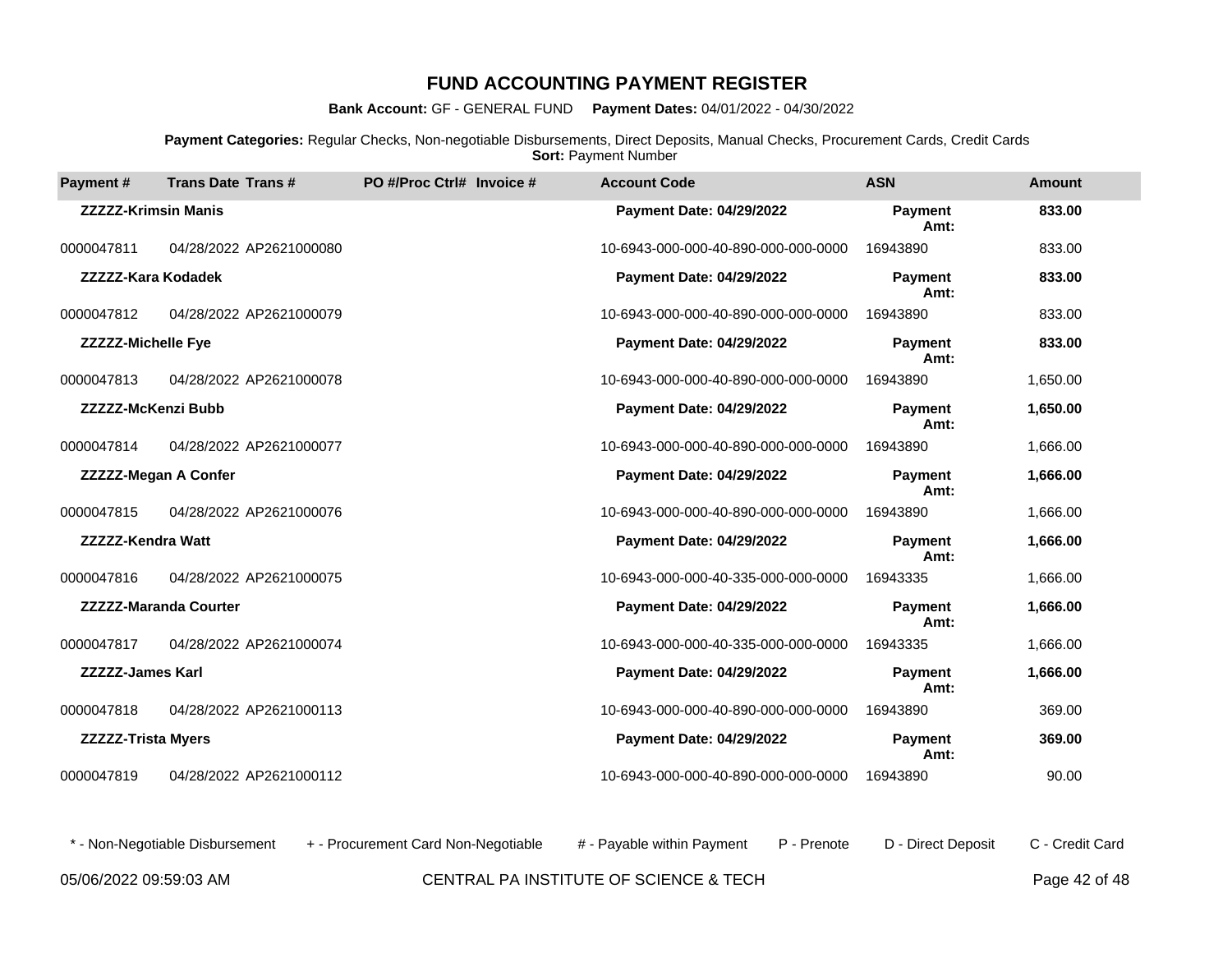**Bank Account:** GF - GENERAL FUND **Payment Dates:** 04/01/2022 - 04/30/2022

**Payment Categories:** Regular Checks, Non-negotiable Disbursements, Direct Deposits, Manual Checks, Procurement Cards, Credit Cards **Sort: Payment Number** 

| <b>Payment#</b>            | <b>Trans Date Trans#</b>         | PO #/Proc Ctrl# Invoice # | <b>Account Code</b>                 | <b>ASN</b>             | <b>Amount</b> |
|----------------------------|----------------------------------|---------------------------|-------------------------------------|------------------------|---------------|
|                            | <b>ZZZZZ-Samantha Rhoades</b>    |                           | Payment Date: 04/29/2022            | <b>Payment</b><br>Amt: | 90.00         |
| 0000047820                 | 04/28/2022 AP2621000111          |                           | 10-6943-000-000-40-890-000-000-0000 | 16943890               | 833.00        |
| <b>ZZZZZ-Sira Jassah</b>   |                                  |                           | <b>Payment Date: 04/29/2022</b>     | <b>Payment</b><br>Amt: | 833.00        |
| 0000047821                 | 04/28/2022 AP2621000110          |                           | 10-6943-000-000-40-890-000-000-0000 | 16943890               | 833.00        |
| <b>ZZZZZ-Sherri James</b>  |                                  |                           | <b>Payment Date: 04/29/2022</b>     | <b>Payment</b><br>Amt: | 833.00        |
| 0000047822                 | 04/28/2022 AP2621000109          |                           | 10-6943-000-000-40-890-000-000-0000 | 16943890               | 833.00        |
|                            | <b>ZZZZZ-Samantha Golembeski</b> |                           | <b>Payment Date: 04/29/2022</b>     | <b>Payment</b><br>Amt: | 833.00        |
| 0000047823                 | 04/28/2022 AP2621000108          |                           | 10-6943-000-000-40-890-000-000-0000 | 16943890               | 833.00        |
| <b>ZZZZZ-Tara Altson</b>   |                                  |                           | <b>Payment Date: 04/29/2022</b>     | <b>Payment</b><br>Amt: | 833.00        |
| 0000047824                 | 04/28/2022 AP2621000107          |                           | 10-6943-000-000-40-890-000-000-0000 | 16943890               | 1,666.00      |
| <b>ZZZZZ-Teana Berry</b>   |                                  |                           | <b>Payment Date: 04/29/2022</b>     | <b>Payment</b><br>Amt: | 1,666.00      |
| 0000047825                 | 04/28/2022 AP2621000106          |                           | 10-6943-000-000-40-890-000-000-0000 | 16943890               | 1,666.00      |
| <b>ZZZZZ-Riley Emel</b>    |                                  |                           | <b>Payment Date: 04/29/2022</b>     | <b>Payment</b><br>Amt: | 1,666.00      |
| 0000047826                 | 04/28/2022 AP2621000105          |                           | 10-6943-000-000-40-890-000-000-0000 | 16943890               | 2,096.00      |
| <b>ZZZZZ-Rachel Hevner</b> |                                  |                           | <b>Payment Date: 04/29/2022</b>     | <b>Payment</b><br>Amt: | 2,096.00      |
| 0000047827                 | 04/28/2022 AP2621000104          |                           | 10-6943-000-000-40-890-000-000-0000 | 16943890               | 1,666.00      |
| <b>ZZZZZ-Renae Litz</b>    |                                  |                           | <b>Payment Date: 04/29/2022</b>     | <b>Payment</b><br>Amt: | 1,666.00      |
| 0000047828                 | 04/28/2022 AP2621400001          |                           | 10-6943-000-000-40-890-000-000-0000 | 16943890               | 1,666.00      |

05/06/2022 09:59:03 AM CENTRAL PA INSTITUTE OF SCIENCE & TECH Page 43 of 48 \* - Non-Negotiable Disbursement + - Procurement Card Non-Negotiable # - Payable within Payment P - Prenote D - Direct Deposit C - Credit Card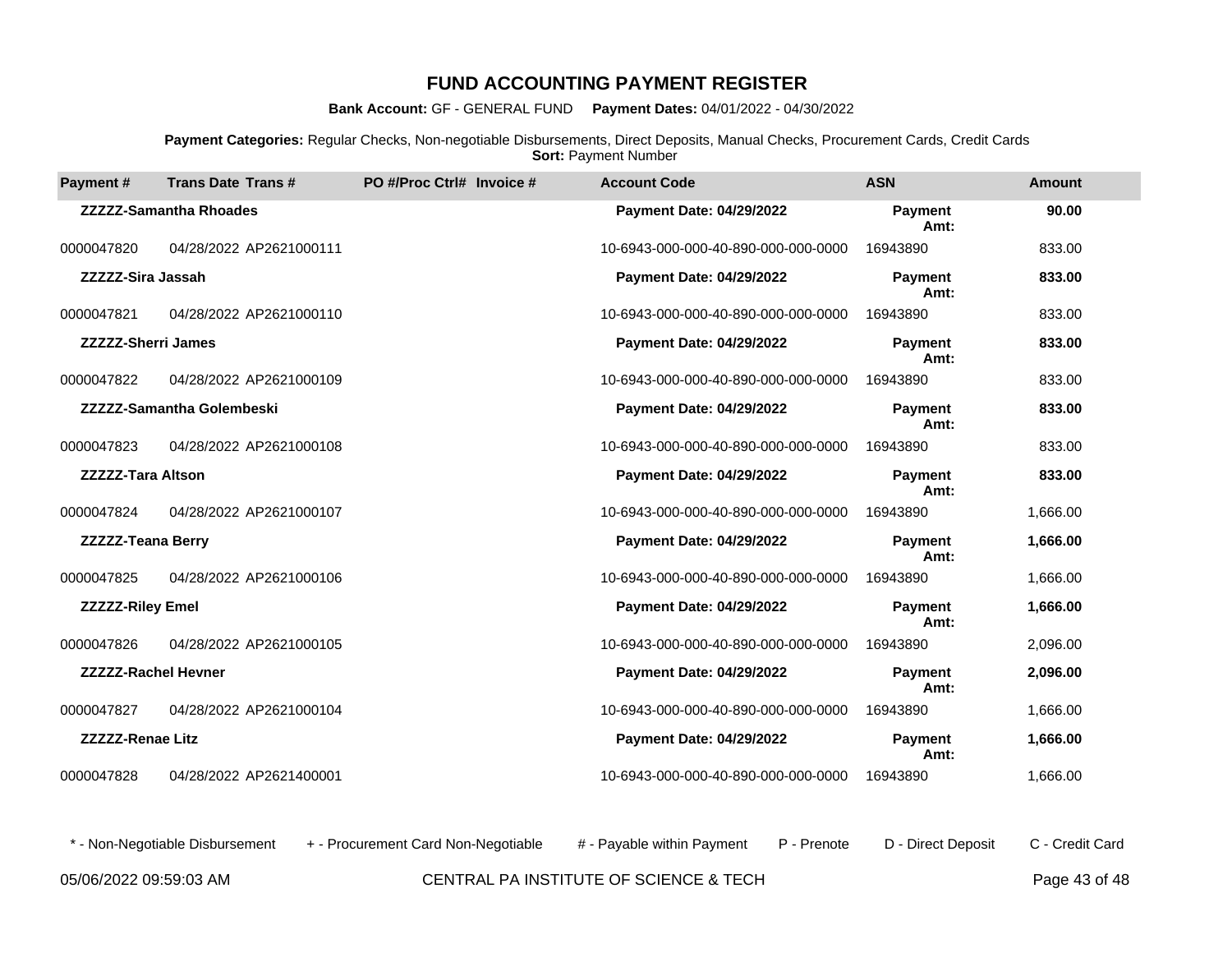**Bank Account:** GF - GENERAL FUND **Payment Dates:** 04/01/2022 - 04/30/2022

**Payment Categories:** Regular Checks, Non-negotiable Disbursements, Direct Deposits, Manual Checks, Procurement Cards, Credit Cards **Sort: Payment Number** 

| Payment#                    | <b>Trans Date Trans#</b>              | PO #/Proc Ctrl# Invoice #           |                     | <b>Account Code</b>                           | <b>ASN</b>              | <b>Amount</b>   |
|-----------------------------|---------------------------------------|-------------------------------------|---------------------|-----------------------------------------------|-------------------------|-----------------|
| <b>ZZZZZ-Alexis Kauhl</b>   |                                       |                                     |                     | <b>Payment Date: 04/29/2022</b>               | <b>Payment</b><br>Amt:  | 1,666.00        |
| $\star$<br>00ANF1ZWS<br>5   | 04/01/2022 OD2607700001               |                                     |                     | 10-2360-213-000-30-236-000-000-0000           | 13213236                | 2,472.35        |
| <b>PRUDENTIA-Prudential</b> |                                       |                                     | Order ID O-1        | <b>Payment Date: 04/04/2022</b>               | Payment<br>Amt:         | 2,472.35        |
| $\star$<br>0PSERS0415       | 04/15/2022 OD2614800006               | 2501700                             |                     | 10-1610-230-000-40-875-000-000-0000           | 16230875                | 3,613.77        |
| <b>PSERSCONT-PSERS</b>      |                                       |                                     | Order ID O-1        | <b>Payment Date: 04/15/2022</b>               | Payment<br>Amt:         | 3,613.77        |
| $\star$<br>GFMS033122       | 04/11/2022 OD2615700001               |                                     |                     | 10-2513-810-000-30-250-000-000-0000           | 138102513               | 330.02          |
|                             | <b>FNB-FNB COMMERCIAL CREDIT CARD</b> |                                     | <b>Remit ID R-1</b> | Payment Date: 04/11/2022                      | Payment<br>Amt:         | 330.02          |
| $\star$<br>HSA0000415       | 04/15/2022 OD2614800005               |                                     |                     | 10-0462-HSA-EMP-00-000-000-000-<br>0000       | 100462HSAE<br><b>MP</b> | 1,293.53        |
|                             | <b>PNCHSACU-PNC-HSA Custodian</b>     |                                     |                     | <b>Payment Date: 04/15/2022</b>               | Payment<br>Amt:         | 1,293.53        |
| $\star$<br>HSA0000429       | 04/28/2022 OD2624000003               |                                     |                     | 10-0462-HSA-EMP-00-000-000-000-<br>0000       | 100462HSAE<br><b>MP</b> | 1,393.53        |
|                             | <b>PNCHSACU-PNC-HSA Custodian</b>     |                                     |                     | <b>Payment Date: 04/28/2022</b>               | <b>Payment</b><br>Amt:  | 1,393.53        |
| * IRS0000331                | 04/06/2022 OD2614800010               |                                     |                     | 10-0462-FED-PAY-00-000-000-000-0000 FITWH     |                         | 12,159.37       |
| * IRS0000331                | 04/06/2022 OD2614800009               |                                     |                     | 10-0462-220-000-00-000-000-000-0000           | 462220                  | 11,799.14       |
| * IRS0000331                | 04/06/2022 OD2614800012               |                                     |                     | 10-0462-SSA-PAY-00-000-000-000-0000 EE SOCSEC |                         | 9,562.65        |
| * IRS0000331                | 04/06/2022 OD2614800011               |                                     |                     | 10-0462-MED-PAY-00-000-000-000-<br>0000       | <b>EEMEDICAR</b><br>E.  | 2,236.49        |
|                             | <b>IRS-INTERNAL REVENUE SERVICE</b>   |                                     | Order ID O-1        | <b>Payment Date: 04/06/2022</b>               | <b>Payment</b><br>Amt:  | 35,757.65       |
| * IRS0000415                | 04/20/2022 OD2615000002               |                                     |                     | 10-0462-FED-PAY-00-000-000-000-0000 FITWH     |                         | 10,224.28       |
|                             | * - Non-Negotiable Disbursement       | + - Procurement Card Non-Negotiable |                     | # - Payable within Payment<br>P - Prenote     | D - Direct Deposit      | C - Credit Card |
|                             |                                       |                                     |                     |                                               |                         |                 |

05/06/2022 09:59:03 AM CENTRAL PA INSTITUTE OF SCIENCE & TECH Page 44 of 48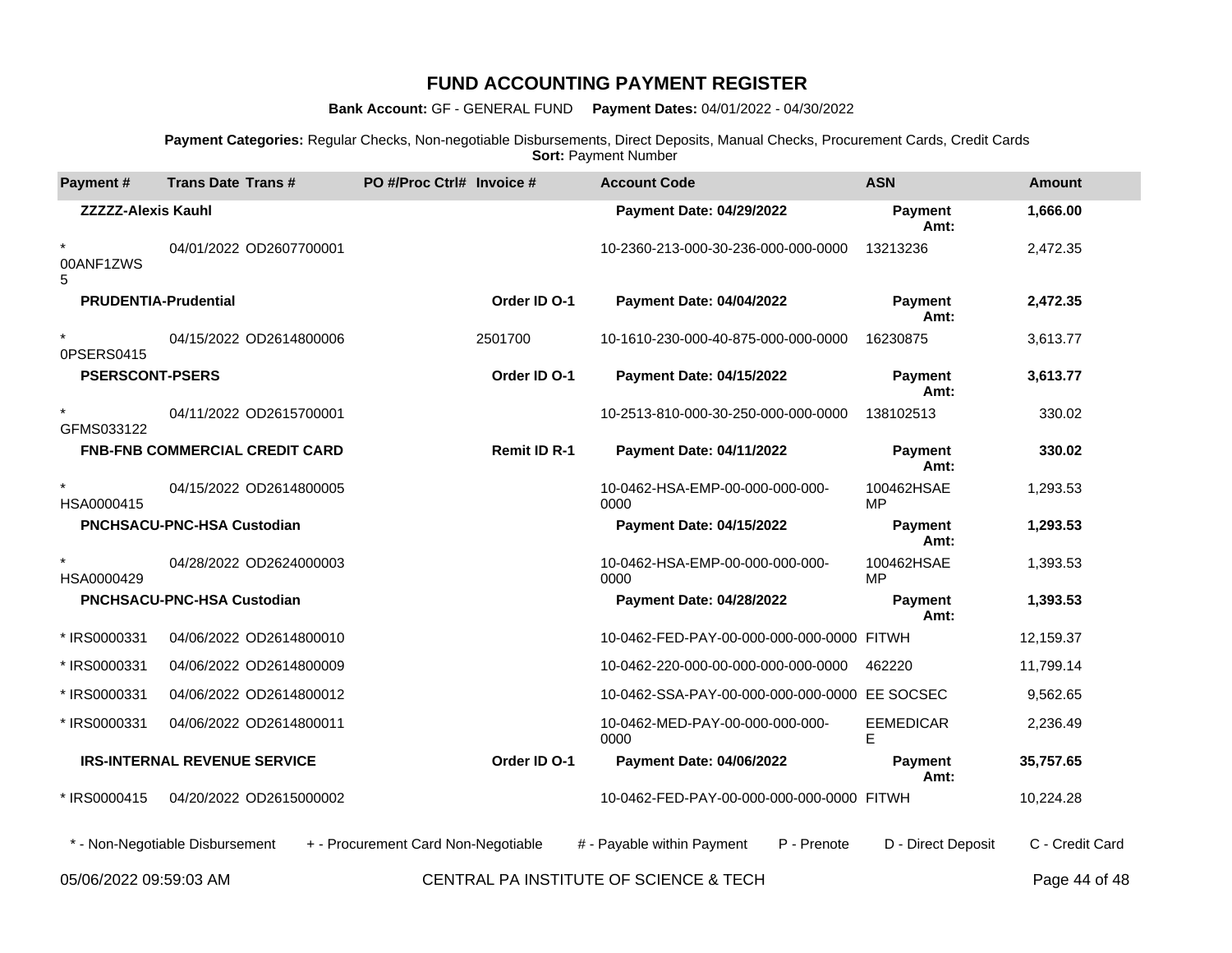**Bank Account:** GF - GENERAL FUND **Payment Dates:** 04/01/2022 - 04/30/2022

**Payment Categories:** Regular Checks, Non-negotiable Disbursements, Direct Deposits, Manual Checks, Procurement Cards, Credit Cards **Sort: Payment Number** 

| Payment#              | <b>Trans Date Trans#</b>            | PO #/Proc Ctrl# Invoice #           |              | <b>Account Code</b>                           | <b>ASN</b>            | <b>Amount</b>   |
|-----------------------|-------------------------------------|-------------------------------------|--------------|-----------------------------------------------|-----------------------|-----------------|
| * IRS0000415          | 04/20/2022 OD2615000001             |                                     |              | 10-0462-220-000-00-000-000-000-0000           | 462220                | 9,370.43        |
| * IRS0000415          | 04/20/2022 OD2615000004             |                                     |              | 10-0462-SSA-PAY-00-000-000-000-0000 EE SOCSEC |                       | 7,594.31        |
| * IRS0000415          | 04/20/2022 OD2615000003             |                                     |              | 10-0462-MED-PAY-00-000-000-000-<br>0000       | <b>EEMEDICAR</b><br>E | 1,776.12        |
|                       | <b>IRS-INTERNAL REVENUE SERVICE</b> |                                     | Order ID O-1 | <b>Payment Date: 04/20/2022</b>               | Payment<br>Amt:       | 28,965.14       |
| $\star$<br>LOC0000331 | 04/29/2022 OD2624000011             |                                     |              | 10-0462-LOC-PAY-00-000-000-000-0000 LITWH     |                       | 2,521.74        |
| LOC0000331            | 04/29/2022 OD2624000015             |                                     |              | 10-0462-LOC-PAY-00-000-000-000-0000 LITWH     |                       | 2,459.19        |
| LOC0000331            | 04/29/2022 OD2624000019             |                                     |              | 10-0462-LOC-PAY-00-000-000-000-0000 LITWH     |                       | 2,413.84        |
| LOC0000331            | 04/29/2022 OD2624000013             |                                     |              | 10-0462-LOC-PAY-00-000-000-000-0000 LITWH     |                       | 1,986.36        |
| LOC0000331            | 04/29/2022 OD2624000017             |                                     |              | 10-0462-LOC-PAY-00-000-000-000-0000 LITWH     |                       | 1,974.86        |
| LOC0000331            | 04/29/2022 OD2624000021             |                                     |              | 10-0462-LOC-PAY-00-000-000-000-0000 LITWH     |                       | 1,968.47        |
| LOC0000331            | 04/29/2022 OD2624000012             |                                     |              | 10-0462-LST-PAY-00-000-000-000-0000 LSTTAX    |                       | 174.35          |
| LOC0000331            | 04/29/2022 OD2624000020             |                                     |              | 10-0462-LST-PAY-00-000-000-000-0000 LSTTAX    |                       | 167.84          |
| LOC0000331            | 04/29/2022 OD2624000016             |                                     |              | 10-0462-LST-PAY-00-000-000-000-0000 LSTTAX    |                       | 163.50          |
| LOC0000331            | 04/29/2022 OD2624000018             |                                     |              | 10-0462-LST-PAY-00-000-000-000-0000 LSTTAX    |                       | 113.41          |
| LOC0000331            | 04/29/2022 OD2624000014             |                                     |              | 10-0462-LST-PAY-00-000-000-000-0000 LSTTAX    |                       | 113.41          |
| LOC0000331            | 04/29/2022 OD2624000022             |                                     |              | 10-0462-LST-PAY-00-000-000-000-0000 LSTTAX    |                       | 111.24          |
|                       | <b>CENTRETAX-Centre Tax Agency</b>  |                                     | Order ID O-1 | <b>Payment Date: 04/29/2022</b>               | Payment<br>Amt:       | 14,168.21       |
|                       | * - Non-Negotiable Disbursement     | + - Procurement Card Non-Negotiable |              | # - Payable within Payment<br>P - Prenote     | D - Direct Deposit    | C - Credit Card |
|                       |                                     |                                     |              |                                               |                       |                 |

05/06/2022 09:59:03 AM CENTRAL PA INSTITUTE OF SCIENCE & TECH Page 45 of 48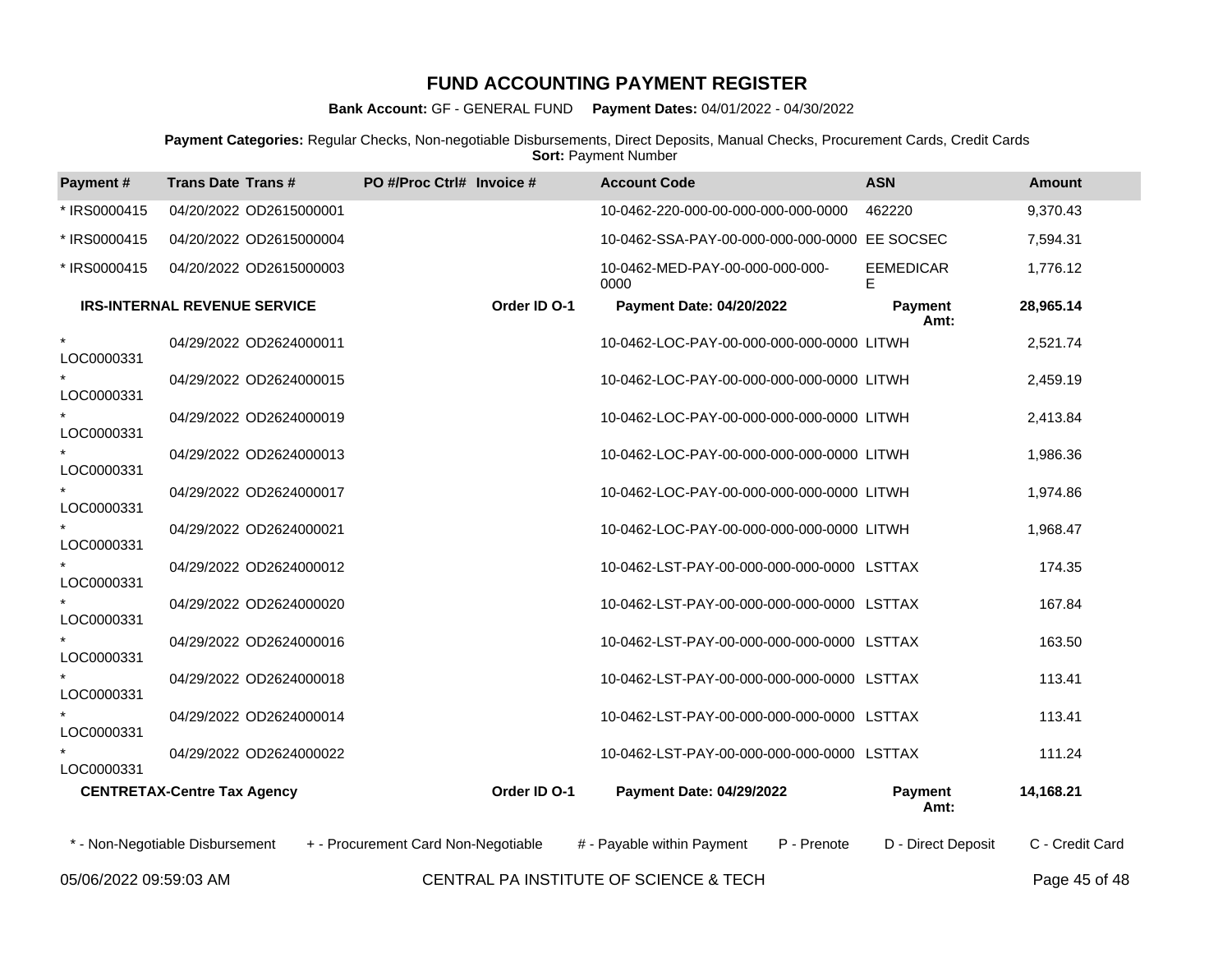**Bank Account:** GF - GENERAL FUND **Payment Dates:** 04/01/2022 - 04/30/2022

**Payment Categories:** Regular Checks, Non-negotiable Disbursements, Direct Deposits, Manual Checks, Procurement Cards, Credit Cards **Sort: Payment Number** 

| Payment#                     | <b>Trans Date Trans#</b>             | PO #/Proc Ctrl# Invoice # |              | <b>Account Code</b>                          | <b>ASN</b>             | <b>Amount</b> |
|------------------------------|--------------------------------------|---------------------------|--------------|----------------------------------------------|------------------------|---------------|
| PAY0000415                   | 04/14/2022 OD2614800014              |                           |              | 10-0101-NET-PAY-00-000-000-000-0000 NET PAY  |                        | 85,730.06     |
| <b>PAYROLL-Payroll</b>       |                                      |                           | Order ID O-1 | <b>Payment Date: 04/14/2022</b>              | <b>Payment</b><br>Amt: | 85,730.06     |
| $\star$<br>PAY0000429        | 04/28/2022 OD2624000001              |                           |              | 10-0101-NET-PAY-00-000-000-000-0000 NET PAY  |                        | 121,223.23    |
| <b>PAYROLL-Payroll</b>       |                                      |                           | Order ID O-1 | <b>Payment Date: 04/28/2022</b>              | <b>Payment</b><br>Amt: | 121,223.23    |
| $\star$<br><b>PSERS00401</b> | 04/01/2022 OD2607500001              |                           |              | 10-0462-RET-PAY-00-000-000-000-0000 EE PSERS |                        | 1,001.58      |
| <b>PSERS00401</b>            | 04/01/2022 OD2607500002              |                           |              | 10-0462-230-000-00-000-000-000-0000          | 462230                 | 819.47        |
|                              | PSERSEMP-PSERS-VOYAEmployee Share    |                           | Order ID O-2 | <b>Payment Date: 04/01/2022</b>              | <b>Payment</b><br>Amt: | 1,821.05      |
| $\star$<br><b>PSERS00415</b> | 04/15/2022 OD2614800008              |                           |              | 10-0462-RET-PAY-00-000-000-000-0000 EE PSERS |                        | 844.32        |
| <b>PSERS00415</b>            | 04/15/2022 OD2614800007              |                           |              | 10-0462-230-000-00-000-000-000-0000          | 462230                 | 690.81        |
|                              | PSERSEMP-PSERS-VOYAEmployee Share    |                           | Order ID O-2 | <b>Payment Date: 04/15/2022</b>              | Payment<br>Amt:        | 1,535.13      |
| $\star$<br>RET0000331        | 04/15/2022 OD2614800003              |                           |              | 10-0462-RET-PAY-00-000-000-000-0000 EE PSERS |                        | 11,304.09     |
| RET0000331                   | 04/15/2022 OD2614800004              |                           |              | 10-0462-RET-PAY-00-000-000-000-0000 EE PSERS |                        | 9,394.14      |
|                              | <b>PSERSEMP-PSERS-Employee Share</b> |                           | Order ID O-1 | <b>Payment Date: 04/15/2022</b>              | Payment<br>Amt:        | 20,698.23     |
| STX0000331                   | 04/06/2022 OD2614800013              |                           |              | 10-0462-STA-PAY-00-000-000-000-0000 SITWH    |                        | 4,750.09      |
|                              | PADEPTREV-PA DEPT OF REVENUE         |                           | Order ID O-1 | <b>Payment Date: 04/06/2022</b>              | <b>Payment</b><br>Amt: | 4,750.09      |
| $\star$<br>STX0000415        | 04/20/2022 OD2615000005              |                           |              | 10-0462-STA-PAY-00-000-000-000-0000 SITWH    |                        | 3,760.44      |

05/06/2022 09:59:03 AM CENTRAL PA INSTITUTE OF SCIENCE & TECH Page 46 of 48 \* - Non-Negotiable Disbursement + - Procurement Card Non-Negotiable # - Payable within Payment P - Prenote D - Direct Deposit C - Credit Card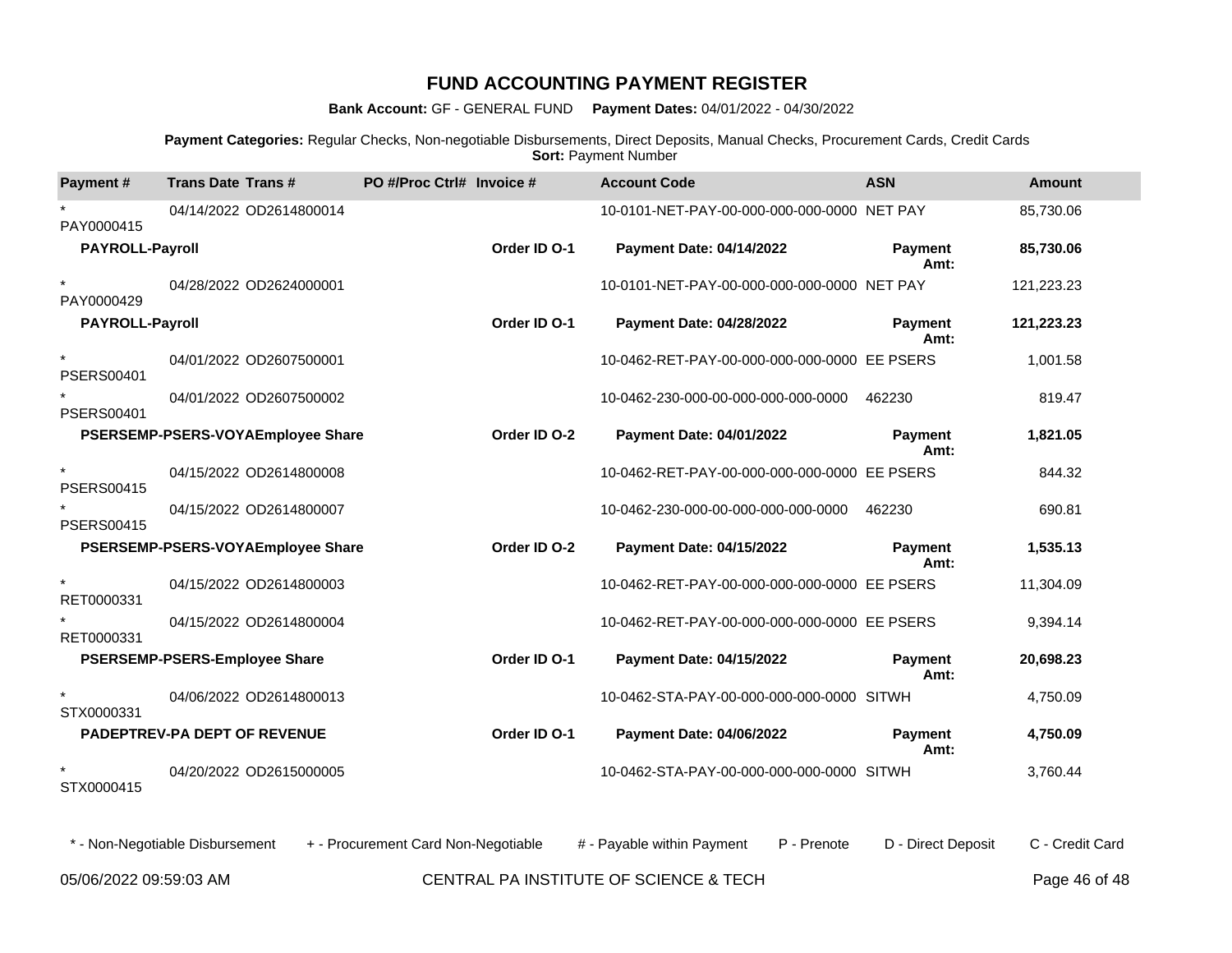**Bank Account:** GF - GENERAL FUND **Payment Dates:** 04/01/2022 - 04/30/2022

**Payment Categories:** Regular Checks, Non-negotiable Disbursements, Direct Deposits, Manual Checks, Procurement Cards, Credit Cards **Sort: Payment Number** 

| <b>Payment#</b>          | <b>Trans Date Trans#</b>                          | PO #/Proc Ctrl# Invoice # |              | <b>Account Code</b>                         | <b>ASN</b>             | Amount     |
|--------------------------|---------------------------------------------------|---------------------------|--------------|---------------------------------------------|------------------------|------------|
|                          | <b>PADEPTREV-PA DEPT OF REVENUE</b>               |                           | Order ID O-1 | Payment Date: 04/20/2022                    | Payment<br>Amt:        | 3,760.44   |
| $\star$<br>SUP0000415    | 04/19/2022 OD2614800002                           |                           |              | 10-0462-SUP-PAY-00-000-000-000-0000 SUPPORT |                        | 150.50     |
| <b>EXPERT-EXPERT PAY</b> |                                                   |                           | Order ID O-1 | <b>Payment Date: 04/19/2022</b>             | Payment<br>Amt:        | 150.50     |
| $\star$<br>SUP0000429    | 04/29/2022 OD2624000002                           |                           |              | 10-0462-SUP-PAY-00-000-000-000-0000 SUPPORT |                        | 150.50     |
| <b>EXPERT-EXPERT PAY</b> |                                                   |                           | Order ID O-1 | <b>Payment Date: 04/29/2022</b>             | <b>Payment</b><br>Amt: | 150.50     |
| $\star$<br>VOYA000331    | 04/01/2022 OD2607500003                           |                           |              | 10-0462-ING-PAY-00-000-000-000-0000         | ING                    | 275.00     |
|                          | <b>VOYARETIR-Voya Institutional Trust Company</b> |                           | Order ID O-1 | Payment Date: 04/01/2022                    | <b>Payment</b><br>Amt: | 275.00     |
| $\star$<br>VOYA000419    | 04/19/2022 OD2614800001                           |                           |              | 10-0462-ING-PAY-00-000-000-000-0000         | ING                    | 275.00     |
|                          | <b>VOYARETIR-Voya Institutional Trust Company</b> |                           | Order ID O-1 | <b>Payment Date: 04/19/2022</b>             | <b>Payment</b><br>Amt: | 275.00     |
| VOYA000427               | 04/27/2022 OD2624000004                           |                           |              | 10-0462-ING-PAY-00-000-000-000-0000         | <b>ING</b>             | 275.00     |
|                          | <b>VOYARETIR-Voya Institutional Trust Company</b> |                           | Order ID O-1 | Payment Date: 04/27/2022                    | <b>Payment</b><br>Amt: | 275.00     |
|                          |                                                   |                           |              | <b>10 - GENERAL FUND</b>                    |                        | 792.113.90 |

\* - Non-Negotiable Disbursement + - Procurement Card Non-Negotiable # - Payable within Payment P - Prenote D - Direct Deposit C - Credit Card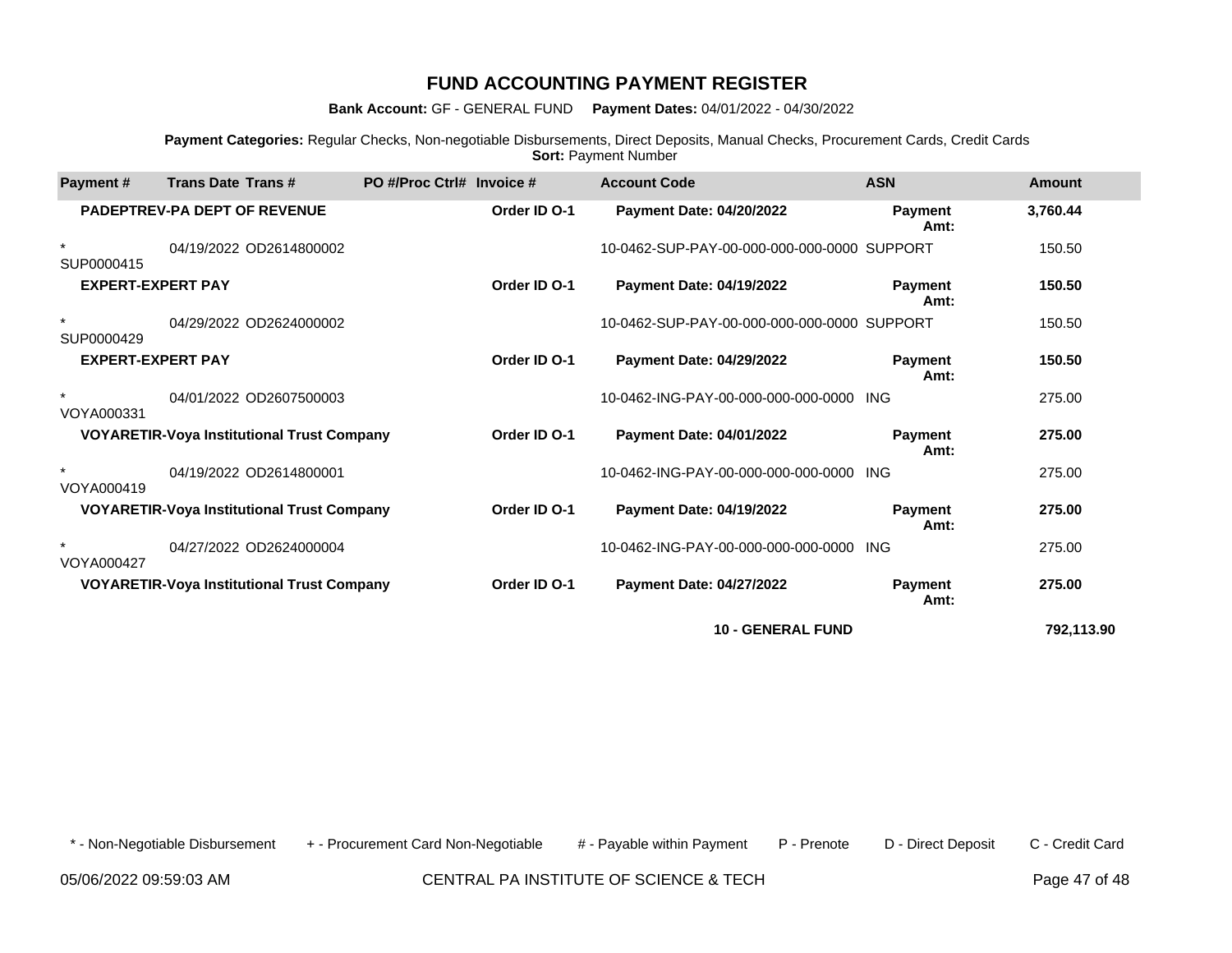**Bank Account:** GF - GENERAL FUND **Payment Dates:** 04/01/2022 - 04/30/2022

**Payment Categories:** Regular Checks, Non-negotiable Disbursements, Direct Deposits, Manual Checks, Procurement Cards, Credit Cards **Sort: Payment Number** 

| <b>Grand Total All Funds</b>                                    | 792,113.90 |
|-----------------------------------------------------------------|------------|
| <b>Grand Total Credit Cards</b>                                 | 0.00       |
| <b>Grand Total Direct Deposits</b>                              | 0.00       |
| <b>Grand Total Manual Checks</b>                                | 0.00       |
| <b>Grand Total Other Disbursement Non-negotiables</b>           | 328,638.43 |
| Grand Total Procurement Card Other Disbursement Non-negotiables | 0.00       |
| <b>Grand Total Regular Checks</b>                               | 463,475.47 |
| <b>Grand Total All Payments</b>                                 | 792,113.90 |

\* - Non-Negotiable Disbursement + - Procurement Card Non-Negotiable # - Payable within Payment P - Prenote D - Direct Deposit C - Credit Card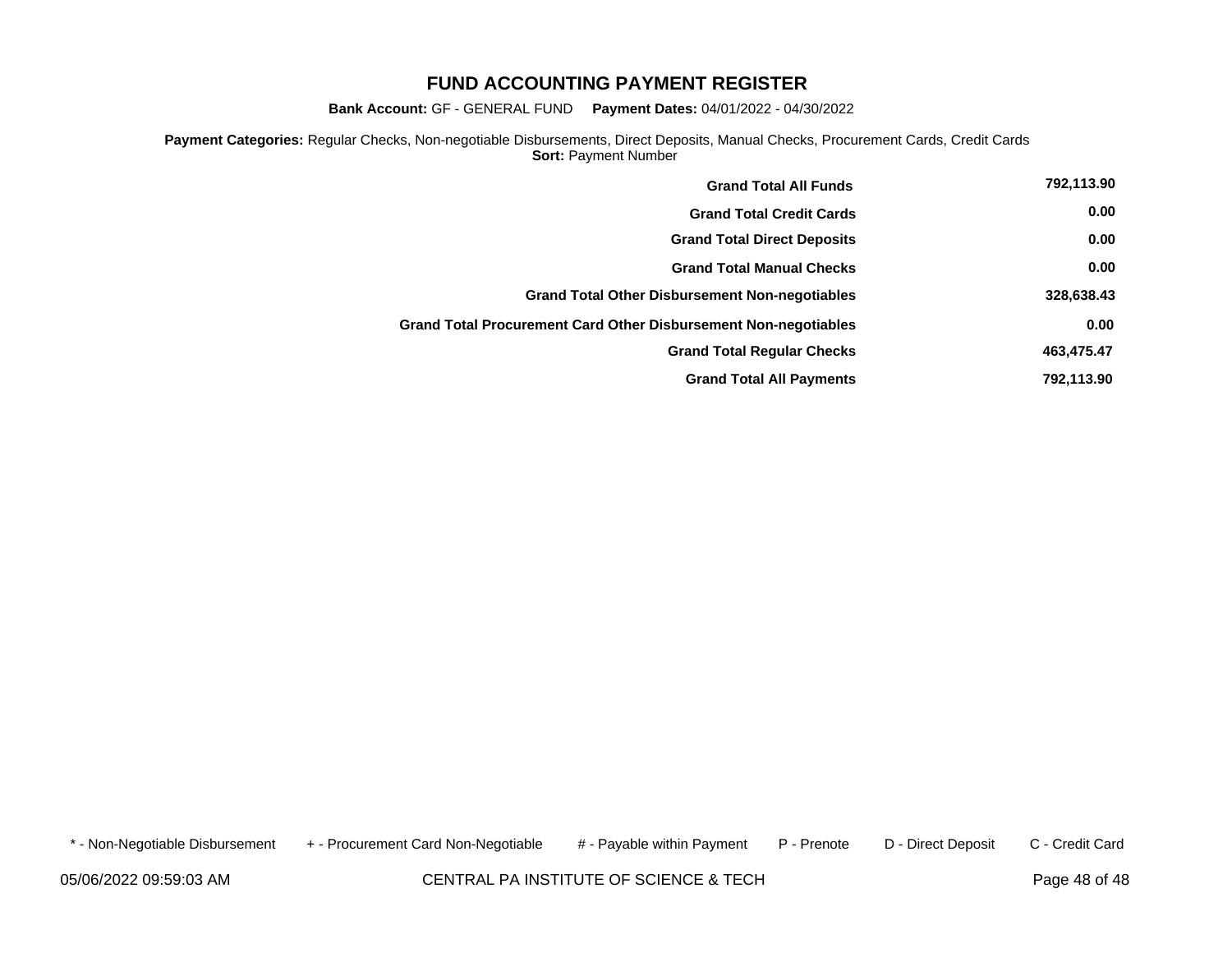

| <b>Book</b>   | Policy Manual      |
|---------------|--------------------|
| Section       | 200 Pupils         |
| Title         | Student Discipline |
| Code          | 218                |
| <b>Status</b> | Second Reading     |
| Last Revised  | April 8, 2022      |
| Last Reviewed | April 8, 2022      |

#### **Purpose**

The Joint Operating Committee **recognizes** that student conduct is closely related to learning. An effective **career and technical** education program requires a safe and orderly school environment.

#### **Authority**

The Joint Operating Committee shall establish fair, reasonable and nondiscriminatory rules and regulations regarding the conduct of all students in the center (school). $[1][2][3][4][5]$  $[1][2][3][4][5]$  $[1][2][3][4][5]$  $[1][2][3][4][5]$ 

The Joint Operating Committee shall adopt a Code of Student Conduct to govern student discipline, and students shall not be subject to disciplinary action because of race, sex, color, religion, sexual orientation, national origin or handicap/disability. Each student must adhere to Joint Operating Committee policies and the Code of Student Conduct governing student discipline.[\[2\]](http://pacodeandbulletin.gov/Display/pacode?file=/secure/pacode/data/022/chapter12/s12.3.html&d=reduce)[\[3\]](http://pacodeandbulletin.gov/Display/pacode?file=/secure/pacode/data/022/chapter12/s12.4.html&d=reduce)[4][5[\]\[6\]](http://pacodeandbulletin.gov/Display/pacode?file=/secure/pacode/data/022/chapter12/s12.2.html&d=reduce)**[7]**[8] **[9]**

#### **The Joint Operating Committee shall approve the inclusion of restorative practices in the Code of Student Conduct to address violations where applicable.[9][10]**

The Joint Operating Committee prohibits the use of corporal punishment to discipline students for violations of Joint Operating Committee policies**, the Code of Student Conduct** and center (school) rules and regulations.<sup>[11]</sup>

#### Any student disciplined shall have the right to **be informed of the nature** of the infraction **and the applicable rule or rules violated**.[12]

**When s**uspensions and expulsions **are imposed, they** shall be carried out in accordance with Joint Operating Committee policy.**[7]**[12]

In the case of a student with a disability, including a student for whom an evaluation is pending, the center (school) shall take all steps required to comply with state and federal laws and regulations, the procedures set forth in the memorandum of understanding with local law enforcement and Joint Operating Committee policies.[5][7[\]\[13\]](http://pacodeandbulletin.gov/Display/pacode?file=/secure/pacode/data/022/chapter10/s10.23.html&d=reduce)[\[14\]\[](http://www.law.cornell.edu/uscode/text/20/chapter-33)15][16]

#### **On and Off-Campus Activities**

This policy **and the Code of Student Conduct** apply to **the behavior of** students **at all times during the time they are under the supervision of the center (school) or** at any time while on center (school) property, **while present at center (school)-sponsored activities or at other times while riding in school-provided means of transportation ("on-campus")**. **This policy and the Code of**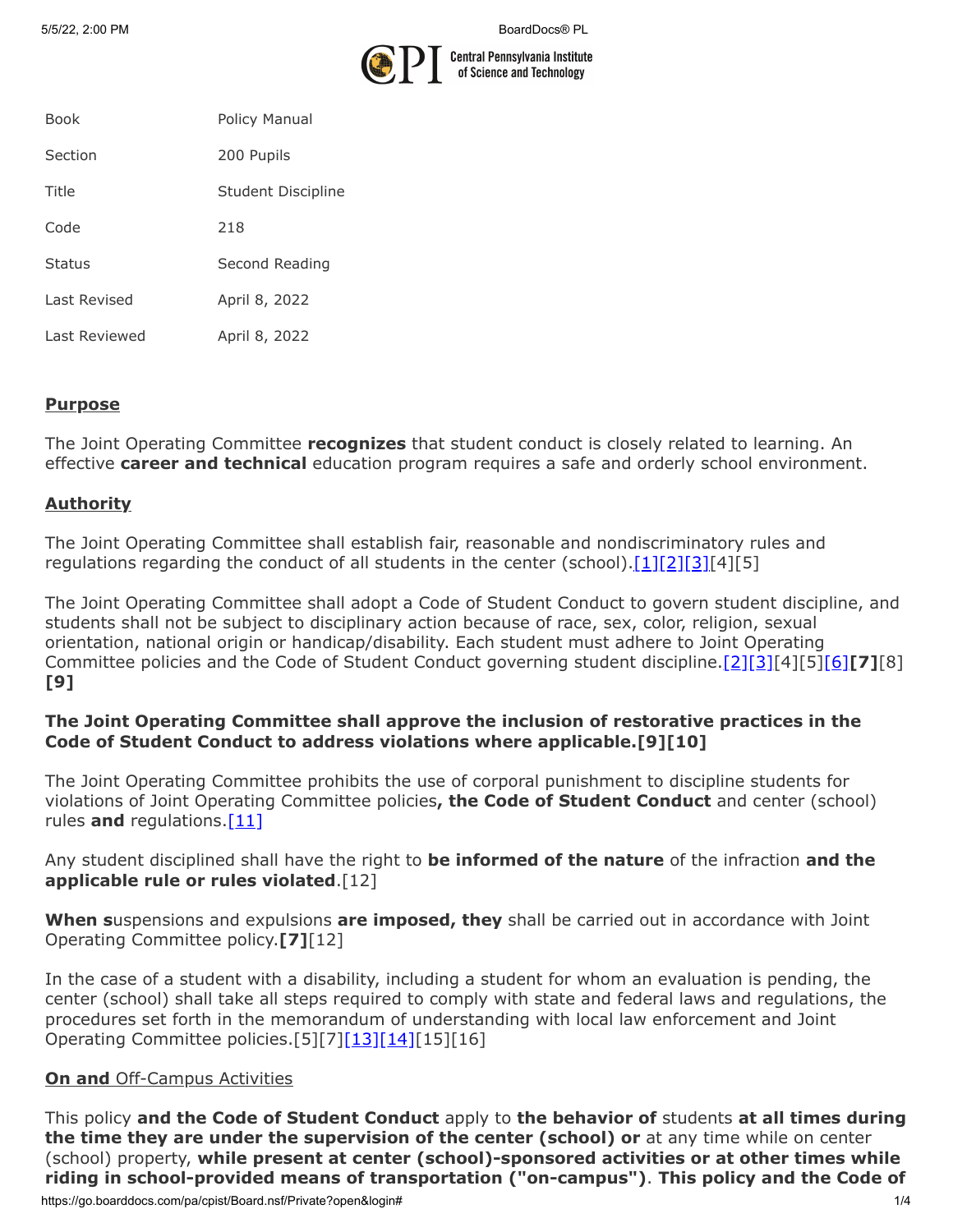**Student Conduct also apply to student behavior that occurs at other times and places ("offcampus") when[:\[1\]](http://www.legis.state.pa.us/cfdocs/legis/LI/uconsCheck.cfm?txtType=HTM&yr=1949&sessInd=0&smthLwInd=0&act=14&chpt=18&sctn=50&subsctn=1)**

- 1. The conduct **involves, threatens or makes more likely violence, use of force or other serious harm directed at students, staff or the school environment;**
- 2. **The** conduct materially and substantially disrupts **or interferes with** the **center (school) environment or the educational process, such as center (school) activities, school work, discipline, safety and order on center (school) property or at center (school) functions;**
- 3. **The conduct interferes with or threatens to interfere with the rights of students or staff or the safe and orderly operation of the center (school) and its programs;**
- 4. The conduct involves the theft or vandalism of center (school) property; **or**
- 5. **The** proximity, timing **or motive for the conduct in question or other factors pertaining to the conduct otherwise establish a direct connection to attendance at school, to the school community, or to a center (school)-sponsored activity. This would include, for example, but not be limited to, conduct that would violate the Code of Student Conduct if it occurred in the center (school) that is committed in furtherance of a plan made or agreed to in the center (school), or acts of vandalism directed at the property of staff because of their status as staff of the center (school).**

#### **Delegation of Responsibility**

The Administrative Director or designee shall ensure that reasonable and necessary rules and regulations are developed to implement Joint Operating Committee policy governing student conduct.

The Administrative Director or designee shall publish and distribute to all staff, students and parents/guardians the rules and regulations for student behavior contained in the Code of Student Conduct, the sanctions that may be imposed for violations of those rules, and a listing of students' rights and responsibilities. A copy of the Code of Student Conduct shall be available in each center (school) library and center (school) office **and may be included in student handbooks and on the center's (school's) website.**[\[2\]\[](http://pacodeandbulletin.gov/Display/pacode?file=/secure/pacode/data/022/chapter12/s12.3.html&d=reduce)8]

The building administrator shall have the authority to assign discipline to students, subject to Joint Operating Committee policies, **administrative regulations, the Code of Student Conduct and center (school) rules,** and to the student's due process right to notice, hearing, and appeal.**[7][12]** [\[17\]](http://www.legis.state.pa.us/cfdocs/legis/LI/uconsCheck.cfm?txtType=HTM&yr=1949&sessInd=0&smthLwInd=0&act=14&chpt=13&sctn=17&subsctn=0)[\[18\]](http://www.legis.state.pa.us/cfdocs/legis/LI/uconsCheck.cfm?txtType=HTM&yr=1949&sessInd=0&smthLwInd=0&act=14&chpt=13&sctn=18&subsctn=0)

Teaching staff and other center (school) employees responsible for students shall have the authority to take reasonable actions necessary to control the conduct of students in all situations and in all places where students are within the jurisdiction of the Joint Operating Committee, and when such conduct interferes with the educational program of the center (school) or threatens the health and safety of others**, in accordance with Joint Operating Committee policy, administrative regulations, the Code of Student Conduct and center (school) rules[.\[17\]](http://www.legis.state.pa.us/cfdocs/legis/LI/uconsCheck.cfm?txtType=HTM&yr=1949&sessInd=0&smthLwInd=0&act=14&chpt=13&sctn=17&subsctn=0)**

Reasonable force may be used by teachers and school authorities under any of the following circumstances: to quell a disturbance, obtain possession of weapons or other dangerous objects, for the purpose of self-defense, and for the protection of persons or property. [11]

#### Referral to Law Enforcement and Reporting Requirements

For reporting purposes, the term **incident** shall mean an instance involving an act of violence; the possession of a weapon; the possession, use, or sale of a controlled substance or drug paraphernalia as defined in the Pennsylvania Controlled Substance, Drug, Device and Cosmetic Act; the possession, use,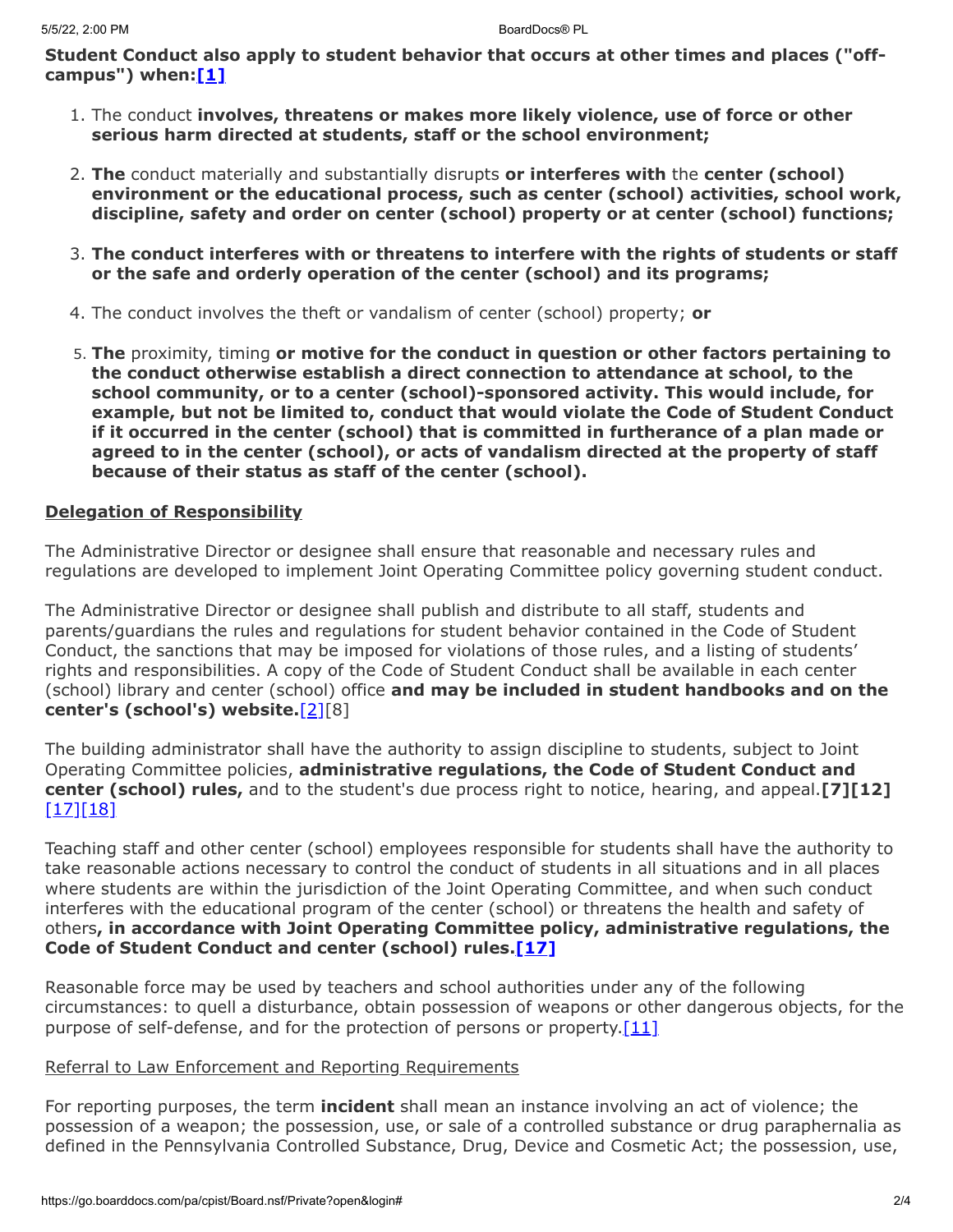or sale of alcohol or tobacco; or conduct that constitutes an offense listed under the Safe Schools Act. [\[19\]](http://pacodeandbulletin.gov/Display/pacode?file=/secure/pacode/data/022/chapter10/s10.2.html&d=reduce)[\[20\]](http://www.legis.state.pa.us/cfdocs/legis/LI/uconsCheck.cfm?txtType=HTM&yr=1949&sessInd=0&smthLwInd=0&act=14&chpt=13A&sctn=3&subsctn=0)[\[21\]](http://www.legis.state.pa.us/cfdocs/legis/LI/uconsCheck.cfm?txtType=HTM&yr=1972&sessInd=0&smthLwInd=0&act=64&chpt=0&sctn=2&subsctn=0)

The Administrative Director or designee shall immediately report required incidents and may report discretionary incidents committed by students on center (school) property, at any center (school) sponsored activity or on a conveyance providing transportation to or from the center (school) or a center (school)-sponsored activity to the local police department that has jurisdiction over the center's (school's) property, in accordance with state law and regulations, the procedures set forth in the memorandum of understanding with local law enforcement and Joint Operating Committee policies.[16] [\[19\]](http://pacodeandbulletin.gov/Display/pacode?file=/secure/pacode/data/022/chapter10/s10.2.html&d=reduce)[\[20\]](http://www.legis.state.pa.us/cfdocs/legis/LI/uconsCheck.cfm?txtType=HTM&yr=1949&sessInd=0&smthLwInd=0&act=14&chpt=13A&sctn=3&subsctn=0)[\[22\]](http://pacodeandbulletin.gov/Display/pacode?file=/secure/pacode/data/022/chapter10/s10.21.html&d=reduce)[\[23\]](http://pacodeandbulletin.gov/Display/pacode?file=/secure/pacode/data/022/chapter10/s10.22.html&d=reduce)[\[24\]](http://www.legis.state.pa.us/cfdocs/legis/LI/uconsCheck.cfm?txtType=HTM&yr=1949&sessInd=0&smthLwInd=0&act=14&chpt=13A&sctn=2&subsctn=1)

The Administrative Director or designee shall notify the parent/guardian of any student directly involved in an incident as a victim or suspect immediately, as soon as practicable. The Administrative Director or designee shall inform the parent/guardian whether or not the local police department that has jurisdiction over the center's (school's) property has been or may be notified of the incident. The Administrative Director or designee shall document attempts made to reach the parent/guardian.[16] [\[19\]](http://pacodeandbulletin.gov/Display/pacode?file=/secure/pacode/data/022/chapter10/s10.2.html&d=reduce)[\[25\]](http://pacodeandbulletin.gov/Display/pacode?file=/secure/pacode/data/022/chapter10/s10.25.html&d=reduce)

In accordance with state law, the Administrative Director shall annually, by July 31, report all new incidents to the Office for Safe Schools on the required form.[16][\[20\]](http://www.legis.state.pa.us/cfdocs/legis/LI/uconsCheck.cfm?txtType=HTM&yr=1949&sessInd=0&smthLwInd=0&act=14&chpt=13A&sctn=3&subsctn=0)[26][27][28][29]

**When a student's behavior indicates a threat to the safety of the student, other students, employees, the center's (school's) facilities, the community or others, center (school) staff shall report the student to the threat assessment team, in accordance with applicable law and Joint Operating Committee policy.[\[30\]\[](https://www.legis.state.pa.us/cfdocs/legis/LI/uconsCheck.cfm?txtType=HTM&yr=1949&sessInd=0&smthLwInd=0&act=14&chpt=13E&sctn=2&subsctn=0)31]**

**The Administrative Director shall report to the Joint Operating Committee the methods of discipline imposed by administrators and incidences of student misconduct, in the degree of specificity required by the Joint Operating Committee.**

NOTES:

Act 116 of 2002 defines graffiti as it relates to criminal mischief offenses and defines defiant trespassers – Title 18, Sec. 3304 (3503)

#### **PSBA Revision 3/22 © 2022 PSBA**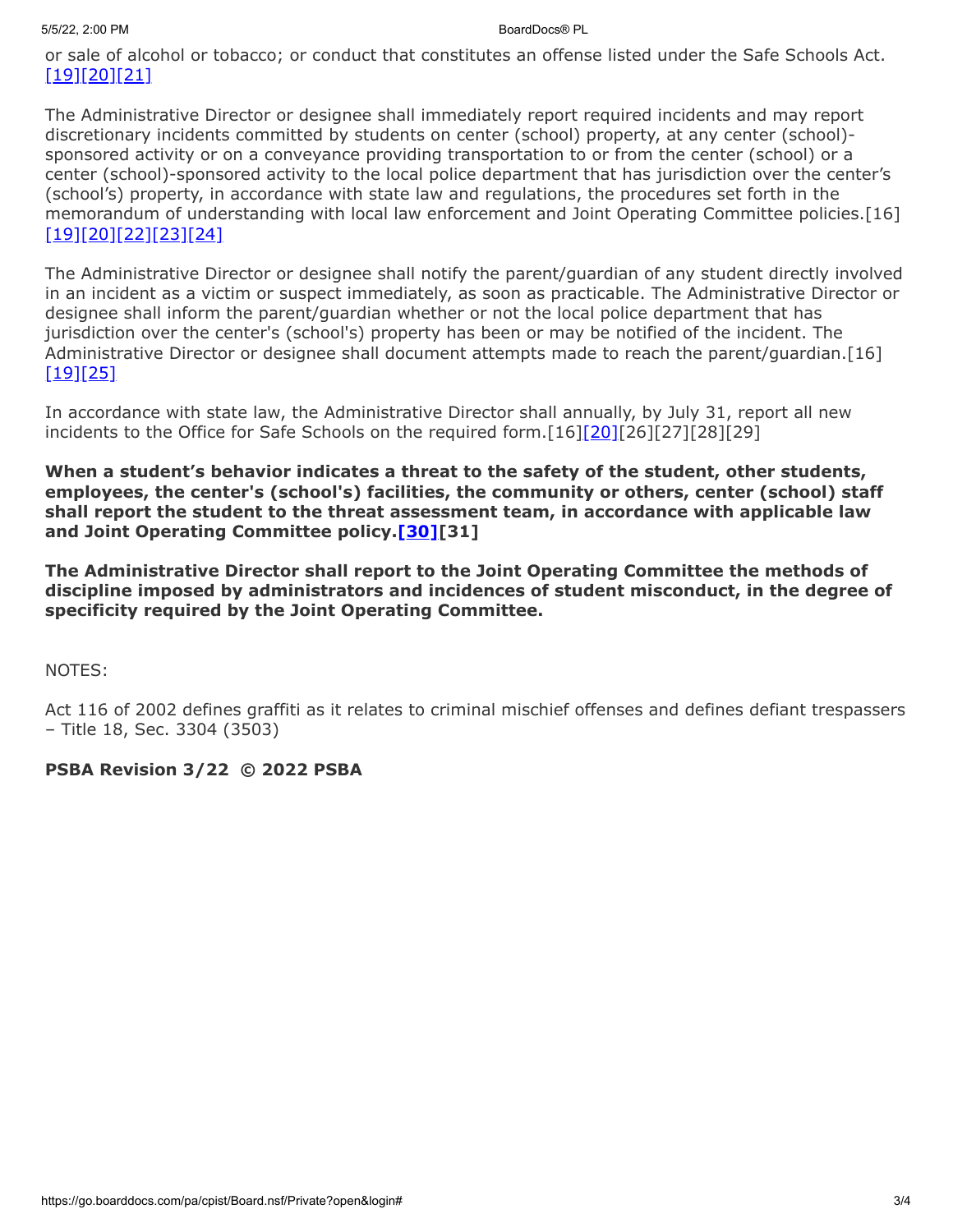Legal [1. 24 P.S. 1850.1](http://www.legis.state.pa.us/cfdocs/legis/LI/uconsCheck.cfm?txtType=HTM&yr=1949&sessInd=0&smthLwInd=0&act=14&chpt=18&sctn=50&subsctn=1)

- [2. 22 PA Code 12.3](http://pacodeandbulletin.gov/Display/pacode?file=/secure/pacode/data/022/chapter12/s12.3.html&d=reduce)
	- [3. 22 PA Code 12.4](http://pacodeandbulletin.gov/Display/pacode?file=/secure/pacode/data/022/chapter12/s12.4.html&d=reduce)
	- 4. Pol. 103
	- 5. Pol. 103.1
	- [6. 22 PA Code 12.2](http://pacodeandbulletin.gov/Display/pacode?file=/secure/pacode/data/022/chapter12/s12.2.html&d=reduce)
	- 7. Pol. 113.1
	- 8. Pol. 235
	- 9. Pol. 832
	- 10. Pol. 146.1
	- [11. 22 PA Code 12.5](http://pacodeandbulletin.gov/Display/pacode?file=/secure/pacode/data/022/chapter12/s12.5.html&d=reduce)
	- 12. Pol. 233
	- [13. 22 PA Code 10.23](http://pacodeandbulletin.gov/Display/pacode?file=/secure/pacode/data/022/chapter10/s10.23.html&d=reduce)
	- [14. 20 U.S.C. 1400 et seq](http://www.law.cornell.edu/uscode/text/20/chapter-33)
	- 15. Pol. 113.2
	- 16. Pol. 805.1
	- [17. 24 P.S. 1317](http://www.legis.state.pa.us/cfdocs/legis/LI/uconsCheck.cfm?txtType=HTM&yr=1949&sessInd=0&smthLwInd=0&act=14&chpt=13&sctn=17&subsctn=0)
	- [18. 24 P.S. 1318](http://www.legis.state.pa.us/cfdocs/legis/LI/uconsCheck.cfm?txtType=HTM&yr=1949&sessInd=0&smthLwInd=0&act=14&chpt=13&sctn=18&subsctn=0)
	- [19. 22 PA Code 10.2](http://pacodeandbulletin.gov/Display/pacode?file=/secure/pacode/data/022/chapter10/s10.2.html&d=reduce)
	- [20. 24 P.S. 1303-A](http://www.legis.state.pa.us/cfdocs/legis/LI/uconsCheck.cfm?txtType=HTM&yr=1949&sessInd=0&smthLwInd=0&act=14&chpt=13A&sctn=3&subsctn=0)
	- [21. 35 P.S. 780-102](http://www.legis.state.pa.us/cfdocs/legis/LI/uconsCheck.cfm?txtType=HTM&yr=1972&sessInd=0&smthLwInd=0&act=64&chpt=0&sctn=2&subsctn=0)
	- [22. 22 PA Code 10.21](http://pacodeandbulletin.gov/Display/pacode?file=/secure/pacode/data/022/chapter10/s10.21.html&d=reduce)
	- [23. 22 PA Code 10.22](http://pacodeandbulletin.gov/Display/pacode?file=/secure/pacode/data/022/chapter10/s10.22.html&d=reduce)
	- [24. 24 P.S. 1302.1-A](http://www.legis.state.pa.us/cfdocs/legis/LI/uconsCheck.cfm?txtType=HTM&yr=1949&sessInd=0&smthLwInd=0&act=14&chpt=13A&sctn=2&subsctn=1)
	- [25. 22 PA Code 10.25](http://pacodeandbulletin.gov/Display/pacode?file=/secure/pacode/data/022/chapter10/s10.25.html&d=reduce)
	- 26. Pol. 218.1
	- 27. Pol. 218.2
	- 28. Pol. 222
	- 29. Pol. 227
	- [30. 24 P.S. 1302-E](https://www.legis.state.pa.us/cfdocs/legis/LI/uconsCheck.cfm?txtType=HTM&yr=1949&sessInd=0&smthLwInd=0&act=14&chpt=13E&sctn=2&subsctn=0)
	- 31. Pol. 236.1
	- [22 PA Code 12.1 et seq](http://pacodeandbulletin.gov/Display/pacode?file=/secure/pacode/data/022/chapter12/chap12toc.html&d=)
	- [22 PA Code 403.1](http://pacodeandbulletin.gov/Display/pacode?file=/secure/pacode/data/022/chapter403/s403.1.html&d=reduce)
- [20 U.S.C. 7114](http://www.law.cornell.edu/uscode/text/20/7114)
- [34 CFR Part 300](http://www.law.cornell.edu/cfr/text/34/part-300)
- Mahanoy Area School District v. B.L., 594 U.S. \_\_\_\_ (2021)
- Pol. 122
- Pol. 805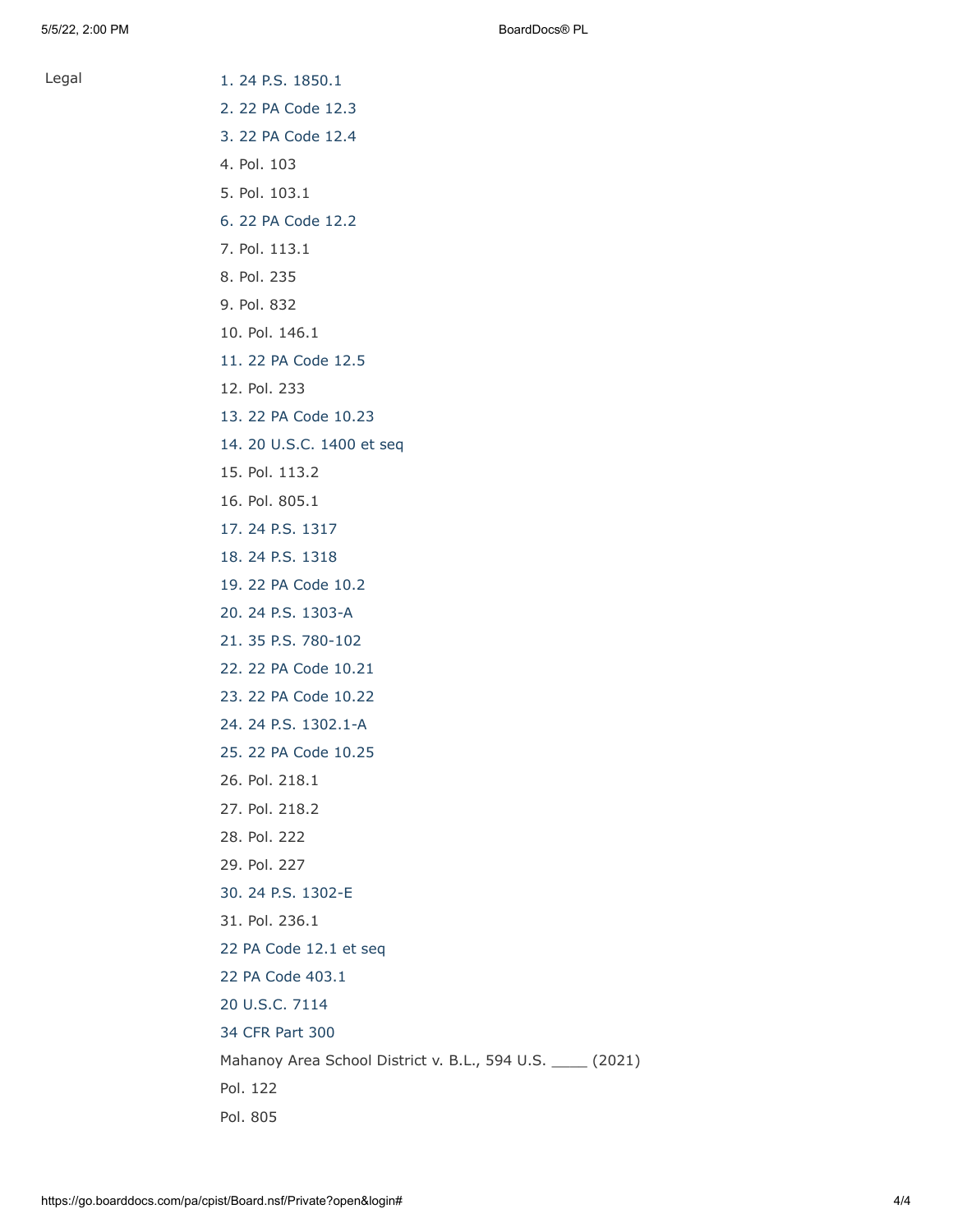| Program Name                     | Number of students |
|----------------------------------|--------------------|
| Diesel Technology                | 2                  |
| Emerging Energy & Infrastructure | 9                  |
| HEO                              | 3                  |
| Cosmetology                      | 24                 |
| Practical Nursing (August 2021)  | 23                 |
| P/T Practical Nursing (Jan 2022) | 25                 |
| Practical Nursing (January 2022) | 9                  |
| CDL                              | 9                  |
| EFDA                             | 3                  |
| Medical Assistant (Aug 2021)     | 5                  |
| Case Diesel Degree               | 3                  |
| NGC Degree                       | 6                  |
| Adv Mfg AST                      | 5                  |
|                                  |                    |

Total:

Auto Tech  $\mathbf{3}$  $\mathsf{3}$ Carpentry Dental Assistant 8 Landscape Hort.  $\mathbf 1$ Precision Machine  $\mathbf 1$ 6 Welding Total: 22

**Total Enrolled:** 

148

126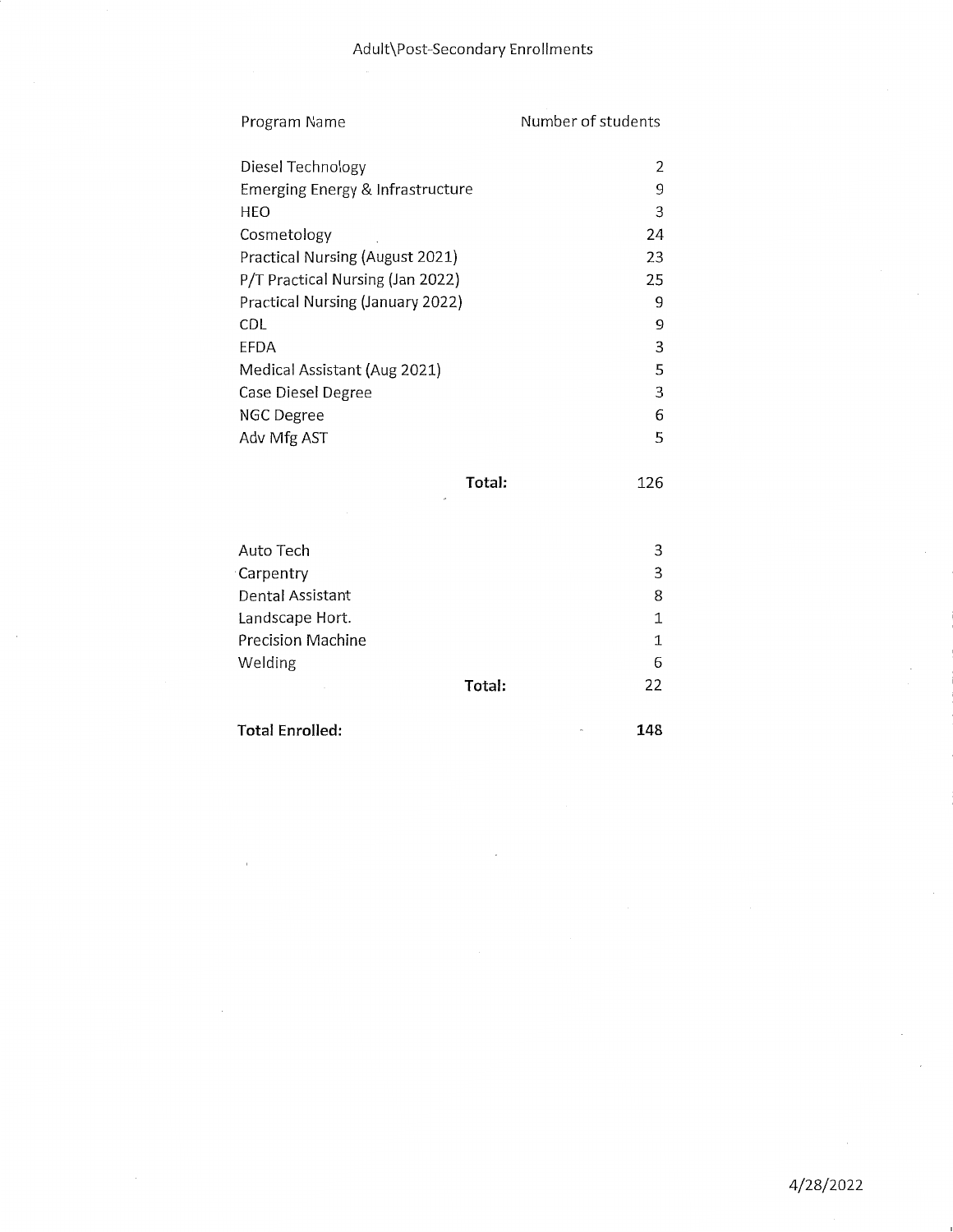

### **Central PA Institute of Science and Technology** 2021-2022 Secondary and Adult Enrollment (By School)

| <b>TOTAL</b> | <b>BEA</b>     | <b>BHS</b>       | PV                        | <b>SC</b>                 | <b>PAC</b>  | CM                            | <b>ADULTS</b>             |                                                         |
|--------------|----------------|------------------|---------------------------|---------------------------|-------------|-------------------------------|---------------------------|---------------------------------------------------------|
| 15           | 4              | 8                | 3                         |                           |             |                               |                           | Automotive Body Technology/Collision Repair             |
| 29           | 5              | 17               | 4                         |                           |             | $\hat{\boldsymbol{\epsilon}}$ | $\ensuremath{\mathsf{3}}$ | Automotive Science & Technology                         |
| 30           | 4              | 20               | 3                         |                           |             |                               | 3                         | <b>Carpentry &amp; Building Construction Technology</b> |
| 35           | 13             | 21               | 1                         | $\ddot{\phantom{a}}$      |             |                               |                           | <b>Cisco Networking Academy</b>                         |
| 13           | $\overline{2}$ | 8                | $\ensuremath{\mathsf{3}}$ |                           |             |                               |                           | <b>Commercial &amp; Advertising Arts</b>                |
| 46           | 19             | 22               | 5                         |                           |             |                               |                           | Cosmetology                                             |
| 30           | $\overline{7}$ | 15               | 8                         |                           |             |                               |                           | Culinary Arts / Food & Beverage Management              |
| 25           | 4              | 10               | $\ensuremath{\mathsf{3}}$ |                           |             |                               | 8                         | <b>Dental Assisting</b>                                 |
| 36           | 18             | $\boldsymbol{9}$ | $\boldsymbol{9}$          |                           |             |                               |                           | Diesel Equipment Maintenance & Repair Tech              |
| 33           | 15             | 14               | 4                         |                           |             |                               |                           | Early Childhood Education                               |
|              |                |                  |                           |                           |             |                               |                           |                                                         |
| 32           | $\overline{7}$ | 11               | 14                        |                           |             |                               |                           | <b>Emergency Services</b>                               |
| 56           | 15             | 28               | 11                        | 1                         | 1           |                               |                           | <b>Heavy Equipment Operation Technology</b>             |
| 20           | 5              | 10               | 4                         |                           |             |                               | 1                         | Horticulture/Landscaping                                |
| 24           | 13             | 6                | $\overline{c}$            | $\overline{2}$            |             | 1                             |                           | <b>HVAC</b>                                             |
| 46           | 21             | 14               | 11                        |                           |             |                               |                           | Medical Science & Technology                            |
| 6            | 1              | $\overline{2}$   | $\overline{2}$            |                           |             |                               | 1                         | Precision Machine Technology                            |
| 38           | 11             | 15               | 6                         |                           |             |                               | $\,6$                     | <b>Welding &amp; Metal Fabrication Technology</b>       |
| 514          | 164            | 230              | 93                        | $\ensuremath{\mathsf{3}}$ | $\mathbf 1$ | 1                             | 22                        | Totals                                                  |

5/1/2022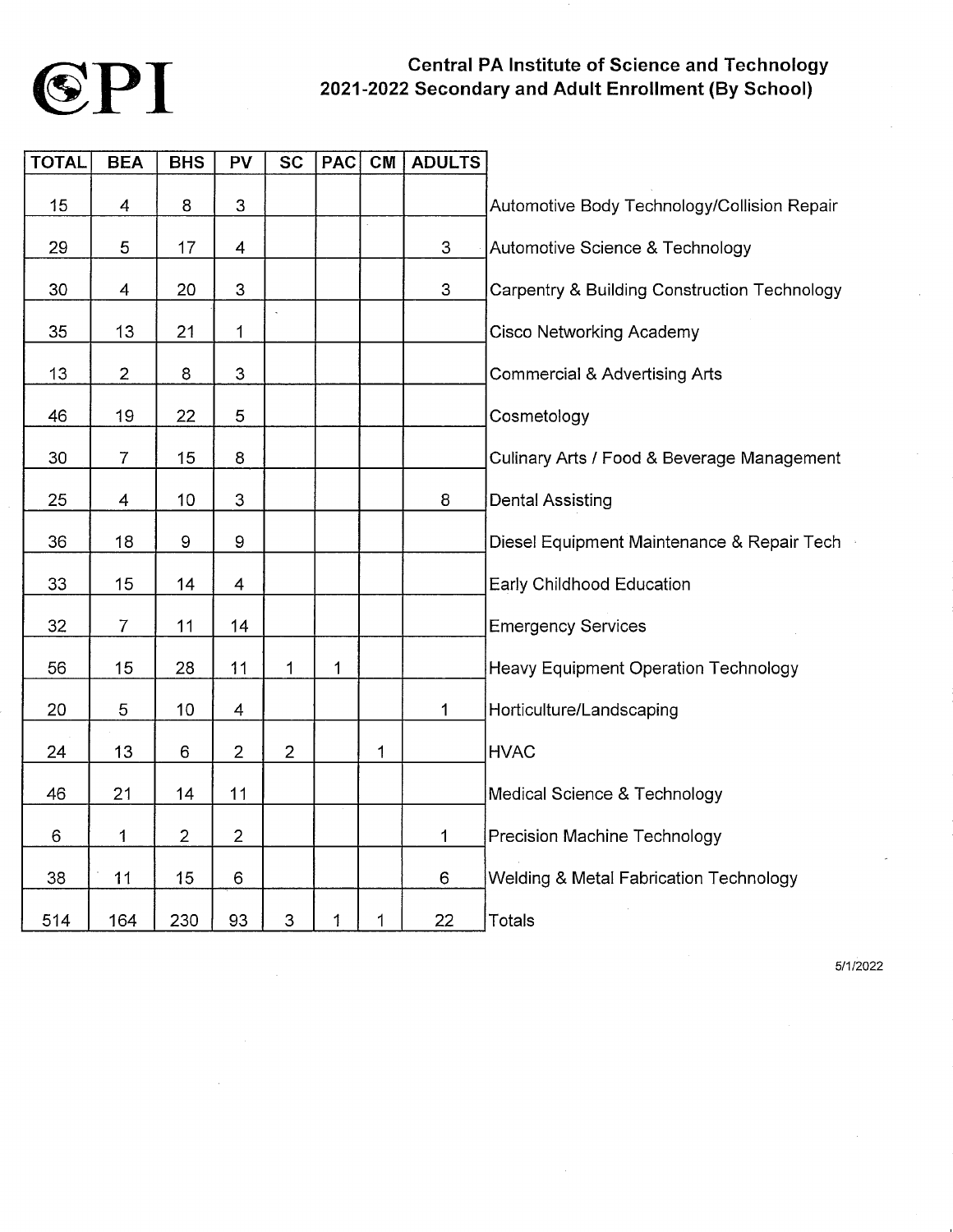#### **Central PA Institute of Science and Technology Students of the Month - April: Most Improved**

Good Morning/Afternoon! It is time to announce our Students of the Month for April. April's theme was Most Improved. The following students have been selected as our April CPI Students of the Month by their instructors: **AM Students**

|                      | <b>AM Students</b>                |             |
|----------------------|-----------------------------------|-------------|
| Lamb, William "Liam" | <b>Advertising Arts</b>           | <b>BAHS</b> |
| Senior, Kamira       | <b>Advertising Arts</b>           | <b>BAHS</b> |
| Haas, Matthew        | Carpentry                         | <b>BAHS</b> |
| Walk, Jaylee         | <b>Collision Repair</b>           | <b>BEA</b>  |
| Reish, Meghan        | Cosmetology                       | <b>BEA</b>  |
| Lestoric, Annelise   | <b>Culinary Arts</b>              | <b>PV</b>   |
| Bressler, Jessica    | <b>Dental Assisting</b>           | <b>PV</b>   |
| Gurner, Keyton       | <b>Diesel Repair</b>              | <b>PV</b>   |
| Varvel, Richard      | <b>Diesel Repair</b>              | <b>BAHS</b> |
| Wolfe, Emily         | Early Childhood Education         | <b>PV</b>   |
| Rhoads, Destiny      | Early Childhood Education         | <b>BEA</b>  |
| Ruffner, Aislin      | <b>Emergency Services</b>         | <b>BAHS</b> |
| Reed, Preston        | <b>HVAC</b>                       | <b>BEA</b>  |
| Klimek, Kyle         | <b>Heavy Equipment Operations</b> | <b>BAHS</b> |
| Thomas, Takota       | <b>Heavy Equipment Operations</b> | <b>BAHS</b> |
| Rote, Carlee         | Horticulture and Landscaping      | <b>BAHS</b> |
| Reese, Cody          | <b>Information Technology</b>     | <b>BAHS</b> |
| Mayes, Jaylen        | Information Technology            | <b>BAHS</b> |
| Plourde, Conner      | Information Technology            | <b>BAHS</b> |
| Reed, Carter         | <b>Information Technology</b>     | <b>BAHS</b> |
| Miller, Madelyn      | <b>Medical Science</b>            | <b>PV</b>   |
| Long, Connor         | Welding                           | <b>PV</b>   |
| Shutt, Maddox        | Welding                           | <b>BEA</b>  |
|                      | <b>PM Students</b>                |             |
| Gilbert, Alexander   | <b>Advertising Arts</b>           | <b>PV</b>   |
| Fisher, Nathaniel    | Carpentry                         | <b>BAHS</b> |
| Wingert, Timothy     | <b>Collision Repair</b>           | <b>BAHS</b> |
| Shreckengast, Brody  | Cooperative Ed/Auto Tech          | PV          |
| Smith, Kyla          | Cosmetology                       | <b>BAHS</b> |
| Zehr, Megan          | <b>Culinary Arts</b>              | <b>PV</b>   |
| Shawver, Lexis       | <b>Dental Assisting</b>           | <b>BEA</b>  |
| Slagan, Marissa      | <b>Dental Assisting</b>           | <b>BAHS</b> |
| Gerasenko, Katrina   | Dental Assisting                  | <b>BAHS</b> |
| Lucas, Matthew       | <b>Diesel Repair</b>              | <b>BEA</b>  |
| Shawver, Kaden       | Diesel Repair                     | <b>PV</b>   |
| Woods, Chasity       | Early Childhood Education         | <b>BAHS</b> |
| Hockenberry, Kiley   | <b>Early Childhood Education</b>  | <b>BAHS</b> |
| Luse, Deacon         | Early Childhood Education         | <b>PV</b>   |
| Osborn, Lukus        | <b>Emergency Services</b>         | <b>PV</b>   |
| Conaway, Tyler       | <b>Heavy Equipment Operations</b> | <b>BAHS</b> |
| Klinefelter, Jordan  | Horticulture and Landscaping      | <b>PV</b>   |
| Moore, Austin        | Information Technology            | <b>BEA</b>  |
| Sisler, Raegan       | Information Technology            | <b>BEA</b>  |
| Woods, Garrett       | Information Technology            | <b>BAHS</b> |
| Hockenberry, Jace    | Welding                           | <b>BEA</b>  |
| Schrenkel, Joseph    | Welding                           | <b>PV</b>   |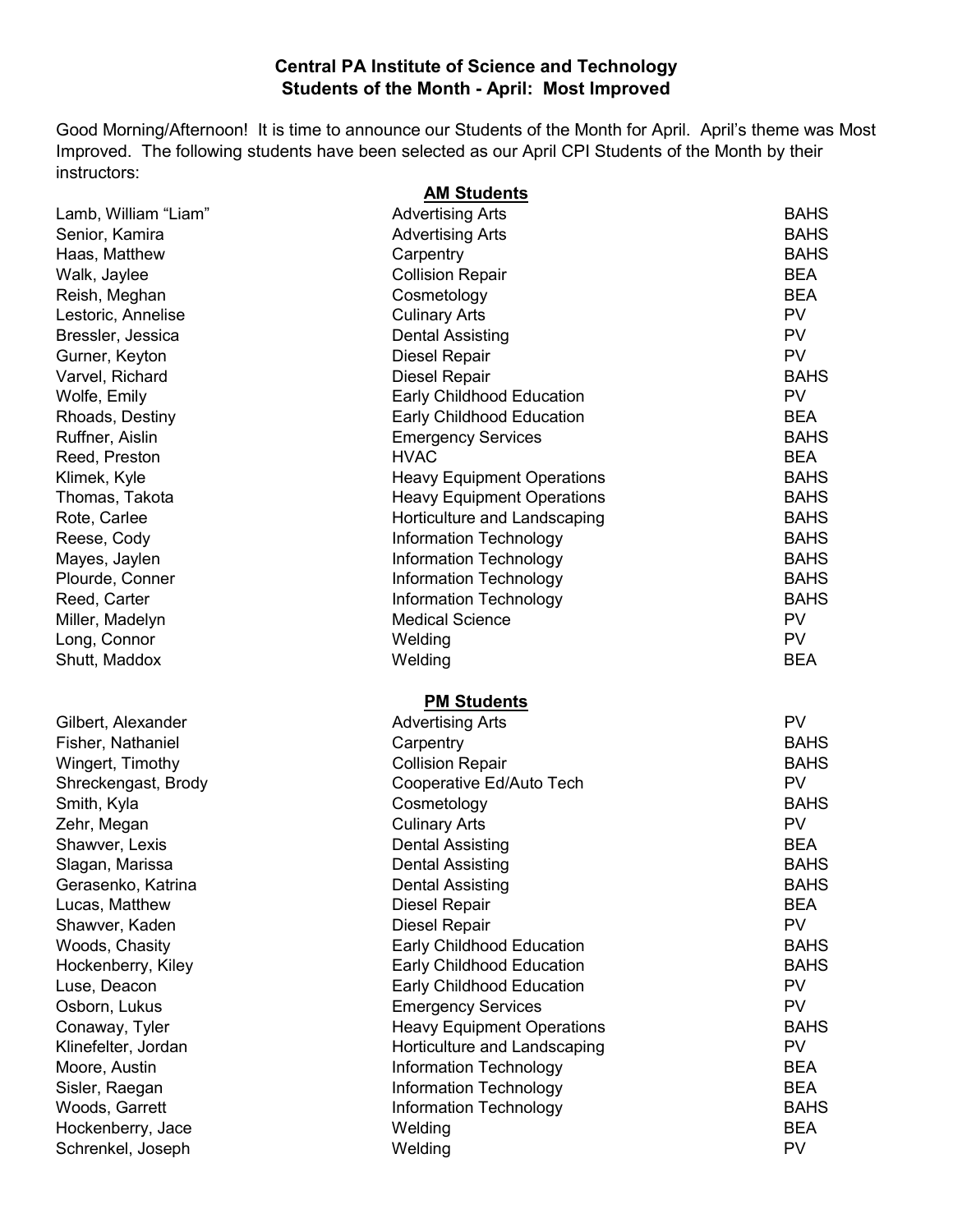Congratulations to our winner! Please report to the Main Lobby at this time to receive your certificate and have your picture taken. We will have a breakfast and luncheon on May 6<sup>th</sup> to celebrate all of our Student of the Month Winners for the 2022-2023 School year. Breakfast will begin at 8:45 and Lunch at 12:45. An announcement will be made when it is time for all winners to report to the cafeteria on May  $6<sup>th</sup>$ .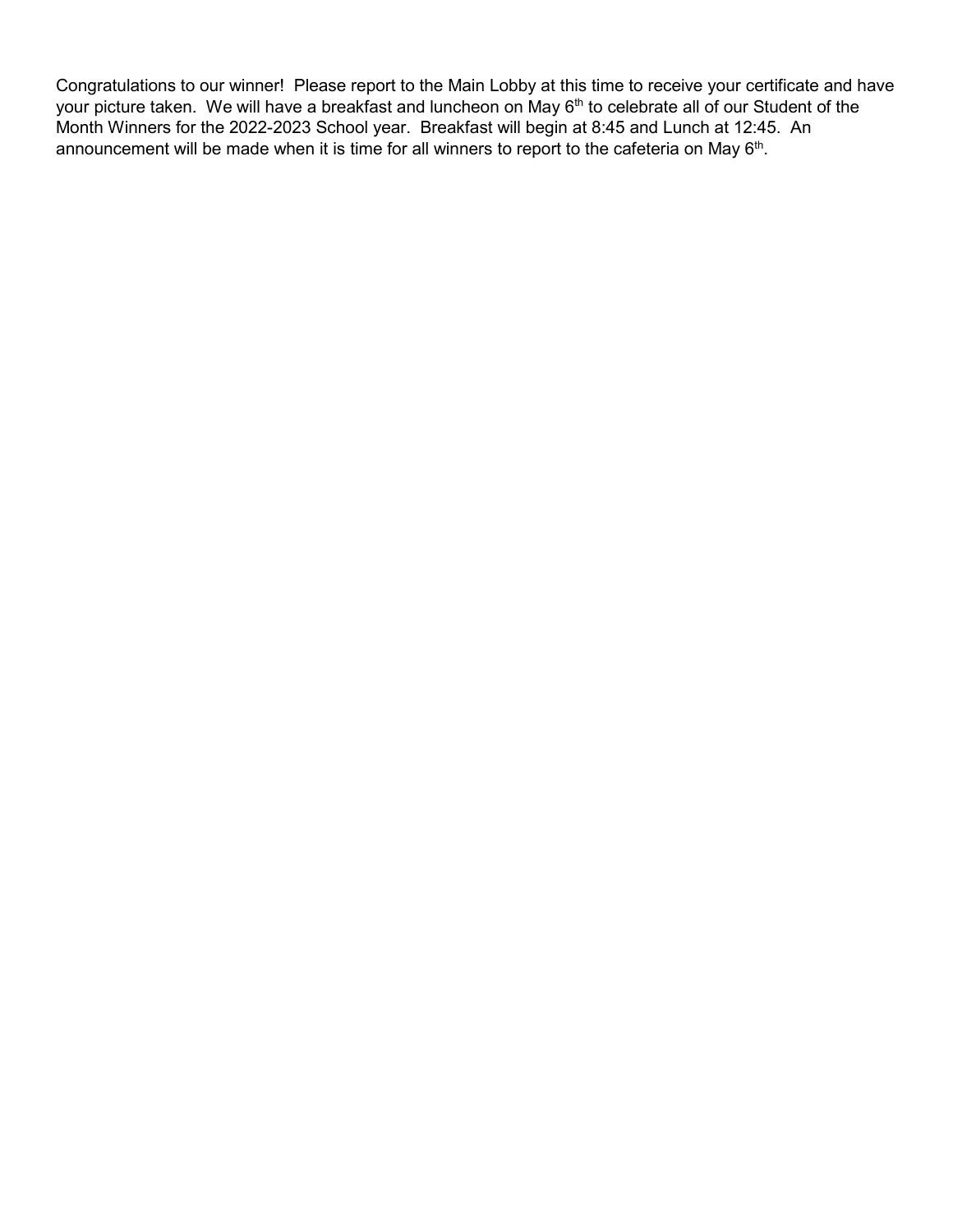# **COOPERATIVE EDUCATION REPORT**

## **May 2022**

## **Bill Luther, Business & Industry Liaison**

# **ENROLLMENT**

- Twenty-two secondary students are in "Capstone" placements
- Ten secondary students were in a "Job Shadowing" placement
- Eight secondary students are in "Internship" (unpaid) placements
- Seven postsecondary students are in "Capstone" placements

# **CURRENT HAPPENINGS**

- ★ Cooperative Education students have completed the April NOCTI post testing which includes both the online and performance components. Testing began March 28 and concluded on April 29. 126 seniors in 16 secondary programs tested with **90.5%** scoring at either the "Advanced" or "Competent" level. 9.5% were at the "Basic" level. **90.5%** of Capstone students and **100%** of Internship students scored at the advanced level.
- $\star$  Currently, (22) seniors are in Capstone placements (May 2021 had eleven) and (8) students are in Internship placements (May 2021 had six). There were (10) Job Shadows (May 2021 had two). (7) Postsecondary students are in Capstone placements (May 2021 had one).
- $\star$  Fourth quarter employer evaluations will go out the week of May 9. This will be the last employer evaluation for the 2021-2022 school year.
- $\star$  This will be the last Co-Op report for the 2021-2022 school year.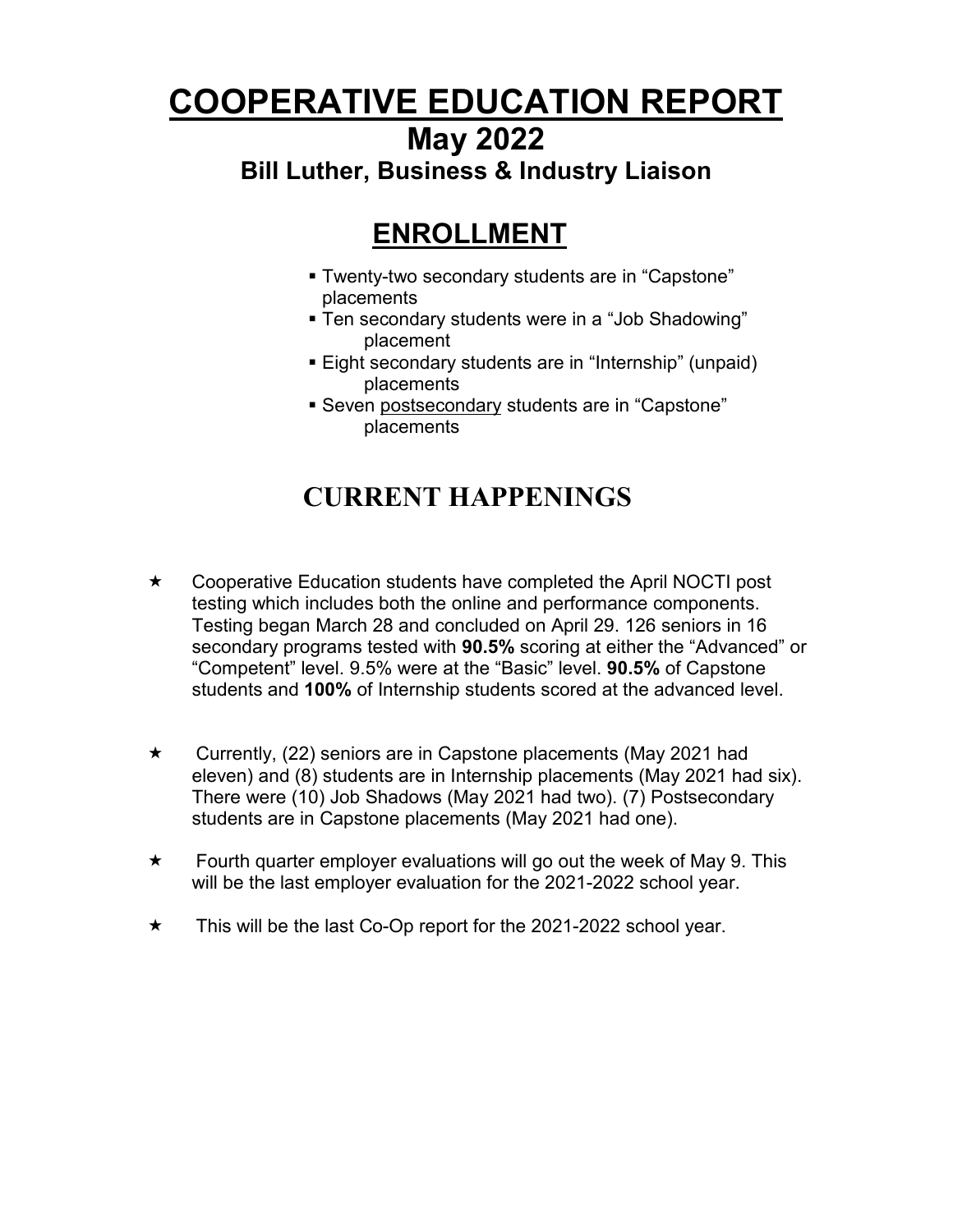# **CPI**

# **Cooperative Education Students**

# *May 2022*

# *(SECONDARY)* **CAPSTONE**

| <b>STUDENT</b>               | <b>SCHOOL</b>             | <b>PROGRAM</b>               | <b>PLACEMENT</b>                       |
|------------------------------|---------------------------|------------------------------|----------------------------------------|
| <b>Elizabeth Spicher</b>     | Penns Valley              | Emergency<br><b>Services</b> | F.A.M.E. EMS                           |
| <b>Madison Jackson</b>       | <b>Bellefonte</b>         | Early Childhood              | <b>Kidz Connection</b>                 |
| Miya Barton                  | <b>Bald Eagle</b><br>Area | Early Childhood              | <b>Kidz Connection</b>                 |
| Emma Bird                    | <b>Bald Eagle</b><br>Area | Early Childhood              | Your First Page                        |
| <b>Dylan Bierly</b>          | Penns Valley              | <b>Auto Tech</b>             | Steven K. Bierly<br>Trucking           |
| <b>Caleb Bennett</b>         | <b>Bald Eagle</b><br>Area | <b>Diesel Repair</b>         | Watson's Auto Repair                   |
| <b>Chandler Burns</b>        | <b>Bald Eagle</b><br>Area | Heavy<br>Equipment           | <b>Robinson Septic</b><br>Service      |
| <b>Thomas Korman</b>         | <b>Bellefonte</b>         | <b>HVAC</b>                  | <b>Redmond's Complete</b><br>Comfort   |
| <b>Brody</b><br>Shreckengast | PV                        | <b>Auto Tech</b>             | <b>Triangle True Value</b><br>Rental   |
| <b>Trevor Poorman</b>        | <b>Bellefonte</b>         | Welding                      | E.P. Welding                           |
| Joseph Schrenkel             | <b>PV</b>                 | Welding                      | Poorman's Welding                      |
| Gage Whitehill               | PV                        | <b>Diesel Repair</b>         | PennDOT                                |
| <b>Dylan Hartley</b>         | <b>BEA</b>                | Cosmetology                  | U2.0 Beauty &<br>Wellness              |
| Jaci Masden                  | <b>BEA</b>                | Cosmetology                  | U2.0 Beauty &<br>Wellness              |
| <b>Rylee Brungart</b>        | <b>PV</b>                 | <b>HEO</b>                   | <b>Stone Valley</b><br>Construction    |
| <b>Luke Confer</b>           | <b>Bellefonte</b>         | <b>HEO</b>                   | <b>Robinson Septic</b><br>Service      |
| <b>Micah Fetterolf</b>       | <b>PV</b>                 | Carpentry                    | <b>Smith Custom</b><br><b>Builders</b> |
| Sabrina Corman               | <b>Bellefonte</b>         | Early Childhood              | <b>Kids Court</b>                      |
| <b>Braden</b><br>Greenaway   | <b>BEA</b>                | <b>Diesel Repair</b>         | <b>Groff Tractor</b>                   |
| <b>Noah Fetterolf</b>        | PV                        | <b>Diesel Repair</b>         | PennDOT                                |
| Gavin Kuhn                   | <b>Bellefonte</b>         | Carpentry                    | <b>Warfel Construction</b>             |
| <b>Justin Smith</b>          | <b>BEA</b>                | Carpentry                    | <b>Warfel Construction</b>             |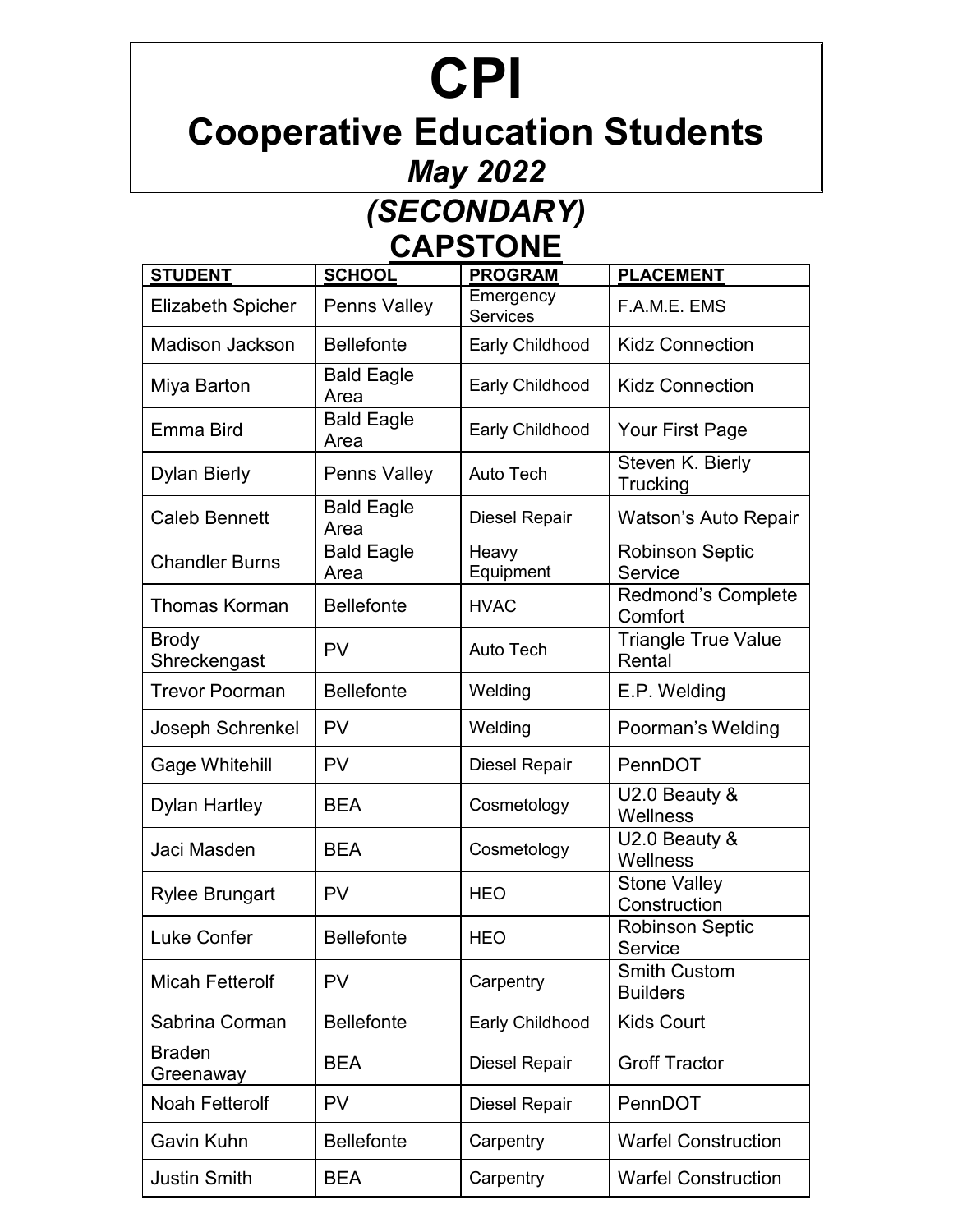

| <b>STUDENT</b>           | <b>SCHOOL</b>     | <b>PROGRAM</b>  | <b>PLACEMENT</b>             |
|--------------------------|-------------------|-----------------|------------------------------|
| <b>Madelyn Boone</b>     | <b>Bellefonte</b> | Early Childhood | Centre Co. Christian         |
|                          |                   |                 | Academy                      |
| Mackenzie Suter          | PV                | Early Childhood | Rebersburg                   |
|                          |                   |                 | Elementary                   |
| <b>Kiley Hockenberry</b> | <b>Bellefonte</b> | Early Childhood | <b>Bellefonte Elementary</b> |
| <b>Abigail Billett</b>   | <b>Bellefonte</b> | Early Childhood | <b>Marion-Walker</b>         |
|                          |                   |                 | Elementary                   |
| Mackenzie                | <b>BEA</b>        | Early Childhood | <b>Wingate Elementary</b>    |
| Vozniak                  |                   |                 |                              |
| <b>Shawn Clampet</b>     | <b>Bellefonte</b> | Early Childhood | <b>Bellefonte Elementary</b> |
| Samantha Brown           | PV                | Early Childhood | <b>Penns Valley</b>          |
|                          |                   |                 | Elementary                   |
|                          | <b>Bellefonte</b> | Early Childhood | <b>Bellefonte Middle</b>     |
| <b>Chasity Woods</b>     |                   |                 | School                       |

# *(SECONDARY)* **JOB SHADOW**

| <b>STUDENT</b>        | <b>SCHOOL</b>     | <b>PROGRAM</b> | <b>PLACEMENT</b>                       |
|-----------------------|-------------------|----------------|----------------------------------------|
| Kaylee Cadman         | <b>Bellefonte</b> | Dental         | Dr. Detar                              |
| Katrina Gerasenko     | <b>Bellefonte</b> | Dental         | Dr. Schuchert                          |
| Cierra Biggans        | <b>BEA</b>        | Dental         | <b>Philipsburg Family</b><br>Dentistry |
| Marissa Slagan        | <b>Bellefonte</b> | Dental         | Mid-State<br>Orthodontics              |
| Lexi Shawver          | <b>BEA</b>        | Dental         | <b>Pediatric Dental Care</b>           |
| Maijani Johnson       | <b>Bellefonte</b> | Dental         | <b>Hometown Dental</b>                 |
| Milina Guseva         | <b>Bellefonte</b> | Dental         | Dr. Carnicella                         |
| Kira Weaver           | <b>Bellefonte</b> | Dental         | Dr. Schuchert                          |
| Elizabeth<br>Aukerman | <b>Bellefonte</b> | Dental         | Dr. Schuchert                          |
| Lydia Wenzel          | <b>Bellefonte</b> | Dental         | <b>PV Dental Assoc.</b>                |